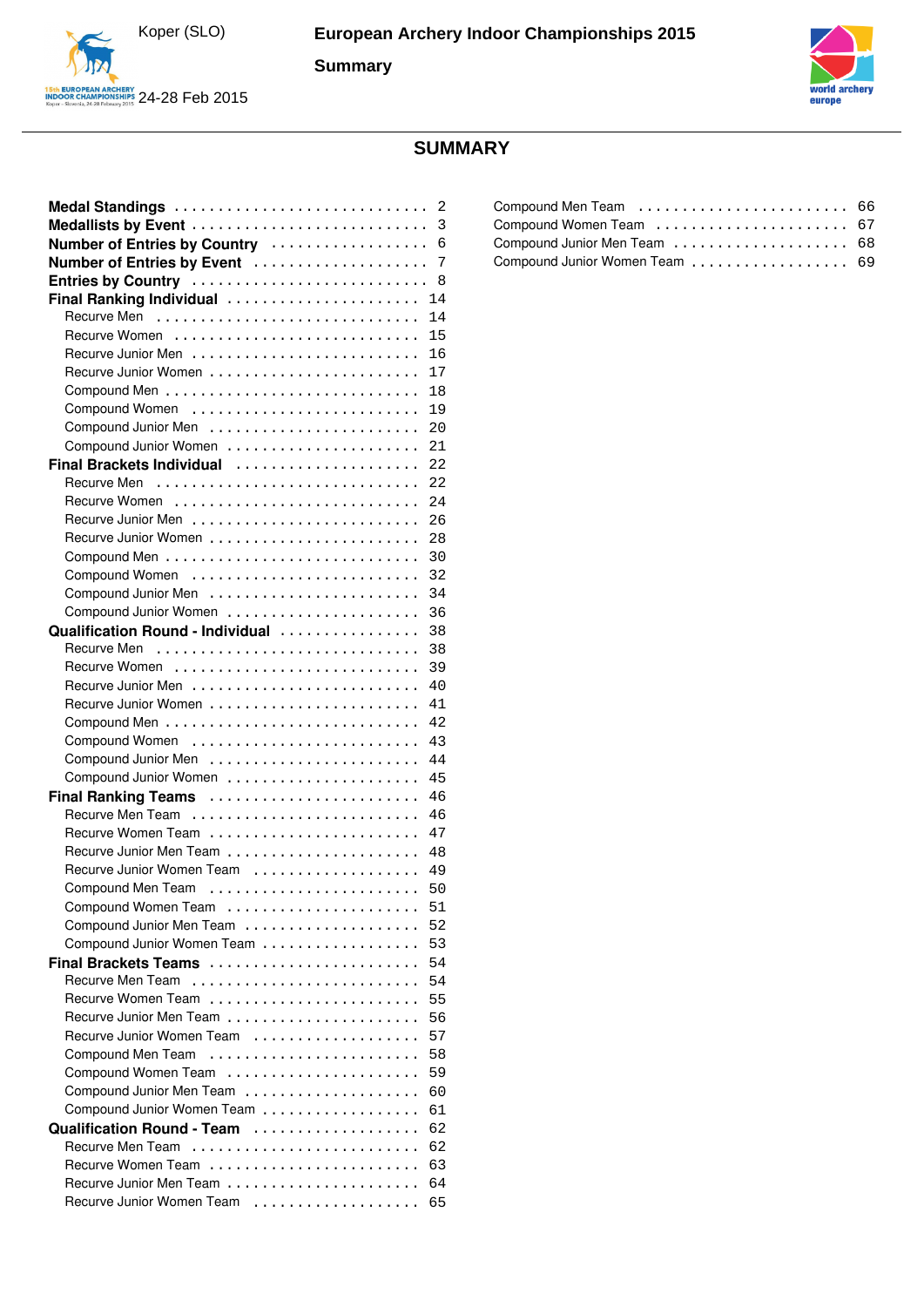<span id="page-1-0"></span>



### **MEDAL STANDINGS**

| Rank   NOC      |                          | Individual              |                | Team         |            |                | <b>Total</b> |              |                | Rank by                 |                |                |                |                |
|-----------------|--------------------------|-------------------------|----------------|--------------|------------|----------------|--------------|--------------|----------------|-------------------------|----------------|----------------|----------------|----------------|
|                 |                          | G                       | S              | B            | <b>Tot</b> | G              | S            | В            | Tot            | G                       | S              | в              | <b>Tot</b>     | <b>Total</b>   |
| $\mathbf{1}$    | ITA Italy                | 1                       | $\mathbf{1}$   | 2            | 4          | $\mathbf{1}$   | 3            | $\mathbf{1}$ | 5              | 2                       | 4              | 3              | 9              | 1              |
|                 | 2 GER Germany            | $\mathbf{1}$            | $\overline{2}$ | 3            | 6          | $\mathbf{1}$   |              |              | $\mathbf{1}$   | $\overline{\mathbf{c}}$ | $\overline{2}$ | 3              | $\overline{7}$ | $\overline{c}$ |
|                 | 3 RUS Russian Federation | 1                       | 1              |              | 2          | $\mathbf{1}$   | 1            | 1            | 3              | $\overline{2}$          | $\overline{2}$ | $\mathbf{1}$   | 5              | $\mathbf{3}$   |
| 4 <sup>1</sup>  | UKR Ukraine              | $\overline{\mathbf{c}}$ |                | $\mathbf{1}$ | 3          |                |              | $\mathbf{1}$ | $\mathbf{1}$   | $\overline{c}$          |                | $\overline{2}$ | $\overline{4}$ | 4 <sup>1</sup> |
| 5 <sup>1</sup>  | NED Netherlands          |                         |                | 1            | 1          | $\overline{2}$ |              |              | $\overline{c}$ | $\overline{c}$          |                | 1              | 3              | $= 5$          |
| 6               | <b>DEN</b> Denmark       | 1                       | 1              |              | 2          |                |              | 1            | $\mathbf{1}$   | 1                       | $\mathbf{1}$   | $\mathbf{1}$   | 3              | $= 5$          |
| 6               | BEL Belgium              | $\mathbf{1}$            | $\mathbf{1}$   | 1            | 3          |                |              |              |                | 1                       | $\mathbf{1}$   | $\mathbf{1}$   | 3              | $= 5$          |
| 8 <sup>1</sup>  | SLO Slovenia             |                         |                |              |            | 1              |              | 1            | $\overline{2}$ | $\mathbf{1}$            |                | 1              | $\overline{2}$ | $=8\,$         |
|                 | 9 HUN Hungary            | 1                       |                |              | 1          |                |              |              |                | $\mathbf{1}$            |                |                | $\mathbf{1}$   | $= 10$         |
|                 | 10 GEO Georgia           |                         | 1              |              | 1          |                | 1            |              | $\mathbf{1}$   |                         | $\overline{2}$ |                | 2              | $=8\,$         |
| 11 <sup>1</sup> | SWE Sweden               |                         | 1              |              | 1          |                |              |              |                |                         | $\mathbf{1}$   |                | $\mathbf{1}$   | $= 10$         |
| 11 <sup>1</sup> | FRA France               |                         |                |              |            |                | 1            |              | $\mathbf{1}$   |                         | $\mathbf{1}$   |                | $\mathbf{1}$   | $= 10$         |
|                 | 13 POL Poland            |                         |                |              |            |                |              | 1            | $\mathbf{1}$   |                         |                | 1              | $\mathbf{1}$   | $= 10$         |
|                 | Total:                   | 8                       | 8              | 8            | 24         | 6              | 6            | 6            | 18             | 14                      | 14             | 14             | 42             |                |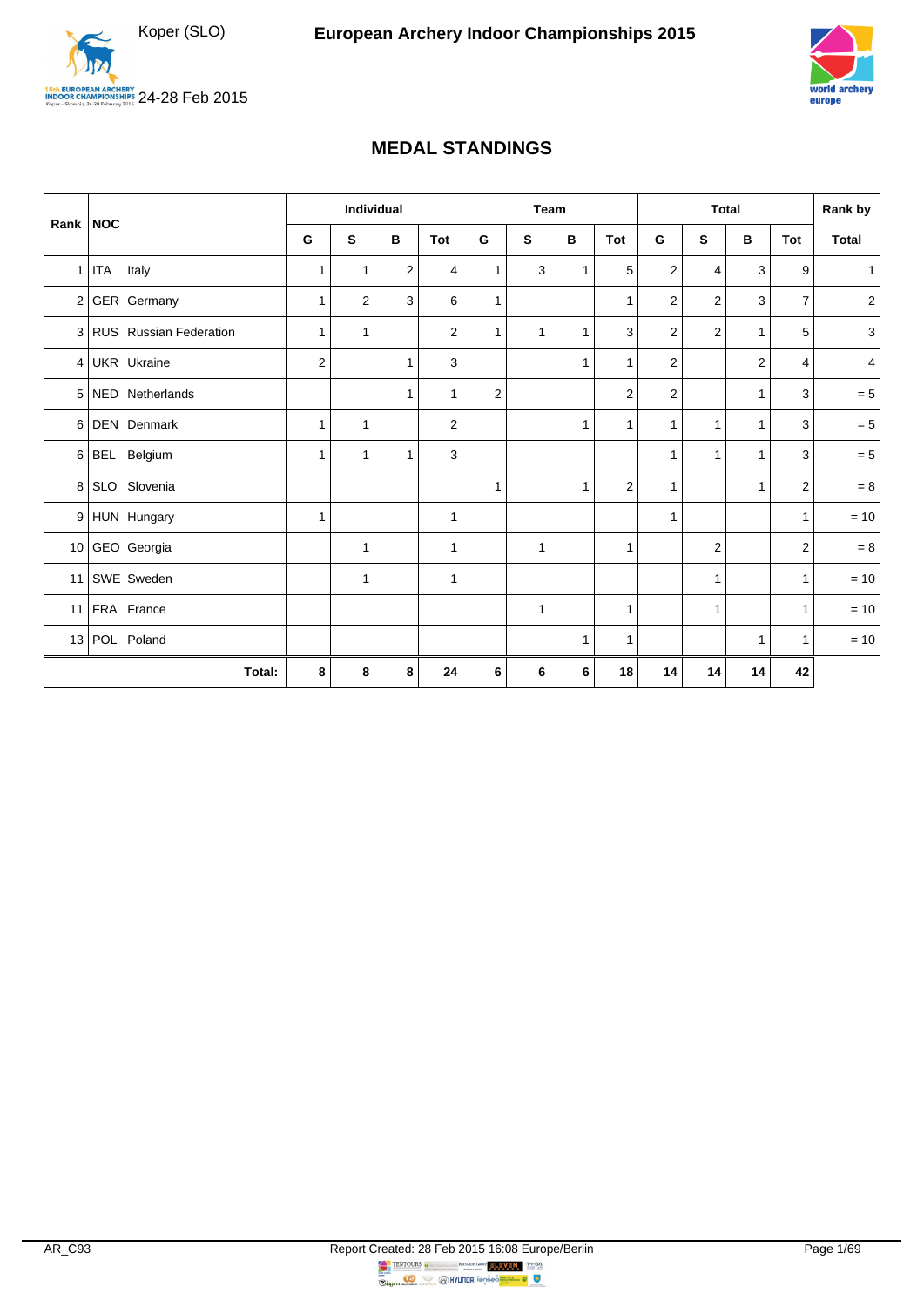



### **MEDALLISTS BY EVENT**

<span id="page-2-0"></span>

| <b>Event Name</b>     | Date       | <b>Medal</b>  | <b>Name</b>                     | <b>NOC</b>                    |
|-----------------------|------------|---------------|---------------------------------|-------------------------------|
| Recurve Men           | Sat 28 Feb | <b>GOLD</b>   | <b>IVANYTSKYY Heorhiy</b>       | <b>UKR</b> Ukraine            |
|                       |            | <b>SILVER</b> | <b>MANDIA Massimiliano</b>      | ITA<br>Italy                  |
|                       |            | <b>BRONZE</b> | <b>WIESER Felix</b>             | GER Germany                   |
| Recurve Women         | Sat 28 Feb | <b>GOLD</b>   | <b>HAIDN TSCHALOVA Veronika</b> | GER Germany                   |
|                       |            | <b>SILVER</b> | <b>NARIMANIDZE Khatuna</b>      | GEO Georgia                   |
|                       |            | <b>BRONZE</b> | <b>UNRUH Lisa</b>               | GER Germany                   |
| Recurve Junior Men    | Sat 28 Feb | GOLD          | <b>MAKHNENKO Artem</b>          | <b>RUS</b> Russian Federation |
|                       |            | <b>SILVER</b> | <b>WECKMUELLER Maximilian</b>   | GER Germany                   |
|                       |            | <b>BRONZE</b> | <b>RUDOW Marc</b>               | <b>GER</b> Germany            |
| Recurve Junior Women  | Sat 28 Feb | <b>GOLD</b>   | <b>HNYP Solomiya</b>            | <b>UKR</b> Ukraine            |
|                       |            | <b>SILVER</b> | <b>BAUER Katharina</b>          | <b>GER</b> Germany            |
|                       |            | <b>BRONZE</b> | <b>ANDREOLI Tatiana</b>         | <b>ITA</b><br>Italy           |
| Compound Men          | Sat 28 Feb | <b>GOLD</b>   | PAGNI Sergio                    | <b>ITA</b><br>Italy           |
|                       |            | <b>SILVER</b> | <b>HANSEN Stephan</b>           | <b>DEN</b> Denmark            |
|                       |            | <b>BRONZE</b> | <b>SCHLOESSER Mike</b>          | NED Netherlands               |
| Compound Women        | Sat 28 Feb | <b>GOLD</b>   | PRIEELS Sarah                   | BEL Belgium                   |
|                       |            | <b>SILVER</b> | <b>AVDEEVA Natalia</b>          | <b>RUS</b> Russian Federation |
|                       |            | <b>BRONZE</b> | ANASTASIO Anastasia             | ITA<br>Italy                  |
| Compound Junior Men   | Sat 28 Feb | <b>GOLD</b>   | <b>OROSZ Viktor</b>             | HUN Hungary                   |
|                       |            | <b>SILVER</b> | <b>BORGSTROM Hampus</b>         | SWE Sweden                    |
|                       |            | <b>BRONZE</b> | <b>DOMANSKI Renaud</b>          | BEL Belgium                   |
| Compound Junior Women | Sat 28 Feb | <b>GOLD</b>   | SONNICHSEN Sarah Holst          | <b>DEN</b> Denmark            |
|                       |            | <b>SILVER</b> | MEYNEN DEGRYSE Lena             | BEL Belgium                   |
|                       |            | <b>BRONZE</b> | SHKOLNA Mariya                  | <b>UKR</b> Ukraine            |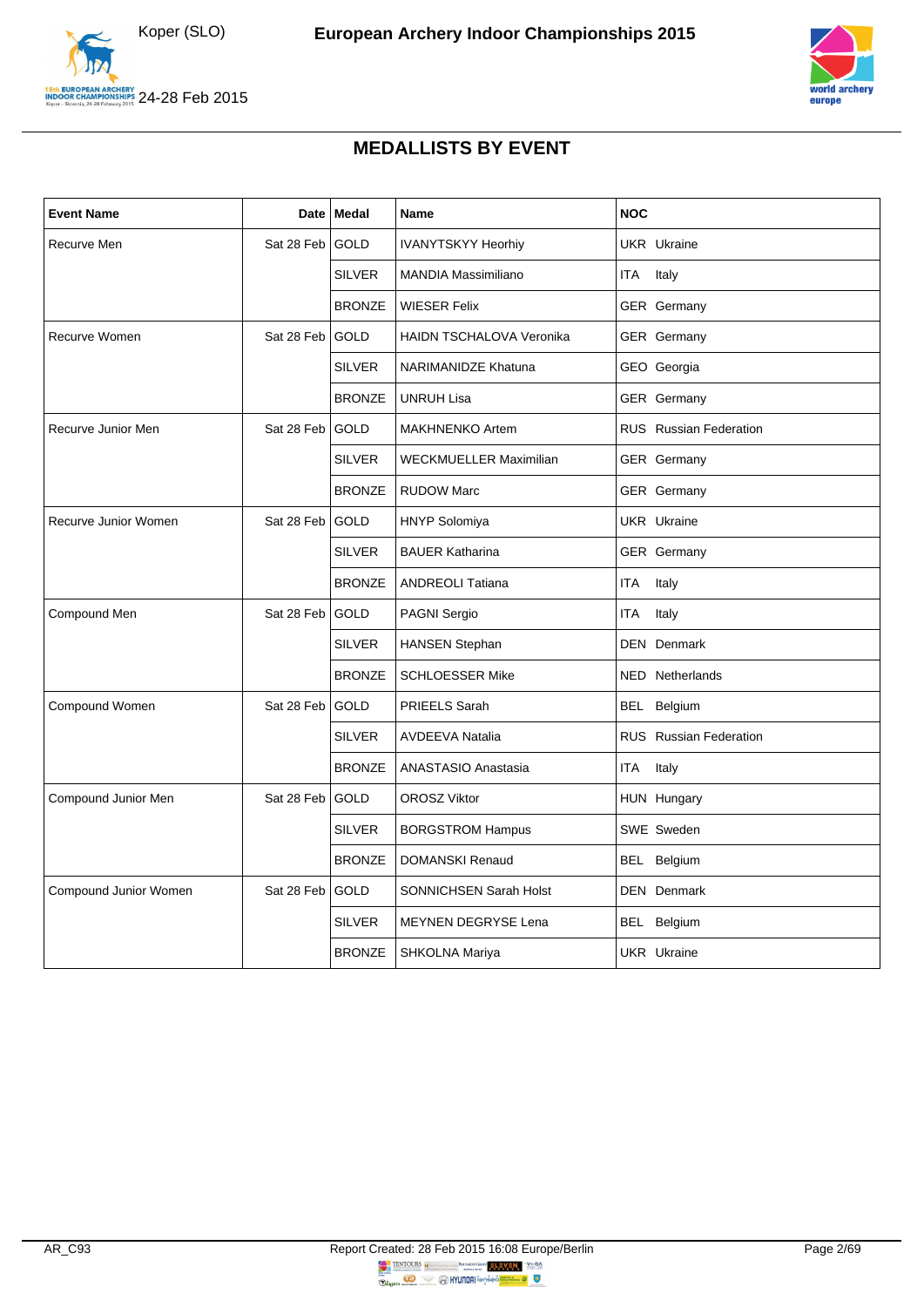



### **MEDALLISTS BY EVENT**

| <b>Event Name</b>       |                 | Date Medal    | Name                            | <b>NOC</b>             |
|-------------------------|-----------------|---------------|---------------------------------|------------------------|
| Recurve Men Team        | Sat 28 Feb GOLD |               | VAN DER VEN Rick                | NED Netherlands        |
|                         |                 |               | VAN DEN BERG Sjef               |                        |
|                         |                 |               | VAN TONGEREN Jan                |                        |
|                         |                 | <b>SILVER</b> | <b>MANDIA Massimiliano</b>      | Italy<br>ITA           |
|                         |                 |               | FISSORE Matteo                  |                        |
|                         |                 |               | <b>MORELLO Marco</b>            |                        |
|                         |                 | <b>BRONZE</b> | <b>KOZHIN Alexander</b>         | RUS Russian Federation |
|                         |                 |               | TSYBEKDORZHIEV Bair             |                        |
|                         |                 |               | NIKOLAEV Alexey                 |                        |
| Recurve Women Team      | Sat 28 Feb GOLD |               | <b>UNRUH Lisa</b>               | GER Germany            |
|                         |                 |               | <b>HAIDN TSCHALOVA Veronika</b> |                        |
|                         |                 |               | <b>WINTER Karina</b>            |                        |
|                         |                 | <b>SILVER</b> | LOBZHENIDZE Yulia               | GEO Georgia            |
|                         |                 |               | <b>ESEBUA Kristine</b>          |                        |
|                         |                 |               | NARIMANIDZE Khatuna             |                        |
|                         |                 | <b>BRONZE</b> | <b>MAMMI Giulia</b>             | Italy<br><b>ITA</b>    |
|                         |                 |               | <b>MERCURI Manuela</b>          |                        |
|                         |                 |               | REBAGLIATI Chiara               |                        |
| Recurve Junior Men Team | Sat 28 Feb GOLD |               | <b>MAKHNENKO Artem</b>          | RUS Russian Federation |
|                         |                 |               | <b>BATOEV Zhargal</b>           |                        |
|                         |                 |               | POPOV Vitalii                   |                        |
|                         |                 | <b>SILVER</b> | PASQUALUCCI David               | ITA<br>Italy           |
|                         |                 |               | <b>BELLI Yuri</b>               |                        |
|                         |                 |               | MONEGO Andrea                   |                        |
|                         |                 | <b>BRONZE</b> | STRAJHAR Gasper                 | SLO Slovenia           |
|                         |                 |               | <b>BIZJAK Rok</b>               |                        |
|                         |                 |               | RAVNIKAR Ziga                   |                        |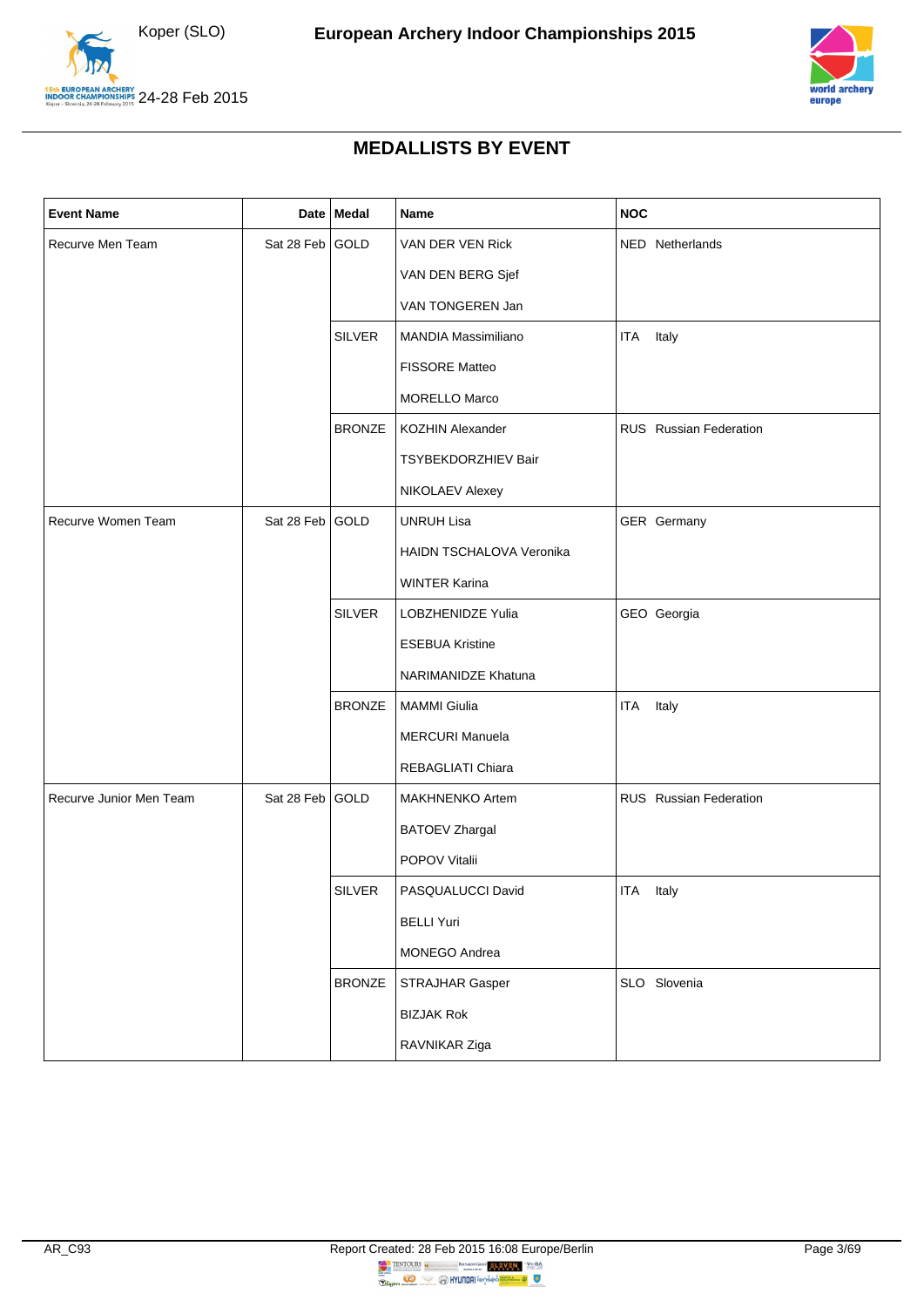



### **MEDALLISTS BY EVENT**

| <b>Event Name</b>         |                 | Date Medal    | Name                      | <b>NOC</b>             |
|---------------------------|-----------------|---------------|---------------------------|------------------------|
| Recurve Junior Women Team | Sat 28 Feb      | GOLD          | <b>ANDREOLI Tatiana</b>   | ITA<br>Italy           |
|                           |                 |               | GIACCHERI Tanya           |                        |
|                           |                 |               | SPERA Loredana            |                        |
|                           |                 | <b>SILVER</b> | DAMBAEVA Zhibzema         | RUS Russian Federation |
|                           |                 |               | DASHIDORZHIEVA Tuyana     |                        |
|                           |                 |               | MYLNIKOVA Valeria         |                        |
|                           |                 | <b>BRONZE</b> | ZYZANSKA Sylwia           | POL Poland             |
|                           |                 |               | FARASIEWICZ Karolina      |                        |
|                           |                 |               | SMIALKOWSKA Magdalena     |                        |
| Compound Men Team         | Sat 28 Feb GOLD |               | <b>SCHLOESSER Mike</b>    | NED Netherlands        |
|                           |                 |               | <b>ELZINGA Peter</b>      |                        |
|                           |                 |               | <b>BLEYENDAAL Ruben</b>   |                        |
|                           |                 | <b>SILVER</b> | DELOCHE Pierre Julien     | FRA France             |
|                           |                 |               | PEINEAU Sebastien         |                        |
|                           |                 |               | <b>BRASSEUR Sebastien</b> |                        |
|                           |                 | <b>BRONZE</b> | DAMSBO Martin             | DEN Denmark            |
|                           |                 |               | <b>HANSEN Stephan</b>     |                        |
|                           |                 |               | <b>DARUM Andreas</b>      |                        |
| Compound Junior Men Team  | Sat 28 Feb      | GOLD          | <b>MODIC Stas</b>         | SLO Slovenia           |
|                           |                 |               | <b>CERNE Arne</b>         |                        |
|                           |                 |               | STOSEVSKI Luka            |                        |
|                           |                 | <b>SILVER</b> | MIOR Viviano              | <b>ITA</b><br>Italy    |
|                           |                 |               | <b>SUT Jesse</b>          |                        |
|                           |                 |               | <b>FESTI Manuel</b>       |                        |
|                           |                 | <b>BRONZE</b> | HOVIADOVSKYI Roman        | UKR Ukraine            |
|                           |                 |               | <b>BOLSHAKOV Vlad</b>     |                        |
|                           |                 |               | <b>GONCHAROV Anton</b>    |                        |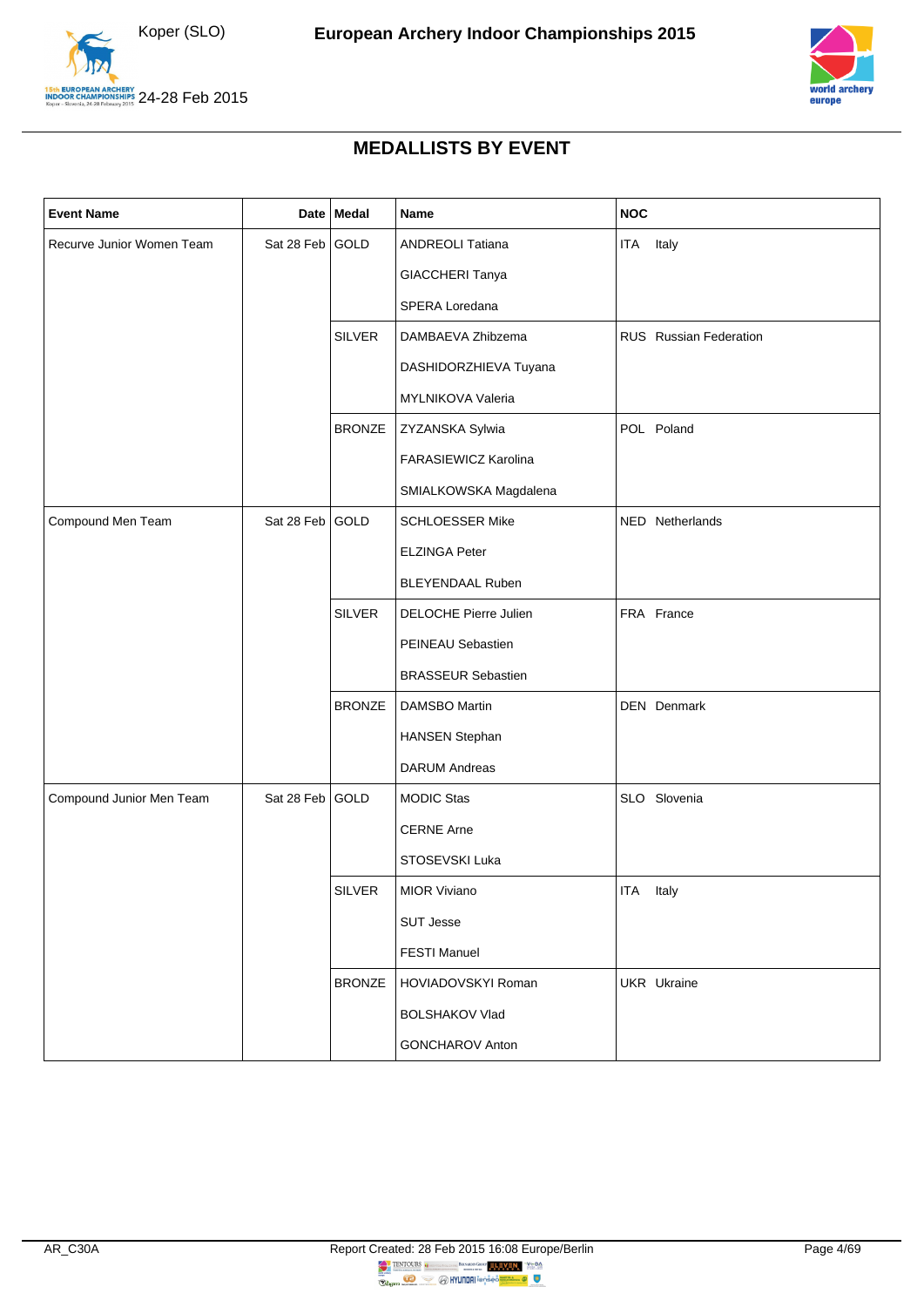



### **NUMBER OF ENTRIES BY COUNTRY**

<span id="page-5-0"></span>

| <b>NOC</b> |                             | Men            | Women          | <b>Total</b><br><b>Competitors</b> | <b>Officials</b>        | <b>Total</b>   |
|------------|-----------------------------|----------------|----------------|------------------------------------|-------------------------|----------------|
| <b>ARM</b> | Armenia                     | 3              | 1              | 4                                  | $\mathbf{1}$            | 5              |
| <b>AUT</b> | Austria                     | 6              | 3              | 9                                  | 1                       | 10             |
| <b>AZE</b> | Azerbaijan                  | 1              | 0              | 1                                  | 1                       | $\overline{2}$ |
| <b>BEL</b> | Belgium                     | 4              | 4              | 8                                  | $\overline{2}$          | 10             |
| <b>BIH</b> | Bosnia and Herzegovina      | 3              | 0              | 3                                  | $\mathbf 0$             | 3              |
| <b>BLR</b> | <b>Belarus</b>              | $\overline{7}$ | 6              | 13                                 | $\overline{\mathbf{4}}$ | 17             |
| <b>BUL</b> | <b>Bulgaria</b>             | $\overline{7}$ | 3              | 10                                 | $\overline{c}$          | 12             |
| CRO        | Croatia                     | 5              | 3              | 8                                  | $\overline{c}$          | 10             |
| <b>CZE</b> | Czech Republic              | 1              | 0              | 1                                  | $\mathbf 0$             | 1              |
| <b>DEN</b> | Denmark                     | 3              | 5              | 8                                  | 1                       | 9              |
| <b>ESP</b> | Spain                       | 1              | 0              | 1                                  | $\Omega$                | 1              |
| <b>EST</b> | Estonia                     | 1              | $\overline{2}$ | 3                                  | 1                       | 4              |
| <b>FIN</b> | Finland                     | 2              | 0              | 2                                  | 0                       | $\overline{c}$ |
| <b>FRA</b> | France                      | 6              | 2              | 8                                  | 4                       | 12             |
| <b>GBR</b> | <b>Great Britain</b>        | 4              | 2              | 6                                  | 1                       | 7              |
| GEO        | Georgia                     | 2              | 4              | 6                                  | 1                       | $\overline{7}$ |
| <b>GER</b> | Germany                     | 6              | 4              | 10                                 | 5                       | 15             |
| <b>GRE</b> | Greece                      | 3              | 2              | 5                                  | 2                       | 7              |
| <b>HUN</b> | Hungary                     | $\overline{2}$ | 0              | $\overline{2}$                     | 1                       | 3              |
| <b>ITA</b> | Italy                       | 12             | 9              | 21                                 | 9                       | 30             |
| <b>JUD</b> | Judges                      | $\mathbf 0$    | 0              | 0                                  | $\mathbf{1}$            | 1              |
| LAT        | Latvia                      | $\mathbf 0$    | 1              | 1                                  | $\mathbf 0$             | 1              |
| LTU        | Lithuania                   | 4              | 1              | 5                                  | $\overline{2}$          | $\overline{7}$ |
| <b>MDA</b> | Republic of Moldova         | 3              | 1              | 4                                  | 1                       | 5              |
| <b>NED</b> | Netherlands                 | 6              | 4              | 10                                 | $\overline{2}$          | 12             |
| <b>NOR</b> | Norway                      | 4              | 2              | 6                                  | $\mathbf{1}$            | $\overline{7}$ |
| OC         | <b>Organizing Committee</b> | 0              | 0              | 0                                  | 53                      | 53             |
| POL        | Poland                      | 7              | $\overline{7}$ | 14                                 | 5                       | 19             |
| ROU        | Romania                     | 1              | 0              | 1                                  | $\mathbf 0$             | 1              |
| <b>RUS</b> | <b>Russian Federation</b>   | 8              | 12             | 20                                 | 10                      | 30             |
| <b>SLO</b> | Slovenia                    | 12             | 4              | 16                                 | $\overline{4}$          | 20             |
| <b>SRB</b> | Serbia                      | $\overline{2}$ | 3              | 5                                  | 3                       | 8              |
| <b>SUI</b> | Switzerland                 | 5              | 0              | 5                                  | $\mathbf 0$             | 5              |
| <b>SVK</b> | Slovakia                    | 3              | $\overline{2}$ | 5                                  | 1                       | 6              |
| <b>SWE</b> | Sweden                      | 5              | 3              | 8                                  | $\overline{2}$          | 10             |
| <b>UKR</b> | Ukraine                     | 12             | 12             | 24                                 | $\overline{7}$          | 31             |
| <b>VIP</b> | V.I.P.                      | $\mathbf 0$    | $\mathbf 0$    | $\mathbf 0$                        | 3                       | 3              |
| <b>WAE</b> | World Archery Europe        | $\mathbf{0}$   | 0              | 0                                  | 16                      | 16             |
|            | Total: 38                   | 151            | 102            | 253                                | 149                     | 402            |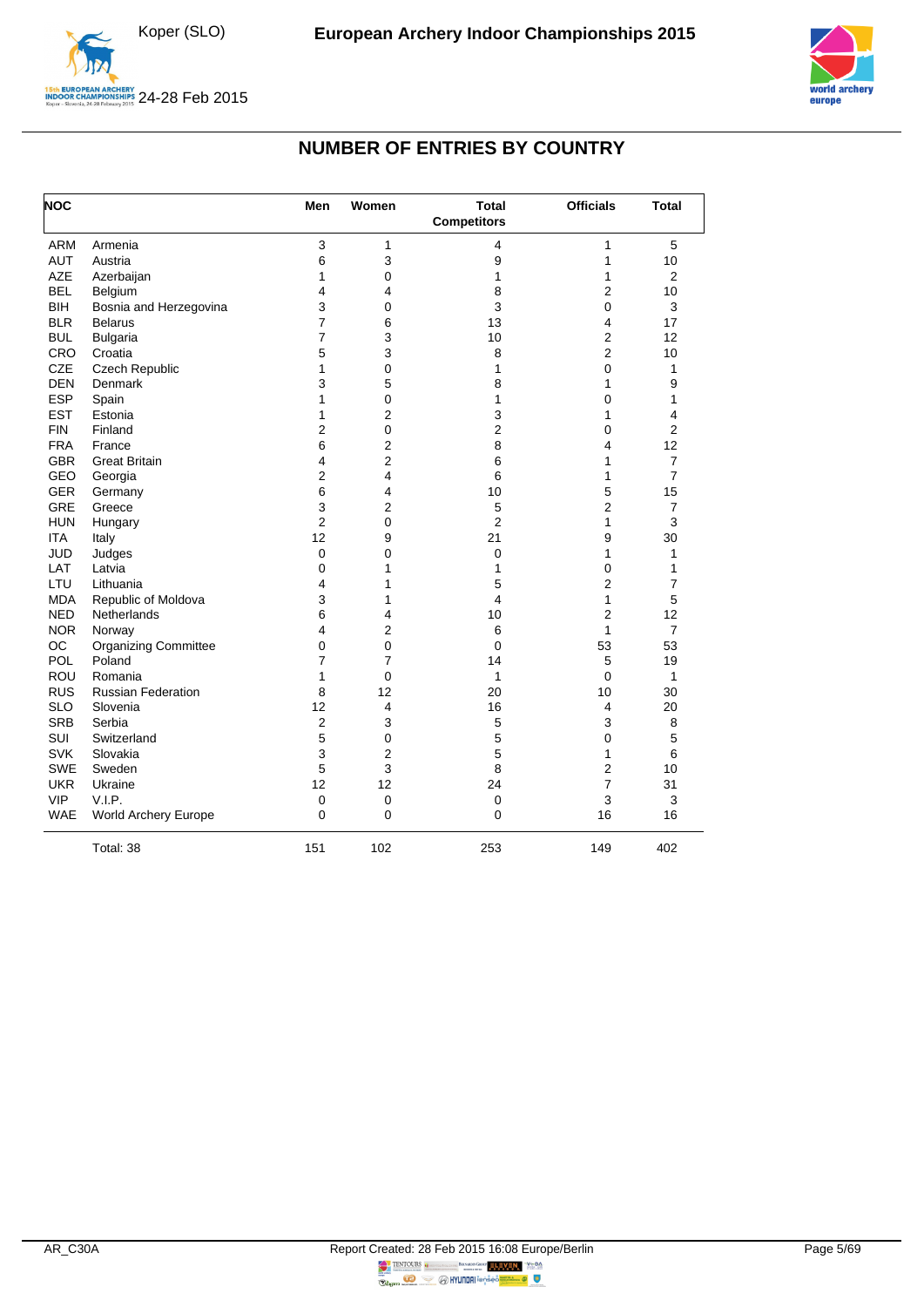



## **NUMBER OF ENTRIES BY EVENT**

<span id="page-6-0"></span>

| Event                 | No. Athletes | <b>No. Countries</b> | No. Teams |  |
|-----------------------|--------------|----------------------|-----------|--|
| Recurve Men           | 46           | 20                   | 13        |  |
| Recurve Women         | 35           |                      |           |  |
| Recurve Junior Men    | 39           |                      |           |  |
| Recurve Junior Women  | 24           |                      |           |  |
| Compound Men          | 40           | 22                   |           |  |
| Compound Women        | 28           | 16                   |           |  |
| Compound Junior Men   | 26           | 13                   |           |  |
| Compound Junior Women | 15           |                      |           |  |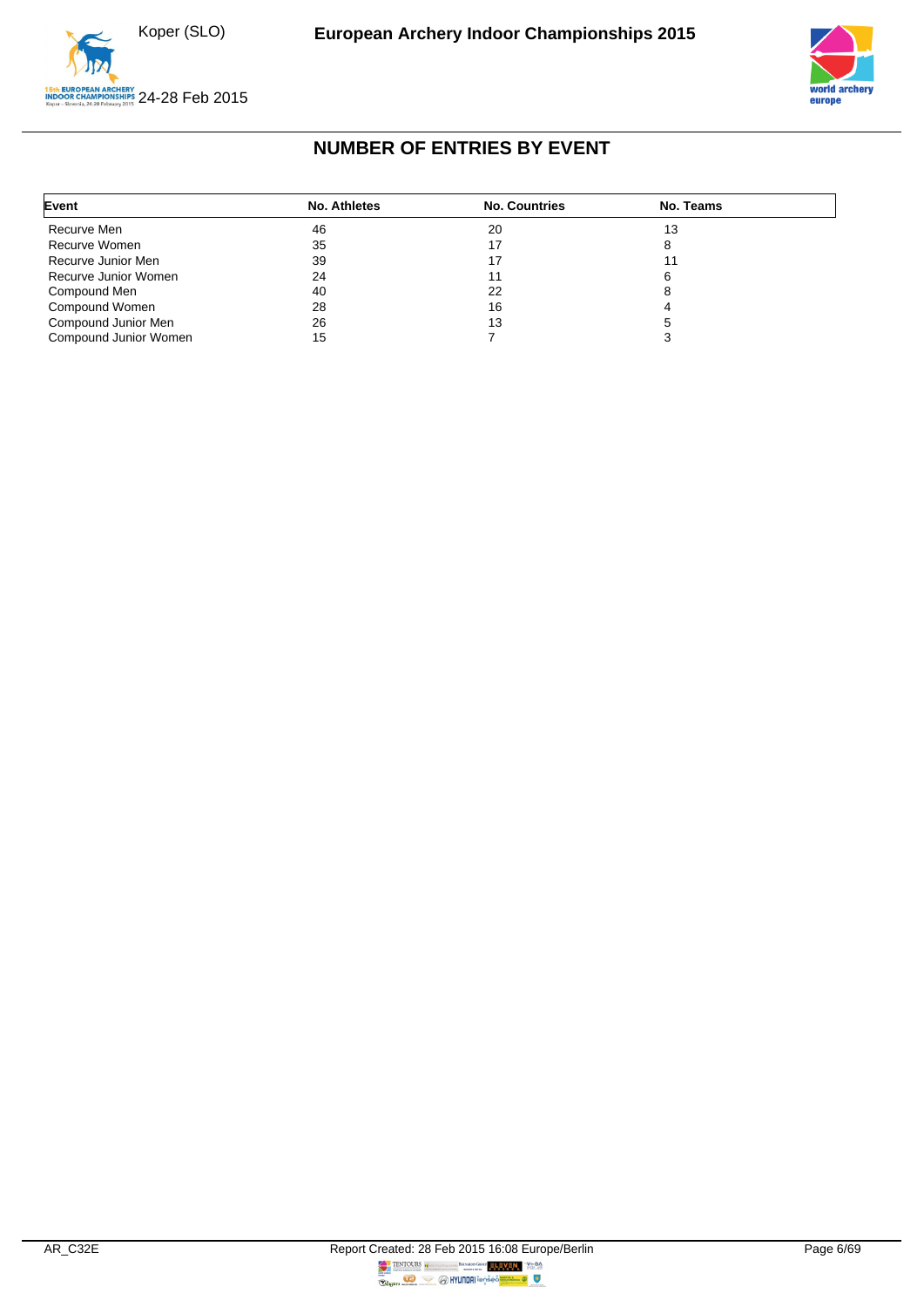



<span id="page-7-0"></span>

| NOC        | Country                             | Name                              | Date of Birth Back No. |      | Event                 |
|------------|-------------------------------------|-----------------------------------|------------------------|------|-----------------------|
| ARM        | ARMENIA                             | <b>HAZARUMYAN Gevorg</b>          | 14 Mar 1993            | 007C | Recurve Men           |
|            |                                     | KHACHATRYAN David                 | 14 Mar 1994            | 006C | Recurve Men           |
|            |                                     | SHAHNAZARYAN Vasil                | 15 Nov 1992            | 008C | Recurve Men           |
|            |                                     | <b>VASILYAN Nune</b>              | 16 Dec 1994            | 024B | Recurve Women         |
|            |                                     |                                   |                        |      |                       |
| AUT        | <b>AUSTRIA</b>                      | <b>BALDAUFF Laurence</b>          | 19 Nov 1974            | 022C | Recurve Women         |
|            |                                     | <b>BERTSCHLER Alexander</b>       | 11 Jul 1994            | 014C | Recurve Men           |
|            |                                     | <b>GSTOETTNER Andreas</b>         | 31 Jul 1996            | 019D | Recurve Junior Men    |
|            |                                     | <b>IRRASCH Dominik</b>            | 12 Apr 1996            | 018D | Recurve Junior Men    |
|            |                                     | <b>LANG Max</b>                   | 30 May 1999            | 020D | Recurve Junior Men    |
|            |                                     | MAYRHOFER GRITSCH Sabine          | 06 Nov 1973            | 020C | Recurve Women         |
|            |                                     | <b>RIESS Nina</b>                 | 15 Feb 1971            | 021C | Recurve Women         |
|            |                                     | <b>USCHOUNIG Daniel Sebastian</b> | 06 Aug 1994            | 013A | Compound Men          |
|            |                                     | <b>WIENER Nico</b>                | 13 Mar 1997            | 007B | Compound Junior Men   |
| AZE        | AZERBAIJAN                          | <b>SENYUK Taras</b>               | 09 Mar 1990            | 012D | Recurve Men           |
| <b>BEL</b> | <b>BELGIUM</b>                      | <b>DOMANSKI Renaud</b>            | 10 Dec 1996            | 002D | Compound Junior Men   |
|            |                                     | <b>GOOSSENS Chris</b>             | 21 Oct 1971            | 013C | Compound Men          |
|            |                                     | MEYNEN DEGRYSE Lena               | 22 Mar 1997            | 011B | Compound Junior Women |
|            |                                     | <b>MEYNEN DEGRYSE Saskia</b>      | 09 Aug 1995            | 012B | Compound Junior Women |
|            |                                     | PRIEELS Sarah                     | 27 Feb 1990            | 024A | Compound Women        |
|            |                                     | <b>SGAGGIARO Kyana</b>            | 26 Apr 1999            | 010B | Compound Junior Women |
|            |                                     | <b>VERMEIREN Ambroos</b>          | 04 Nov 1999            | 004D | Compound Junior Men   |
|            |                                     | <b>VOORTMANS Ben</b>              | 18 Nov 1996            | 003D | Compound Junior Men   |
| BIH        | BOSNIA AND HERZEGOVINA BUJIC Branko |                                   | 27 Jul 1999            | 005B | Compound Junior Men   |
|            |                                     | <b>GRGIC Nebojsa</b>              | 16 Dec 1997            | 006B | Compound Junior Men   |
|            |                                     | <b>VUKELIC Damir</b>              | 05 Mar 1978            | 011D | Compound Men          |
| <b>BLR</b> | <b>BELARUS</b>                      | <b>DALIDOVICH Pavel</b>           | 25 Jul 1985            | 007B | Recurve Men           |
|            |                                     | <b>DUBROVA Aliaksei</b>           | 19 Nov 1997            | 021B | Recurve Junior Men    |
|            |                                     | <b>FIRSAU Kiryl</b>               | 10 Feb 1997            | 023B | Recurve Junior Men    |
|            |                                     | <b>KRUPKO Darya</b>               | 31 Jul 1995            | 026B | Recurve Junior Women  |
|            |                                     | <b>KURATNIK Aliaksandra</b>       | 23 Nov 1999            | 027B | Recurve Junior Women  |
|            |                                     | LAVRENTIEV Oleg                   | 21 Sep 1981            | 012C | Compound Men          |
|            |                                     | <b>LIAHUSHEV Alexander</b>        | 15 Jun 1984            | 006B | Recurve Men           |
|            |                                     | MARUSAVA Hanna                    | 08 Jan 1978            | 021A | Recurve Women         |
|            |                                     | NAPREENKA Stanislau               | 28 Jul 1997            | 022B | Recurve Junior Men    |
|            |                                     | PRILEPOV Anton                    | 05 Feb 1984            | 008B | Recurve Men           |
|            |                                     | <b>SHVETS Nadzeva</b>             | 04 Oct 1999            | 028B | Recurve Junior Women  |
|            |                                     | TIMOFEYEVA Ekaterina              | 13 Nov 1976            | 020A | Recurve Women         |
|            |                                     | <b>TOLKACH Alena</b>              | 03 Feb 1989            | 022A | Recurve Women         |
|            |                                     |                                   |                        |      |                       |
| <b>BUL</b> | <b>BULGARIA</b>                     | ATANASOVA Yordanka                | 06 Oct 1999            | 026A | Recurve Junior Women  |
|            |                                     | DACHEV Damyan                     | 10 May 1997            | 017D | Recurve Junior Men    |
|            |                                     | DANAILOVA Dobromira               | 24 Oct 1995            | 027A | Recurve Junior Women  |
|            |                                     | <b>HRISTOV Hristo</b>             | 15 Dec 1980            | 011C | Recurve Men           |
|            |                                     | <b>HRISTOV Yavor Vasilev</b>      | 25 Mar 1976            | 010C | Recurve Men           |
|            |                                     | NEDYALKOVA Nikol                  | 26 Feb 1999            | 028A | Recurve Junior Women  |
|            |                                     | PENDOV Todor                      | 15 Aug 2000            | 015D | Recurve Junior Men    |
|            |                                     | <b>PETROV Viktor</b>              |                        | 012D | Compound Men          |
|            |                                     | STOYANOV Pavlin                   | 08 Aug 1970            | 009C | Recurve Men           |
|            |                                     | <b>YOTOV Iliyan</b>               | 26 Jun 1998            | 016D | Recurve Junior Men    |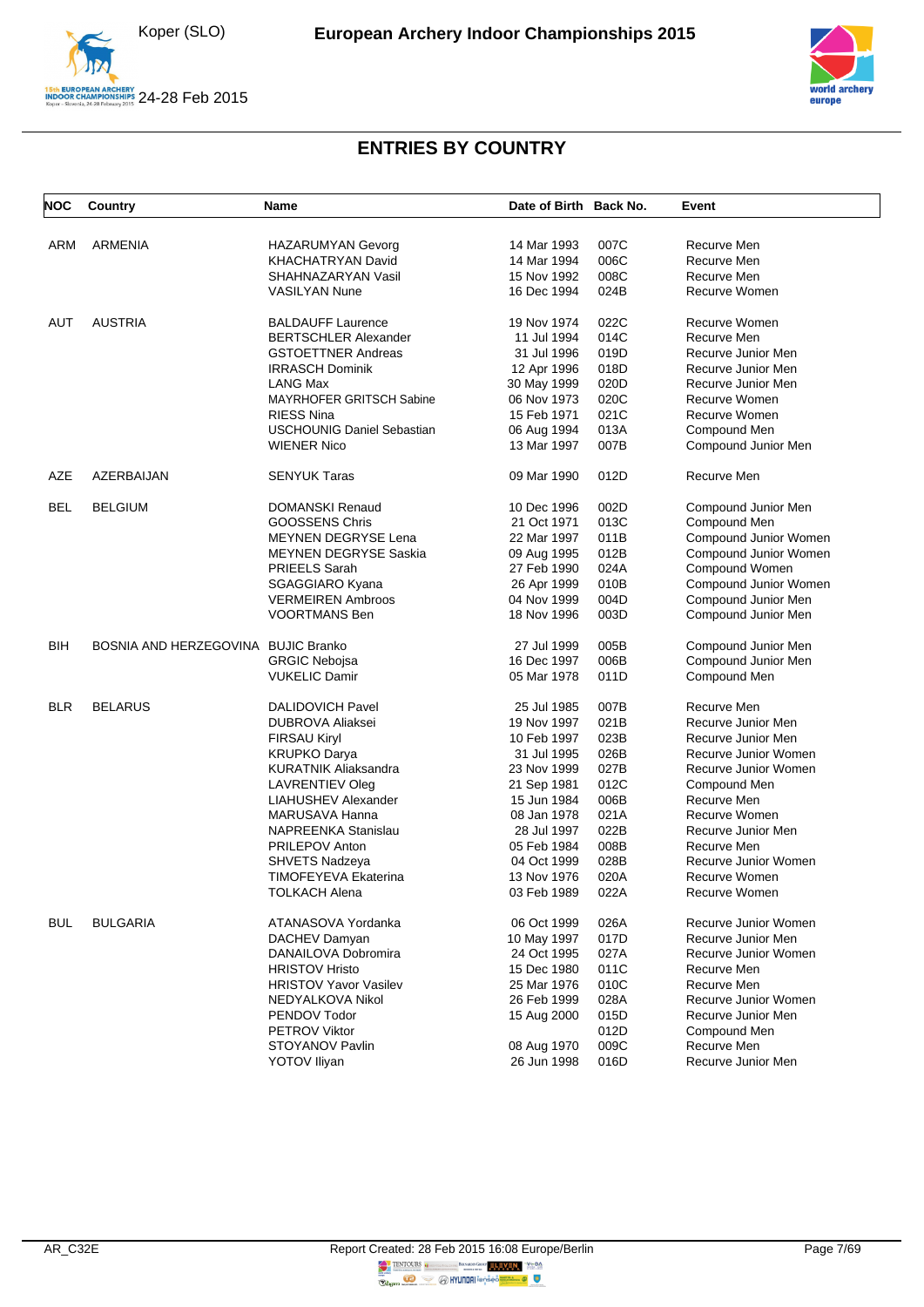



| <b>NOC</b> | Country               | Name                          | Date of Birth Back No. |      | Event                 |
|------------|-----------------------|-------------------------------|------------------------|------|-----------------------|
| <b>CRO</b> | <b>CROATIA</b>        | <b>BRLEK Tamara</b>           | 15 Jan 1996            | 012D | Compound Junior Women |
|            |                       | <b>BUDEN Domagoj</b>          | 08 Aug 1997            | 006D | Compound Junior Men   |
|            |                       | <b>BUDEN</b> Ivana            | 10 Sep 1985            | 025C | Compound Women        |
|            |                       | <b>MARKES</b> Ivan            | 25 Feb 1980            | 012B | Compound Men          |
|            |                       | <b>MIHALIC Matija</b>         | 23 Jul 1995            | 021D | Recurve Junior Men    |
|            |                       | ORLIC Maja                    | 09 May 1997            | 013A | Compound Junior Women |
|            |                       | <b>VAVRO Mario</b>            | 28 Nov 1997            | 005D | Compound Junior Men   |
|            |                       | <b>VONIC Zoran</b>            | 07 Oct 1976            | 011B | Compound Men          |
|            |                       |                               |                        |      |                       |
| CZE        | <b>CZECH REPUBLIC</b> | <b>HEINRICH Petr</b>          | 03 Oct 1978            | 012B | Recurve Men           |
| <b>DEN</b> | <b>DENMARK</b>        | <b>ANEAR Erika</b>            | 30 May 1978            | 023A | Compound Women        |
|            |                       | DAMSBO Martin                 | 26 May 1985            | 009B | Compound Men          |
|            |                       | DARUM Andreas                 | 15 Jan 1991            | 008B | Compound Men          |
|            |                       | <b>DEGN Randi</b>             | 29 Jun 1989            | 025A | Recurve Women         |
|            |                       | <b>HANSEN Stephan</b>         | 19 Jun 1995            | 010B | Compound Men          |
|            |                       | JENSEN Tanja                  | 21 Jul 1995            | 010D | Compound Junior Women |
|            |                       | <b>OLESEN Maria</b>           | 24 Aug 1982            | 022A | Compound Women        |
|            |                       | SONNICHSEN Sarah Holst        | 10 Feb 1995            | 011D | Compound Junior Women |
| <b>ESP</b> | <b>SPAIN</b>          | <b>BLAZQUEZ Alberto</b>       | 01 May 1975            | 015A | Compound Men          |
| <b>EST</b> | <b>ESTONIA</b>        | <b>JAATMA Lisell</b>          | 19 Jul 1999            | 013B | Compound Junior Women |
|            |                       | NURMSALU Laura                | 01 Jun 1994            | 025C | Recurve Women         |
|            |                       | <b>RESSAR Evert</b>           | 17 Oct 1983            | 015C | Compound Men          |
| <b>FIN</b> | <b>FINLAND</b>        | JUUTILAINEN Mikko             | 27 Dec 1989            | 015B | Compound Men          |
|            |                       | <b>NIKKANEN Markus</b>        | 28 Jan 1996            | 024A | Recurve Junior Men    |
| <b>FRA</b> | <b>FRANCE</b>         | <b>BRASSEUR Sebastien</b>     | 02 Nov 1985            | 008D | Compound Men          |
|            |                       | DELOCHE Pierre Julien         | 06 Feb 1982            | 010D | Compound Men          |
|            |                       | <b>GIROUILLE Romain</b>       | 26 Apr 1988            | 011D | Recurve Men           |
|            |                       | PEINEAU Sebastien             | 24 May 1987            | 009D | Compound Men          |
|            |                       | <b>PLIHON Pierre</b>          |                        | 010D | Recurve Men           |
|            |                       | <b>SCHUH Berengere</b>        | 13 Jun 1984            | 023D | Recurve Women         |
|            |                       | <b>VALLADONT Jean-Charles</b> | 20 Mar 1989            | 009D | Recurve Men           |
|            |                       | <b>VANDIONANT Sandrine</b>    | 08 Sep 1980            | 025B | Compound Women        |
|            |                       |                               |                        |      |                       |
| <b>GBR</b> | <b>GREAT BRITAIN</b>  | <b>CHAPE Fraser</b>           | 17 Dec 1996            | 006C | Compound Junior Men   |
|            |                       | <b>CORLESS Susan</b>          | 04 Jun 1980            | 022C | Compound Women        |
|            |                       | GREENWOOD Hope Lauren         |                        | 021C | Compound Women        |
|            |                       | <b>HUSTON Patrick</b>         | 05 Jan 1996            | 023D | Recurve Junior Men    |
|            |                       | NASH Tim                      |                        | 014A | Compound Men          |
|            |                       | <b>TUCKNOTT Phillip</b>       | 17 Apr 1995            | 005C | Compound Junior Men   |
| <b>GEO</b> | <b>GEORGIA</b>        | <b>ESEBUA Kristine</b>        | 19 Mar 1985            | 017D | Recurve Women         |
|            |                       | LOBZHENIDZE Yulia             | 23 Aug 1977            | 018D | Recurve Women         |
|            |                       | NARIMANIDZE Khatuna           | 02 Feb 1974            | 019D | Recurve Women         |
|            |                       | PHUTKARADZE Tsiko             | 01 Jun 1996            | 031B | Recurve Junior Women  |
|            |                       | PKHAKADZE Lasha               | 24 May 1994            | 012C | Recurve Men           |
|            |                       | <b>VLADIMER Dolidze</b>       | 14 Sep 1997            | 024B | Recurve Junior Men    |
|            |                       |                               |                        |      |                       |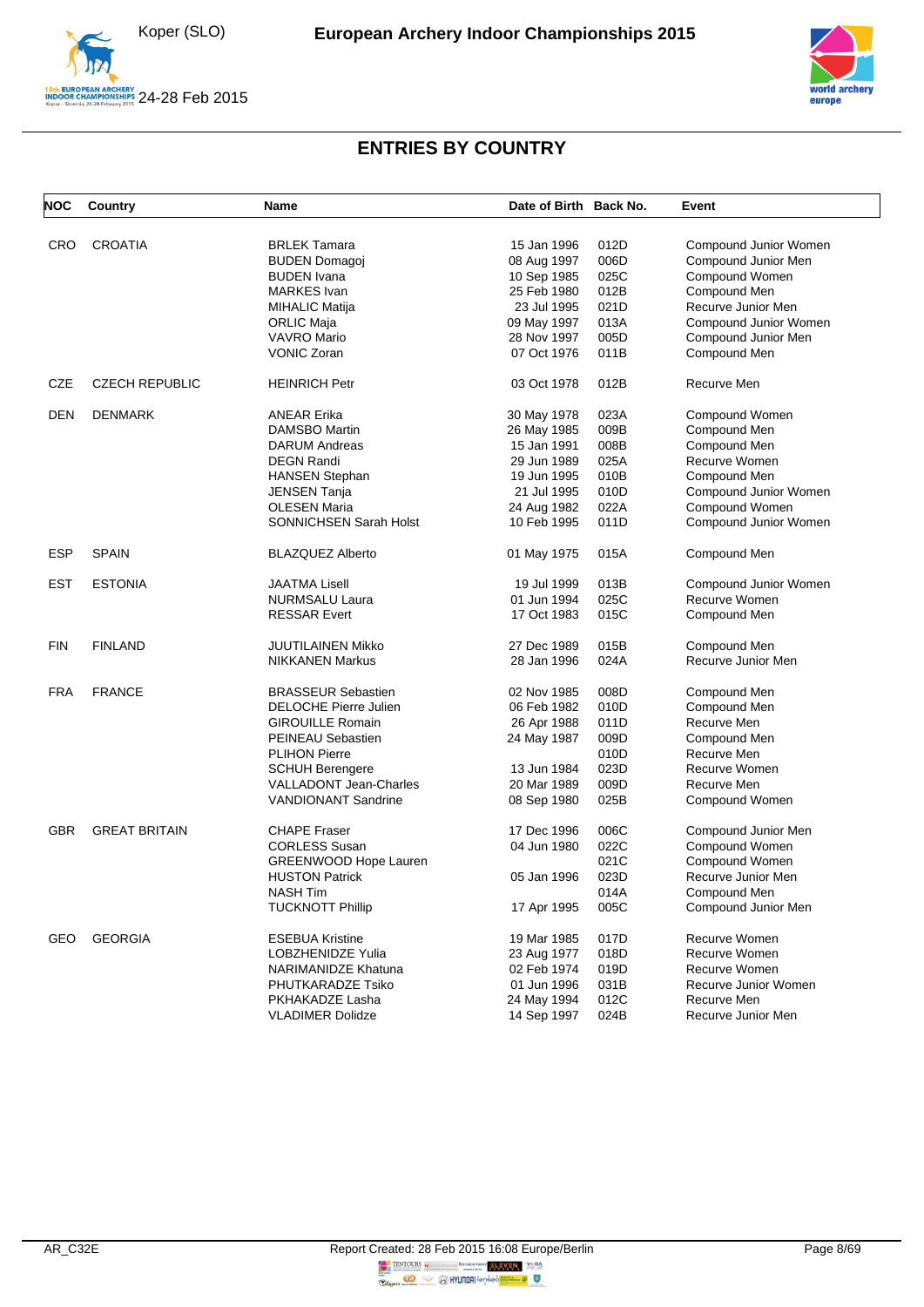



| <b>NOC</b> | Country                    | Name                                | Date of Birth Back No.     |              | Event                               |
|------------|----------------------------|-------------------------------------|----------------------------|--------------|-------------------------------------|
| <b>GER</b> | <b>GERMANY</b>             | <b>BAUER Katharina</b>              | 01 Sep 1995                | 030D         | Recurve Junior Women                |
|            |                            | HAIDN TSCHALOVA Veronika            | 05 Jun 1976                | 017A         | Recurve Women                       |
|            |                            | <b>KAHLLUND Florian</b>             | 07 Jun 1993                | 003B         | Recurve Men                         |
|            |                            | <b>RUDOW Marc</b>                   | 27 Sep 1995                | 018A         | Recurve Junior Men                  |
|            |                            | <b>SCHEIDING Adrian</b>             | 04 Jan 1999                | 020A         | Recurve Junior Men                  |
|            |                            | <b>SKOERIES Eric</b>                | 18 May 1992                | 005B         | Recurve Men                         |
|            |                            | <b>UNRUH Lisa</b>                   | 12 Apr 1988                | 018A         | <b>Recurve Women</b>                |
|            |                            | <b>WECKMUELLER Maximilian</b>       | 20 Jan 1995                | 019A         | Recurve Junior Men                  |
|            |                            | <b>WIESER Felix</b>                 | 04 Aug 1993                | 004B         | Recurve Men                         |
|            |                            | <b>WINTER Karina</b>                | 14 Jan 1986                | 019A         | <b>Recurve Women</b>                |
| <b>GRE</b> | <b>GREECE</b>              | <b>AERIKOS Christos</b>             | 15 Jul 1996                | 010C         | Compound Men                        |
|            |                            | ANDROUTSOU Argyro                   | 14 May 1999                | 031D         | Recurve Junior Women                |
|            |                            | CHORTI Ariadni                      | 19 Apr 1994                | 025B         | Recurve Women                       |
|            |                            | KOSTOPOULOS Athanasios              | 11 Sep 1970                | 009C         | Compound Men                        |
|            |                            | <b>KOUMERTAS Stavros</b>            | 05 Sep 1977                | 011C         | Compound Men                        |
| <b>HUN</b> | <b>HUNGARY</b>             | <b>BANDA Arpad</b>                  | 10 Feb 1995                | 013D         | Recurve Men                         |
|            |                            | <b>OROSZ Viktor</b>                 | 23 Aug 1998                | 008A         | Compound Junior Men                 |
|            |                            |                                     |                            |              |                                     |
| ITA        | <b>ITALY</b>               | ANASTASIO Anastasia                 | 15 Jul 1990                | 020B         | Compound Women                      |
|            |                            | <b>ANDREOLI Tatiana</b>             | 01 Jan 1999                | 031C         | Recurve Junior Women                |
|            |                            | <b>BELLI Yuri</b>                   | 09 Nov 1996                | 022C         | Recurve Junior Men                  |
|            |                            | <b>DRAGONI Luigi</b>                | 13 Aug 1983                | 006A         | Compound Men                        |
|            |                            | <b>FESTI Manuel</b>                 | 28 Mar 1997                | 006A         | Compound Junior Men                 |
|            |                            | <b>FISSORE Matteo</b>               |                            | 012A         | Recurve Men                         |
|            |                            | GIACCHERI Tanya                     | 19 Jan 1998                | 029C         | Recurve Junior Women                |
|            |                            | <b>MAMMI</b> Giulia                 | 28 Mar 1997                | 019B         | Recurve Women                       |
|            |                            | <b>MANDIA Massimiliano</b>          | 24 Jan 1990                | 013A         | Recurve Men                         |
|            |                            | <b>MERCURI Manuela</b>              | 25 Mar 1996                | 017B         | Recurve Women                       |
|            |                            | <b>MIOR Viviano</b>                 | 03 Apr 1997                | 005A         | Compound Junior Men                 |
|            |                            | <b>MONEGO Andrea</b>                | 08 Feb 1997                | 023C         | Recurve Junior Men                  |
|            |                            | <b>MORELLO Marco</b>                | 30 Dec 1992                | 014A         | Recurve Men                         |
|            |                            | <b>PAGNI Sergio</b>                 | 26 Mar 1979                | 007A         | Compound Men                        |
|            |                            | PASQUALUCCI David                   | 27 Jun 1996                | 021C         | Recurve Junior Men                  |
|            |                            | REBAGLIATI Chiara                   | 23 Jan 1997                | 018B         | Recurve Women                       |
|            |                            | SIMONELLI Alberto                   | 17 Jun 1967                | 005A         | Compound Men                        |
|            |                            | <b>SPANO Viviana</b>                | 03 Jun 1992                | 021B         | Compound Women                      |
|            |                            | SPERA Loredana                      | 01 Jan 1996                | 030C         | Recurve Junior Women                |
|            |                            | <b>SUT Jesse</b>                    | 03 Feb 1998                | 007A         | Compound Junior Men                 |
|            |                            | <b>TONIOLI Marcella</b>             | 31 May 1986                | 019B         | Compound Women                      |
|            |                            |                                     |                            |              |                                     |
| LAT        | LATVIA                     | OLEKSEJENKO Julia                   | 08 May 1965                | 022D         | Compound Women                      |
| LTU        | LITHUANIA                  | KIZELIAUSKAITE Inga                 | 29 Oct 1988                | 024C         | Compound Women                      |
|            |                            | KOVALEVSKIJ Adam                    | 20 Dec 1995                | 024C         | Recurve Junior Men                  |
|            |                            | MORKELIUNAS Ignas                   | 09 Jul 1991                | 005D         | Recurve Men                         |
|            |                            | SIGAUSKAS Vladas                    | 07 Aug 1967                | 004D         | Recurve Men                         |
|            |                            | <b>SLIAUTERIS Modestas</b>          | 01 Jan 1990                | 003D         | Recurve Men                         |
|            | <b>REPUBLIC OF MOLDOVA</b> |                                     |                            |              |                                     |
| <b>MDA</b> |                            | <b>BULIGA Artur</b>                 | 03 Nov 1996<br>11 Oct 1993 | 018B         | Recurve Junior Men                  |
|            |                            | <b>MIRCA Alexandra</b><br>OLARU Dan | 11 Nov 1996                | 023B<br>019B | Recurve Women<br>Recurve Junior Men |
|            |                            |                                     |                            |              | Recurve Junior Men                  |
|            |                            | VOSCOBOINICOV Nichita               | 31 Jan 2000                | 020B         |                                     |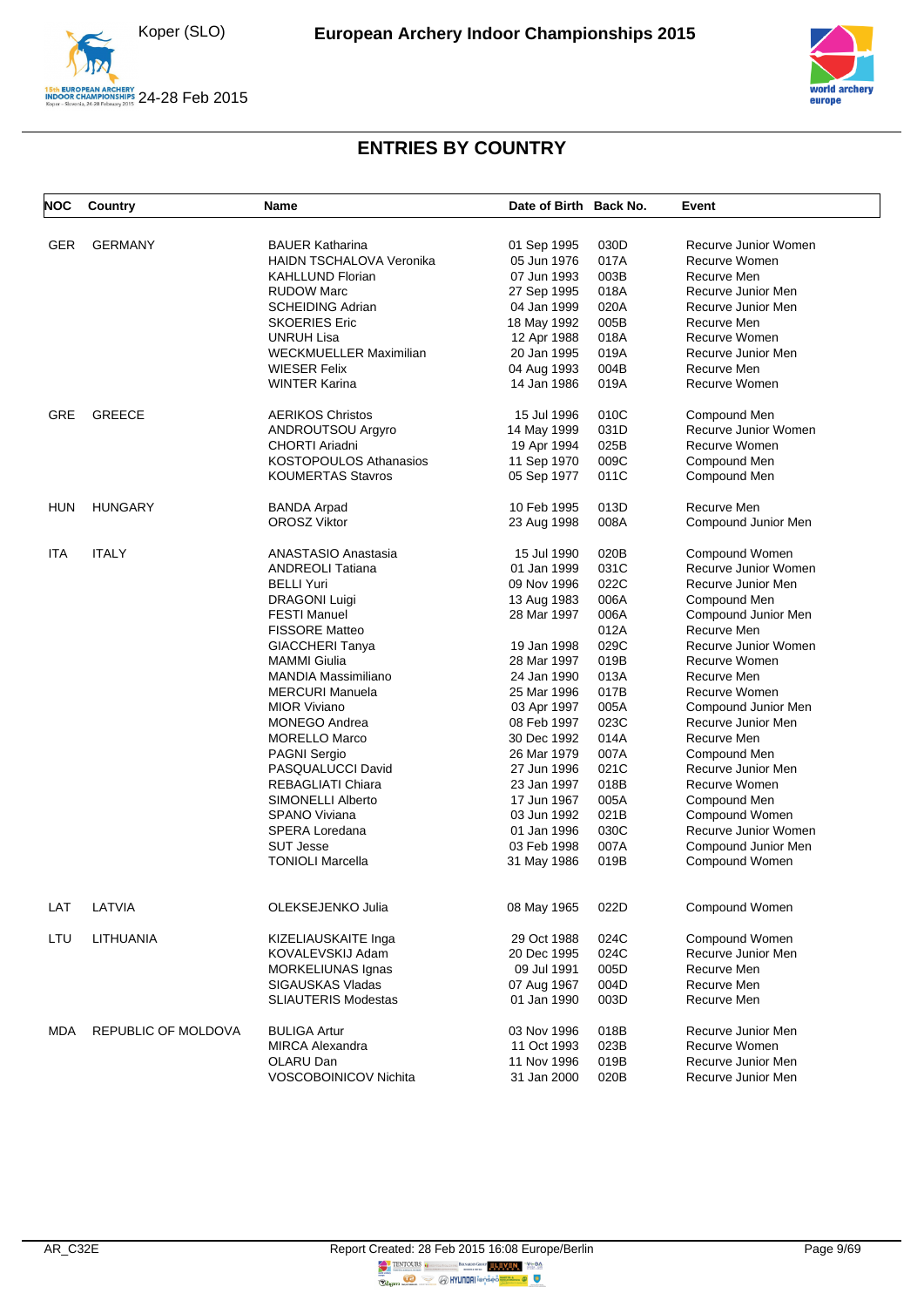

A<mark>n Archery</mark><br>MPIONSHIPS 24-28 Feb 2015



| <b>NOC</b> | Country            | Name                      | Date of Birth Back No. |      | Event               |
|------------|--------------------|---------------------------|------------------------|------|---------------------|
|            |                    |                           |                        |      |                     |
| <b>NED</b> | <b>NETHERLANDS</b> | <b>BLEYENDAAL Ruben</b>   | 14 Apr 1981            | 006B | Compound Men        |
|            |                    | <b>COUWENBERG Martine</b> | 18 Jul 1974            | 018D | Compound Women      |
|            |                    | <b>ELZINGA Peter</b>      | 30 Jan 1981            | 005B | Compound Men        |
|            |                    | ENTHOVEN-MOKKENSTORM Inge | 01 Dec 1971            | 020C | Compound Women      |
|            |                    | <b>LAAN Sarina</b>        | 13 Mar 1994            | 024D | Recurve Women       |
|            |                    | <b>SCHLOESSER Mike</b>    | 15 Jan 1994            | 007B | Compound Men        |
|            |                    | VAN CASPEL Inge           | 14 Jul 1991            | 019C | Compound Women      |
|            |                    | VAN DEN BERG Sief         | 14 Apr 1995            | 004C | Recurve Men         |
|            |                    | VAN DER VEN Rick          | 14 Apr 1991            | 005C | Recurve Men         |
|            |                    | VAN TONGEREN Jan          | 01 Nov 1998            | 003C | Recurve Men         |
| <b>NOR</b> | <b>NORWAY</b>      | AAMAAS Njaal              | 05 Oct 1988            | 010A | Compound Men        |
|            |                    | <b>GRYDELAND Runa</b>     | 06 May 1994            | 023B | Compound Women      |
|            |                    | <b>HAUGSETH Mads</b>      | 02 Mar 1995            | 008C | Compound Junior Men |
|            |                    | LIE Eivind                | 07 Jul 1992            | 009A | Compound Men        |
|            |                    | <b>SVENSEN June</b>       | 22 Jun 1954            | 022B | Compound Women      |
|            |                    | TJENTLAND Oddmund         | 11 Jan 1980            | 008A | Compound Men        |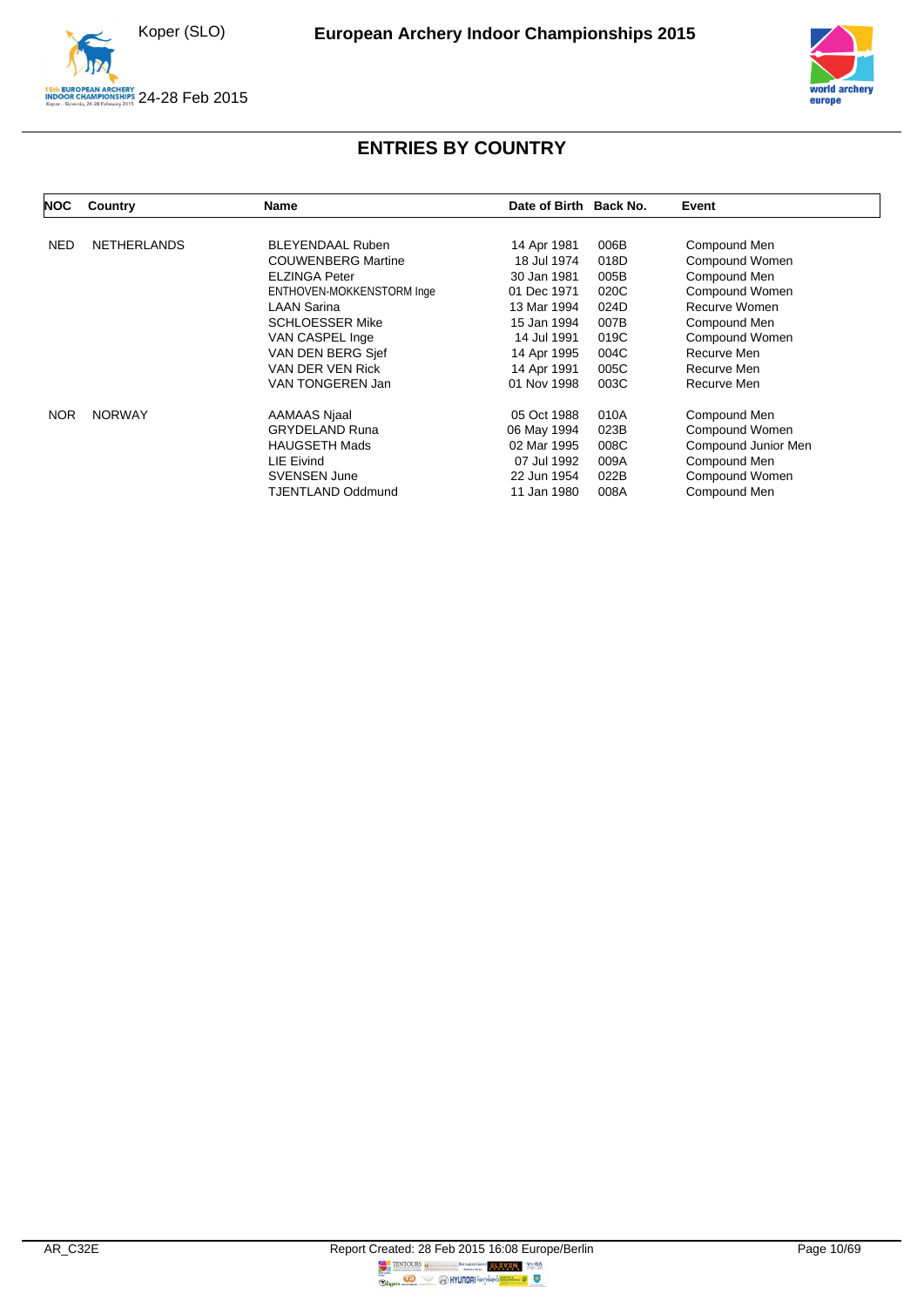





| <b>POL</b><br><b>POLAND</b><br>021A<br>Recurve Junior Men<br><b>BIZON Kacper</b><br>21 Aug 1996<br><b>FARASIEWICZ Karolina</b><br>27 Sep 1996<br>028D<br>Recurve Junior Women<br><b>MARZEC Pawel</b><br>008A<br>Recurve Men<br>18 Jan 1994<br><b>MYSZOR Wioleta</b><br>020B<br>Recurve Women<br>19 Jan 1983<br><b>NOWAK Piotr</b><br>20 Mar 1991<br>006A<br>Recurve Men<br>021B<br>RZASA Joanna<br>Recurve Women<br>10 Sep 1990<br>027D<br>SMIALKOWSKA Magdalena<br>Recurve Junior Women<br>17 Dec 1997<br>023A<br>SZAFRAN Marek<br>15 Mar 1997<br>Recurve Junior Men<br>025A<br>SZALANSKA Katarzyna<br>05 Dec 1992<br>Compound Women<br><b>WOJCIK Rafal</b><br>08 Feb 1995<br>022A<br>Recurve Junior Men<br>WOJTAS Jan<br>014B<br>26 Nov 1966<br>Compound Men<br><b>WOJTKOWIAK Rafal</b><br>007A<br>Recurve Men<br>ZURANSKA Adriana<br>022B<br>Recurve Women<br>11 Sep 1991<br>026D<br>27 Jul 1997<br>Recurve Junior Women<br>ZYZANSKA Sylwia<br><b>ROMANIA</b><br><b>ACHILIE Ovidiu</b><br>014C<br>ROU<br>11 Jun 1974<br>Compound Men<br><b>RUS</b><br><b>RUSSIAN FEDERATION</b><br><b>AVDEEVA Natalia</b><br>019D<br>06 Sep 1988<br>Compound Women<br>016B<br>21 Nov 1997<br>Recurve Junior Men<br>BATOEV Zhargal<br>030A<br>DAMBAEVA Zhibzema<br>18 Nov 1996<br>Recurve Junior Women<br>029A<br>DASHIDORZHIEVA Tuyana<br>14 Apr 1996<br>Recurve Junior Women<br>008B<br><b>KHARKOV Andrey</b><br>29 May 1998<br>Compound Junior Men<br><b>KOZHIN Alexander</b><br>003A<br>Recurve Men<br>10 Apr 1990<br>021D<br>LOGINOVA Albina<br>07 Aug 1983<br>Compound Women<br>012C<br><b>MAKEEVA Ekaterina</b><br>09 Jan 1997<br>Compound Junior Women<br>015B<br>Recurve Junior Men<br><b>MAKHNENKO Artem</b><br>02 Nov 1995<br>031A<br>Recurve Junior Women<br>MYLNIKOVA Valeria<br>01 Sep 1997<br>004A<br>Recurve Men<br><b>NIKOLAEV Alexey</b><br>24 Apr 1987<br>017B<br><b>POPOV Vitalii</b><br>Recurve Junior Men<br>29 Jun 1996<br>RAVILOVA Diana<br>22 Feb 1998<br>011C<br>Compound Junior Women<br>SAVENKOVA Alexandra<br>010C<br>11 Apr 1996<br>Compound Junior Women<br>020D<br><b>SEGINA Tatiana</b><br>Recurve Women<br>20 Jan 1992<br>013B<br>SOIZHINOV Zorigto<br>11 Sep 1988<br>Compound Men<br>021D<br>Recurve Women<br>STEPANOVA Inna<br>17 Apr 1990<br>022D<br>TIMOFEEVA Kristina<br>Recurve Women<br>28 Aug 1993<br>005A<br>TSYBEKDORZHIEV Bair<br>06 Oct 1992<br>Recurve Men<br>020D<br>VINOGRADOVA Mariia<br>16 Mar 1994<br>Compound Women<br><b>SLOVENIA</b><br>016C<br>Recurve Junior Men<br><b>SLO</b><br><b>BIZJAK Rok</b><br>02 Feb 1996<br>002C<br><b>CERNE Arne</b><br>26 Mar 1996<br>Compound Junior Men<br>023C<br>CERNE Toja<br>04 Jul 1993<br>Compound Women<br>HABJAN MALAVASIC Den<br>010A<br>15 Jul 1992<br>Recurve Men<br>KOMOCAR Jaka<br>011A<br>26 Mar 1992<br>Recurve Men<br>LAHARNAR Ivana<br>10 Aug 1998<br>029D<br>Recurve Junior Women<br>006C<br>30 Jan 1969<br><b>MAJER Damjan</b><br>Compound Men<br><b>MODIC Stas</b><br>11 Oct 1998<br>003C<br>Compound Junior Men<br>017C<br>Recurve Junior Men<br>RAVNIKAR Ziga<br>25 Dec 1999<br>SITAR Dejan<br>09 Dec 1979<br>007C<br>Compound Men<br>STOSEVSKI Luka<br>20 Nov 1995<br>004C<br>Compound Junior Men<br>015C<br>Recurve Junior Men<br><b>STRAJHAR Gasper</b><br>02 Nov 1997<br>STRAJHAR Klemen<br>009A<br>Recurve Men<br>20 Aug 1994<br><b>TOMAT Najka</b><br>29 Jan 1991<br>023A<br>Recurve Women<br><b>TURSIC Slavko</b><br>008C<br>Compound Men<br>05 May 1973<br><b>UMER Ana</b><br>11 Dec 1990<br>024A<br>Recurve Women<br><b>SERBIA</b><br><b>SRB</b><br>007C<br>Compound Junior Men<br>AKOS Varga<br>14 Aug 1996<br><b>BRZAKOVIC Carna</b><br>16 Oct 1996<br>030B<br>Recurve Junior Women<br>LJUBINKOVIC Marija<br>024B<br>Compound Women<br>17 Apr 1994<br>POPOVIC Luka<br>16 May 1992<br>014B<br>Recurve Men<br>SIBALIC Mina<br>27 Aug 1997<br>029B<br>Recurve Junior Women | <b>NOC</b> | Country | Name | Date of Birth Back No. | Event |
|-----------------------------------------------------------------------------------------------------------------------------------------------------------------------------------------------------------------------------------------------------------------------------------------------------------------------------------------------------------------------------------------------------------------------------------------------------------------------------------------------------------------------------------------------------------------------------------------------------------------------------------------------------------------------------------------------------------------------------------------------------------------------------------------------------------------------------------------------------------------------------------------------------------------------------------------------------------------------------------------------------------------------------------------------------------------------------------------------------------------------------------------------------------------------------------------------------------------------------------------------------------------------------------------------------------------------------------------------------------------------------------------------------------------------------------------------------------------------------------------------------------------------------------------------------------------------------------------------------------------------------------------------------------------------------------------------------------------------------------------------------------------------------------------------------------------------------------------------------------------------------------------------------------------------------------------------------------------------------------------------------------------------------------------------------------------------------------------------------------------------------------------------------------------------------------------------------------------------------------------------------------------------------------------------------------------------------------------------------------------------------------------------------------------------------------------------------------------------------------------------------------------------------------------------------------------------------------------------------------------------------------------------------------------------------------------------------------------------------------------------------------------------------------------------------------------------------------------------------------------------------------------------------------------------------------------------------------------------------------------------------------------------------------------------------------------------------------------------------------------------------------------------------------------------------------------------------------------------------------------------------------------------------------------------------------------------------------------------------------------------------------------------------------------------------------------------------------------------------------------------------------------------------------------------------------------------------------------------------------------------------------------------------------------------------------------------------------------------------------------------------------------------------------------------------------------------------------------------------------------------------------|------------|---------|------|------------------------|-------|
|                                                                                                                                                                                                                                                                                                                                                                                                                                                                                                                                                                                                                                                                                                                                                                                                                                                                                                                                                                                                                                                                                                                                                                                                                                                                                                                                                                                                                                                                                                                                                                                                                                                                                                                                                                                                                                                                                                                                                                                                                                                                                                                                                                                                                                                                                                                                                                                                                                                                                                                                                                                                                                                                                                                                                                                                                                                                                                                                                                                                                                                                                                                                                                                                                                                                                                                                                                                                                                                                                                                                                                                                                                                                                                                                                                                                                                                                                   |            |         |      |                        |       |
|                                                                                                                                                                                                                                                                                                                                                                                                                                                                                                                                                                                                                                                                                                                                                                                                                                                                                                                                                                                                                                                                                                                                                                                                                                                                                                                                                                                                                                                                                                                                                                                                                                                                                                                                                                                                                                                                                                                                                                                                                                                                                                                                                                                                                                                                                                                                                                                                                                                                                                                                                                                                                                                                                                                                                                                                                                                                                                                                                                                                                                                                                                                                                                                                                                                                                                                                                                                                                                                                                                                                                                                                                                                                                                                                                                                                                                                                                   |            |         |      |                        |       |
|                                                                                                                                                                                                                                                                                                                                                                                                                                                                                                                                                                                                                                                                                                                                                                                                                                                                                                                                                                                                                                                                                                                                                                                                                                                                                                                                                                                                                                                                                                                                                                                                                                                                                                                                                                                                                                                                                                                                                                                                                                                                                                                                                                                                                                                                                                                                                                                                                                                                                                                                                                                                                                                                                                                                                                                                                                                                                                                                                                                                                                                                                                                                                                                                                                                                                                                                                                                                                                                                                                                                                                                                                                                                                                                                                                                                                                                                                   |            |         |      |                        |       |
|                                                                                                                                                                                                                                                                                                                                                                                                                                                                                                                                                                                                                                                                                                                                                                                                                                                                                                                                                                                                                                                                                                                                                                                                                                                                                                                                                                                                                                                                                                                                                                                                                                                                                                                                                                                                                                                                                                                                                                                                                                                                                                                                                                                                                                                                                                                                                                                                                                                                                                                                                                                                                                                                                                                                                                                                                                                                                                                                                                                                                                                                                                                                                                                                                                                                                                                                                                                                                                                                                                                                                                                                                                                                                                                                                                                                                                                                                   |            |         |      |                        |       |
|                                                                                                                                                                                                                                                                                                                                                                                                                                                                                                                                                                                                                                                                                                                                                                                                                                                                                                                                                                                                                                                                                                                                                                                                                                                                                                                                                                                                                                                                                                                                                                                                                                                                                                                                                                                                                                                                                                                                                                                                                                                                                                                                                                                                                                                                                                                                                                                                                                                                                                                                                                                                                                                                                                                                                                                                                                                                                                                                                                                                                                                                                                                                                                                                                                                                                                                                                                                                                                                                                                                                                                                                                                                                                                                                                                                                                                                                                   |            |         |      |                        |       |
|                                                                                                                                                                                                                                                                                                                                                                                                                                                                                                                                                                                                                                                                                                                                                                                                                                                                                                                                                                                                                                                                                                                                                                                                                                                                                                                                                                                                                                                                                                                                                                                                                                                                                                                                                                                                                                                                                                                                                                                                                                                                                                                                                                                                                                                                                                                                                                                                                                                                                                                                                                                                                                                                                                                                                                                                                                                                                                                                                                                                                                                                                                                                                                                                                                                                                                                                                                                                                                                                                                                                                                                                                                                                                                                                                                                                                                                                                   |            |         |      |                        |       |
|                                                                                                                                                                                                                                                                                                                                                                                                                                                                                                                                                                                                                                                                                                                                                                                                                                                                                                                                                                                                                                                                                                                                                                                                                                                                                                                                                                                                                                                                                                                                                                                                                                                                                                                                                                                                                                                                                                                                                                                                                                                                                                                                                                                                                                                                                                                                                                                                                                                                                                                                                                                                                                                                                                                                                                                                                                                                                                                                                                                                                                                                                                                                                                                                                                                                                                                                                                                                                                                                                                                                                                                                                                                                                                                                                                                                                                                                                   |            |         |      |                        |       |
|                                                                                                                                                                                                                                                                                                                                                                                                                                                                                                                                                                                                                                                                                                                                                                                                                                                                                                                                                                                                                                                                                                                                                                                                                                                                                                                                                                                                                                                                                                                                                                                                                                                                                                                                                                                                                                                                                                                                                                                                                                                                                                                                                                                                                                                                                                                                                                                                                                                                                                                                                                                                                                                                                                                                                                                                                                                                                                                                                                                                                                                                                                                                                                                                                                                                                                                                                                                                                                                                                                                                                                                                                                                                                                                                                                                                                                                                                   |            |         |      |                        |       |
|                                                                                                                                                                                                                                                                                                                                                                                                                                                                                                                                                                                                                                                                                                                                                                                                                                                                                                                                                                                                                                                                                                                                                                                                                                                                                                                                                                                                                                                                                                                                                                                                                                                                                                                                                                                                                                                                                                                                                                                                                                                                                                                                                                                                                                                                                                                                                                                                                                                                                                                                                                                                                                                                                                                                                                                                                                                                                                                                                                                                                                                                                                                                                                                                                                                                                                                                                                                                                                                                                                                                                                                                                                                                                                                                                                                                                                                                                   |            |         |      |                        |       |
|                                                                                                                                                                                                                                                                                                                                                                                                                                                                                                                                                                                                                                                                                                                                                                                                                                                                                                                                                                                                                                                                                                                                                                                                                                                                                                                                                                                                                                                                                                                                                                                                                                                                                                                                                                                                                                                                                                                                                                                                                                                                                                                                                                                                                                                                                                                                                                                                                                                                                                                                                                                                                                                                                                                                                                                                                                                                                                                                                                                                                                                                                                                                                                                                                                                                                                                                                                                                                                                                                                                                                                                                                                                                                                                                                                                                                                                                                   |            |         |      |                        |       |
|                                                                                                                                                                                                                                                                                                                                                                                                                                                                                                                                                                                                                                                                                                                                                                                                                                                                                                                                                                                                                                                                                                                                                                                                                                                                                                                                                                                                                                                                                                                                                                                                                                                                                                                                                                                                                                                                                                                                                                                                                                                                                                                                                                                                                                                                                                                                                                                                                                                                                                                                                                                                                                                                                                                                                                                                                                                                                                                                                                                                                                                                                                                                                                                                                                                                                                                                                                                                                                                                                                                                                                                                                                                                                                                                                                                                                                                                                   |            |         |      |                        |       |
|                                                                                                                                                                                                                                                                                                                                                                                                                                                                                                                                                                                                                                                                                                                                                                                                                                                                                                                                                                                                                                                                                                                                                                                                                                                                                                                                                                                                                                                                                                                                                                                                                                                                                                                                                                                                                                                                                                                                                                                                                                                                                                                                                                                                                                                                                                                                                                                                                                                                                                                                                                                                                                                                                                                                                                                                                                                                                                                                                                                                                                                                                                                                                                                                                                                                                                                                                                                                                                                                                                                                                                                                                                                                                                                                                                                                                                                                                   |            |         |      |                        |       |
|                                                                                                                                                                                                                                                                                                                                                                                                                                                                                                                                                                                                                                                                                                                                                                                                                                                                                                                                                                                                                                                                                                                                                                                                                                                                                                                                                                                                                                                                                                                                                                                                                                                                                                                                                                                                                                                                                                                                                                                                                                                                                                                                                                                                                                                                                                                                                                                                                                                                                                                                                                                                                                                                                                                                                                                                                                                                                                                                                                                                                                                                                                                                                                                                                                                                                                                                                                                                                                                                                                                                                                                                                                                                                                                                                                                                                                                                                   |            |         |      |                        |       |
|                                                                                                                                                                                                                                                                                                                                                                                                                                                                                                                                                                                                                                                                                                                                                                                                                                                                                                                                                                                                                                                                                                                                                                                                                                                                                                                                                                                                                                                                                                                                                                                                                                                                                                                                                                                                                                                                                                                                                                                                                                                                                                                                                                                                                                                                                                                                                                                                                                                                                                                                                                                                                                                                                                                                                                                                                                                                                                                                                                                                                                                                                                                                                                                                                                                                                                                                                                                                                                                                                                                                                                                                                                                                                                                                                                                                                                                                                   |            |         |      |                        |       |
|                                                                                                                                                                                                                                                                                                                                                                                                                                                                                                                                                                                                                                                                                                                                                                                                                                                                                                                                                                                                                                                                                                                                                                                                                                                                                                                                                                                                                                                                                                                                                                                                                                                                                                                                                                                                                                                                                                                                                                                                                                                                                                                                                                                                                                                                                                                                                                                                                                                                                                                                                                                                                                                                                                                                                                                                                                                                                                                                                                                                                                                                                                                                                                                                                                                                                                                                                                                                                                                                                                                                                                                                                                                                                                                                                                                                                                                                                   |            |         |      |                        |       |
|                                                                                                                                                                                                                                                                                                                                                                                                                                                                                                                                                                                                                                                                                                                                                                                                                                                                                                                                                                                                                                                                                                                                                                                                                                                                                                                                                                                                                                                                                                                                                                                                                                                                                                                                                                                                                                                                                                                                                                                                                                                                                                                                                                                                                                                                                                                                                                                                                                                                                                                                                                                                                                                                                                                                                                                                                                                                                                                                                                                                                                                                                                                                                                                                                                                                                                                                                                                                                                                                                                                                                                                                                                                                                                                                                                                                                                                                                   |            |         |      |                        |       |
|                                                                                                                                                                                                                                                                                                                                                                                                                                                                                                                                                                                                                                                                                                                                                                                                                                                                                                                                                                                                                                                                                                                                                                                                                                                                                                                                                                                                                                                                                                                                                                                                                                                                                                                                                                                                                                                                                                                                                                                                                                                                                                                                                                                                                                                                                                                                                                                                                                                                                                                                                                                                                                                                                                                                                                                                                                                                                                                                                                                                                                                                                                                                                                                                                                                                                                                                                                                                                                                                                                                                                                                                                                                                                                                                                                                                                                                                                   |            |         |      |                        |       |
|                                                                                                                                                                                                                                                                                                                                                                                                                                                                                                                                                                                                                                                                                                                                                                                                                                                                                                                                                                                                                                                                                                                                                                                                                                                                                                                                                                                                                                                                                                                                                                                                                                                                                                                                                                                                                                                                                                                                                                                                                                                                                                                                                                                                                                                                                                                                                                                                                                                                                                                                                                                                                                                                                                                                                                                                                                                                                                                                                                                                                                                                                                                                                                                                                                                                                                                                                                                                                                                                                                                                                                                                                                                                                                                                                                                                                                                                                   |            |         |      |                        |       |
|                                                                                                                                                                                                                                                                                                                                                                                                                                                                                                                                                                                                                                                                                                                                                                                                                                                                                                                                                                                                                                                                                                                                                                                                                                                                                                                                                                                                                                                                                                                                                                                                                                                                                                                                                                                                                                                                                                                                                                                                                                                                                                                                                                                                                                                                                                                                                                                                                                                                                                                                                                                                                                                                                                                                                                                                                                                                                                                                                                                                                                                                                                                                                                                                                                                                                                                                                                                                                                                                                                                                                                                                                                                                                                                                                                                                                                                                                   |            |         |      |                        |       |
|                                                                                                                                                                                                                                                                                                                                                                                                                                                                                                                                                                                                                                                                                                                                                                                                                                                                                                                                                                                                                                                                                                                                                                                                                                                                                                                                                                                                                                                                                                                                                                                                                                                                                                                                                                                                                                                                                                                                                                                                                                                                                                                                                                                                                                                                                                                                                                                                                                                                                                                                                                                                                                                                                                                                                                                                                                                                                                                                                                                                                                                                                                                                                                                                                                                                                                                                                                                                                                                                                                                                                                                                                                                                                                                                                                                                                                                                                   |            |         |      |                        |       |
|                                                                                                                                                                                                                                                                                                                                                                                                                                                                                                                                                                                                                                                                                                                                                                                                                                                                                                                                                                                                                                                                                                                                                                                                                                                                                                                                                                                                                                                                                                                                                                                                                                                                                                                                                                                                                                                                                                                                                                                                                                                                                                                                                                                                                                                                                                                                                                                                                                                                                                                                                                                                                                                                                                                                                                                                                                                                                                                                                                                                                                                                                                                                                                                                                                                                                                                                                                                                                                                                                                                                                                                                                                                                                                                                                                                                                                                                                   |            |         |      |                        |       |
|                                                                                                                                                                                                                                                                                                                                                                                                                                                                                                                                                                                                                                                                                                                                                                                                                                                                                                                                                                                                                                                                                                                                                                                                                                                                                                                                                                                                                                                                                                                                                                                                                                                                                                                                                                                                                                                                                                                                                                                                                                                                                                                                                                                                                                                                                                                                                                                                                                                                                                                                                                                                                                                                                                                                                                                                                                                                                                                                                                                                                                                                                                                                                                                                                                                                                                                                                                                                                                                                                                                                                                                                                                                                                                                                                                                                                                                                                   |            |         |      |                        |       |
|                                                                                                                                                                                                                                                                                                                                                                                                                                                                                                                                                                                                                                                                                                                                                                                                                                                                                                                                                                                                                                                                                                                                                                                                                                                                                                                                                                                                                                                                                                                                                                                                                                                                                                                                                                                                                                                                                                                                                                                                                                                                                                                                                                                                                                                                                                                                                                                                                                                                                                                                                                                                                                                                                                                                                                                                                                                                                                                                                                                                                                                                                                                                                                                                                                                                                                                                                                                                                                                                                                                                                                                                                                                                                                                                                                                                                                                                                   |            |         |      |                        |       |
|                                                                                                                                                                                                                                                                                                                                                                                                                                                                                                                                                                                                                                                                                                                                                                                                                                                                                                                                                                                                                                                                                                                                                                                                                                                                                                                                                                                                                                                                                                                                                                                                                                                                                                                                                                                                                                                                                                                                                                                                                                                                                                                                                                                                                                                                                                                                                                                                                                                                                                                                                                                                                                                                                                                                                                                                                                                                                                                                                                                                                                                                                                                                                                                                                                                                                                                                                                                                                                                                                                                                                                                                                                                                                                                                                                                                                                                                                   |            |         |      |                        |       |
|                                                                                                                                                                                                                                                                                                                                                                                                                                                                                                                                                                                                                                                                                                                                                                                                                                                                                                                                                                                                                                                                                                                                                                                                                                                                                                                                                                                                                                                                                                                                                                                                                                                                                                                                                                                                                                                                                                                                                                                                                                                                                                                                                                                                                                                                                                                                                                                                                                                                                                                                                                                                                                                                                                                                                                                                                                                                                                                                                                                                                                                                                                                                                                                                                                                                                                                                                                                                                                                                                                                                                                                                                                                                                                                                                                                                                                                                                   |            |         |      |                        |       |
|                                                                                                                                                                                                                                                                                                                                                                                                                                                                                                                                                                                                                                                                                                                                                                                                                                                                                                                                                                                                                                                                                                                                                                                                                                                                                                                                                                                                                                                                                                                                                                                                                                                                                                                                                                                                                                                                                                                                                                                                                                                                                                                                                                                                                                                                                                                                                                                                                                                                                                                                                                                                                                                                                                                                                                                                                                                                                                                                                                                                                                                                                                                                                                                                                                                                                                                                                                                                                                                                                                                                                                                                                                                                                                                                                                                                                                                                                   |            |         |      |                        |       |
|                                                                                                                                                                                                                                                                                                                                                                                                                                                                                                                                                                                                                                                                                                                                                                                                                                                                                                                                                                                                                                                                                                                                                                                                                                                                                                                                                                                                                                                                                                                                                                                                                                                                                                                                                                                                                                                                                                                                                                                                                                                                                                                                                                                                                                                                                                                                                                                                                                                                                                                                                                                                                                                                                                                                                                                                                                                                                                                                                                                                                                                                                                                                                                                                                                                                                                                                                                                                                                                                                                                                                                                                                                                                                                                                                                                                                                                                                   |            |         |      |                        |       |
|                                                                                                                                                                                                                                                                                                                                                                                                                                                                                                                                                                                                                                                                                                                                                                                                                                                                                                                                                                                                                                                                                                                                                                                                                                                                                                                                                                                                                                                                                                                                                                                                                                                                                                                                                                                                                                                                                                                                                                                                                                                                                                                                                                                                                                                                                                                                                                                                                                                                                                                                                                                                                                                                                                                                                                                                                                                                                                                                                                                                                                                                                                                                                                                                                                                                                                                                                                                                                                                                                                                                                                                                                                                                                                                                                                                                                                                                                   |            |         |      |                        |       |
|                                                                                                                                                                                                                                                                                                                                                                                                                                                                                                                                                                                                                                                                                                                                                                                                                                                                                                                                                                                                                                                                                                                                                                                                                                                                                                                                                                                                                                                                                                                                                                                                                                                                                                                                                                                                                                                                                                                                                                                                                                                                                                                                                                                                                                                                                                                                                                                                                                                                                                                                                                                                                                                                                                                                                                                                                                                                                                                                                                                                                                                                                                                                                                                                                                                                                                                                                                                                                                                                                                                                                                                                                                                                                                                                                                                                                                                                                   |            |         |      |                        |       |
|                                                                                                                                                                                                                                                                                                                                                                                                                                                                                                                                                                                                                                                                                                                                                                                                                                                                                                                                                                                                                                                                                                                                                                                                                                                                                                                                                                                                                                                                                                                                                                                                                                                                                                                                                                                                                                                                                                                                                                                                                                                                                                                                                                                                                                                                                                                                                                                                                                                                                                                                                                                                                                                                                                                                                                                                                                                                                                                                                                                                                                                                                                                                                                                                                                                                                                                                                                                                                                                                                                                                                                                                                                                                                                                                                                                                                                                                                   |            |         |      |                        |       |
|                                                                                                                                                                                                                                                                                                                                                                                                                                                                                                                                                                                                                                                                                                                                                                                                                                                                                                                                                                                                                                                                                                                                                                                                                                                                                                                                                                                                                                                                                                                                                                                                                                                                                                                                                                                                                                                                                                                                                                                                                                                                                                                                                                                                                                                                                                                                                                                                                                                                                                                                                                                                                                                                                                                                                                                                                                                                                                                                                                                                                                                                                                                                                                                                                                                                                                                                                                                                                                                                                                                                                                                                                                                                                                                                                                                                                                                                                   |            |         |      |                        |       |
|                                                                                                                                                                                                                                                                                                                                                                                                                                                                                                                                                                                                                                                                                                                                                                                                                                                                                                                                                                                                                                                                                                                                                                                                                                                                                                                                                                                                                                                                                                                                                                                                                                                                                                                                                                                                                                                                                                                                                                                                                                                                                                                                                                                                                                                                                                                                                                                                                                                                                                                                                                                                                                                                                                                                                                                                                                                                                                                                                                                                                                                                                                                                                                                                                                                                                                                                                                                                                                                                                                                                                                                                                                                                                                                                                                                                                                                                                   |            |         |      |                        |       |
|                                                                                                                                                                                                                                                                                                                                                                                                                                                                                                                                                                                                                                                                                                                                                                                                                                                                                                                                                                                                                                                                                                                                                                                                                                                                                                                                                                                                                                                                                                                                                                                                                                                                                                                                                                                                                                                                                                                                                                                                                                                                                                                                                                                                                                                                                                                                                                                                                                                                                                                                                                                                                                                                                                                                                                                                                                                                                                                                                                                                                                                                                                                                                                                                                                                                                                                                                                                                                                                                                                                                                                                                                                                                                                                                                                                                                                                                                   |            |         |      |                        |       |
|                                                                                                                                                                                                                                                                                                                                                                                                                                                                                                                                                                                                                                                                                                                                                                                                                                                                                                                                                                                                                                                                                                                                                                                                                                                                                                                                                                                                                                                                                                                                                                                                                                                                                                                                                                                                                                                                                                                                                                                                                                                                                                                                                                                                                                                                                                                                                                                                                                                                                                                                                                                                                                                                                                                                                                                                                                                                                                                                                                                                                                                                                                                                                                                                                                                                                                                                                                                                                                                                                                                                                                                                                                                                                                                                                                                                                                                                                   |            |         |      |                        |       |
|                                                                                                                                                                                                                                                                                                                                                                                                                                                                                                                                                                                                                                                                                                                                                                                                                                                                                                                                                                                                                                                                                                                                                                                                                                                                                                                                                                                                                                                                                                                                                                                                                                                                                                                                                                                                                                                                                                                                                                                                                                                                                                                                                                                                                                                                                                                                                                                                                                                                                                                                                                                                                                                                                                                                                                                                                                                                                                                                                                                                                                                                                                                                                                                                                                                                                                                                                                                                                                                                                                                                                                                                                                                                                                                                                                                                                                                                                   |            |         |      |                        |       |
|                                                                                                                                                                                                                                                                                                                                                                                                                                                                                                                                                                                                                                                                                                                                                                                                                                                                                                                                                                                                                                                                                                                                                                                                                                                                                                                                                                                                                                                                                                                                                                                                                                                                                                                                                                                                                                                                                                                                                                                                                                                                                                                                                                                                                                                                                                                                                                                                                                                                                                                                                                                                                                                                                                                                                                                                                                                                                                                                                                                                                                                                                                                                                                                                                                                                                                                                                                                                                                                                                                                                                                                                                                                                                                                                                                                                                                                                                   |            |         |      |                        |       |
|                                                                                                                                                                                                                                                                                                                                                                                                                                                                                                                                                                                                                                                                                                                                                                                                                                                                                                                                                                                                                                                                                                                                                                                                                                                                                                                                                                                                                                                                                                                                                                                                                                                                                                                                                                                                                                                                                                                                                                                                                                                                                                                                                                                                                                                                                                                                                                                                                                                                                                                                                                                                                                                                                                                                                                                                                                                                                                                                                                                                                                                                                                                                                                                                                                                                                                                                                                                                                                                                                                                                                                                                                                                                                                                                                                                                                                                                                   |            |         |      |                        |       |
|                                                                                                                                                                                                                                                                                                                                                                                                                                                                                                                                                                                                                                                                                                                                                                                                                                                                                                                                                                                                                                                                                                                                                                                                                                                                                                                                                                                                                                                                                                                                                                                                                                                                                                                                                                                                                                                                                                                                                                                                                                                                                                                                                                                                                                                                                                                                                                                                                                                                                                                                                                                                                                                                                                                                                                                                                                                                                                                                                                                                                                                                                                                                                                                                                                                                                                                                                                                                                                                                                                                                                                                                                                                                                                                                                                                                                                                                                   |            |         |      |                        |       |
|                                                                                                                                                                                                                                                                                                                                                                                                                                                                                                                                                                                                                                                                                                                                                                                                                                                                                                                                                                                                                                                                                                                                                                                                                                                                                                                                                                                                                                                                                                                                                                                                                                                                                                                                                                                                                                                                                                                                                                                                                                                                                                                                                                                                                                                                                                                                                                                                                                                                                                                                                                                                                                                                                                                                                                                                                                                                                                                                                                                                                                                                                                                                                                                                                                                                                                                                                                                                                                                                                                                                                                                                                                                                                                                                                                                                                                                                                   |            |         |      |                        |       |
|                                                                                                                                                                                                                                                                                                                                                                                                                                                                                                                                                                                                                                                                                                                                                                                                                                                                                                                                                                                                                                                                                                                                                                                                                                                                                                                                                                                                                                                                                                                                                                                                                                                                                                                                                                                                                                                                                                                                                                                                                                                                                                                                                                                                                                                                                                                                                                                                                                                                                                                                                                                                                                                                                                                                                                                                                                                                                                                                                                                                                                                                                                                                                                                                                                                                                                                                                                                                                                                                                                                                                                                                                                                                                                                                                                                                                                                                                   |            |         |      |                        |       |
|                                                                                                                                                                                                                                                                                                                                                                                                                                                                                                                                                                                                                                                                                                                                                                                                                                                                                                                                                                                                                                                                                                                                                                                                                                                                                                                                                                                                                                                                                                                                                                                                                                                                                                                                                                                                                                                                                                                                                                                                                                                                                                                                                                                                                                                                                                                                                                                                                                                                                                                                                                                                                                                                                                                                                                                                                                                                                                                                                                                                                                                                                                                                                                                                                                                                                                                                                                                                                                                                                                                                                                                                                                                                                                                                                                                                                                                                                   |            |         |      |                        |       |
|                                                                                                                                                                                                                                                                                                                                                                                                                                                                                                                                                                                                                                                                                                                                                                                                                                                                                                                                                                                                                                                                                                                                                                                                                                                                                                                                                                                                                                                                                                                                                                                                                                                                                                                                                                                                                                                                                                                                                                                                                                                                                                                                                                                                                                                                                                                                                                                                                                                                                                                                                                                                                                                                                                                                                                                                                                                                                                                                                                                                                                                                                                                                                                                                                                                                                                                                                                                                                                                                                                                                                                                                                                                                                                                                                                                                                                                                                   |            |         |      |                        |       |
|                                                                                                                                                                                                                                                                                                                                                                                                                                                                                                                                                                                                                                                                                                                                                                                                                                                                                                                                                                                                                                                                                                                                                                                                                                                                                                                                                                                                                                                                                                                                                                                                                                                                                                                                                                                                                                                                                                                                                                                                                                                                                                                                                                                                                                                                                                                                                                                                                                                                                                                                                                                                                                                                                                                                                                                                                                                                                                                                                                                                                                                                                                                                                                                                                                                                                                                                                                                                                                                                                                                                                                                                                                                                                                                                                                                                                                                                                   |            |         |      |                        |       |
|                                                                                                                                                                                                                                                                                                                                                                                                                                                                                                                                                                                                                                                                                                                                                                                                                                                                                                                                                                                                                                                                                                                                                                                                                                                                                                                                                                                                                                                                                                                                                                                                                                                                                                                                                                                                                                                                                                                                                                                                                                                                                                                                                                                                                                                                                                                                                                                                                                                                                                                                                                                                                                                                                                                                                                                                                                                                                                                                                                                                                                                                                                                                                                                                                                                                                                                                                                                                                                                                                                                                                                                                                                                                                                                                                                                                                                                                                   |            |         |      |                        |       |
|                                                                                                                                                                                                                                                                                                                                                                                                                                                                                                                                                                                                                                                                                                                                                                                                                                                                                                                                                                                                                                                                                                                                                                                                                                                                                                                                                                                                                                                                                                                                                                                                                                                                                                                                                                                                                                                                                                                                                                                                                                                                                                                                                                                                                                                                                                                                                                                                                                                                                                                                                                                                                                                                                                                                                                                                                                                                                                                                                                                                                                                                                                                                                                                                                                                                                                                                                                                                                                                                                                                                                                                                                                                                                                                                                                                                                                                                                   |            |         |      |                        |       |
|                                                                                                                                                                                                                                                                                                                                                                                                                                                                                                                                                                                                                                                                                                                                                                                                                                                                                                                                                                                                                                                                                                                                                                                                                                                                                                                                                                                                                                                                                                                                                                                                                                                                                                                                                                                                                                                                                                                                                                                                                                                                                                                                                                                                                                                                                                                                                                                                                                                                                                                                                                                                                                                                                                                                                                                                                                                                                                                                                                                                                                                                                                                                                                                                                                                                                                                                                                                                                                                                                                                                                                                                                                                                                                                                                                                                                                                                                   |            |         |      |                        |       |
|                                                                                                                                                                                                                                                                                                                                                                                                                                                                                                                                                                                                                                                                                                                                                                                                                                                                                                                                                                                                                                                                                                                                                                                                                                                                                                                                                                                                                                                                                                                                                                                                                                                                                                                                                                                                                                                                                                                                                                                                                                                                                                                                                                                                                                                                                                                                                                                                                                                                                                                                                                                                                                                                                                                                                                                                                                                                                                                                                                                                                                                                                                                                                                                                                                                                                                                                                                                                                                                                                                                                                                                                                                                                                                                                                                                                                                                                                   |            |         |      |                        |       |
|                                                                                                                                                                                                                                                                                                                                                                                                                                                                                                                                                                                                                                                                                                                                                                                                                                                                                                                                                                                                                                                                                                                                                                                                                                                                                                                                                                                                                                                                                                                                                                                                                                                                                                                                                                                                                                                                                                                                                                                                                                                                                                                                                                                                                                                                                                                                                                                                                                                                                                                                                                                                                                                                                                                                                                                                                                                                                                                                                                                                                                                                                                                                                                                                                                                                                                                                                                                                                                                                                                                                                                                                                                                                                                                                                                                                                                                                                   |            |         |      |                        |       |
|                                                                                                                                                                                                                                                                                                                                                                                                                                                                                                                                                                                                                                                                                                                                                                                                                                                                                                                                                                                                                                                                                                                                                                                                                                                                                                                                                                                                                                                                                                                                                                                                                                                                                                                                                                                                                                                                                                                                                                                                                                                                                                                                                                                                                                                                                                                                                                                                                                                                                                                                                                                                                                                                                                                                                                                                                                                                                                                                                                                                                                                                                                                                                                                                                                                                                                                                                                                                                                                                                                                                                                                                                                                                                                                                                                                                                                                                                   |            |         |      |                        |       |
|                                                                                                                                                                                                                                                                                                                                                                                                                                                                                                                                                                                                                                                                                                                                                                                                                                                                                                                                                                                                                                                                                                                                                                                                                                                                                                                                                                                                                                                                                                                                                                                                                                                                                                                                                                                                                                                                                                                                                                                                                                                                                                                                                                                                                                                                                                                                                                                                                                                                                                                                                                                                                                                                                                                                                                                                                                                                                                                                                                                                                                                                                                                                                                                                                                                                                                                                                                                                                                                                                                                                                                                                                                                                                                                                                                                                                                                                                   |            |         |      |                        |       |
|                                                                                                                                                                                                                                                                                                                                                                                                                                                                                                                                                                                                                                                                                                                                                                                                                                                                                                                                                                                                                                                                                                                                                                                                                                                                                                                                                                                                                                                                                                                                                                                                                                                                                                                                                                                                                                                                                                                                                                                                                                                                                                                                                                                                                                                                                                                                                                                                                                                                                                                                                                                                                                                                                                                                                                                                                                                                                                                                                                                                                                                                                                                                                                                                                                                                                                                                                                                                                                                                                                                                                                                                                                                                                                                                                                                                                                                                                   |            |         |      |                        |       |
|                                                                                                                                                                                                                                                                                                                                                                                                                                                                                                                                                                                                                                                                                                                                                                                                                                                                                                                                                                                                                                                                                                                                                                                                                                                                                                                                                                                                                                                                                                                                                                                                                                                                                                                                                                                                                                                                                                                                                                                                                                                                                                                                                                                                                                                                                                                                                                                                                                                                                                                                                                                                                                                                                                                                                                                                                                                                                                                                                                                                                                                                                                                                                                                                                                                                                                                                                                                                                                                                                                                                                                                                                                                                                                                                                                                                                                                                                   |            |         |      |                        |       |
|                                                                                                                                                                                                                                                                                                                                                                                                                                                                                                                                                                                                                                                                                                                                                                                                                                                                                                                                                                                                                                                                                                                                                                                                                                                                                                                                                                                                                                                                                                                                                                                                                                                                                                                                                                                                                                                                                                                                                                                                                                                                                                                                                                                                                                                                                                                                                                                                                                                                                                                                                                                                                                                                                                                                                                                                                                                                                                                                                                                                                                                                                                                                                                                                                                                                                                                                                                                                                                                                                                                                                                                                                                                                                                                                                                                                                                                                                   |            |         |      |                        |       |
|                                                                                                                                                                                                                                                                                                                                                                                                                                                                                                                                                                                                                                                                                                                                                                                                                                                                                                                                                                                                                                                                                                                                                                                                                                                                                                                                                                                                                                                                                                                                                                                                                                                                                                                                                                                                                                                                                                                                                                                                                                                                                                                                                                                                                                                                                                                                                                                                                                                                                                                                                                                                                                                                                                                                                                                                                                                                                                                                                                                                                                                                                                                                                                                                                                                                                                                                                                                                                                                                                                                                                                                                                                                                                                                                                                                                                                                                                   |            |         |      |                        |       |
|                                                                                                                                                                                                                                                                                                                                                                                                                                                                                                                                                                                                                                                                                                                                                                                                                                                                                                                                                                                                                                                                                                                                                                                                                                                                                                                                                                                                                                                                                                                                                                                                                                                                                                                                                                                                                                                                                                                                                                                                                                                                                                                                                                                                                                                                                                                                                                                                                                                                                                                                                                                                                                                                                                                                                                                                                                                                                                                                                                                                                                                                                                                                                                                                                                                                                                                                                                                                                                                                                                                                                                                                                                                                                                                                                                                                                                                                                   |            |         |      |                        |       |
|                                                                                                                                                                                                                                                                                                                                                                                                                                                                                                                                                                                                                                                                                                                                                                                                                                                                                                                                                                                                                                                                                                                                                                                                                                                                                                                                                                                                                                                                                                                                                                                                                                                                                                                                                                                                                                                                                                                                                                                                                                                                                                                                                                                                                                                                                                                                                                                                                                                                                                                                                                                                                                                                                                                                                                                                                                                                                                                                                                                                                                                                                                                                                                                                                                                                                                                                                                                                                                                                                                                                                                                                                                                                                                                                                                                                                                                                                   |            |         |      |                        |       |
|                                                                                                                                                                                                                                                                                                                                                                                                                                                                                                                                                                                                                                                                                                                                                                                                                                                                                                                                                                                                                                                                                                                                                                                                                                                                                                                                                                                                                                                                                                                                                                                                                                                                                                                                                                                                                                                                                                                                                                                                                                                                                                                                                                                                                                                                                                                                                                                                                                                                                                                                                                                                                                                                                                                                                                                                                                                                                                                                                                                                                                                                                                                                                                                                                                                                                                                                                                                                                                                                                                                                                                                                                                                                                                                                                                                                                                                                                   |            |         |      |                        |       |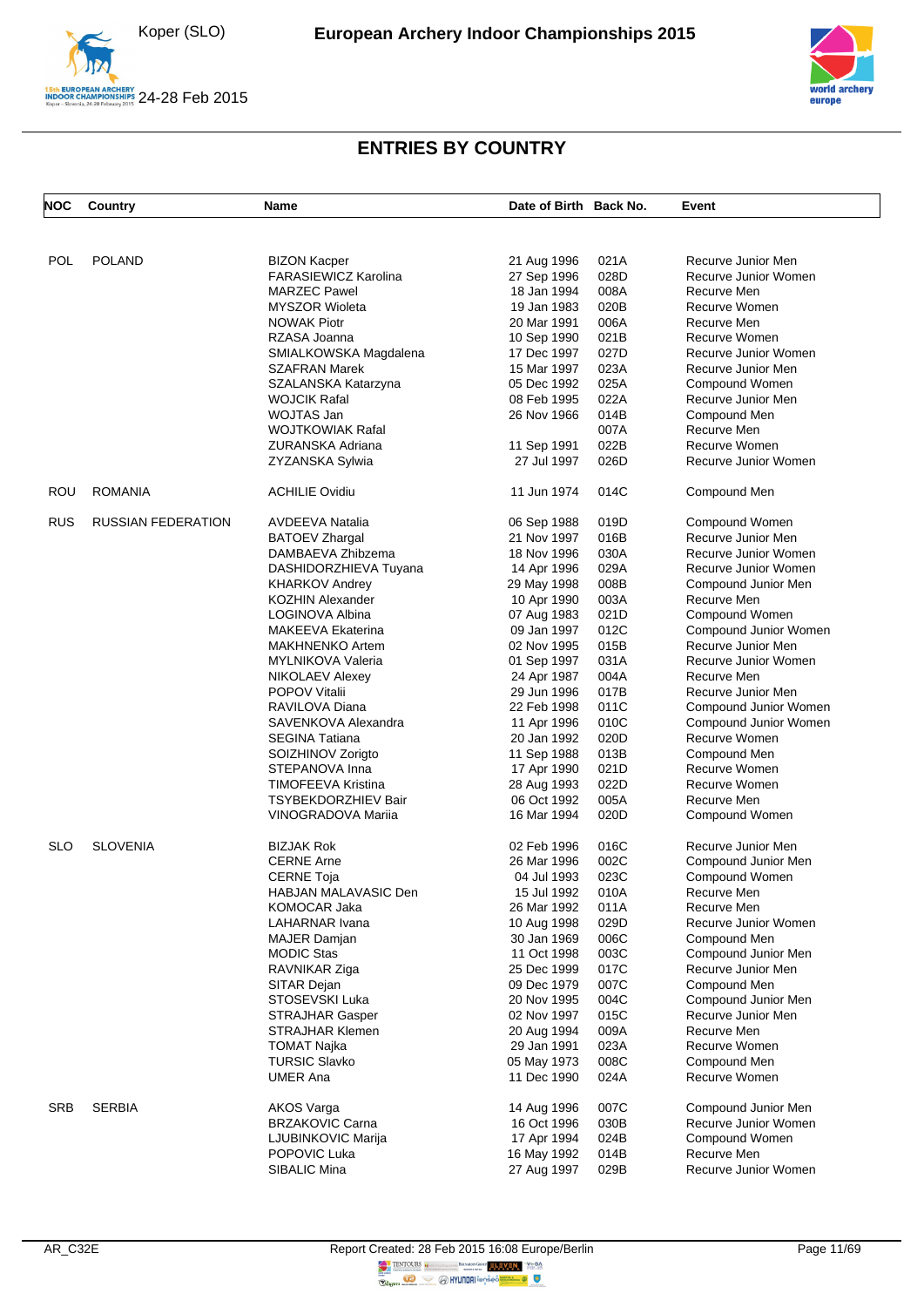



| <b>NOC</b> | Country         | Name                                | Date of Birth Back No.     |              | Event                             |
|------------|-----------------|-------------------------------------|----------------------------|--------------|-----------------------------------|
| SUI        | SWITZERLAND     | <b>AUBERT Thomas</b>                | 25 Jan 1988                | 008D         | Recurve Men                       |
|            |                 | <b>FABER Florian</b>                | 05 Oct 1997                | 007D         | Recurve Men                       |
|            |                 | <b>HAEFELFINGER Roman</b>           | 03 Nov 1985                | 011A         | Compound Men                      |
|            |                 | PETRAGLIO Marco                     | 28 Oct 1962                | 012A         | Compound Men                      |
|            |                 | <b>RUFER Thomas</b>                 | 01 Aug 1980                | 006D         | Recurve Men                       |
| <b>SVK</b> | <b>SLOVAKIA</b> | <b>BALAZ Boris</b>                  | 20 Nov 1997                | 018C         | Recurve Junior Men                |
|            |                 | <b>DUCHON Juraj</b>                 | 05 Mar 1995                | 019C         | Recurve Junior Men                |
|            |                 | HURBAN JR. Vladimir                 | 14 Mar 1996                | 020C         | Recurve Junior Men                |
|            |                 | LONGOVA Alexandra                   | 07 Feb 1994                | 023C         | Recurve Women                     |
|            |                 | LUCANICOVA Zuzana                   | 20 Jan 1993                | 024C         | Recurve Women                     |
| <b>SWE</b> | <b>SWEDEN</b>   | <b>BORGSTROM Hampus</b>             | 29 Apr 1997                | 003A         | Compound Junior Men               |
|            |                 | <b>CARLSSON Isak</b>                | 26 Jul 1996                | 002A         | Compound Junior Men               |
|            |                 | <b>FORSBERG Helen</b>               | 03 Jul 1997                | 013C         | Compound Junior Women             |
|            |                 | <b>LINDBERG Marcus</b>              | 20 Feb 1997                | 022D         | Recurve Junior Men                |
|            |                 | <b>REPPE Zandra</b>                 | 23 Dec 1973                | 018A         | Compound Women                    |
|            |                 | <b>SKALBERG Andreas</b>             | 21 Sep 1980                | 013C         | Recurve Men                       |
|            |                 | STAHLKRANTZ Sofie                   |                            | 018B         | Compound Women                    |
|            |                 | <b>STROMBERG Linus</b>              | 30 Jul 1996                | 004A         | Compound Junior Men               |
| <b>UKR</b> | <b>UKRAINE</b>  | <b>BOLSHAKOV Vlad</b>               | 30 Jun 1996                | 002B         | Compound Junior Men               |
|            |                 | <b>BORYSENKO Olena</b>              | 04 Jun 1996                | 010A         | Compound Junior Women             |
|            |                 | <b>BURDEYNA Nataliya</b>            | 30 Jan 1974                | 019A         | Compound Women                    |
|            |                 | DYAKOVA Viktoriya                   | 29 Sep 1993                | 021A         | Compound Women                    |
|            |                 | <b>GONCHAROV Anton</b>              | 21 Sep 1999                | 003B         | Compound Junior Men               |
|            |                 | <b>GONCHAROVA Valeria</b>           | 21 Sep 1999                | 012A         | Compound Junior Women             |
|            |                 | <b>HNYP Solomiya</b>                | 09 Oct 1997                | 026C         | Recurve Junior Women              |
|            |                 | HOVIADOVSKYI Roman                  | 05 Sep 1996                | 004B         | Compound Junior Men               |
|            |                 | <b>HUNBIN Oleksii</b>               | 08 Nov 1992                | 011B         | Recurve Men                       |
|            |                 | <b>IVANYTSKYY Heorhiy</b>           | 06 May 1992                | 009B         | Recurve Men                       |
|            |                 | <b>KHUDA Anton</b><br>LADIKOV Anton | 27 Apr 1999                | 015A<br>010B | Recurve Junior Men<br>Recurve Men |
|            |                 | <b>LVOVSKYY Dmytro</b>              | 18 Aug 1991                | 007D         | Compound Men                      |
|            |                 | MARCHENKO Veronika                  | 27 Apr 1972<br>03 Apr 1993 | 017C         | Recurve Women                     |
|            |                 | <b>MYKHALCHUK Denys</b>             | 19 Oct 1994                | 006D         | Compound Men                      |
|            |                 | NOVITSKA Sofiia                     | 07 Dec 1996                | 028C         | Recurve Junior Women              |
|            |                 | PALEKHA Kateryna                    | 20 Sep 1980                | 019C         | Recurve Women                     |
|            |                 | PAVLOVA Anastasia                   | 09 Feb 1995                | 018C         | Recurve Women                     |
|            |                 | POPOVYCH Maksym                     | 19 Aug 1996                | 017A         | Recurve Junior Men                |
|            |                 | ROZHKO Oleh                         | 01 Oct 1996                | 016A         | Recurve Junior Men                |
|            |                 | SHKLIAR Kseniya                     | 28 Nov 1992                | 020A         | Compound Women                    |
|            |                 | SHKOLNA Mariya                      | 28 Oct 1997                | 011A         | Compound Junior Women             |
|            |                 | <b>TRAPEZNIKOVA Solomiya</b>        | 11 Nov 1997                | 027C         | Recurve Junior Women              |
|            |                 | VINOGRADOV Roman                    | 16 Sep 1969                | 005D         | Compound Men                      |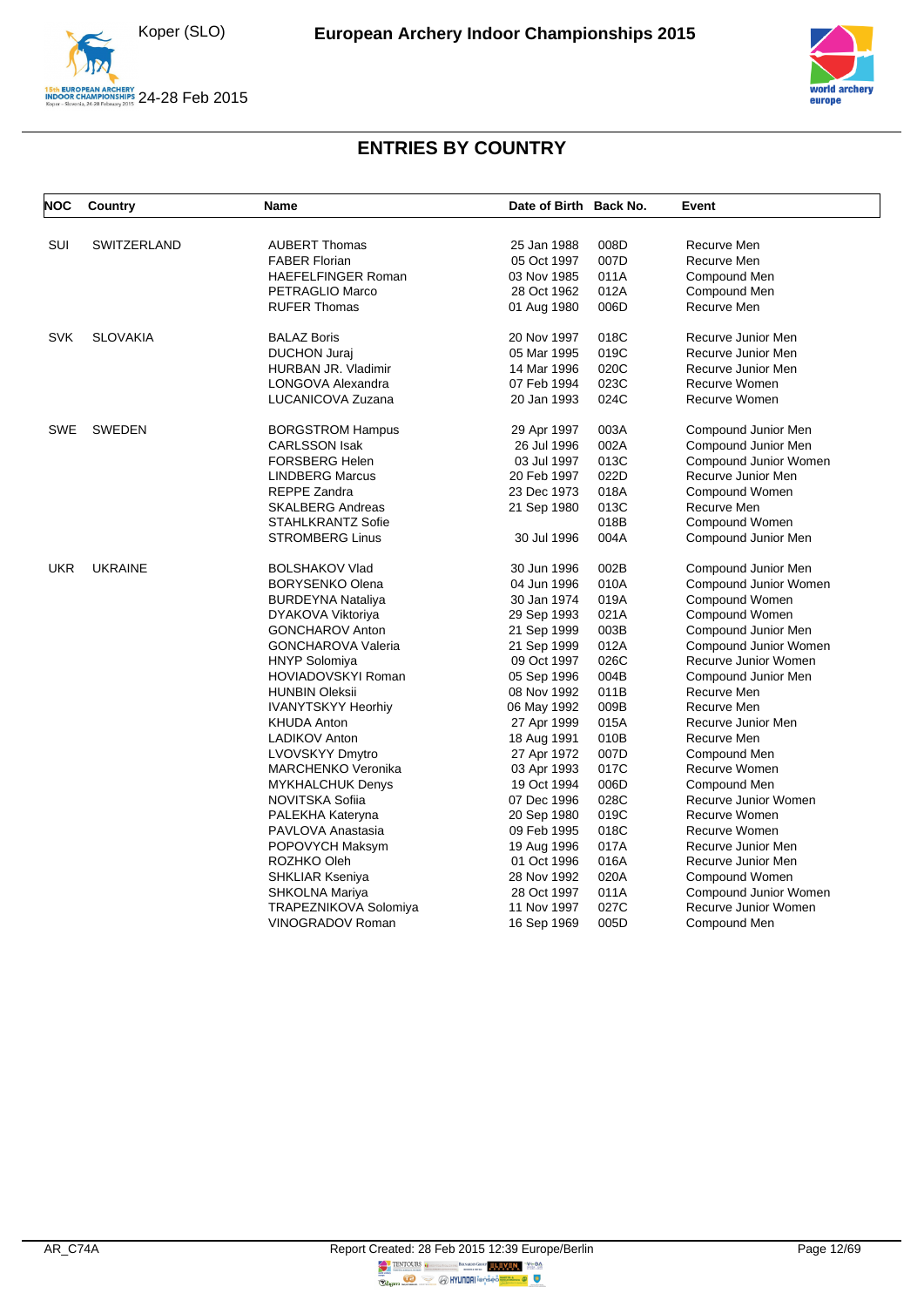

**Recurve Men**



<span id="page-13-0"></span>

| Rk | Name                          | <b>NOC</b> | <b>RR Score</b><br>Rank   |          | 1/16 | 1/8                 | 1/4 |         | 1/2            | <b>Finals</b> |
|----|-------------------------------|------------|---------------------------|----------|------|---------------------|-----|---------|----------------|---------------|
| 1  | <b>IVANYTSKYY Heorhiy</b>     | <b>UKR</b> | Ukraine                   | 593 /04  |      | 6<br>6              | 6   |         | $\overline{7}$ | 7             |
| 2  | <b>MANDIA Massimiliano</b>    | <b>ITA</b> | Italy                     | 593 /03  |      | 6<br>7              | 7   |         | 6              | 3             |
| 3  | <b>WIESER Felix</b>           | <b>GER</b> | Germany                   | 577 /24  |      | 6<br>6              | 6   |         | 3              | 6             |
| 4  | <b>MORELLO Marco</b>          | ITA        | Italy                     | 578 /23  |      | 6<br>6              | 6   |         | $\overline{2}$ | 4             |
| 5  | <b>KAHLLUND Florian</b>       | <b>GER</b> | Germany                   | 595 /01  |      | $\overline{7}$<br>6 | 4   | (148)   |                |               |
| 6  | VAN DER VEN Rick              | <b>NED</b> | Netherlands               | 594 /02  |      | 7<br>6              |     | 4 (146) |                |               |
| 7  | <b>BANDA Arpad</b>            | HUN        | Hungary                   | 589 / 06 |      | 7<br>6              |     | 3(145)  |                |               |
| 8  | <b>TSYBEKDORZHIEV Bair</b>    | <b>RUS</b> | <b>Russian Federation</b> | 585 /12  |      | 6<br>6              |     | 0(87)   |                |               |
| 9  | <b>FISSORE Matteo</b>         | <b>ITA</b> | Italy                     | 587 /08  |      | $\overline{7}$<br>4 |     |         |                |               |
| 9  | <b>KOZHIN Alexander</b>       | <b>RUS</b> | <b>Russian Federation</b> | 585 /11  |      | 6<br>4              |     |         |                |               |
| 9  | LIAHUSHEV Alexander           | <b>BLR</b> | <b>Belarus</b>            | 575 /28  |      | $\overline{7}$<br>2 |     |         |                |               |
| 9  | NIKOLAEV Alexey               | <b>RUS</b> | <b>Russian Federation</b> | 581 /18  |      | 3<br>6              |     |         |                |               |
| 9  | <b>NOWAK Piotr</b>            | POL        | Poland                    | 579 /19  |      | 3<br>6              |     |         |                |               |
| 9  | <b>PLIHON Pierre</b>          | <b>FRA</b> | France                    | 582 /17  |      | 6<br>4              |     |         |                |               |
| 9  | <b>VALLADONT Jean-Charles</b> | <b>FRA</b> | France                    | 588 /07  |      | 6<br>4              |     |         |                |               |
| 9  | VAN DEN BERG Sjef             | <b>NED</b> | <b>Netherlands</b>        | 583 /13  |      | $\overline{7}$<br>2 |     |         |                |               |
| 17 | <b>AUBERT Thomas</b>          | <b>SUI</b> | Switzerland               | 582 /16  |      | $\overline{4}$      |     |         |                |               |
| 17 | <b>FABER Florian</b>          | <b>SUI</b> | Switzerland               | 579 /21  |      | $\overline{2}$      |     |         |                |               |
| 17 | <b>GIROUILLE Romain</b>       | <b>FRA</b> | France                    | 585 /09  |      | $\overline{4}$      |     |         |                |               |
| 17 | <b>HABJAN MALAVASIC Den</b>   | <b>SLO</b> | Slovenia                  | 573 /32  |      | $\mathbf{1}$        |     |         |                |               |
| 17 | <b>HRISTOV Hristo</b>         | <b>BUL</b> | <b>Bulgaria</b>           | 573 /31  |      | 2                   |     |         |                |               |
| 17 | <b>HUNBIN Oleksii</b>         | <b>UKR</b> | Ukraine                   | 585 /10  |      | 2                   |     |         |                |               |
| 17 | <b>LADIKOV Anton</b>          | <b>UKR</b> | Ukraine                   | 575 /27  |      | $\mathbf{1}$        |     |         |                |               |
| 17 | <b>MARZEC Pawel</b>           | <b>POL</b> | Poland                    | 574 /30  |      | 0                   |     |         |                |               |
| 17 | PKHAKADZE Lasha               | <b>GEO</b> | Georgia                   | 578 /22  |      | $\overline{2}$      |     |         |                |               |
| 17 | POPOVIC Luka                  | <b>SRB</b> | Serbia                    | 582 /14  |      | 4                   |     |         |                |               |
| 17 | <b>PRILEPOV Anton</b>         | <b>BLR</b> | <b>Belarus</b>            | 582 /15  |      | 4                   |     |         |                |               |
| 17 | <b>SENYUK Taras</b>           | <b>AZE</b> | Azerbaijan                | 577 /25  |      | 3                   |     |         |                |               |
| 17 | <b>SKALBERG Andreas</b>       | SWE        | Sweden                    | 589 /05  |      | 3                   |     |         |                |               |
| 17 | <b>SKOERIES Eric</b>          | <b>GER</b> | Germany                   | 574 /29  |      | 2                   |     |         |                |               |
| 17 | <b>STRAJHAR Klemen</b>        | <b>SLO</b> | Slovenia                  | 575 /26  |      | 2                   |     |         |                |               |
| 17 | VAN TONGEREN Jan              | <b>NED</b> | Netherlands               | 579 /20  |      | 1                   |     |         |                |               |
| 33 | <b>BERTSCHLER Alexander</b>   | AUT        | Austria                   | 572 /33  |      |                     |     |         |                |               |
| 34 | <b>DALIDOVICH Pavel</b>       | <b>BLR</b> | <b>Belarus</b>            | 572 /34  |      |                     |     |         |                |               |
| 35 | <b>HEINRICH Petr</b>          | <b>CZE</b> | Czech Republic            | 571 /35  |      |                     |     |         |                |               |
| 36 | MORKELIUNAS Ignas             | LTU        | Lithuania                 | 570 /36  |      |                     |     |         |                |               |
| 37 | <b>WOJTKOWIAK Rafal</b>       | <b>POL</b> | Poland                    | 570 /37  |      |                     |     |         |                |               |
| 38 | <b>HRISTOV Yavor Vasilev</b>  | <b>BUL</b> | <b>Bulgaria</b>           | 570 /38  |      |                     |     |         |                |               |
| 39 | <b>KOMOCAR Jaka</b>           | <b>SLO</b> | Slovenia                  | 565 /39  |      |                     |     |         |                |               |
| 40 | STOYANOV Pavlin               | <b>BUL</b> | <b>Bulgaria</b>           | 557 /40  |      |                     |     |         |                |               |
| 41 | <b>SLIAUTERIS Modestas</b>    | LTU        | Lithuania                 | 557 /41  |      |                     |     |         |                |               |
| 42 | SHAHNAZARYAN Vasil            | <b>ARM</b> | Armenia                   | 556 /42  |      |                     |     |         |                |               |
| 43 | SIGAUSKAS Vladas              | LTU        | Lithuania                 | 553 /43  |      |                     |     |         |                |               |
| 44 | <b>RUFER Thomas</b>           | SUI        | Switzerland               | 550 /44  |      |                     |     |         |                |               |
| 45 | <b>HAZARUMYAN Gevorg</b>      | ARM        | Armenia                   | 539 /45  |      |                     |     |         |                |               |
| 46 | <b>KHACHATRYAN David</b>      | ARM        | Armenia                   | 531 /46  |      |                     |     |         |                |               |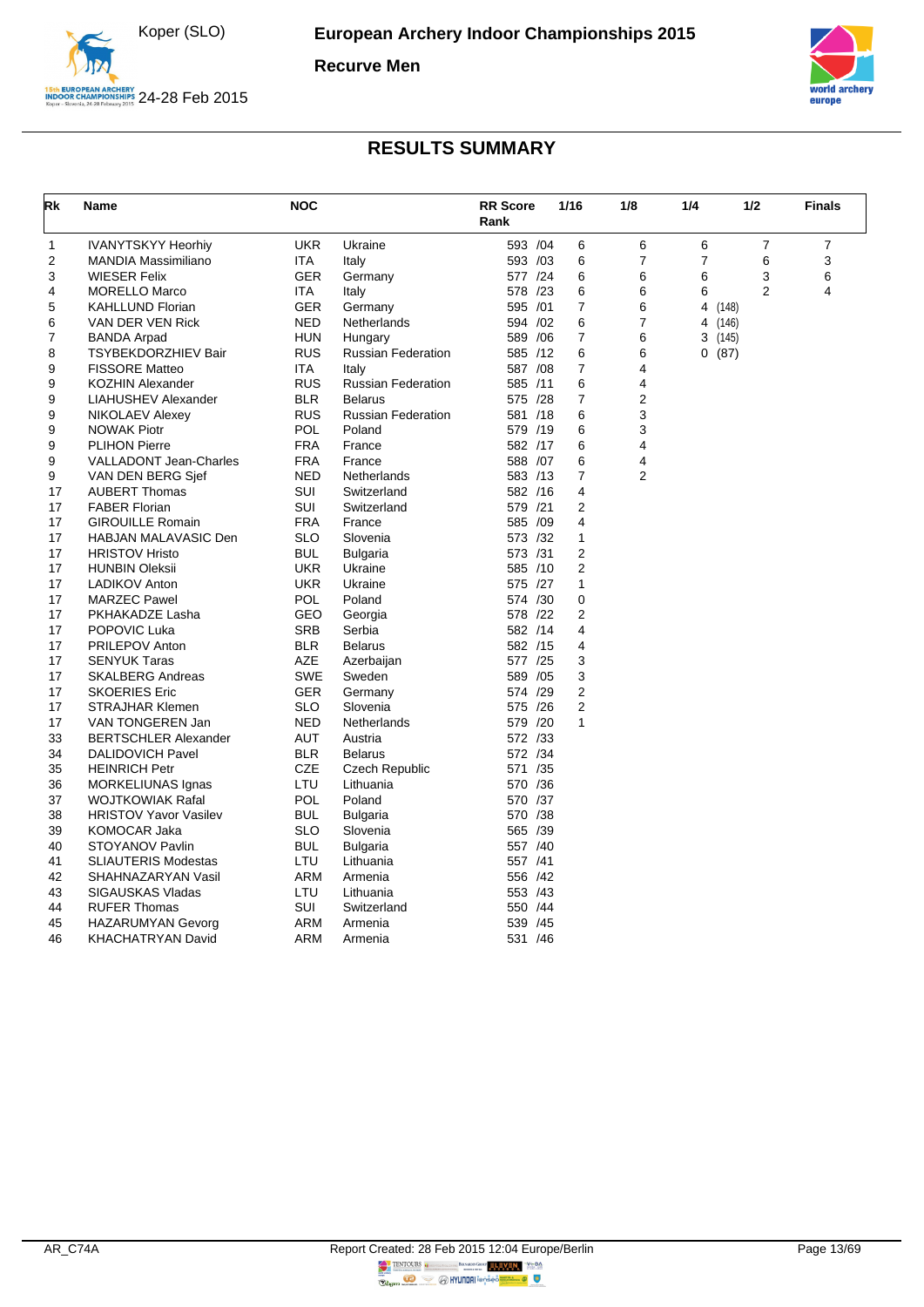

**Recurve Women**



<span id="page-14-0"></span>

| Rk             | <b>Name</b>                     | <b>NOC</b> |                           | <b>RR Score</b><br>Rank |     | 1/16           | 1/8            | 1/4            | 1/2   | <b>Finals</b>  |
|----------------|---------------------------------|------------|---------------------------|-------------------------|-----|----------------|----------------|----------------|-------|----------------|
| 1              | <b>HAIDN TSCHALOVA Veronika</b> | <b>GER</b> | Germany                   | 578 /07                 |     | 6              | 6              | $\overline{7}$ | 6     | 6              |
| $\overline{2}$ | NARIMANIDZE Khatuna             | <b>GEO</b> | Georgia                   | 579                     | /05 | $\overline{7}$ | 6              | $\overline{7}$ | 7     | $\overline{2}$ |
| 3              | <b>UNRUH Lisa</b>               | <b>GER</b> | Germany                   | 591                     | /01 | 6              | $\overline{7}$ | 6              | 1     | 6              |
| 4              | STEPANOVA Inna                  | <b>RUS</b> | <b>Russian Federation</b> | 579                     | /06 | 6              | $\overline{7}$ | 6              | 4     | 4              |
| 5              | <b>TIMOFEYEVA Ekaterina</b>     | <b>BLR</b> | <b>Belarus</b>            | 576 /09                 |     | 6              | 6              | 4              | (144) |                |
| 6              | <b>WINTER Karina</b>            | <b>GER</b> | Germany                   | 569 /18                 |     | 6              | 7              | 3(142)         |       |                |
| 7              | <b>TIMOFEEVA Kristina</b>       | <b>RUS</b> | Russian Federation        | 571 /14                 |     | $\overline{7}$ | 6              | 2 (115)        |       |                |
| 8              | <b>MAMMI Giulia</b>             | <b>ITA</b> | Italy                     | 572 /13                 |     | 6              | 6              | 1(112)         |       |                |
| 9              | <b>LOBZHENIDZE Yulia</b>        | <b>GEO</b> | Georgia                   | 588 /02                 |     | 6              | 3              |                |       |                |
| 9              | <b>MARCHENKO Veronika</b>       | <b>UKR</b> | Ukraine                   | 574 /11                 |     | 6              | 3              |                |       |                |
| 9              | MARUSAVA Hanna                  | <b>BLR</b> | <b>Belarus</b>            | 577                     | /08 | 6              | 0              |                |       |                |
| 9              | <b>MIRCA Alexandra</b>          | <b>MDA</b> | Republic of Moldova       | 553 /30                 |     | 6              | 4              |                |       |                |
| 9              | <b>MYSZOR Wioleta</b>           | POL        | Poland                    | 569 /16                 |     | 6              | 3              |                |       |                |
| 9              | PAVLOVA Anastasia               | <b>UKR</b> | Ukraine                   | 579 /04                 |     | 7              | 5              |                |       |                |
| 9              | <b>SCHUH Berengere</b>          | <b>FRA</b> | France                    | 574 /10                 |     | 6              | 2              |                |       |                |
| 9              | <b>UMER Ana</b>                 | <b>SLO</b> | Slovenia                  | 566 /21                 |     | 6              | 0              |                |       |                |
| 17             | <b>BALDAUFF Laurence</b>        | <b>AUT</b> | Austria                   | 557 /26                 |     | 2              |                |                |       |                |
| 17             | <b>CHORTI Ariadni</b>           | <b>GRE</b> | Greece                    | 554 /28                 |     | 1              |                |                |       |                |
| 17             | <b>DEGN Randi</b>               | <b>DEN</b> | Denmark                   | 571 /15                 |     | 4              |                |                |       |                |
| 17             | <b>ESEBUA Kristine</b>          | <b>GEO</b> | Georgia                   | 587 /03                 |     | 5              |                |                |       |                |
| 17             | <b>LAAN Sarina</b>              | <b>NED</b> | Netherlands               | 562 /23                 |     | $\overline{2}$ |                |                |       |                |
| 17             | LONGOVA Alexandra               | <b>SVK</b> | Slovakia                  | 560 /25                 |     | $\Omega$       |                |                |       |                |
| 17             | <b>MAYRHOFER GRITSCH Sabine</b> | <b>AUT</b> | Austria                   | 560 /24                 |     | 0              |                |                |       |                |
| 17             | <b>MERCURI Manuela</b>          | <b>ITA</b> | Italy                     | 569 /17                 |     | $\overline{2}$ |                |                |       |                |
| 17             | <b>NURMSALU Laura</b>           | <b>EST</b> | Estonia                   | 552 /31                 |     | 0              |                |                |       |                |
| 17             | PALEKHA Kateryna                | <b>UKR</b> | Ukraine                   | 567 /19                 |     | 1              |                |                |       |                |
| 17             | <b>REBAGLIATI Chiara</b>        | <b>ITA</b> | Italy                     | 566 /20                 |     | 4              |                |                |       |                |
| 17             | <b>RIESS Nina</b>               | <b>AUT</b> | Austria                   | 554 /29                 |     | 1              |                |                |       |                |
| 17             | RZASA Joanna                    | POL        | Poland                    | 551 /32                 |     | $\overline{2}$ |                |                |       |                |
| 17             | <b>SEGINA Tatiana</b>           | <b>RUS</b> | <b>Russian Federation</b> | 573 /12                 |     | 4              |                |                |       |                |
| 17             | <b>TOLKACH Alena</b>            | <b>BLR</b> | <b>Belarus</b>            | 566 /22                 |     | $\overline{2}$ |                |                |       |                |
| 17             | <b>ZURANSKA Adriana</b>         | <b>POL</b> | Poland                    | 555 /27                 |     | 0              |                |                |       |                |
| 33             | <b>VASILYAN Nune</b>            | <b>ARM</b> | Armenia                   | 547 /33                 |     |                |                |                |       |                |
| 34             | <b>TOMAT Najka</b>              | <b>SLO</b> | Slovenia                  | 546                     | /34 |                |                |                |       |                |
| 35             | LUCANICOVA Zuzana               | <b>SVK</b> | Slovakia                  | 545 /35                 |     |                |                |                |       |                |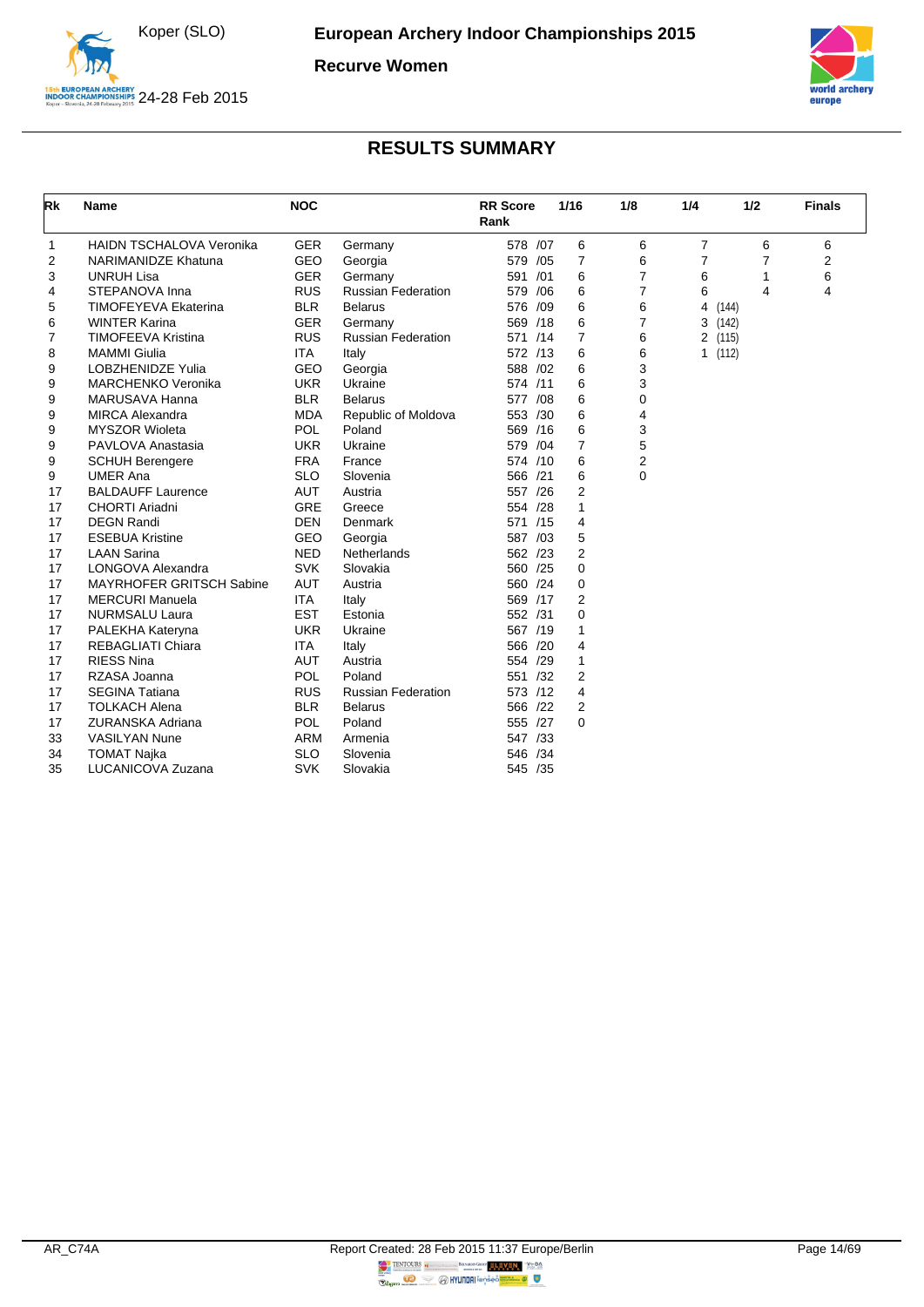

**Recurve Junior Men**



<span id="page-15-0"></span>

| Rk | Name                          | <b>NOC</b> |                           | <b>RR</b> Score<br>Rank | 1/16           | 1/8            | 1/4 | 1/2      | <b>Finals</b> |
|----|-------------------------------|------------|---------------------------|-------------------------|----------------|----------------|-----|----------|---------------|
| 1  | <b>MAKHNENKO Artem</b>        | <b>RUS</b> | <b>Russian Federation</b> | 586 / 06                | 6              | 6              | 6   | 6        | 6 T.10        |
| 2  | <b>WECKMUELLER Maximilian</b> | <b>GER</b> | Germany                   | 591 /01                 | $\overline{7}$ | 6              | 6   | 6        | T.8<br>5      |
| 3  | <b>RUDOW Marc</b>             | <b>GER</b> | Germany                   | 587 /04                 | 6              | 7              | 6   | 4        | $T.10*$<br>6  |
| 4  | ROZHKO Oleh                   | <b>UKR</b> | Ukraine                   | 571 /18                 | 6              | 6              | 6   | $\Omega$ | T.10<br>5     |
| 5  | <b>GSTOETTNER Andreas</b>     | <b>AUT</b> | Austria                   | 584 /08                 | 6              | 6              |     | 2(116)   |               |
| 6  | <b>BATOEV Zhargal</b>         | <b>RUS</b> | <b>Russian Federation</b> | 582 /12                 | $\overline{7}$ | 6              |     | 2(115)   |               |
| 6  | <b>HUSTON Patrick</b>         | <b>GBR</b> | <b>Great Britain</b>      | 588 /03                 | $\overline{7}$ | 6              |     | 2 (115)  |               |
| 8  | <b>BALAZ Boris</b>            | <b>SVK</b> | Slovakia                  | 584 /07                 | 6              | 6              |     | 0(83)    |               |
| 9  | <b>BELLI Yuri</b>             | <b>ITA</b> | Italy                     | 584 /10                 | 6              | 0              |     |          |               |
| 9  | <b>LINDBERG Marcus</b>        | <b>SWE</b> | Sweden                    | 571 /19                 | $\overline{7}$ | 2              |     |          |               |
| 9  | <b>MIHALIC Matija</b>         | CRO        | Croatia                   | 572 /17                 | 6              | 5              |     |          |               |
| 9  | OLARU Dan                     | <b>MDA</b> | Republic of Moldova       | 584 /09                 | 6              | 4              |     |          |               |
| 9  | PASQUALUCCI David             | <b>ITA</b> | Italy                     | 588 /02                 | $\overline{7}$ | 4              |     |          |               |
| 9  | PENDOV Todor                  | <b>BUL</b> | <b>Bulgaria</b>           | 561 /28                 | 6              | 4              |     |          |               |
| 9  | <b>POPOV Vitalii</b>          | <b>RUS</b> | <b>Russian Federation</b> | 580 /13                 | $\overline{7}$ | 3              |     |          |               |
| 9  | <b>WOJCIK Rafal</b>           | POL        | Poland                    | 567 /22                 | 6              | $\overline{2}$ |     |          |               |
| 17 | <b>BIZJAK Rok</b>             | <b>SLO</b> | Slovenia                  | 569 /20                 | 3              |                |     |          |               |
| 17 | <b>BIZON Kacper</b>           | POL        | Poland                    | 579 /14                 | 3              |                |     |          |               |
| 17 | <b>BULIGA Artur</b>           | <b>MDA</b> | Republic of Moldova       | 564 /26                 | 4              |                |     |          |               |
| 17 | <b>DUBROVA Aliaksei</b>       | <b>BLR</b> | <b>Belarus</b>            | 573 /16                 | 4              |                |     |          |               |
| 17 | <b>FIRSAU Kiryl</b>           | <b>BLR</b> | <b>Belarus</b>            | 583 /11                 | $\overline{2}$ |                |     |          |               |
| 17 | <b>IRRASCH Dominik</b>        | <b>AUT</b> | Austria                   | 560 /29                 | $\overline{2}$ |                |     |          |               |
| 17 | <b>LANG Max</b>               | <b>AUT</b> | Austria                   | 569 /21                 | 1              |                |     |          |               |
| 17 | <b>MONEGO Andrea</b>          | <b>ITA</b> | Italy                     | 564 /25                 | 5              |                |     |          |               |
| 17 | NAPREENKA Stanislau           | <b>BLR</b> | <b>Belarus</b>            | 562 /27                 | 0              |                |     |          |               |
| 17 | <b>NIKKANEN Markus</b>        | <b>FIN</b> | Finland                   | 566 /23                 | 2              |                |     |          |               |
| 17 | POPOVYCH Maksym               | <b>UKR</b> | Ukraine                   | 575 /15                 | 4              |                |     |          |               |
| 17 | RAVNIKAR Ziga                 | <b>SLO</b> | Slovenia                  | 565 /24                 | 2              |                |     |          |               |
| 17 | <b>SCHEIDING Adrian</b>       | <b>GER</b> | Germany                   | 560 /30                 | $\mathbf{1}$   |                |     |          |               |
| 17 | <b>STRAJHAR Gasper</b>        | <b>SLO</b> | Slovenia                  | 587 /05                 | $\overline{2}$ |                |     |          |               |
| 17 | <b>SZAFRAN Marek</b>          | POL        | Poland                    | 560 /32                 | 3              |                |     |          |               |
| 17 | <b>VLADIMER Dolidze</b>       | <b>GEO</b> | Georgia                   | 560 /31                 | $\mathbf{1}$   |                |     |          |               |
| 33 | <b>KHUDA Anton</b>            | <b>UKR</b> | Ukraine                   | 558 /33                 |                |                |     |          |               |
| 34 | VOSCOBOINICOV Nichita         | <b>MDA</b> | Republic of Moldova       | 558 /34                 |                |                |     |          |               |
| 35 | HURBAN JR. Vladimir           | <b>SVK</b> | Slovakia                  | 556 /35                 |                |                |     |          |               |
| 36 | DACHEV Damyan                 | <b>BUL</b> | <b>Bulgaria</b>           | 554 /36                 |                |                |     |          |               |
| 37 | <b>DUCHON Juraj</b>           | <b>SVK</b> | Slovakia                  | 550 /37                 |                |                |     |          |               |
| 38 | KOVALEVSKIJ Adam              | LTU        | Lithuania                 | 550 /38                 |                |                |     |          |               |
| 39 | <b>YOTOV Iliyan</b>           | <b>BUL</b> | <b>Bulgaria</b>           | 532 /39                 |                |                |     |          |               |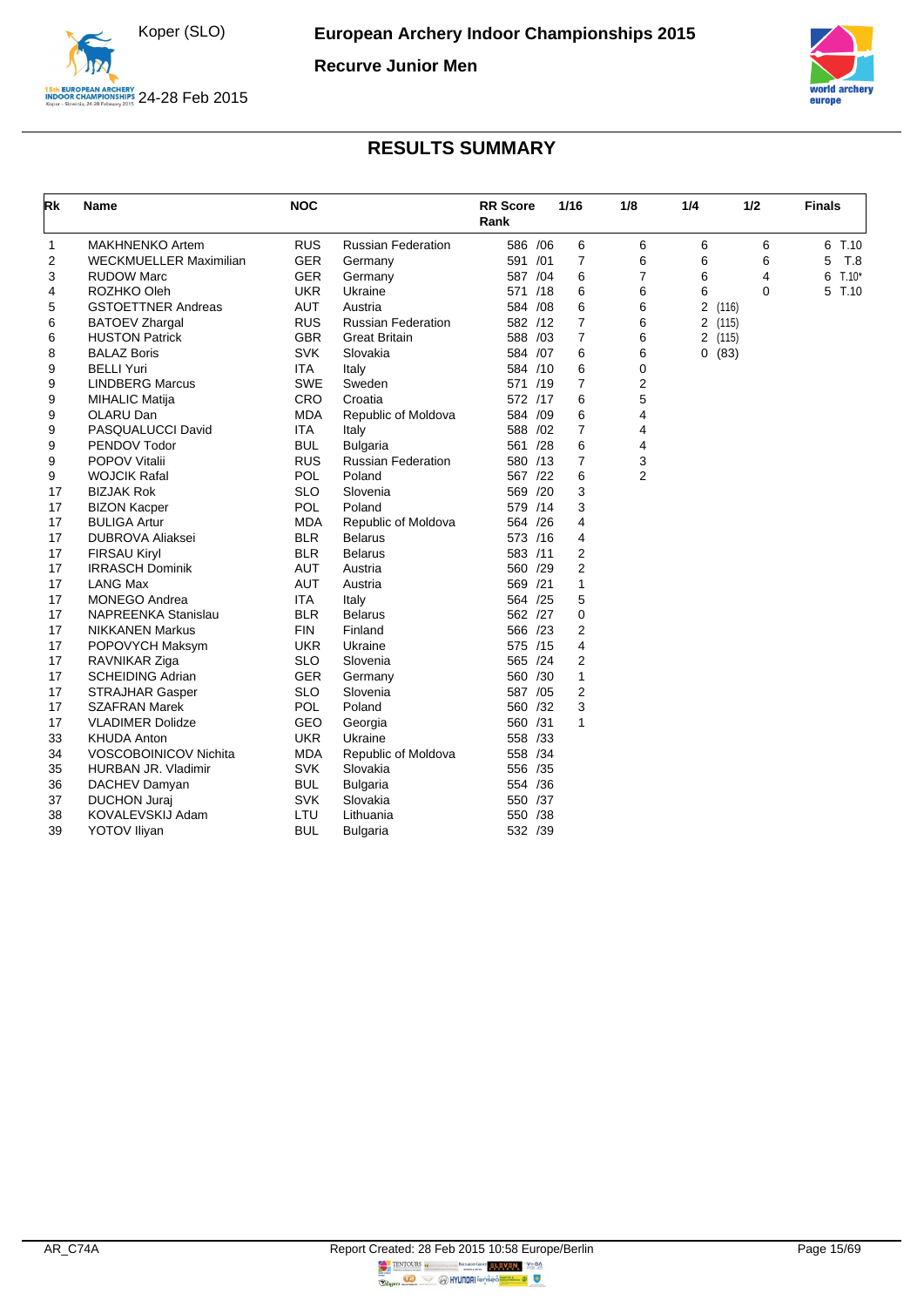

**Recurve Junior Women**



<span id="page-16-0"></span>

| Rk | <b>Name</b>                 | <b>NOC</b> |                           | <b>RR</b> Score<br>Rank |     | 1/16     | 1/8            | 1/4            | 1/2            | <b>Finals</b>  |
|----|-----------------------------|------------|---------------------------|-------------------------|-----|----------|----------------|----------------|----------------|----------------|
|    | <b>HNYP Solomiya</b>        | <b>UKR</b> | Ukraine                   | 571                     | /06 | -Bye-    | $\overline{7}$ | 7              | 6              | 7              |
| 2  | <b>BAUER Katharina</b>      | <b>GER</b> | Germany                   | 575                     | /04 | -Bye-    | 7              | 6              | 6              | 3              |
| 3  | <b>ANDREOLI Tatiana</b>     | <b>ITA</b> | Italy                     | 578                     | /02 | -Bye-    | 7              | 7              | 2              | 6              |
| 4  | MYLNIKOVA Valeria           | <b>RUS</b> | <b>Russian Federation</b> | 569 /09                 |     | 6        | 6              | 7              | $\overline{2}$ | $\overline{2}$ |
| 5  | TRAPEZNIKOVA Solomiya       | <b>UKR</b> | Ukraine                   | 570                     | /07 | -Bye-    | 6              | 3              | (141)          |                |
| 6  | DAMBAEVA Zhibzema           | <b>RUS</b> | <b>Russian Federation</b> | 578                     | /01 | -Bye-    | 6              | 3              | (140)          |                |
| 7  | PHUTKARADZE Tsiko           | <b>GEO</b> | Georgia                   | 554 /14                 |     | 6        | 6              | 3              | (139)          |                |
| 8  | DASHIDORZHIEVA Tuyana       | <b>RUS</b> | <b>Russian Federation</b> | 575 /05 -Bye-           |     |          |                | $\overline{2}$ | (113)          |                |
| 9  | DANAILOVA Dobromira         | <b>BUL</b> | <b>Bulgaria</b>           | 553 /15                 |     | 6        |                |                |                |                |
| 9  | <b>FARASIEWICZ Karolina</b> | POL        | Poland                    | 555 /13                 |     | 6        | 3              |                |                |                |
| 9  | <b>GIACCHERI Tanya</b>      | <b>ITA</b> | Italy                     | 569                     | /08 | -Bye-    | 4              |                |                |                |
| 9  | <b>KRUPKO Darya</b>         | <b>BLR</b> | <b>Belarus</b>            | 558 /11                 |     | 6        | 3              |                |                |                |
| 9  | <b>KURATNIK Aliaksandra</b> | <b>BLR</b> | <b>Belarus</b>            | 552 /16                 |     | 6        | 0              |                |                |                |
| 9  | NOVITSKA Sofiia             | <b>UKR</b> | Ukraine                   | 576                     | /03 | -Bye-    | 2              |                |                |                |
| 9  | SPERA Loredana              | <b>ITA</b> | Italy                     | 558 /12                 |     | 6        | 3              |                |                |                |
| 9  | ZYZANSKA Sylwia             | <b>POL</b> | Poland                    | 560 /10                 |     | 6        | 4              |                |                |                |
| 17 | <b>ANDROUTSOU Argyro</b>    | GRE        | Greece                    | 539                     | /22 | $\Omega$ |                |                |                |                |
| 17 | ATANASOVA Yordanka          | <b>BUL</b> | <b>Bulgaria</b>           | 541                     | /21 | 2        |                |                |                |                |
| 17 | <b>BRZAKOVIC Carna</b>      | <b>SRB</b> | Serbia                    | 507 /24                 |     | 0        |                |                |                |                |
| 17 | <b>LAHARNAR</b> Ivana       | <b>SLO</b> | Slovenia                  | 547 /18                 |     | 4        |                |                |                |                |
| 17 | NEDYALKOVA Nikol            | <b>BUL</b> | <b>Bulgaria</b>           | 514 /23                 |     | 0        |                |                |                |                |
| 17 | SHVETS Nadzeya              | <b>BLR</b> | <b>Belarus</b>            | 548 /17                 |     | 5        |                |                |                |                |
| 17 | SIBALIC Mina                | <b>SRB</b> | Serbia                    | 546 /19                 |     | 2        |                |                |                |                |
| 17 | SMIALKOWSKA Magdalena       | POL        | Poland                    | 543 /20                 |     | 2        |                |                |                |                |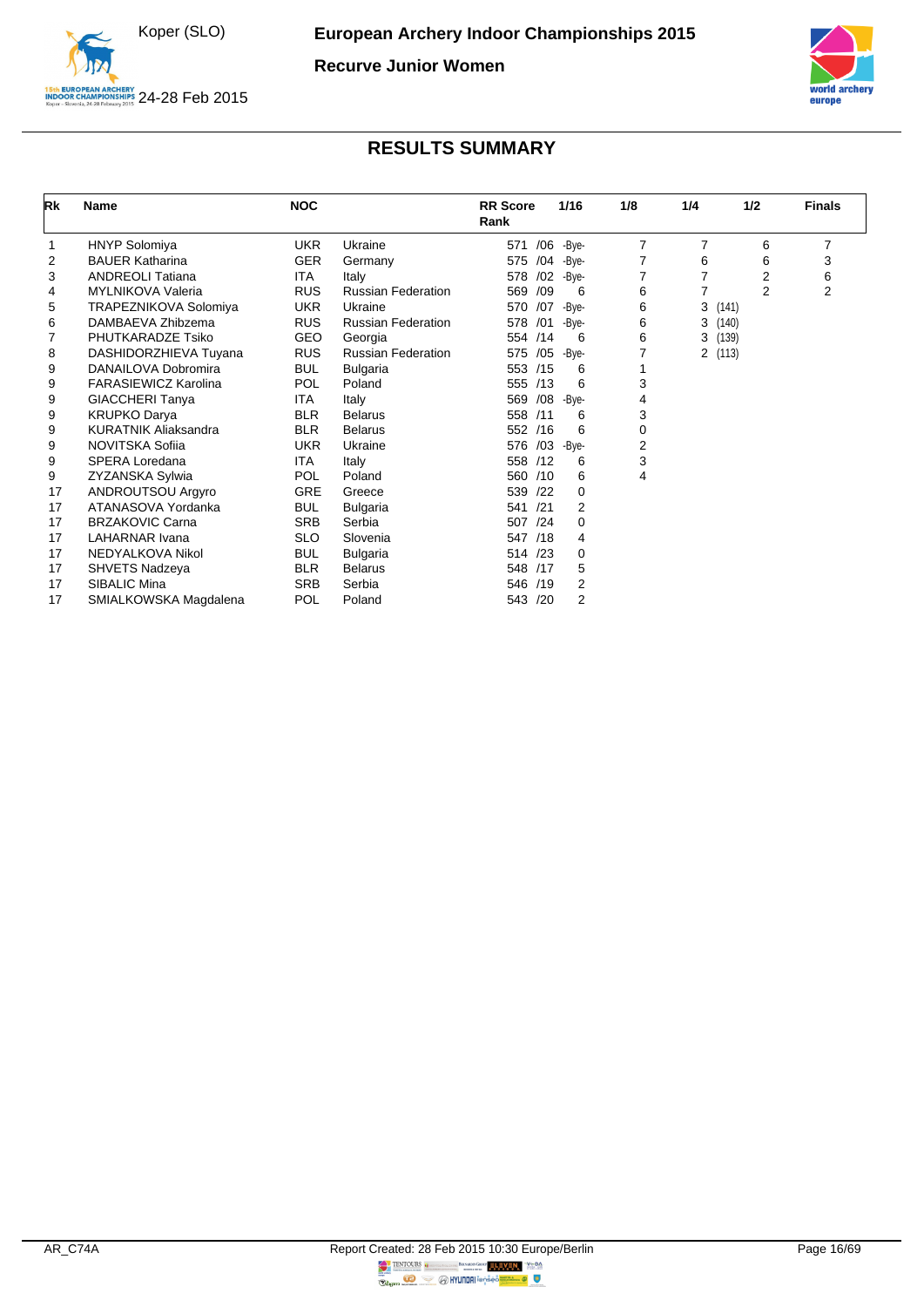

**Compound Men**



<span id="page-17-0"></span>

| Rk             | Name                              | <b>NOC</b> |                           | <b>RR</b> Score<br>Rank |     | 1/16 | 1/8 | 1/4 | 1/2 | <b>Finals</b> |
|----------------|-----------------------------------|------------|---------------------------|-------------------------|-----|------|-----|-----|-----|---------------|
| 1              | <b>PAGNI Sergio</b>               | <b>ITA</b> | Italy                     | 598 /02 150             |     |      | 147 | 149 | 150 | 149           |
| $\overline{2}$ | <b>HANSEN Stephan</b>             | <b>DEN</b> | Denmark                   | 590 /12 149             |     |      | 150 | 148 | 149 | 147           |
| 3              | <b>SCHLOESSER Mike</b>            | <b>NED</b> | Netherlands               | 599 /01                 |     | 150  | 149 | 149 | 149 | 149           |
| 4              | AAMAAS Njaal                      | <b>NOR</b> | Norway                    | 593 /06                 |     | 149  | 149 | 148 | 147 | 146           |
| 5              | <b>BLAZQUEZ Alberto</b>           | <b>ESP</b> | Spain                     | 592 /08                 |     | 148  | 148 | 148 |     |               |
| 5              | <b>DRAGONI Luigi</b>              | <b>ITA</b> | Italy                     | 591 /10                 |     | 145  | 148 | 148 |     |               |
| 7              | <b>DELOCHE Pierre Julien</b>      | <b>FRA</b> | France                    | 595 /04                 |     | 149  | 147 | 147 |     |               |
| 8              | <b>ELZINGA Peter</b>              | <b>NED</b> | Netherlands               | 595 /03                 |     | 150  | 149 | 146 |     |               |
| 9              | <b>AERIKOS Christos</b>           | GRE        | Greece                    | 591                     | /09 | 148  | 147 |     |     |               |
| 9              | <b>BLEYENDAAL Ruben</b>           | <b>NED</b> | Netherlands               | 590 /13                 |     | 148  | 146 |     |     |               |
| 9              | <b>BRASSEUR Sebastien</b>         | <b>FRA</b> | France                    | 587 /17                 |     | 150  | 147 |     |     |               |
| 9              | <b>DAMSBO Martin</b>              | <b>DEN</b> | Denmark                   | 594 /05                 |     | 149  | 148 |     |     |               |
| 9              | <b>GOOSSENS Chris</b>             | <b>BEL</b> | Belgium                   | 585 /19                 |     | 146  | 148 |     |     |               |
| 9              | PEINEAU Sebastien                 | <b>FRA</b> | France                    | 592 /07 147             |     |      | 147 |     |     |               |
| 9              | <b>RESSAR Evert</b>               | <b>EST</b> | Estonia                   | 589 /15                 |     | 145  | 144 |     |     |               |
| 9              | <b>TURSIC Slavko</b>              | <b>SLO</b> | Slovenia                  | 591 /11 146             |     |      | 147 |     |     |               |
| 17             | <b>ACHILIE Ovidiu</b>             | <b>ROU</b> | Romania                   | 583 /27                 |     | 144  |     |     |     |               |
| 17             | <b>DARUM Andreas</b>              | <b>DEN</b> | Denmark                   | 585 /18                 |     | 145  |     |     |     |               |
| 17             | <b>HAEFELFINGER Roman</b>         | <b>SUI</b> | Switzerland               | 583 /24 147             |     |      |     |     |     |               |
| 17             | JUUTILAINEN Mikko                 | <b>FIN</b> | Finland                   | 589 /16 148             |     |      |     |     |     |               |
| 17             | <b>KOSTOPOULOS Athanasios</b>     | GRE        | Greece                    | 585 /20 148             |     |      |     |     |     |               |
| 17             | <b>LAVRENTIEV Oleg</b>            | <b>BLR</b> | <b>Belarus</b>            | 584 /23                 |     | 145  |     |     |     |               |
| 17             | <b>MAJER Damjan</b>               | <b>SLO</b> | Slovenia                  | 580 /29                 |     | 147  |     |     |     |               |
| 17             | <b>MARKES</b> Ivan                | CRO        | Croatia                   | 583 /25 145             |     |      |     |     |     |               |
| 17             | <b>MYKHALCHUK Denys</b>           | <b>UKR</b> | Ukraine                   | 580 /30 143             |     |      |     |     |     |               |
| 17             | PETRAGLIO Marco                   | SUI        | Switzerland               | 585 /22                 |     | 145  |     |     |     |               |
| 17             | PETROV Viktor                     | <b>BUL</b> | <b>Bulgaria</b>           | 580 /31                 |     | 147  |     |     |     |               |
| 17             | SITAR Dejan                       | <b>SLO</b> | Slovenia                  | 589 /14                 |     | 146  |     |     |     |               |
| 17             | SOIZHINOV Zorigto                 | <b>RUS</b> | <b>Russian Federation</b> | 582 /28                 |     | 145  |     |     |     |               |
| 17             | <b>TJENTLAND Oddmund</b>          | <b>NOR</b> | Norway                    | 585 /21                 |     | 141  |     |     |     |               |
| 17             | <b>VONIC Zoran</b>                | CRO        | Croatia                   | 580 /32 146             |     |      |     |     |     |               |
| 17             | WOJTAS Jan                        | <b>POL</b> | Poland                    | 583 /26 143             |     |      |     |     |     |               |
| 33             | <b>VUKELIC Damir</b>              | <b>BIH</b> | Bosnia and Herzegovina    | 580 /33                 |     |      |     |     |     |               |
| 34             | <b>NASH Tim</b>                   | <b>GBR</b> | <b>Great Britain</b>      | 578 /34                 |     |      |     |     |     |               |
| 35             | <b>KOUMERTAS Stavros</b>          | GRE        | Greece                    | 576 /35                 |     |      |     |     |     |               |
| 35             | <b>LIE Eivind</b>                 | <b>NOR</b> | Norway                    | 576 /35                 |     |      |     |     |     |               |
| 37             | LVOVSKYY Dmytro                   | <b>UKR</b> | Ukraine                   | 576 /37                 |     |      |     |     |     |               |
| 38             | <b>USCHOUNIG Daniel Sebastian</b> | <b>AUT</b> | Austria                   | 574 /38                 |     |      |     |     |     |               |
| 39             | SIMONELLI Alberto                 | <b>ITA</b> | Italy                     | 572 /39                 |     |      |     |     |     |               |
| 40             | VINOGRADOV Roman                  | <b>UKR</b> | Ukraine                   | 569 /40                 |     |      |     |     |     |               |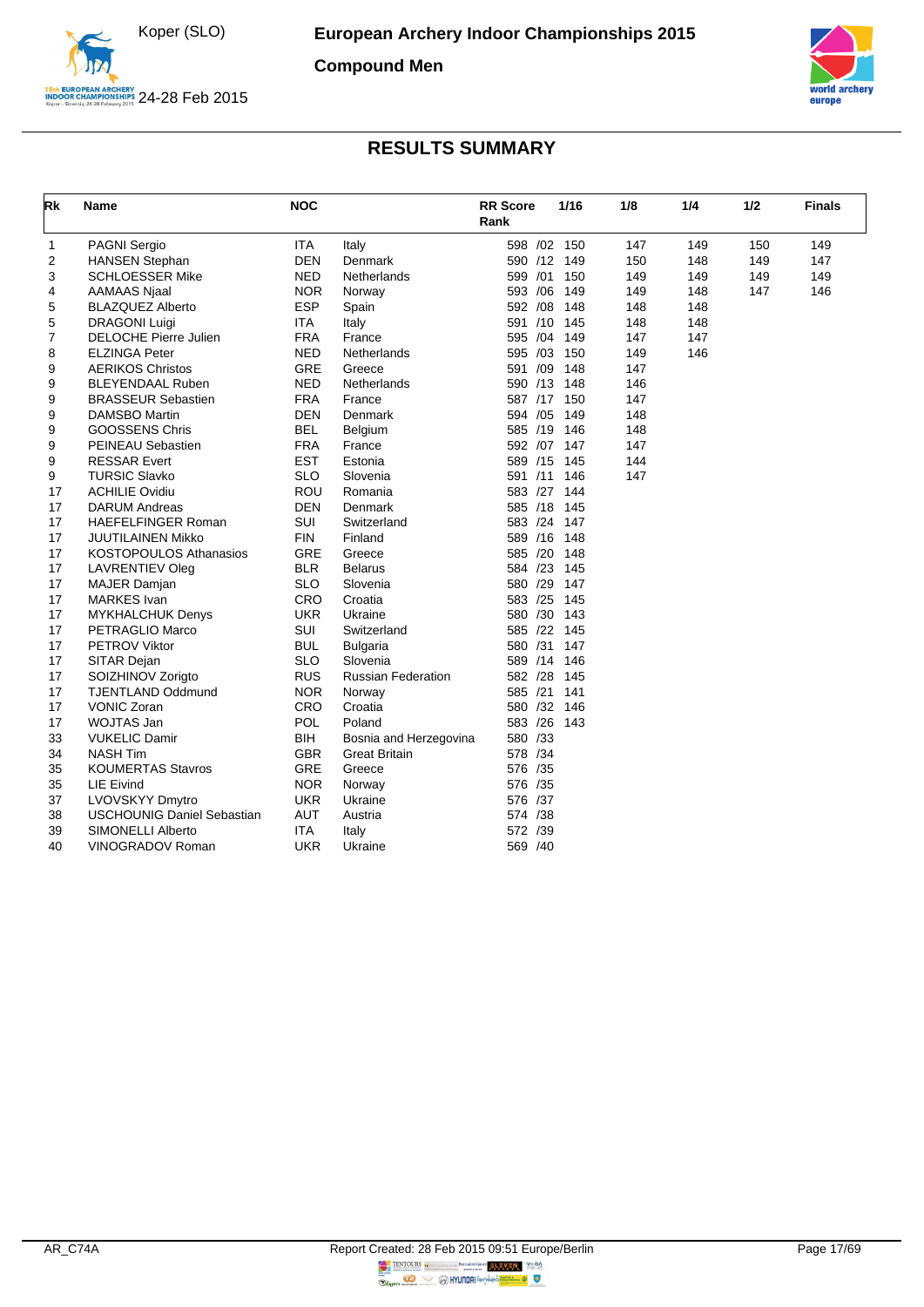

**Compound Women**



<span id="page-18-0"></span>

| Rk | <b>Name</b>                  | <b>NOC</b> |                           | <b>RR</b> Score<br>Rank | 1/16  | 1/8 | 1/4 | 1/2 | <b>Finals</b> |        |
|----|------------------------------|------------|---------------------------|-------------------------|-------|-----|-----|-----|---------------|--------|
| 1  | <b>PRIEELS Sarah</b>         | <b>BEL</b> | Belgium                   | 586 /02                 | -Bye- | 142 | 146 | 148 | 145           | $T.9*$ |
| 2  | <b>AVDEEVA Natalia</b>       | <b>RUS</b> | <b>Russian Federation</b> | 587<br>/01              | -Bye- | 145 | 147 | 146 | 145           | T.9    |
| 3  | <b>ANASTASIO Anastasia</b>   | <b>ITA</b> | Italy                     | 585 /03                 | -Bye- | 145 | 146 | 146 | 143           |        |
| 4  | <b>CERNE Toja</b>            | <b>SLO</b> | Slovenia                  | 584 /04                 | -Bye- | 144 | 145 | 145 | 142           |        |
| 5  | <b>BUDEN</b> Ivana           | <b>CRO</b> | Croatia                   | /06<br>584              | 148   | 144 | 145 |     |               |        |
| 5  | VAN CASPEL Inge              | <b>NED</b> | Netherlands               | 582<br>/09              | 148   | 147 | 145 |     |               |        |
| 5  | <b>VINOGRADOVA Marija</b>    | <b>RUS</b> | <b>Russian Federation</b> | 582<br>/10              | 146   | 148 | 145 |     |               |        |
| 8  | SPANO Viviana                | <b>ITA</b> | Italy                     | 566 /21                 | 145   | 146 | 144 |     |               |        |
| 9  | <b>ANEAR Erika</b>           | <b>DEN</b> | Denmark                   | 582 /11                 | 145   | 139 |     |     |               |        |
| 9  | DYAKOVA Viktoriya            | <b>UKR</b> | Ukraine                   | 573<br>/15              | 144   | 141 |     |     |               |        |
| 9  | KIZELIAUSKAITE Inga          | LTU        | Lithuania                 | 574 /14                 | 144   | 143 |     |     |               |        |
| 9  | LOGINOVA Albina              | <b>RUS</b> | <b>Russian Federation</b> | 582 /07                 | 146   | 147 |     |     |               |        |
| 9  | <b>SVENSEN June</b>          | <b>NOR</b> | Norway                    | 572 /16                 | 141   | 142 |     |     |               |        |
| 9  | SZALANSKA Katarzyna          | <b>POL</b> | Poland                    | 576 /13                 | 143   | 138 |     |     |               |        |
| 9  | <b>TONIOLI Marcella</b>      | <b>ITA</b> | Italy                     | /08<br>582              | 147   | 146 |     |     |               |        |
| 9  | <b>VANDIONANT Sandrine</b>   | <b>FRA</b> | France                    | /05<br>584              | 145   | 145 |     |     |               |        |
| 17 | <b>BURDEYNA Nataliya</b>     | <b>UKR</b> | Ukraine                   | /19<br>570              | 142   |     |     |     |               |        |
| 17 | <b>CORLESS Susan</b>         | <b>GBR</b> | <b>Great Britain</b>      | /17<br>571              | 139   |     |     |     |               |        |
| 17 | <b>COUWENBERG Martine</b>    | <b>NED</b> | Netherlands               | /20<br>569              | 140   |     |     |     |               |        |
| 17 | ENTHOVEN-MOKKENSTORM Inge    | <b>NED</b> | Netherlands               | /25<br>559              | 144   |     |     |     |               |        |
| 17 | <b>GREENWOOD Hope Lauren</b> | <b>GBR</b> | <b>Great Britain</b>      | /23<br>562              | 144   |     |     |     |               |        |
| 17 | <b>GRYDELAND Runa</b>        | <b>NOR</b> | Norway                    | /22<br>564              | 143   |     |     |     |               |        |
| 17 | LJUBINKOVIC Marija           | <b>SRB</b> | Serbia                    | /28<br>544              | 140   |     |     |     |               |        |
| 17 | OLEKSEJENKO Julia            | LAT        | Latvia                    | /12<br>581              | 145   |     |     |     |               |        |
| 17 | <b>OLESEN Maria</b>          | <b>DEN</b> | Denmark                   | /26<br>557              | 136   |     |     |     |               |        |
| 17 | <b>REPPE Zandra</b>          | <b>SWE</b> | Sweden                    | /27<br>551              | 133   |     |     |     |               |        |
| 17 | <b>SHKLIAR Kseniya</b>       | <b>UKR</b> | Ukraine                   | /24<br>559              | 144   |     |     |     |               |        |
| 17 | <b>STAHLKRANTZ Sofie</b>     | <b>SWE</b> | Sweden                    | /18<br>571              | 142   |     |     |     |               |        |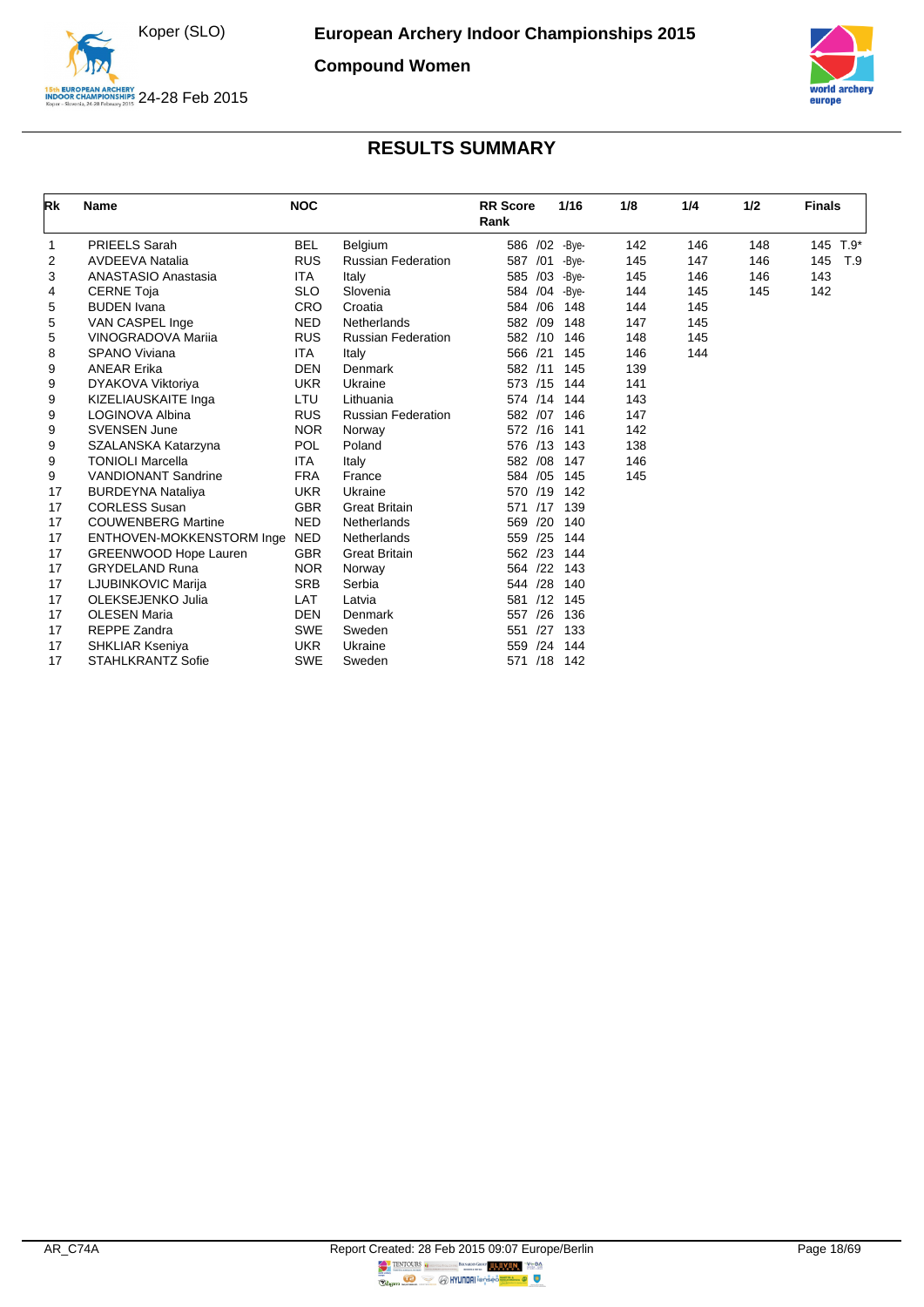

**Compound Junior Men**



<span id="page-19-0"></span>

| Rk | <b>Name</b>              | <b>NOC</b> |                           | <b>RR</b> Score<br>Rank | 1/16       | 1/8 | 1/4 | 1/2 | <b>Finals</b> |
|----|--------------------------|------------|---------------------------|-------------------------|------------|-----|-----|-----|---------------|
| 1  | <b>OROSZ Viktor</b>      | <b>HUN</b> | Hungary                   | 591                     | /04 - Bye- | 148 | 147 | 148 | 147           |
| 2  | <b>BORGSTROM Hampus</b>  | <b>SWE</b> | Sweden                    | 587                     | /06 - Bye- | 145 | 144 | 148 | 143           |
| 3  | <b>DOMANSKI Renaud</b>   | <b>BEL</b> | Belgium                   | /02<br>594              | -Bye-      | 149 | 148 | 147 | 147           |
| 4  | <b>SUT Jesse</b>         | <b>ITA</b> | Italy                     | /09<br>584              | 144        | 147 | 147 | 147 | 144           |
| 5  | <b>AKOS Varga</b>        | <b>SRB</b> | Serbia                    | 582 /10                 | 143        | 146 | 147 |     |               |
| 5  | <b>VAVRO Mario</b>       | CRO        | Croatia                   | /01<br>595              | -Bye-      | 150 | 147 |     |               |
|    | HOVIADOVSKYI Roman       | <b>UKR</b> | Ukraine                   | 582 /12                 | 145        | 146 | 146 |     |               |
| 8  | <b>HAUGSETH Mads</b>     | <b>NOR</b> | Norway                    | /14<br>581              | 145        | 145 | 143 |     |               |
| 9  | <b>BOLSHAKOV Vlad</b>    | <b>UKR</b> | Ukraine                   | 578 /16                 | 146        | 143 |     |     |               |
| 9  | <b>CERNE Arne</b>        | <b>SLO</b> | Slovenia                  | 582<br>/11              | 144        | 143 |     |     |               |
| 9  | <b>KHARKOV Andrey</b>    | <b>RUS</b> | <b>Russian Federation</b> | /07<br>587              | 146        | 144 |     |     |               |
| 9  | <b>MIOR Viviano</b>      | <b>ITA</b> | Italy                     | /08<br>586              | 146        | 143 |     |     |               |
| 9  | <b>MODIC Stas</b>        | <b>SLO</b> | Slovenia                  | /03<br>591              | -Bye-      | 144 |     |     |               |
| 9  | <b>STROMBERG Linus</b>   | <b>SWE</b> | Sweden                    | 582 /13                 | 146        | 142 |     |     |               |
| 9  | <b>VOORTMANS Ben</b>     | <b>BEL</b> | Belgium                   | /18<br>575              | 144        | 144 |     |     |               |
| 9  | <b>WIENER Nico</b>       | <b>AUT</b> | Austria                   | 590 /05                 | -Bye-      | 143 |     |     |               |
| 17 | <b>BUDEN Domagoj</b>     | CRO        | Croatia                   | /17<br>577              | 143        |     |     |     |               |
| 17 | <b>BUJIC Branko</b>      | BIH        | Bosnia and Herzegovina    | /20<br>573              | 146        |     |     |     |               |
| 17 | <b>CARLSSON Isak</b>     | <b>SWE</b> | Sweden                    | 122<br>572              | 141        |     |     |     |               |
| 17 | <b>CHAPE Fraser</b>      | <b>GBR</b> | <b>Great Britain</b>      | 550 /26                 | 139        |     |     |     |               |
| 17 | <b>FESTI Manuel</b>      | <b>ITA</b> | Italy                     | 580 /15                 | 143        |     |     |     |               |
| 17 | <b>GONCHAROV Anton</b>   | <b>UKR</b> | Ukraine                   | /24<br>558              | 141        |     |     |     |               |
| 17 | <b>GRGIC Nebojsa</b>     | BIH        | Bosnia and Herzegovina    | 572 /23                 | 143        |     |     |     |               |
| 17 | STOSEVSKI Luka           | <b>SLO</b> | Slovenia                  | 573<br>/21              | 145        |     |     |     |               |
| 17 | <b>TUCKNOTT Phillip</b>  | <b>GBR</b> | <b>Great Britain</b>      | /25<br>557              | 141        |     |     |     |               |
| 17 | <b>VERMEIREN Ambroos</b> | <b>BEL</b> | Belgium                   | 574 /19 143             |            |     |     |     |               |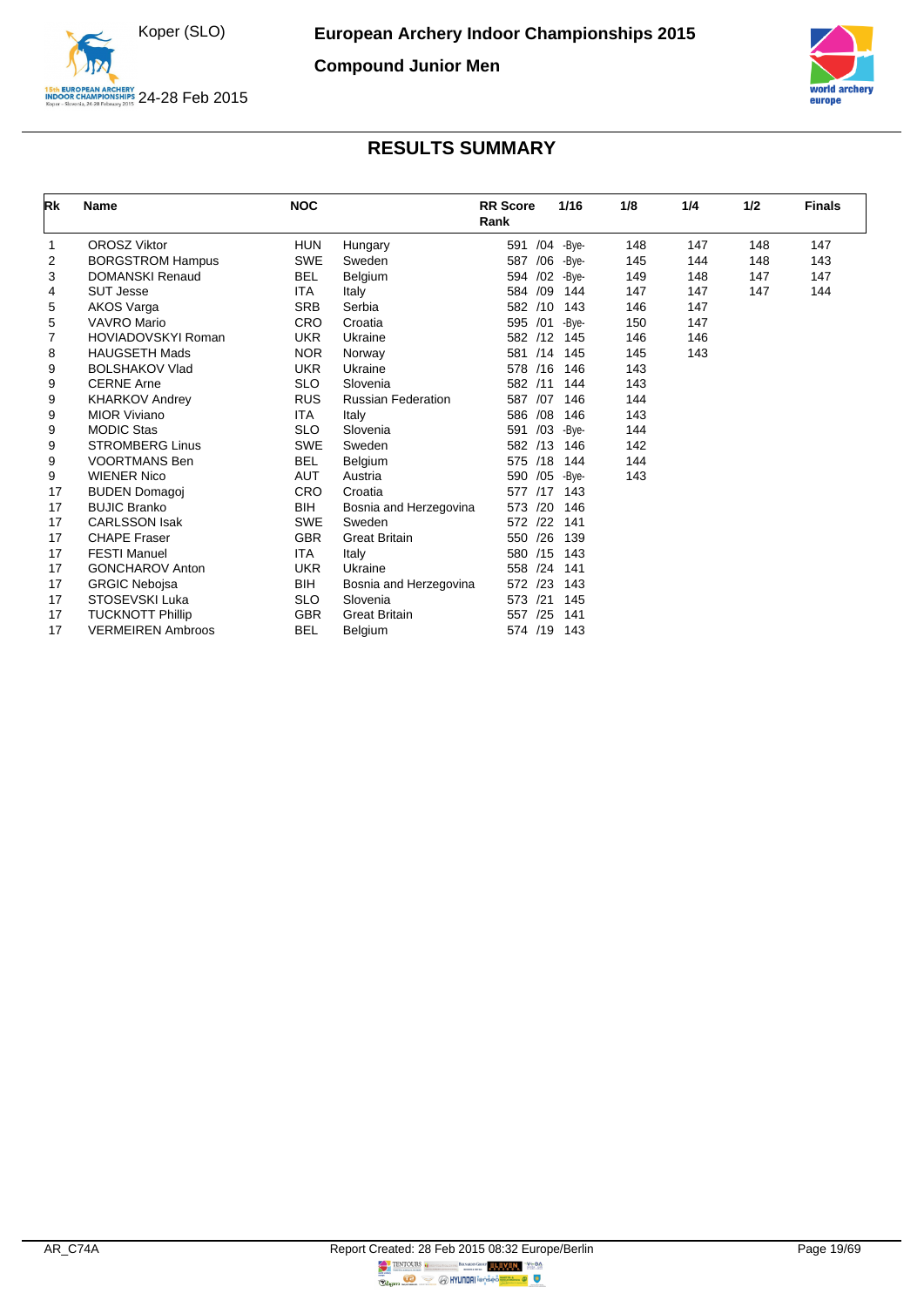

**Compound Junior Women**



<span id="page-20-0"></span>

| Rk             | <b>Name</b>                  | <b>NOC</b> |                           | <b>RR</b> Score<br>Rank | 1/8   | 1/4 | 1/2 | <b>Finals</b> |
|----------------|------------------------------|------------|---------------------------|-------------------------|-------|-----|-----|---------------|
| 1              | SONNICHSEN Sarah Holst       | DEN        | <b>Denmark</b>            | 578<br>/04              | 147   | 147 | 147 | 146           |
| $\overline{2}$ | <b>MEYNEN DEGRYSE Lena</b>   | <b>BEL</b> | Belgium                   | /02<br>587              | 146   | 143 | 143 | 141           |
| 3              | SHKOLNA Mariya               | <b>UKR</b> | Ukraine                   | /01<br>588              | -Bye- | 148 | 146 | 146           |
| 4              | <b>ORLIC Maja</b>            | <b>CRO</b> | Croatia                   | /03<br>580              | 143   | 146 | 141 | 145           |
| 5              | <b>FORSBERG Helen</b>        | <b>SWE</b> | Sweden                    | /09<br>573              | 141   | 144 |     |               |
| 5              | <b>JENSEN Tanja</b>          | <b>DEN</b> | Denmark                   | 570<br>/11              | 142   | 144 |     |               |
|                | <b>BORYSENKO Olena</b>       | <b>UKR</b> | Ukraine                   | 568<br>/12              | 145   | 143 |     |               |
| 8              | <b>MEYNEN DEGRYSE Saskia</b> | <b>BEL</b> | Belgium                   | 572<br>/10              | 144   | 141 |     |               |
| 9              | <b>BRLEK Tamara</b>          | <b>CRO</b> | Croatia                   | /06<br>577              | 140   |     |     |               |
| 9              | <b>GONCHAROVA Valeria</b>    | <b>UKR</b> | Ukraine                   | /08<br>576              | 140   |     |     |               |
| 9              | JAATMA Lisell                | EST        | Estonia                   | 566<br>/14              | 143   |     |     |               |
| 9              | <b>MAKEEVA Ekaterina</b>     | <b>RUS</b> | <b>Russian Federation</b> | /13<br>567              | 142   |     |     |               |
| 9              | RAVILOVA Diana               | <b>RUS</b> | <b>Russian Federation</b> | /05<br>578              | 143   |     |     |               |
| 9              | SAVENKOVA Alexandra          | <b>RUS</b> | <b>Russian Federation</b> | /07<br>577              | 141   |     |     |               |
| 9              | <b>SGAGGIARO Kyana</b>       | <b>BEL</b> | Belgium                   | /15<br>561              | 138   |     |     |               |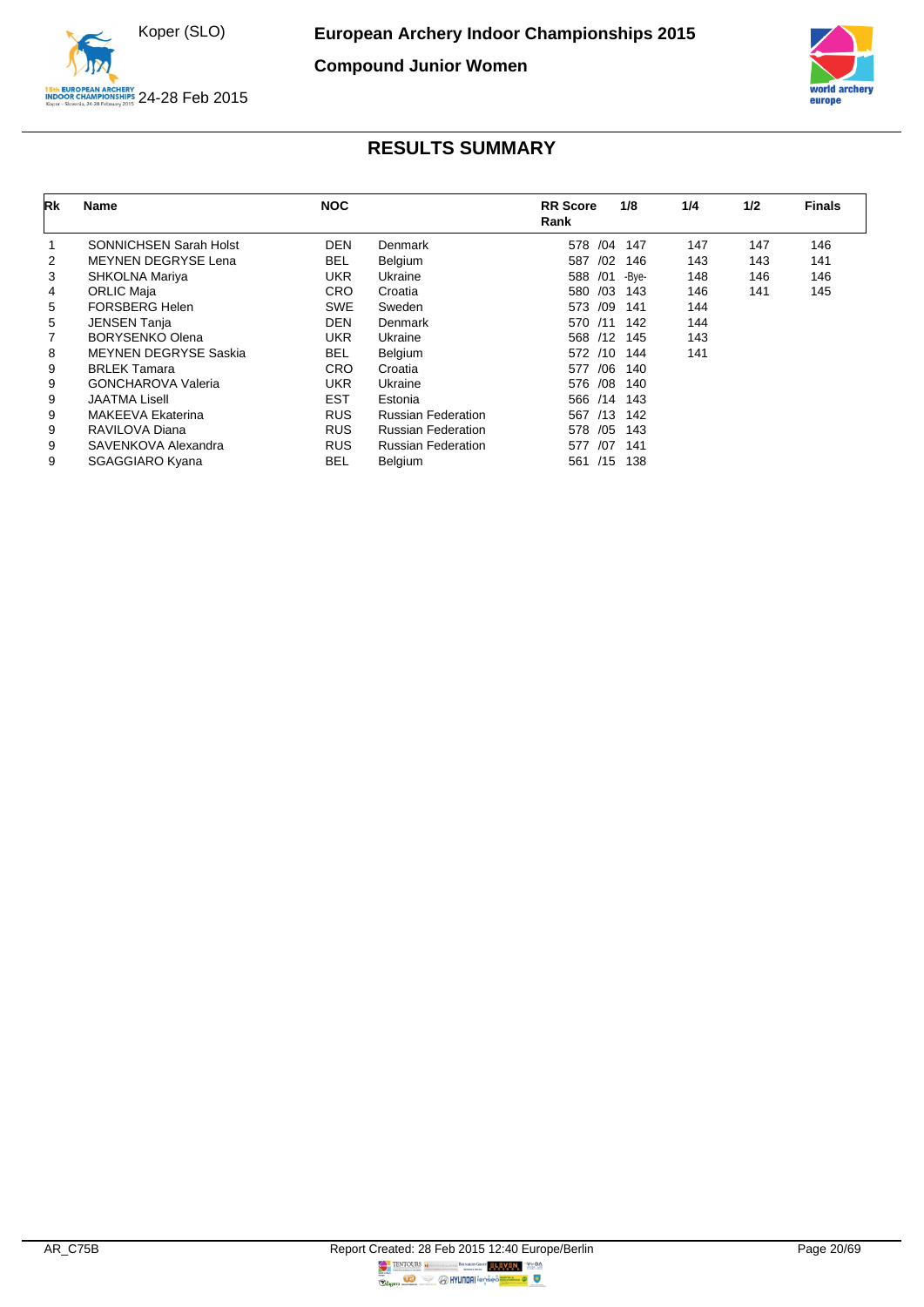



<span id="page-21-0"></span>

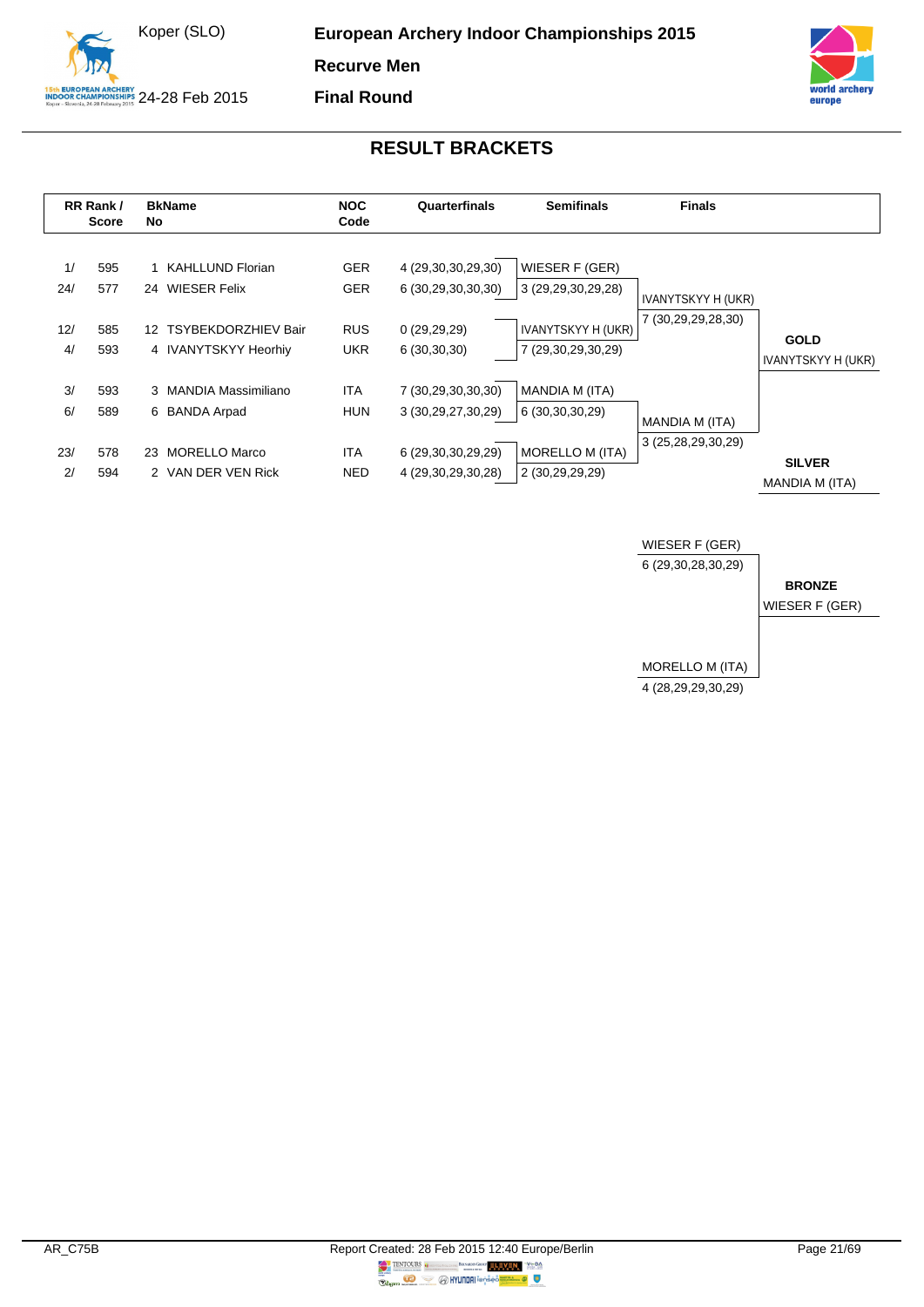



|            | RR Rank/     | <b>BkName</b>                              | <b>NOC</b>        | 1/16                                         | 1/8                                       | Quarterfinals                 |
|------------|--------------|--------------------------------------------|-------------------|----------------------------------------------|-------------------------------------------|-------------------------------|
|            | <b>Score</b> | No                                         | Code              | Elimin. Round                                | Elimin. Round                             |                               |
|            |              |                                            |                   |                                              |                                           |                               |
| 1/         | 595          | 1 KAHLLUND Florian                         | GER               | 7 (30, 30, 30, 30)                           | KAHLLUND F (GER)                          |                               |
| 32/        | 573          | 32 HABJAN MALAVASIC Den                    | <b>SLO</b>        | 1 (30,28,27,29)                              | 6 (29,30,30,30,29)                        | KAHLLUND F (GER)              |
|            |              | 17 PLIHON Pierre                           |                   |                                              |                                           | 4 (29,30,30,29,30)            |
| 17/<br>16/ | 582<br>582   | 16 AUBERT Thomas                           | <b>FRA</b><br>SUI | 6 (30, 29, 26, 28, 30)<br>4 (30,29,25,28,30) | PLIHON P (FRA)<br>4 (29,28,30,30,29)      |                               |
|            |              |                                            |                   |                                              |                                           |                               |
| 9/         | 585          | 9 GIROUILLE Romain                         | <b>FRA</b>        | 4 (30,29,30,30,29)                           | WIESER F (GER)                            |                               |
| 24/        | 577          | 24 WIESER Felix                            | <b>GER</b>        | 6 (30,29,30,30,30)                           | 6 (30, 30, 28, 29, 30)                    |                               |
|            |              |                                            |                   |                                              |                                           | WIESER F (GER)                |
| 25/        | 577          | 25 SENYUK Taras                            | AZE               | 3 (29, 27, 29, 29, 28)                       | FISSORE M (ITA)                           | 6 (30,29,30,30,30)            |
| 8/         | 587          | 8 FISSORE Matteo                           | <b>ITA</b>        | 7 (29,28,28,30,29)                           | 4 (29,26,30,30,29)                        |                               |
|            |              |                                            |                   |                                              |                                           |                               |
| 5/         | 589          | 5 SKALBERG Andreas                         | SWE               | 3 (29, 28, 29, 29, 27)                       | LIAHUSHEV A (BLR)                         |                               |
| 28/        | 575          | 28 LIAHUSHEV Alexander                     | <b>BLR</b>        | 7 (30,28,28,30,30)                           | 2 (30,30,29,29)                           | <b>TSYBEKDORZHIEV B (RUS)</b> |
|            |              |                                            |                   |                                              |                                           | 0(29,29,29)                   |
| 21/<br>12/ | 579<br>585   | 21 FABER Florian<br>12 TSYBEKDORZHIEV Bair | SUI<br><b>RUS</b> | 2 (30,29,28,29)                              | TSYBEKDORZHIEV B (RUS)<br>6 (30,30,30,30) |                               |
|            |              |                                            |                   | 6 (30, 30, 29, 29)                           |                                           |                               |
| 13/        | 583          | 13 VAN DEN BERG Sjef                       | <b>NED</b>        | 7 (30, 30, 29, 30)                           | VAN DEN BERG S (NED)                      |                               |
| 20/        | 579          | 20 VAN TONGEREN Jan                        | NED               | 1 (27,29,29,29)                              | 2 (30,29,29,29)                           |                               |
|            |              |                                            |                   |                                              |                                           | IVANYTSKYY H (UKR)            |
| 29/        | 574          | 29 SKOERIES Eric                           | GER               | 2 (29,29,30,29)                              | IVANYTSKYY H (UKR)                        | 6 (30,30,30)                  |
| 4/         | 593          | 4 IVANYTSKYY Heorhiy                       | <b>UKR</b>        | 6 (30,29,30,30)                              | 6 (30, 30, 29, 30)                        |                               |
|            |              |                                            |                   |                                              |                                           |                               |
| 3/         | 593          | 3 MANDIA Massimiliano                      | <b>ITA</b>        | 6(30,30,30)                                  | MANDIA M (ITA)                            |                               |
| 30/        | 574          | 30 MARZEC Pawel                            | POL               | 0(28, 29, 27)                                | 7 (29,30,30,30,30)                        | MANDIA M (ITA)                |
|            |              |                                            |                   |                                              |                                           | 7 (30,29,30,30,30)            |
| 19/<br>14/ | 579<br>582   | 19 NOWAK Piotr<br>14 POPOVIC Luka          | <b>POL</b><br>SRB | 6 (29,29,29,30,30)                           | NOWAK P (POL)                             |                               |
|            |              |                                            |                   | 4 (27,29,29,30,30)                           | 3 (29,30,28,30,29)                        |                               |
| $11/$      | 585          | 11 KOZHIN Alexander                        | <b>RUS</b>        | 6 (30,29,29,30)                              | KOZHIN A (RUS)                            |                               |
| 22/        | 578          | 22 PKHAKADZE Lasha                         | GEO               | 2 (29,30,27,29)                              | 4 (28,30,30,30,29)                        |                               |
|            |              |                                            |                   |                                              |                                           | <b>BANDA A (HUN)</b>          |
| 27/        | 575          | 27 LADIKOV Anton                           | <b>UKR</b>        | 1 (28,30,29,28)                              | <b>BANDA A (HUN)</b>                      | 3 (30,29,27,30,29)            |
| 6/         | 589          | 6 BANDA Arpad                              | <b>HUN</b>        | 7 (30,30,30,29)                              | 6 (30, 30, 28, 30, 30)                    |                               |
|            |              |                                            |                   |                                              |                                           |                               |
| 7/         | 588          | 7 VALLADONT Jean-Charles                   | <b>FRA</b>        | 6 (30,29,30,30)                              | VALLADONT JC (FRA)                        |                               |
| 26/        | 575          | 26 STRAJHAR Klemen                         | <b>SLO</b>        | 2 (29,27,30,30)                              | 4 (30,30,30,29,30)                        | MORELLO M (ITA)               |
|            |              |                                            |                   |                                              |                                           | 6 (29,30,30,29,29)            |
| 23/        | 578          | 23 MORELLO Marco                           | <b>ITA</b>        | 6 (30, 30, 29, 30)                           | MORELLO M (ITA)                           |                               |
| 10/        | 585          | 10 HUNBIN Oleksii                          | <b>UKR</b>        | 2 (30,28,29,29)                              | 6 (30, 30, 30, 30, 30)                    |                               |
| 15/        | 582          | 15 PRILEPOV Anton                          | <b>BLR</b>        | 4 (28,29,30,30,29)                           | NIKOLAEV A (RUS)                          |                               |
| 18/        | 581          | <b>NIKOLAEV Alexey</b><br>18               | <b>RUS</b>        | 6 (30,29,28,30,30)                           | 3 (18,30,28,30,29)                        |                               |
|            |              |                                            |                   |                                              |                                           | VAN DER VEN R (NED)           |
| 31/        | 573          | <b>HRISTOV Hristo</b><br>31                | <b>BUL</b>        | 2 (27,28,28,28)                              | VAN DER VEN R (NED)                       | 4 (29, 30, 29, 30, 28)        |
| 2/         | 594          | 2 VAN DER VEN Rick                         | <b>NED</b>        | 6 (28,27,29,30)                              | 7 (30,29,30,30,30)                        |                               |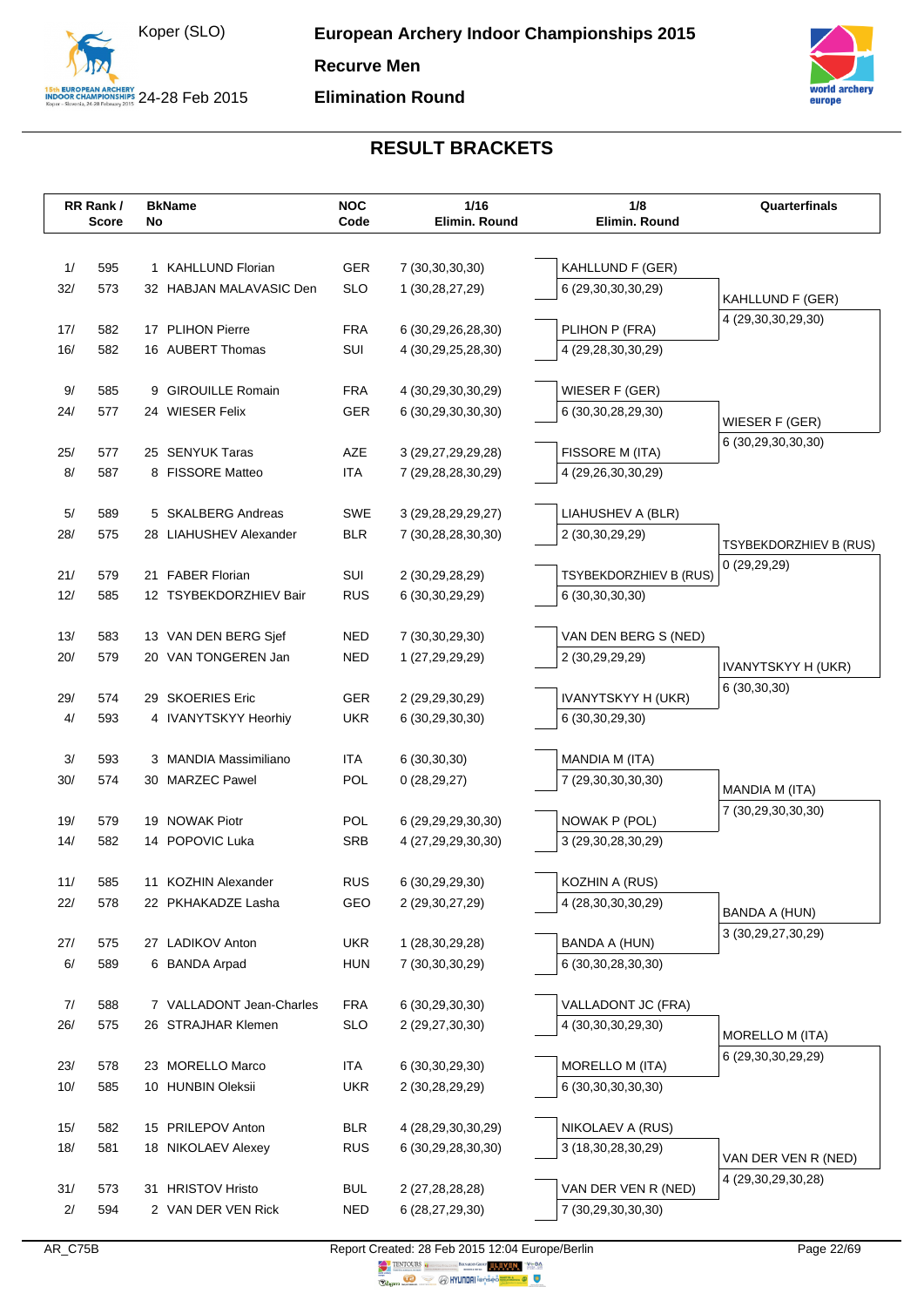



**Final Round**

<span id="page-23-0"></span>

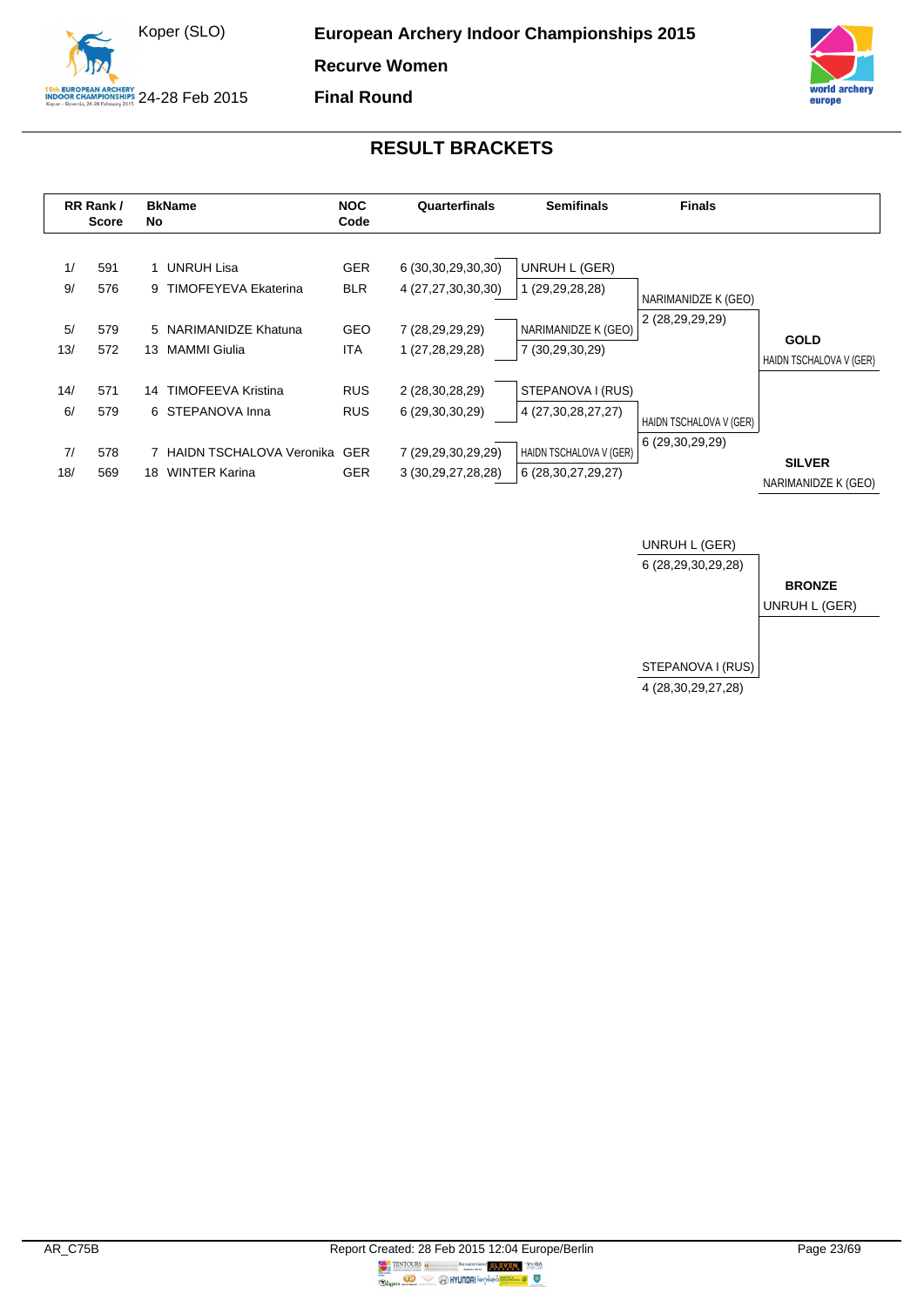



|     | RR Rank/     |    | <b>BkName</b>                   | <b>NOC</b> | 1/16                    | 1/8<br>Elimin. Round    | Quarterfinals           |
|-----|--------------|----|---------------------------------|------------|-------------------------|-------------------------|-------------------------|
|     | <b>Score</b> | No |                                 | Code       | Elimin. Round           |                         |                         |
|     |              |    |                                 |            |                         |                         |                         |
| 1/  | 591          |    | 1 UNRUH Lisa                    | <b>GER</b> | 6 (30,29,29,29)         | UNRUH L (GER)           |                         |
| 32/ | 551          |    | 32 RZASA Joanna                 | POL        | 2 (28,26,29,29)         | 7 (30,30,29,29,29)      | UNRUH L (GER)           |
| 17/ | 569          |    | 17 MERCURI Manuela              | <b>ITA</b> | 2 (27,28,27,29)         | MYSZOR W (POL)          | 6 (30, 30, 29, 30, 30)  |
| 16/ | 569          |    | 16 MYSZOR Wioleta               | POL        | 6 (28, 28, 28, 29)      | 3 (29,29,29,30,27)      |                         |
|     |              |    |                                 |            |                         |                         |                         |
| 9/  | 576          |    | 9 TIMOFEYEVA Ekaterina          | <b>BLR</b> | 6 (28,28,29)            | TIMOFEYEVA E (BLR)      |                         |
| 24/ | 560          |    | 24 MAYRHOFER GRITSCH Sabine AUT |            | 0(27,26,28)             | 6 (30,29,29)            |                         |
|     |              |    |                                 |            |                         |                         | TIMOFEYEVA E (BLR)      |
| 25/ | 560          |    | 25 LONGOVA Alexandra            | <b>SVK</b> | 0(28, 27, 27)           | MARUSAVA H (BLR)        | 4 (27,27,30,30,30)      |
| 8/  | 577          |    | 8 MARUSAVA Hanna                | <b>BLR</b> | 6(29,29,28)             | 0(28, 28, 28)           |                         |
|     |              |    |                                 |            |                         |                         |                         |
| 5/  | 579          |    | 5 NARIMANIDZE Khatuna           | GEO        | 7 (30,29,29,30)         | NARIMANIDZE K (GEO)     |                         |
| 28/ | 554          |    | 28 CHORTI Ariadni               | GRE        | 1 (30,28,28,26)         | 6 (30,29,29)            | NARIMANIDZE K (GEO)     |
|     |              |    |                                 |            |                         |                         | 7 (28,29,29,29)         |
| 21/ | 566          |    | 21 UMER Ana                     | <b>SLO</b> | 6 (29, 29, 29, 27, 28)  | <b>UMER A (SLO)</b>     |                         |
| 12/ | 573          |    | 12 SEGINA Tatiana               | <b>RUS</b> | 4 (25, 29, 28, 29, 28)  | 0(29, 28, 27)           |                         |
|     |              |    |                                 |            |                         |                         |                         |
| 13/ | 572          |    | 13 MAMMI Giulia                 | <b>ITA</b> | 6 (30,28,28,29,28)      | MAMMI G (ITA)           |                         |
| 20/ | 566          | 20 | REBAGLIATI Chiara               | <b>ITA</b> | 4 (29, 29, 28, 29, 26)  | 6 T.10 (29,30,28,27,27) | MAMMI G (ITA)           |
| 29/ | 554          |    | 29 RIESS Nina                   | AUT        | 1 (29,28,26,28)         | PAVLOVA A (UKR)         | 1 (27,28,29,28)         |
| 4/  | 579          |    | 4 PAVLOVA Anastasia             | <b>UKR</b> | 7 (30,28,27,30)         | 5 T.9 (28,29,30,27,30)  |                         |
|     |              |    |                                 |            |                         |                         |                         |
| 3/  | 587          | 3  | <b>ESEBUA Kristine</b>          | GEO        | 5 T.9 (29,29,29,29,26)  | MIRCA A (MDA)           |                         |
| 30/ | 553          |    | 30 MIRCA Alexandra              | <b>MDA</b> | 6 T.10 (29,27,30,27,28) | 4 (27,29,28,29,27)      |                         |
|     |              |    |                                 |            |                         |                         | TIMOFEEVA K (RUS)       |
| 19/ | 567          |    | 19 PALEKHA Kateryna             | <b>UKR</b> | 1 (28, 29, 28, 29)      | TIMOFEEVA K (RUS)       | 2 (28,30,28,29)         |
| 14/ | 571          |    | 14 TIMOFEEVA Kristina           | <b>RUS</b> | 7 (29,29,29,30)         | 6 (28,19,30,20,30)      |                         |
|     |              |    |                                 |            |                         |                         |                         |
| 11/ | 574          |    | 11 MARCHENKO Veronika           | <b>UKR</b> | 6 (30,27,29,28)         | MARCHENKO V (UKR)       |                         |
| 22/ | 566          |    | 22 TOLKACH Alena                | <b>BLR</b> | 2 (29, 28, 19, 25)      | 3 (28, 28, 28, 29, 28)  | STEPANOVA I (RUS)       |
|     |              |    |                                 |            |                         |                         | 6 (29,30,30,29)         |
| 27/ | 555          |    | 27 ZURANSKA Adriana             | <b>POL</b> | 0(27, 25, 27)           | STEPANOVA I (RUS)       |                         |
| 6/  | 579          |    | 6 STEPANOVA Inna                | <b>RUS</b> | 6(30,30,30)             | 7 (29,30,28,28,29)      |                         |
| 7/  | 578          |    | 7 HAIDN TSCHALOVA Veronika GER  |            | 6 (26,29,29,30)         | HAIDN TSCHALOVA V (GER) |                         |
| 26/ | 557          |    | 26 BALDAUFF Laurence            | AUT        | 2 (29,27,27,29)         | 6 (30,28,29,30)         |                         |
|     |              |    |                                 |            |                         |                         | HAIDN TSCHALOVA V (GER) |
| 23/ | 562          |    | 23 LAAN Sarina                  | <b>NED</b> | 2 (27,28,30,28)         | SCHUH B (FRA)           | 7 (29,29,30,29,29)      |
| 10/ | 574          |    | 10 SCHUH Berengere              | <b>FRA</b> | 6 (28, 29, 27, 29)      | 2 (28,29,28,28)         |                         |
|     |              |    |                                 |            |                         |                         |                         |
| 15/ | 571          |    | 15 DEGN Randi                   | <b>DEN</b> | 4 (29, 28, 27, 29, 28)  | WINTER K (GER)          |                         |
| 18/ | 569          |    | 18 WINTER Karina                | GER        | 6 (28,28,29,29,30)      | 7 (29,28,29,30,30)      |                         |
|     |              |    |                                 |            |                         |                         | WINTER K (GER)          |
| 31/ | 552          |    | 31 NURMSALU Laura               | <b>EST</b> | 0(26, 27, 29)           | LOBZHENIDZE Y (GEO)     | 3 (30, 29, 27, 28, 28)  |
| 2/  | 588          |    | 2 LOBZHENIDZE Yulia             | GEO        | 6(28, 30, 30)           | 3 (30,28,28,29,29)      |                         |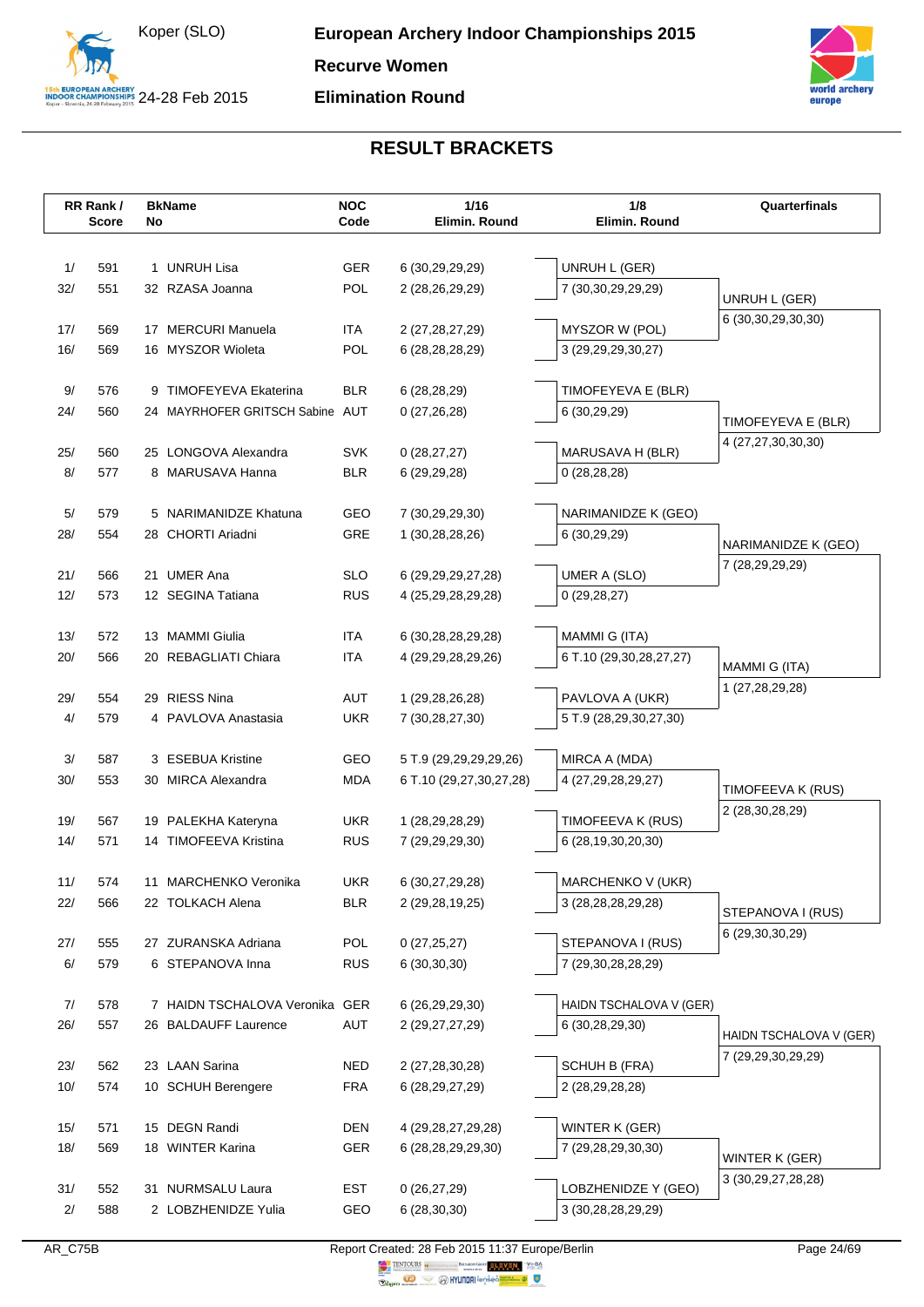



<span id="page-25-0"></span>

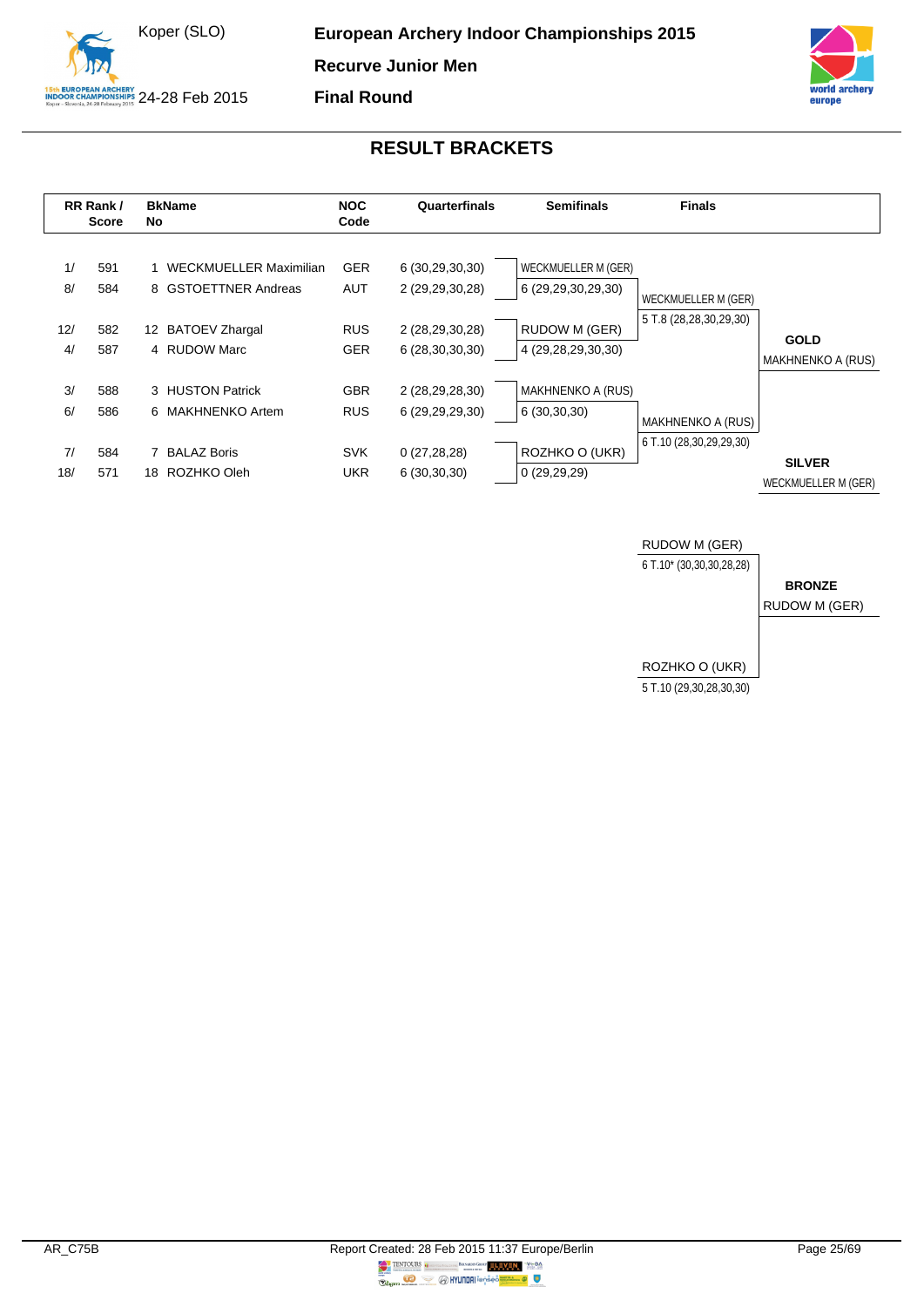



|            | RR Rank/     | <b>BkName</b>                            | <b>NOC</b>        | 1/16                    | 1/8                        | Quarterfinals              |
|------------|--------------|------------------------------------------|-------------------|-------------------------|----------------------------|----------------------------|
|            | <b>Score</b> | No                                       | Code              | Elimin. Round           | Elimin. Round              |                            |
|            |              |                                          |                   |                         |                            |                            |
| 1/         | 591          | 1 WECKMUELLER Maximilian                 | <b>GER</b>        | 7 (30, 30, 29, 29, 30)  | <b>WECKMUELLER M (GER)</b> |                            |
| 32/        | 560          | 32 SZAFRAN Marek                         | <b>POL</b>        | 3 (28, 28, 29, 30, 28)  | 6 T.10 (30,29,29,29,29)    | <b>WECKMUELLER M (GER)</b> |
|            |              |                                          |                   |                         |                            | 6 (30,29,30,30)            |
| 17/<br>16/ | 572<br>573   | 17 MIHALIC Matija<br>16 DUBROVA Aliaksei | CRO<br><b>BLR</b> | 6 (29, 30, 30, 30, 30)  | MIHALIC M (CRO)            |                            |
|            |              |                                          |                   | 4 (30,28,29,30,30)      | 5 T.9 (29,30,29,29,29)     |                            |
| 9/         | 584          | 9 OLARU Dan                              | <b>MDA</b>        | 6 (30,29,30,29)         | OLARU D (MDA)              |                            |
| 24/        | 565          | 24 RAVNIKAR Ziga                         | <b>SLO</b>        | 2 (30,28,27,29)         | 4 (30,20,29,29,28)         |                            |
|            |              |                                          |                   |                         |                            | <b>GSTOETTNER A (AUT)</b>  |
| 25/        | 564          | 25 MONEGO Andrea                         | <b>ITA</b>        | 5 T.9 (29,30,30,29,29)  | <b>GSTOETTNER A (AUT)</b>  | 2 (29, 29, 30, 28)         |
| 8/         | 584          | 8 GSTOETTNER Andreas                     | <b>AUT</b>        | 6 T.10 (30,29,30,30,27) | 6 (28,28,29,30,28)         |                            |
|            |              |                                          |                   |                         |                            |                            |
| $5/$       | 587          | 5 STRAJHAR Gasper                        | <b>SLO</b>        | 2 (29, 28, 25, 26)      | PENDOV T (BUL)             |                            |
| 28/        | 561          | 28 PENDOV Todor                          | <b>BUL</b>        | 6 (28, 29, 28, 29)      | 4 (29, 29, 29, 29, 27)     | BATOEV Z (RUS)             |
|            |              |                                          |                   |                         |                            | 2 (28,29,30,28)            |
| 21/        | 569          | 21 LANG Max                              | AUT               | 1 (29, 28, 27, 27)      | BATOEV Z (RUS)             |                            |
| 12/        | 582          | 12 BATOEV Zhargal                        | <b>RUS</b>        | 7 (29,30,30,30)         | 6 (29,29,28,30,29)         |                            |
| 13/        | 580          | 13 POPOV Vitalii                         | <b>RUS</b>        | 7 (30, 30, 28, 30, 30)  | POPOV V (RUS)              |                            |
| 20/        | 569          | 20 BIZJAK Rok                            | <b>SLO</b>        | 3 (30,27,30,29,26)      | 3 (30, 30, 29, 29, 29)     |                            |
|            |              |                                          |                   |                         |                            | RUDOW M (GER)              |
| 29/        | 560          | 29 IRRASCH Dominik                       | AUT               | 2 (29, 27, 27, 28)      | RUDOW M (GER)              | 6 (28,30,30,30)            |
| 4/         | 587          | 4 RUDOW Marc                             | GER               | 6 (29, 30, 29, 28)      | 7 (30,30,29,30,30)         |                            |
|            |              |                                          |                   |                         |                            |                            |
| $3/$       | 588          | 3 HUSTON Patrick                         | <b>GBR</b>        | 7 (29,30,28,29)         | <b>HUSTON P (GBR)</b>      |                            |
| 30/        | 560          | 30 SCHEIDING Adrian                      | GER               | 1 (28,30,26,27)         | 6 (29, 30, 30, 28)         | <b>HUSTON P (GBR)</b>      |
|            |              |                                          |                   |                         |                            | 2 (28,29,28,30)            |
| 19/        | 571          | 19 LINDBERG Marcus                       | SWE               | 7 (28,29,29,29,30)      | LINDBERG M (SWE)           |                            |
| 14/        | 579          | 14 BIZON Kacper                          | POL               | 3 (27, 30, 29, 28, 29)  | 2 (29,28,28,28)            |                            |
| 11/        | 583          | 11 FIRSAU Kiryl                          | <b>BLR</b>        | 2 (28, 29, 28, 28)      | <b>WOJCIK R (POL)</b>      |                            |
| 22/        | 567          | 22 WOJCIK Rafal                          | POL               | 6 (26, 30, 29, 30)      | 2 (27, 29, 29, 28)         |                            |
|            |              |                                          |                   |                         |                            | <b>MAKHNENKO A (RUS)</b>   |
| 27/        | 562          | 27 NAPREENKA Stanislau                   | <b>BLR</b>        | 0(27,26,28)             | MAKHNENKO A (RUS)          | 6 (29, 29, 29, 30)         |
| 6/         | 586          | 6 MAKHNENKO Artem                        | <b>RUS</b>        | 6(29, 27, 29)           | 6 (30,27,30,29)            |                            |
|            |              |                                          |                   |                         |                            |                            |
| 7/         | 584          | 7 BALAZ Boris                            | <b>SVK</b>        | 6 (28,28,30,27,30)      | <b>BALAZ B (SVK)</b>       |                            |
| 26/        | 564          | 26 BULIGA Artur                          | <b>MDA</b>        | 4 (27,28,30,28,29)      | 6 (30,28,29)               | BALAZ B (SVK)              |
|            |              |                                          |                   |                         |                            | 0(27, 28, 28)              |
| 23/        | 566          | 23 NIKKANEN Markus                       | <b>FIN</b>        | 2 (30,29,27,30)         | <b>BELLIY (ITA)</b>        |                            |
| 10/        | 584          | 10 BELLI Yuri                            | <b>ITA</b>        | 6 (30, 30, 30, 30)      | 0(28, 26, 28)              |                            |
|            |              |                                          |                   |                         |                            |                            |
| 15/        | 575          | 15 POPOVYCH Maksym                       | <b>UKR</b>        | 4 (29, 28, 28, 25, 30)  | ROZHKO O (UKR)             |                            |
| 18/        | 571          | 18 ROZHKO Oleh                           | <b>UKR</b>        | 6 (28,29,28,29,30)      | 6 (30, 30, 30, 28, 30)     | ROZHKO O (UKR)             |
| 31/        | 560          | 31 VLADIMER Dolidze                      | GEO               | 1 (29,27,29,28)         | PASQUALUCCI D (ITA)        | 6(30,30,30)                |
| 2/         | 588          | 2 PASQUALUCCI David                      | <b>ITA</b>        | 7 (30,29,29,30)         | 4 (30,29,30,30,29)         |                            |
|            |              |                                          |                   |                         |                            |                            |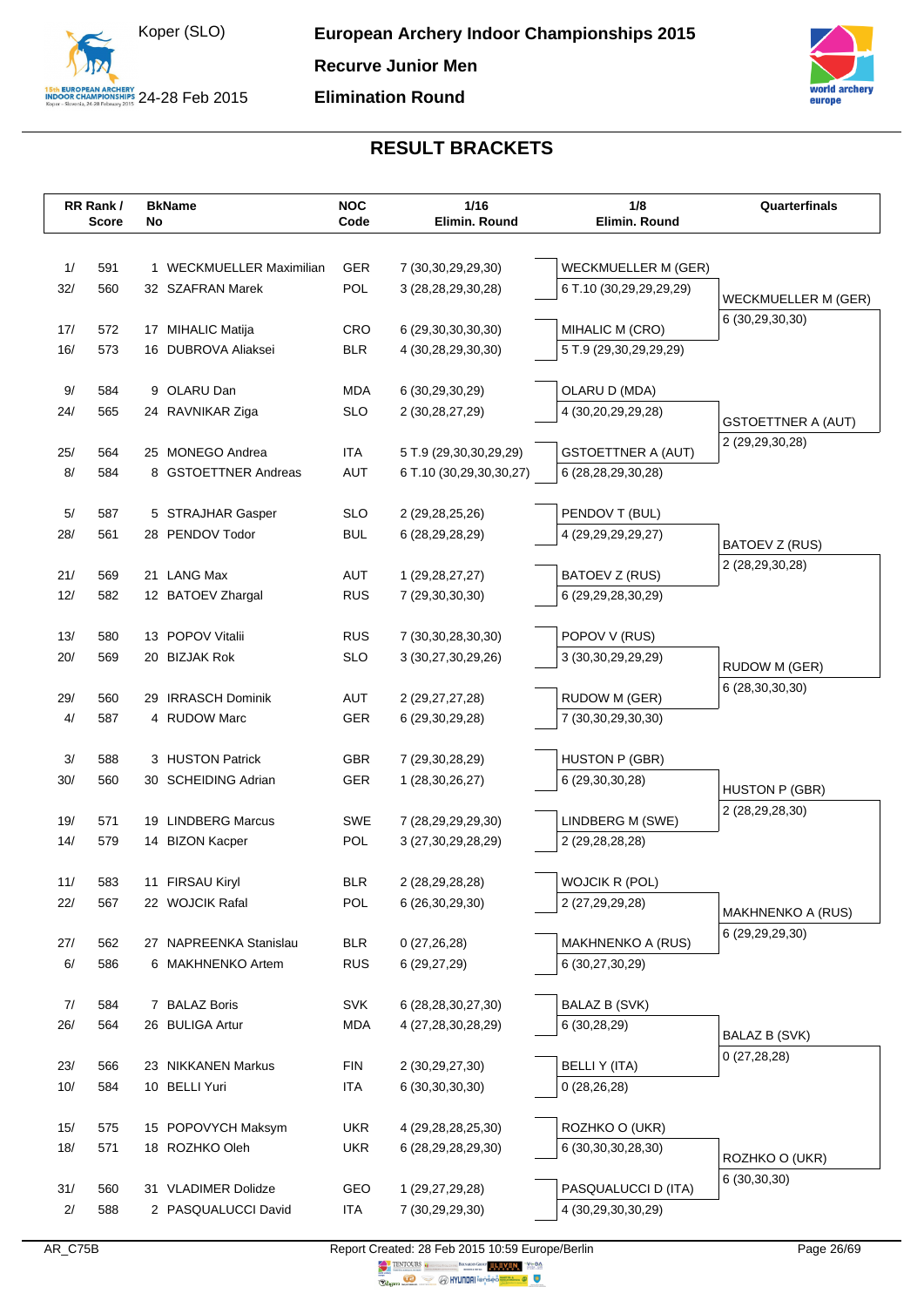



<span id="page-27-0"></span>

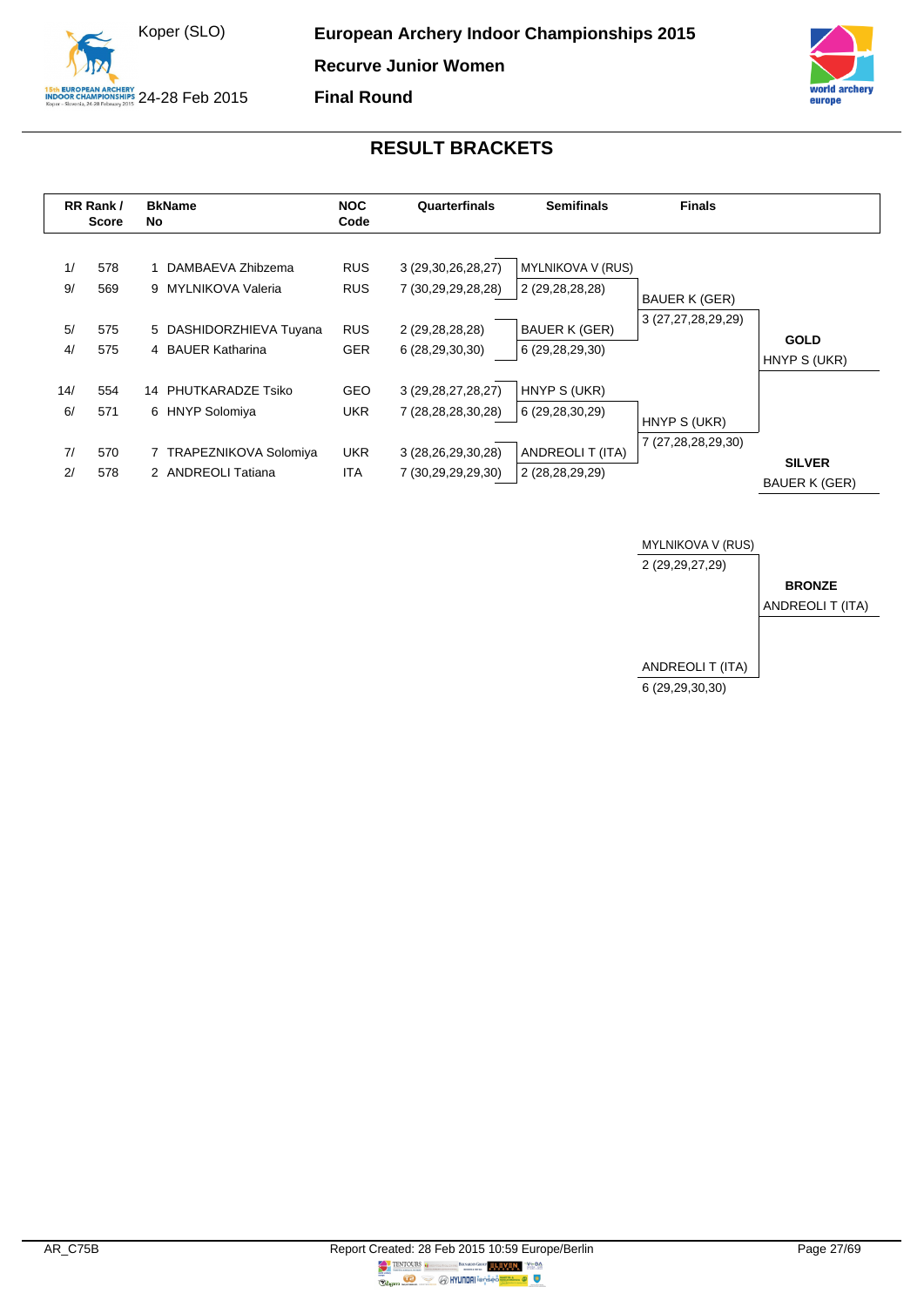



|     | RR Rank/<br><b>Score</b> | No | <b>BkName</b>                    | <b>NOC</b><br>Code       | 1/16<br>Elimin. Round   | 1/8<br>Elimin. Round                           | Quarterfinals                                 |
|-----|--------------------------|----|----------------------------------|--------------------------|-------------------------|------------------------------------------------|-----------------------------------------------|
|     |                          |    |                                  |                          |                         |                                                |                                               |
| 1/  | 578                      |    | 1 DAMBAEVA Zhibzema              | <b>RUS</b>               |                         | DAMBAEVA Z (RUS)                               |                                               |
|     |                          |    | -Bye-                            |                          |                         | 6(30,30,30)                                    |                                               |
|     |                          |    |                                  |                          |                         |                                                | DAMBAEVA Z (RUS)                              |
| 17/ | 548                      |    | 17 SHVETS Nadzeya                | <b>BLR</b>               | 5 T.9 (27,28,28,28,30)  | KURATNIK A (BLR)                               | 3 (29, 30, 26, 28, 27)                        |
| 16/ | 552                      |    | 16 KURATNIK Aliaksandra          | <b>BLR</b>               | 6 T.10 (27,30,29,26,27) | 0(28, 28, 28)                                  |                                               |
|     |                          |    |                                  |                          |                         |                                                |                                               |
| 9/  | 569                      |    | 9 MYLNIKOVA Valeria              | <b>RUS</b><br><b>SRB</b> | 6(28, 29, 30)           | MYLNIKOVA V (RUS)                              |                                               |
| 24/ | 507                      |    | 24 BRZAKOVIC Carna               |                          | 0(24,25,17)             | 6 (30,29,29,28,29)                             | MYLNIKOVA V (RUS)                             |
|     |                          |    | -Bye-                            |                          |                         | GIACCHERIT (ITA)                               | 7 (30,29,29,28,28)                            |
| 8/  | 569                      |    | 8 GIACCHERI Tanya                | <b>ITA</b>               |                         | 4 (29,29,28,29,29)                             |                                               |
|     |                          |    |                                  |                          |                         |                                                |                                               |
| 5/  | 575                      |    | 5 DASHIDORZHIEVA Tuyana          | <b>RUS</b>               |                         | DASHIDORZHIEVA T (RUS)                         |                                               |
|     |                          |    | -Bye-                            |                          |                         | 7 (28,27,29,28,30)                             | DASHIDORZHIEVA T (RUS)                        |
| 21/ | 541                      |    | 21 ATANASOVA Yordanka            | BUL                      | 2 (29,27,26,26)         | SPERA L (ITA)                                  | 2 (29, 28, 28, 28)                            |
| 12/ | 558                      |    | 12 SPERA Loredana                | <b>ITA</b>               | 6 (28, 28, 30, 28)      | 3 (26,29,29,27,28)                             |                                               |
|     |                          |    |                                  |                          |                         |                                                |                                               |
| 13/ | 555                      |    | 13 FARASIEWICZ Karolina          | POL                      | 6 (30,29,29,29)         | FARASIEWICZ K (POL)                            |                                               |
| 20/ | 543                      |    | 20 SMIALKOWSKA Magdalena         | POL                      | 2 (28,29,29,28)         | 3 (29, 28, 27, 28, 29)                         | <b>BAUER K (GER)</b>                          |
|     |                          |    |                                  |                          |                         |                                                | 6 (28,29,30,30)                               |
|     |                          |    | -Bye-<br>4 BAUER Katharina       | <b>GER</b>               |                         | <b>BAUER K (GER)</b>                           |                                               |
| 4/  | 575                      |    |                                  |                          |                         | 7 (28,28,30,30,30)                             |                                               |
| 3/  | 576                      |    | 3 NOVITSKA Sofiia                | <b>UKR</b>               |                         | NOVITSKA S (UKR)                               |                                               |
|     |                          |    | -Bye-                            |                          |                         | 2 (28,28,28,28)                                |                                               |
|     |                          |    |                                  |                          |                         |                                                | PHUTKARADZE T (GEO)<br>3 (29, 28, 27, 28, 27) |
| 19/ | 546                      |    | 19 SIBALIC Mina                  | <b>SRB</b>               | 2 (27, 25, 24, 26)      | PHUTKARADZE T (GEO)                            |                                               |
| 14/ | 554                      |    | 14 PHUTKARADZE Tsiko             | GEO                      | 6 (27, 25, 29, 28)      | 6 (29,29,26,29)                                |                                               |
| 11/ | 558                      |    | 11 KRUPKO Darya                  | <b>BLR</b>               | 6 (27,29,28)            | <b>KRUPKO D (BLR)</b>                          |                                               |
| 22/ | 539                      |    | 22 ANDROUTSOU Argyro             | GRE                      | 0(26, 27, 26)           | 3 (27, 27, 28, 30, 27)                         |                                               |
|     |                          |    |                                  |                          |                         |                                                | HNYP S (UKR)                                  |
|     |                          |    | -Bye-                            |                          |                         | HNYP S (UKR)                                   | 7 (28,28,28,30,28)                            |
| 6/  | 571                      |    | 6 HNYP Solomiya                  | <b>UKR</b>               |                         | 7 (30, 30, 28, 28, 30)                         |                                               |
|     |                          |    |                                  |                          |                         |                                                |                                               |
| 7/  | 570                      |    | 7 TRAPEZNIKOVA Solomiya<br>-Bye- | <b>UKR</b>               |                         | TRAPEZNIKOVA S (UKR)<br>6 (29, 30, 29, 27, 29) |                                               |
|     |                          |    |                                  |                          |                         |                                                | TRAPEZNIKOVA S (UKR)                          |
| 23/ | 514                      |    | 23 NEDYALKOVA Nikol              | <b>BUL</b>               | 0(28, 28, 27)           | ZYZANSKA S (POL)                               | 3 (28,26,29,30,28)                            |
| 10/ | 560                      |    | 10 ZYZANSKA Sylwia               | POL                      | 6(30,29,28)             | 4 (25,29,29,29,29)                             |                                               |
|     |                          |    |                                  |                          |                         |                                                |                                               |
| 15/ | 553                      |    | 15 DANAILOVA Dobromira           | <b>BUL</b>               | 6 (29, 26, 28, 27, 28)  | DANAILOVA D (BUL)                              |                                               |
| 18/ | 547                      |    | 18 LAHARNAR Ivana                | <b>SLO</b>               | 4 (26, 26, 27, 29, 28)  | 1 (27,29,29,28)                                | ANDREOLI T (ITA)                              |
|     |                          |    | -Bye-                            |                          |                         | ANDREOLI T (ITA)                               | 7 (30,29,29,29,30)                            |
| 2/  | 578                      |    | 2 ANDREOLI Tatiana               | <b>ITA</b>               |                         | 7 (30,30,29,29)                                |                                               |
|     |                          |    |                                  |                          |                         |                                                |                                               |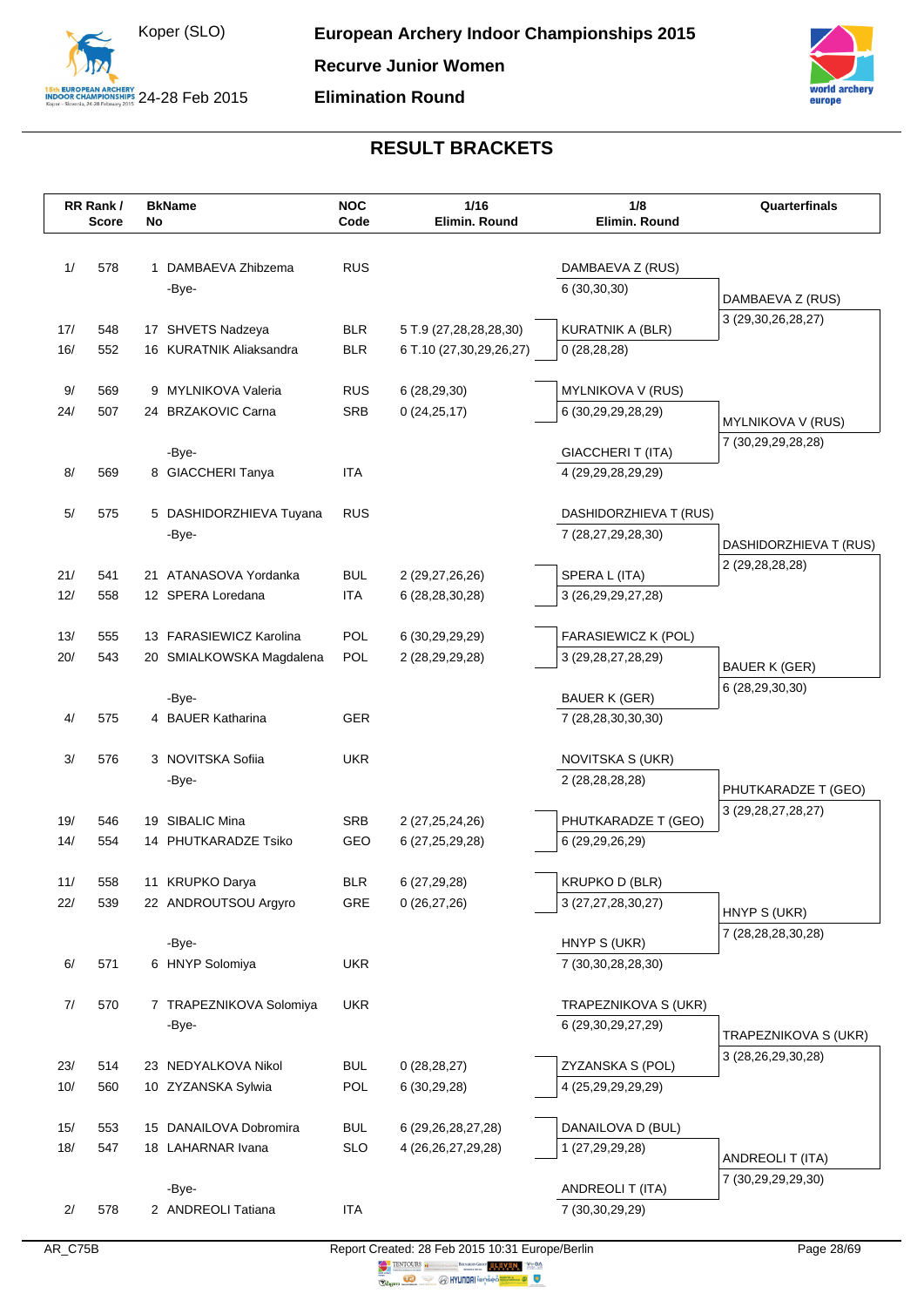



<span id="page-29-0"></span>

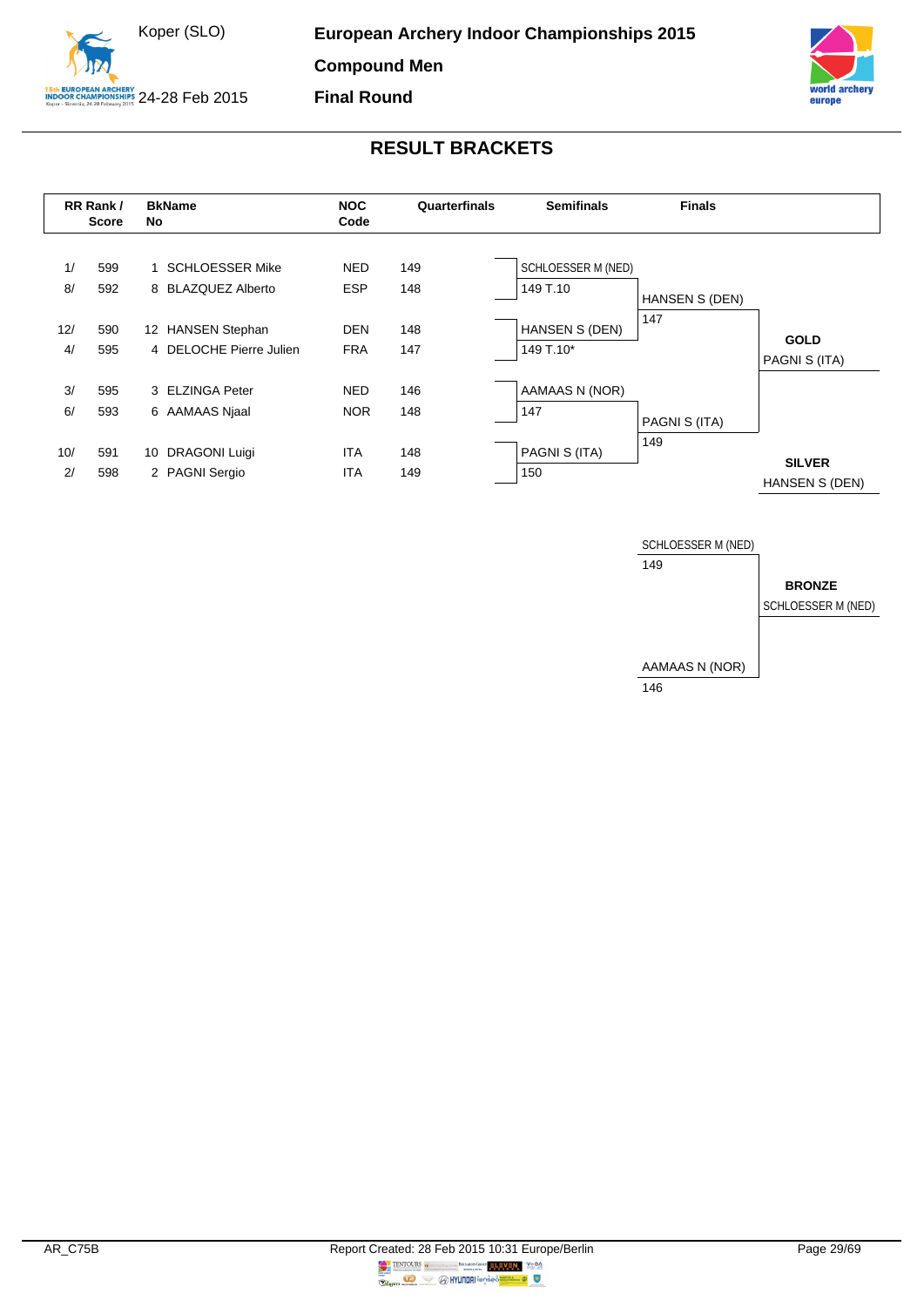



|           | RR Rank/     |    | <b>BkName</b>                              | <b>NOC</b>               | 1/16          | 1/8                     | Quarterfinals      |
|-----------|--------------|----|--------------------------------------------|--------------------------|---------------|-------------------------|--------------------|
|           | <b>Score</b> | No |                                            | Code                     | Elimin. Round | Elimin. Round           |                    |
|           |              |    |                                            |                          |               |                         |                    |
| 1/        | 599          |    | 1 SCHLOESSER Mike                          | <b>NED</b>               | 150           | SCHLOESSER M (NED)      |                    |
| 32/       | 580          |    | 32 VONIC Zoran                             | CRO                      | 146           | 149                     | SCHLOESSER M (NED) |
| 17/       | 587          |    | 17 BRASSEUR Sebastien                      | <b>FRA</b>               | 150           | <b>BRASSEUR S (FRA)</b> | 149                |
| 16/       | 589          |    | 16 JUUTILAINEN Mikko                       | <b>FIN</b>               | 148           | 147                     |                    |
|           |              |    |                                            |                          |               |                         |                    |
| 9/        | 591          |    | 9 AERIKOS Christos                         | GRE                      | 148           | AERIKOS C (GRE)         |                    |
| 24/       | 583          |    | 24 HAEFELFINGER Roman                      | SUI                      | 147           | 147                     | BLAZQUEZ A (ESP)   |
|           |              |    |                                            |                          |               |                         | 148                |
| 25/       | 583          |    | 25 MARKES Ivan                             | <b>CRO</b>               | 145           | BLAZQUEZ A (ESP)        |                    |
| 8/        | 592          |    | 8 BLAZQUEZ Alberto                         | ESP                      | 148           | 148                     |                    |
| 5/        | 594          |    | 5 DAMSBO Martin                            | <b>DEN</b>               | 149           | DAMSBO M (DEN)          |                    |
| 28/       | 582          |    | 28 SOIZHINOV Zorigto                       | <b>RUS</b>               | 145           | 148                     |                    |
|           |              |    |                                            |                          |               |                         | HANSEN S (DEN)     |
| 21/       | 585          |    | 21 TJENTLAND Oddmund                       | <b>NOR</b>               | 141           | HANSEN S (DEN)          | 148                |
| 12/       | 590          |    | 12 HANSEN Stephan                          | <b>DEN</b>               | 149           | 150                     |                    |
|           |              |    |                                            |                          |               |                         |                    |
| 13/       | 590          |    | 13 BLEYENDAAL Ruben                        | <b>NED</b>               | 148 T.10*     | BLEYENDAAL R (NED)      |                    |
| 20/       | 585          |    | 20 KOSTOPOULOS Athanasios                  | GRE                      | 148 T.10      | 146                     | DELOCHE PJ (FRA)   |
|           |              |    |                                            |                          |               |                         | 147                |
| 29/<br>4/ | 580<br>595   |    | 29 MAJER Damjan<br>4 DELOCHE Pierre Julien | <b>SLO</b><br><b>FRA</b> | 147<br>149    | DELOCHE PJ (FRA)<br>147 |                    |
|           |              |    |                                            |                          |               |                         |                    |
| 3/        | 595          |    | 3 ELZINGA Peter                            | <b>NED</b>               | 150           | ELZINGA P (NED)         |                    |
| 30/       | 580          |    | 30 MYKHALCHUK Denys                        | <b>UKR</b>               | 143           | 149                     |                    |
|           |              |    |                                            |                          |               |                         | ELZINGA P (NED)    |
| 19/       | 585          |    | 19 GOOSSENS Chris                          | BEL                      | 146 T.10*     | GOOSSENS C (BEL)        | 146                |
| 14/       | 589          |    | 14 SITAR Dejan                             | <b>SLO</b>               | 146 T.10      | 148                     |                    |
|           |              |    |                                            |                          |               |                         |                    |
| 11/       | 591          |    | 11 TURSIC Slavko                           | <b>SLO</b>               | 146           | TURSIC S (SLO)          |                    |
| 22/       | 585          |    | 22 PETRAGLIO Marco                         | SUI                      | 145           | 147                     | AAMAAS N (NOR)     |
| 27/       | 583          |    | 27 ACHILIE Ovidiu                          | <b>ROU</b>               | 144           | AAMAAS N (NOR)          | 148                |
| 6/        | 593          |    | 6 AAMAAS Njaal                             | <b>NOR</b>               | 149           | 149                     |                    |
|           |              |    |                                            |                          |               |                         |                    |
| 7/        | 592          |    | 7 PEINEAU Sebastien                        | <b>FRA</b>               | 147           | PEINEAU S (FRA)         |                    |
| 26/       | 583          |    | 26 WOJTAS Jan                              | POL                      | 143           | 147                     | DRAGONI L (ITA)    |
|           |              |    |                                            |                          |               |                         | 148                |
| 23/       | 584          |    | 23 LAVRENTIEV Oleg                         | <b>BLR</b>               | 145 T.10      | DRAGONI L (ITA)         |                    |
| 10/       | 591          |    | 10 DRAGONI Luigi                           | <b>ITA</b>               | 145 T.10*     | 148                     |                    |
| 15/       | 589          |    | 15 RESSAR Evert                            | <b>EST</b>               | 145 T.10      | RESSAR E (EST)          |                    |
| 18/       | 585          |    | 18 DARUM Andreas                           | <b>DEN</b>               | 145 T.9       | 144                     |                    |
|           |              |    |                                            |                          |               |                         | PAGNI S (ITA)      |
| 31/       | 580          |    | 31 PETROV Viktor                           | <b>BUL</b>               | 147           | PAGNI S (ITA)           | 149                |
| 2/        | 598          |    | 2 PAGNI Sergio                             | <b>ITA</b>               | 150           | 147                     |                    |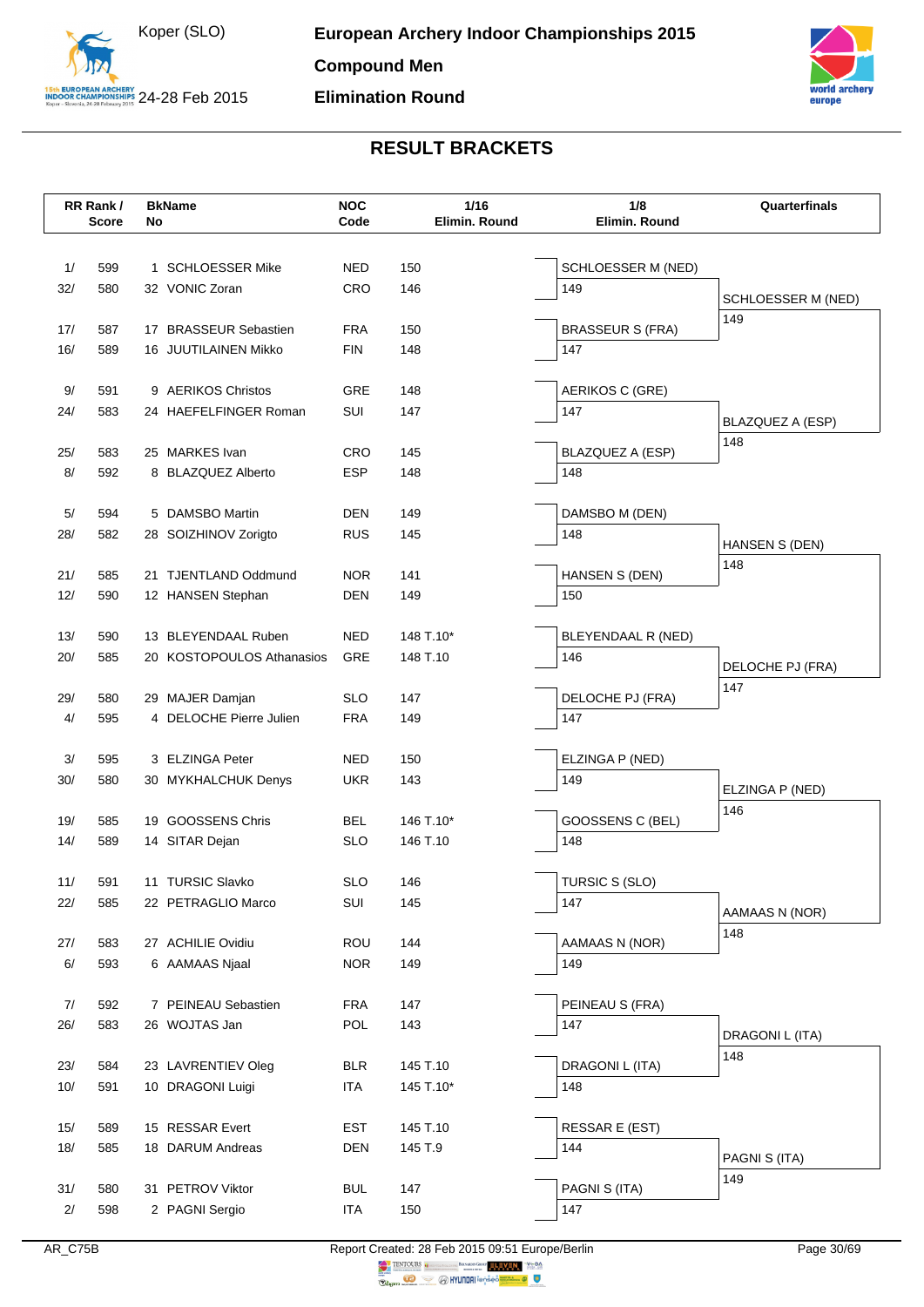



<span id="page-31-0"></span>

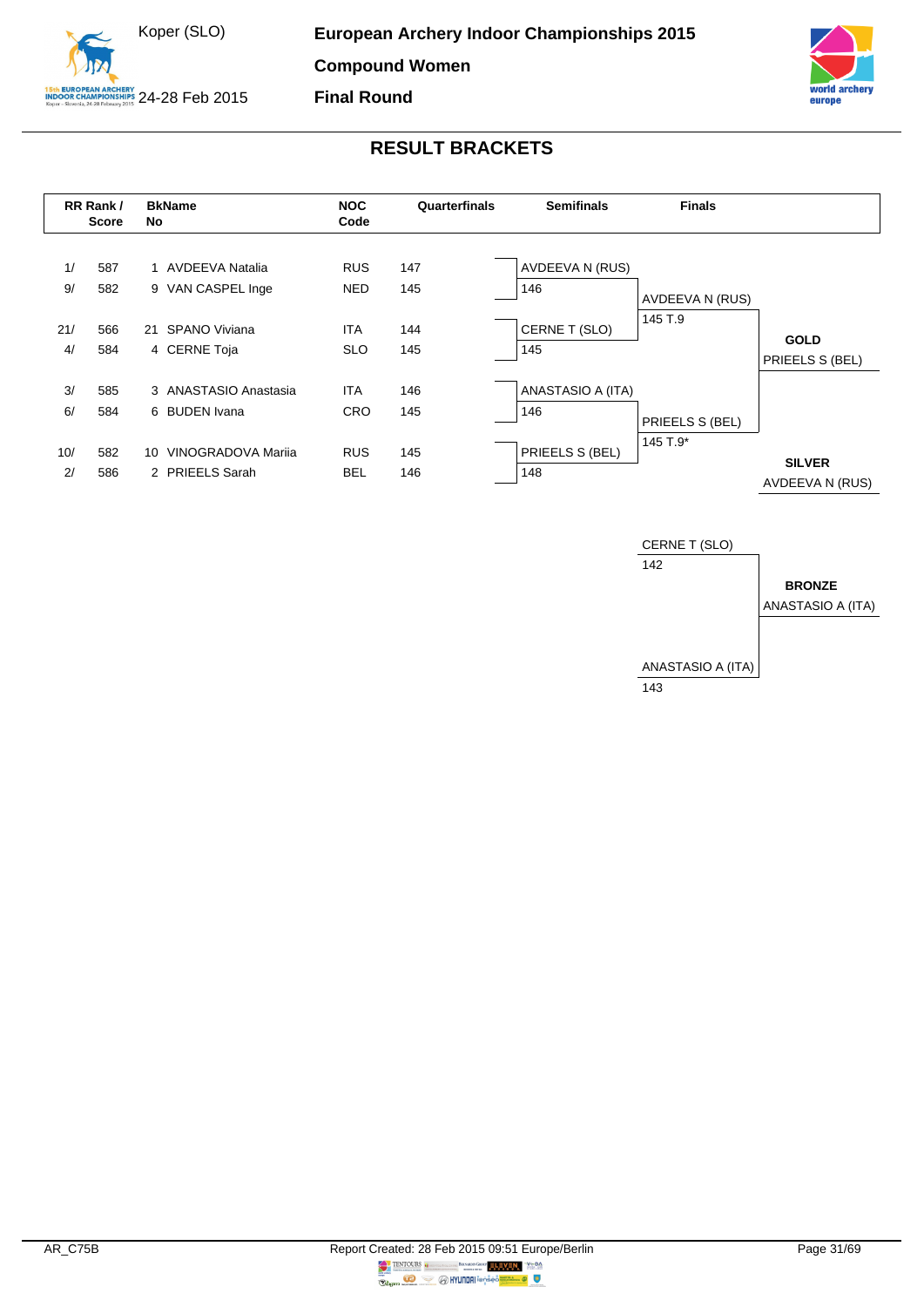



|            | RR Rank/<br><b>Score</b> | No | <b>BkName</b>                    | <b>NOC</b><br>Code | 1/16<br>Elimin. Round | 1/8<br>Elimin. Round          | Quarterfinals          |
|------------|--------------------------|----|----------------------------------|--------------------|-----------------------|-------------------------------|------------------------|
|            |                          |    |                                  |                    |                       |                               |                        |
| 1/         | 587                      |    | 1 AVDEEVA Natalia                | <b>RUS</b>         |                       | AVDEEVA N (RUS)               |                        |
|            |                          |    | -Bye-                            |                    |                       | 145                           |                        |
|            |                          |    |                                  |                    |                       |                               | AVDEEVA N (RUS)<br>147 |
| 17/        | 571                      |    | 17 CORLESS Susan                 | <b>GBR</b>         | 139                   | SVENSEN J (NOR)               |                        |
| 16/        | 572                      |    | 16 SVENSEN June                  | <b>NOR</b>         | 141                   | 142                           |                        |
| 9/         | 582                      |    | 9 VAN CASPEL Inge                | <b>NED</b>         | 148                   | VAN CASPEL I (NED)            |                        |
| 24/        | 559                      |    | 24 SHKLIAR Kseniya               | <b>UKR</b>         | 144                   | 147                           |                        |
|            |                          |    |                                  |                    |                       |                               | VAN CASPEL I (NED)     |
| 25/        | 559                      |    | 25 ENTHOVEN-MOKKENSTORM Inge NED |                    | 144                   | <b>TONIOLI M (ITA)</b>        | 145                    |
| 8/         | 582                      |    | 8 TONIOLI Marcella               | <b>ITA</b>         | 147                   | 146                           |                        |
|            |                          |    |                                  |                    |                       |                               |                        |
| 5/         | 584                      |    | 5 VANDIONANT Sandrine            | <b>FRA</b>         | 145                   | VANDIONANT S (FRA)<br>145     |                        |
| 28/        | 544                      |    | 28 LJUBINKOVIC Marija            | <b>SRB</b>         | 140                   |                               | SPANO V (ITA)          |
| 21/        | 566                      |    | 21 SPANO Viviana                 | <b>ITA</b>         | 145 T.9*              | SPANO V (ITA)                 | 144                    |
| 12/        | 581                      |    | 12 OLEKSEJENKO Julia             | LAT                | 145 T.9               | 146                           |                        |
|            |                          |    |                                  |                    |                       |                               |                        |
| 13/        | 576                      |    | 13 SZALANSKA Katarzyna           | POL                | 143                   | SZALANSKA K (POL)             |                        |
| 20/        | 569                      |    | 20 COUWENBERG Martine            | <b>NED</b>         | 140                   | 138                           | CERNE T (SLO)          |
|            |                          |    | -Bye-                            |                    |                       | CERNE T (SLO)                 | 145                    |
| 4/         | 584                      |    | 4 CERNE Toja                     | <b>SLO</b>         |                       | 144                           |                        |
|            |                          |    |                                  |                    |                       |                               |                        |
| 3/         | 585                      |    | 3 ANASTASIO Anastasia            | <b>ITA</b>         |                       | ANASTASIO A (ITA)             |                        |
|            |                          |    | -Bye-                            |                    |                       | 145                           | ANASTASIO A (ITA)      |
|            |                          |    |                                  |                    |                       |                               | 146                    |
| 19/<br>14/ | 570<br>574               |    | 19 BURDEYNA Nataliya             | <b>UKR</b><br>LTU  | 142<br>144            | KIZELIAUSKAITE I (LTU)<br>143 |                        |
|            |                          |    | 14 KIZELIAUSKAITE Inga           |                    |                       |                               |                        |
| 11/        | 582                      |    | 11 ANEAR Erika                   | <b>DEN</b>         | 145                   | ANEAR E (DEN)                 |                        |
| 22/        | 564                      |    | 22 GRYDELAND Runa                | <b>NOR</b>         | 143                   | 139                           |                        |
|            |                          |    |                                  |                    |                       |                               | BUDEN I (CRO)<br>145   |
| 27/        | 551                      |    | 27 REPPE Zandra                  | SWE                | 133                   | <b>BUDEN I (CRO)</b>          |                        |
| $6/$       | 584                      |    | 6 BUDEN Ivana                    | CRO                | 148                   | 144                           |                        |
| 7/         | 582                      |    | 7 LOGINOVA Albina                | <b>RUS</b>         | 146                   | LOGINOVA A (RUS)              |                        |
| 26/        | 557                      |    | 26 OLESEN Maria                  | <b>DEN</b>         | 136                   | 147                           |                        |
|            |                          |    |                                  |                    |                       |                               | VINOGRADOVA M (RUS)    |
| 23/        | 562                      |    | 23 GREENWOOD Hope Lauren         | <b>GBR</b>         | 144                   | VINOGRADOVA M (RUS)           | 145                    |
| 10/        | 582                      |    | 10 VINOGRADOVA Mariia            | <b>RUS</b>         | 146                   | 148                           |                        |
|            |                          |    |                                  |                    |                       |                               |                        |
| 15/        | 573                      |    | 15 DYAKOVA Viktoriya             | <b>UKR</b><br>SWE  | 144                   | DYAKOVA V (UKR)               |                        |
| 18/        | 571                      |    | 18 STAHLKRANTZ Sofie             |                    | 142                   | 141                           | PRIEELS S (BEL)        |
|            |                          |    | -Bye-                            |                    |                       | PRIEELS S (BEL)               | 146                    |
| 2/         | 586                      |    | 2 PRIEELS Sarah                  | <b>BEL</b>         |                       | 142                           |                        |
|            |                          |    |                                  |                    |                       |                               |                        |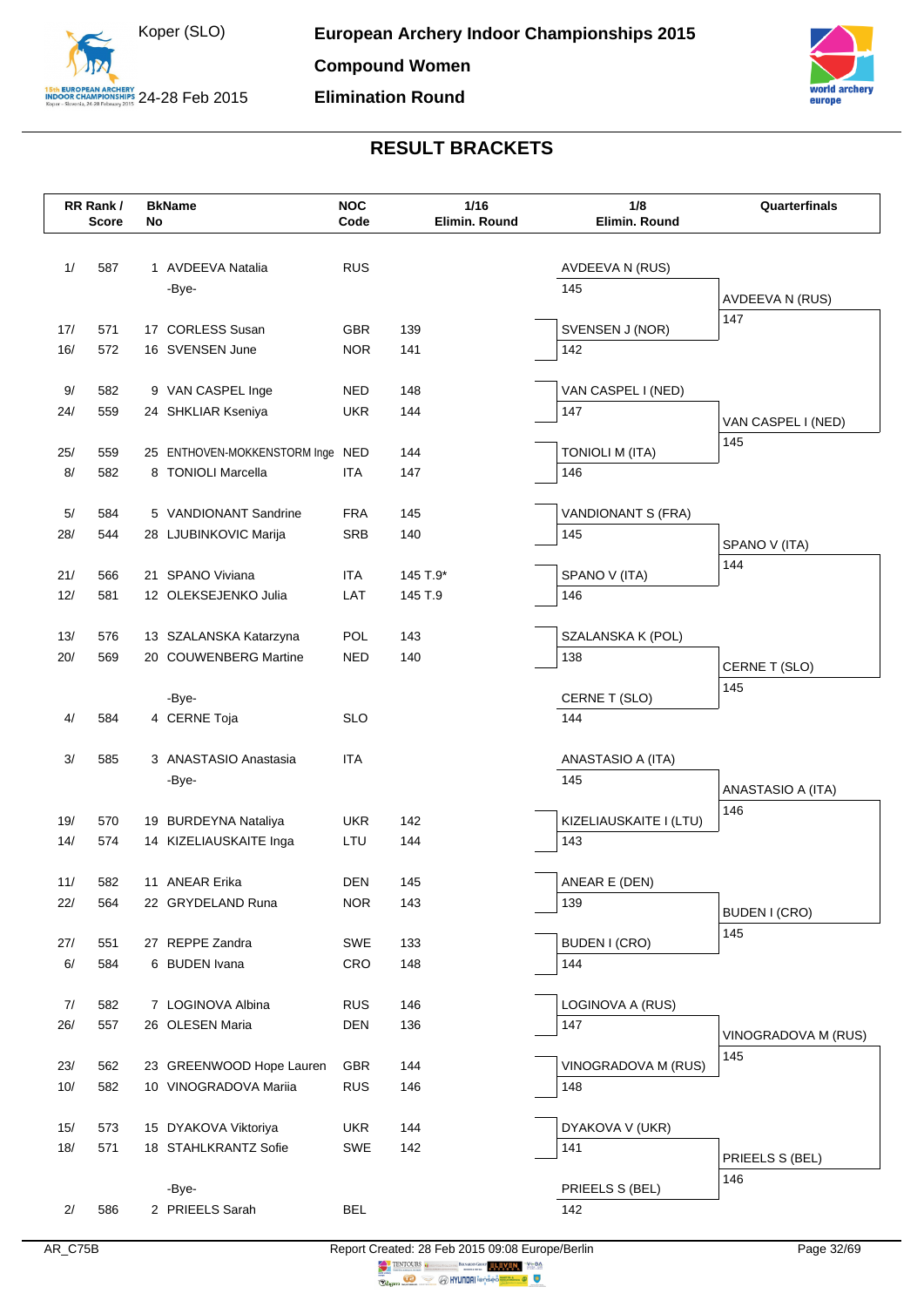



<span id="page-33-0"></span>

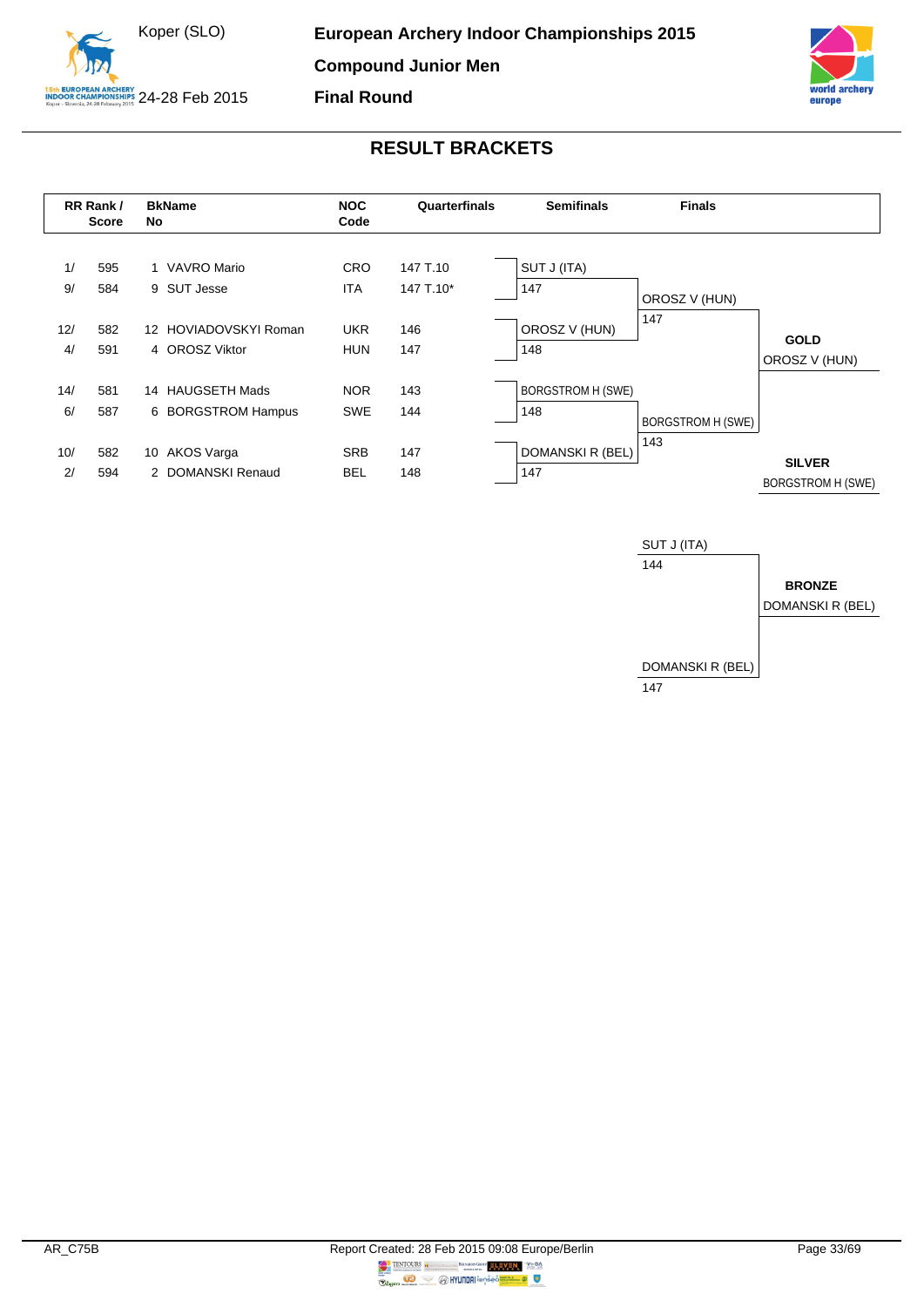



|            | RR Rank/<br><b>Score</b> | No | <b>BkName</b>                       | <b>NOC</b><br>Code       | 1/16<br>Elimin. Round | 1/8<br>Elimin. Round            | Quarterfinals               |
|------------|--------------------------|----|-------------------------------------|--------------------------|-----------------------|---------------------------------|-----------------------------|
|            |                          |    |                                     |                          |                       |                                 |                             |
|            |                          |    | 1 VAVRO Mario                       |                          |                       |                                 |                             |
| 1/         | 595                      |    | -Bye-                               | CRO                      |                       | VAVRO M (CRO)<br>150            |                             |
|            |                          |    |                                     |                          |                       |                                 | VAVRO M (CRO)               |
| 17/        | 577                      |    | 17 BUDEN Domagoj                    | CRO                      | 143                   | <b>BOLSHAKOV V (UKR)</b>        | 147 T.10                    |
| 16/        | 578                      |    | 16 BOLSHAKOV Vlad                   | <b>UKR</b>               | 146                   | 143                             |                             |
|            |                          |    |                                     |                          |                       |                                 |                             |
| 9/         | 584                      |    | 9 SUT Jesse                         | ITA                      | 144                   | SUT J (ITA)                     |                             |
| 24/        | 558                      |    | 24 GONCHAROV Anton                  | <b>UKR</b>               | 141                   | 147                             | SUT J (ITA)                 |
| 25/        | 557                      |    | 25 TUCKNOTT Phillip                 | GBR                      | 141                   | MIOR V (ITA)                    | 147 T.10*                   |
| 8/         | 586                      |    | 8 MIOR Viviano                      | <b>ITA</b>               | 146                   | 143                             |                             |
|            |                          |    |                                     |                          |                       |                                 |                             |
| 5/         | 590                      |    | 5 WIENER Nico                       | <b>AUT</b>               |                       | WIENER N (AUT)                  |                             |
|            |                          |    | -Bye-                               |                          |                       | 143                             |                             |
|            |                          |    |                                     |                          |                       |                                 | HOVIADOVSKYI R (UKR)<br>146 |
| 21/        | 573                      |    | 21 STOSEVSKI Luka                   | <b>SLO</b>               | 145 T.9               | HOVIADOVSKYI R (UKR)            |                             |
| 12/        | 582                      |    | 12 HOVIADOVSKYI Roman               | <b>UKR</b>               | 145 T.10              | 146                             |                             |
|            |                          |    | 13 STROMBERG Linus                  |                          |                       |                                 |                             |
| 13/<br>20/ | 582<br>573               |    | 20 BUJIC Branko                     | SWE<br><b>BIH</b>        | 146 T.10<br>146 T.9   | STROMBERG L (SWE)<br>142        |                             |
|            |                          |    |                                     |                          |                       |                                 | OROSZ V (HUN)               |
|            |                          |    | -Bye-                               |                          |                       | OROSZ V (HUN)                   | 147                         |
| 4/         | 591                      |    | 4 OROSZ Viktor                      | <b>HUN</b>               |                       | 148                             |                             |
|            |                          |    |                                     |                          |                       |                                 |                             |
| 3/         | 591                      |    | 3 MODIC Stas                        | <b>SLO</b>               |                       | MODIC S (SLO)                   |                             |
|            |                          |    | -Bye-                               |                          |                       | 144                             | HAUGSETH M (NOR)            |
| 19/        | 574                      |    | 19 VERMEIREN Ambroos                | <b>BEL</b>               | 143                   | HAUGSETH M (NOR)                | 143                         |
| 14/        | 581                      |    | 14 HAUGSETH Mads                    | <b>NOR</b>               | 145                   | 145                             |                             |
|            |                          |    |                                     |                          |                       |                                 |                             |
| 11/        | 582                      |    | 11 CERNE Arne                       | <b>SLO</b>               | 144                   | CERNE A (SLO)                   |                             |
| 22/        | 572                      |    | 22 CARLSSON Isak                    | SWE                      | 141                   | 143                             | <b>BORGSTROM H (SWE)</b>    |
|            |                          |    |                                     |                          |                       |                                 | 144                         |
|            |                          |    | -Bye-                               |                          |                       | <b>BORGSTROM H (SWE)</b>        |                             |
| 6/         | 587                      |    | 6 BORGSTROM Hampus                  | SWE                      |                       | 145                             |                             |
| 7/         | 587                      |    | 7 KHARKOV Andrey                    | <b>RUS</b>               | 146                   | KHARKOV A (RUS)                 |                             |
| 26/        | 550                      |    | 26 CHAPE Fraser                     | GBR                      | 139                   | 144                             |                             |
|            |                          |    |                                     |                          |                       |                                 | AKOS V (SRB)                |
| 23/        | 572                      |    | 23 GRGIC Nebojsa                    | BIH                      | 143 T.10              | AKOS V (SRB)                    | 147                         |
| 10/        | 582                      |    | 10 AKOS Varga                       | SRB                      | 143 T.10*             | 146                             |                             |
|            |                          |    |                                     |                          |                       |                                 |                             |
| 15/<br>18/ | 580<br>575               |    | 15 FESTI Manuel<br>18 VOORTMANS Ben | <b>ITA</b><br><b>BEL</b> | 143<br>144            | <b>VOORTMANS B (BEL)</b><br>144 |                             |
|            |                          |    |                                     |                          |                       |                                 | DOMANSKI R (BEL)            |
|            |                          |    | -Bye-                               |                          |                       | DOMANSKI R (BEL)                | 148                         |
| 2/         | 594                      |    | 2 DOMANSKI Renaud                   | <b>BEL</b>               |                       | 149                             |                             |
|            |                          |    |                                     |                          |                       |                                 |                             |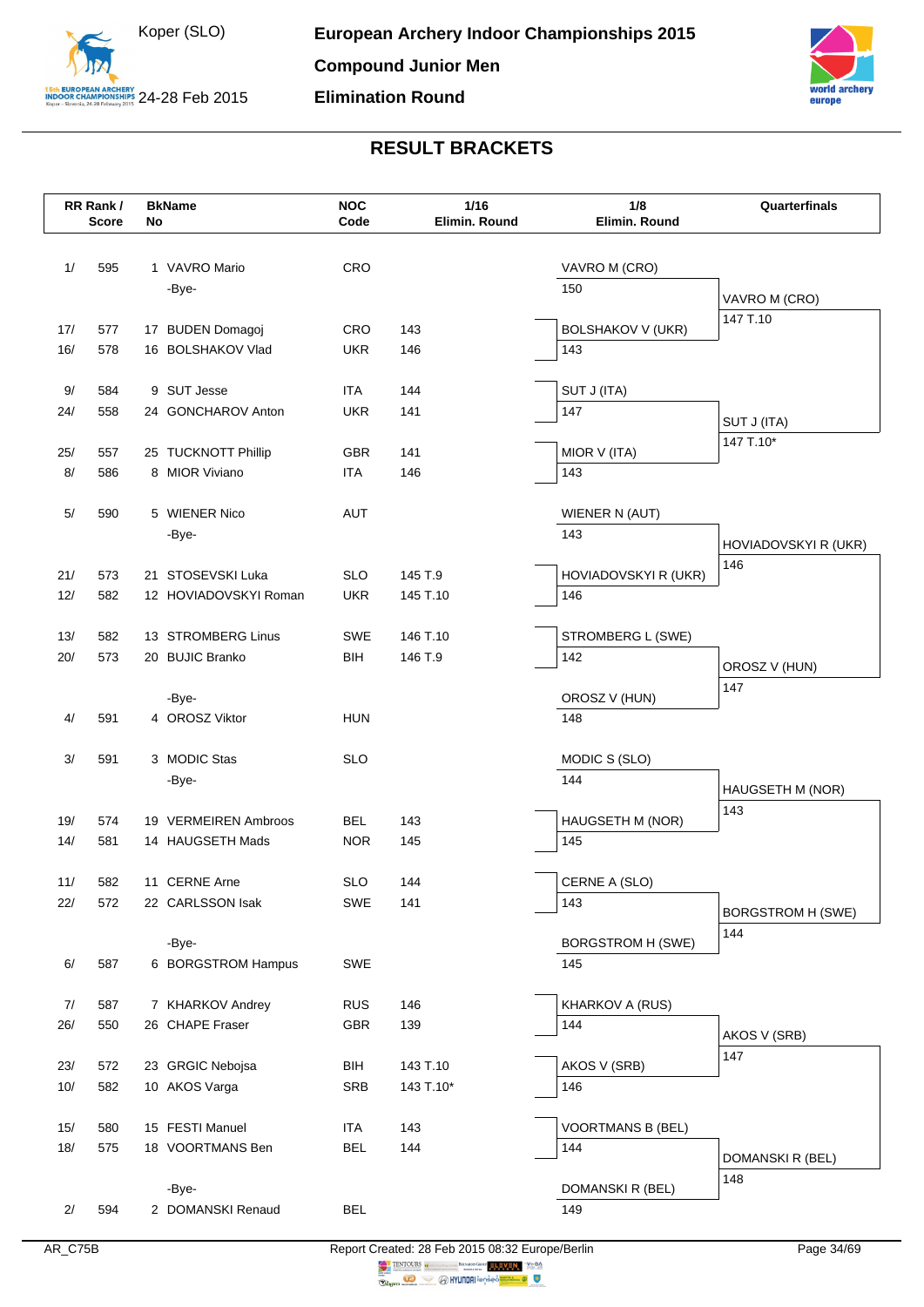



<span id="page-35-0"></span>

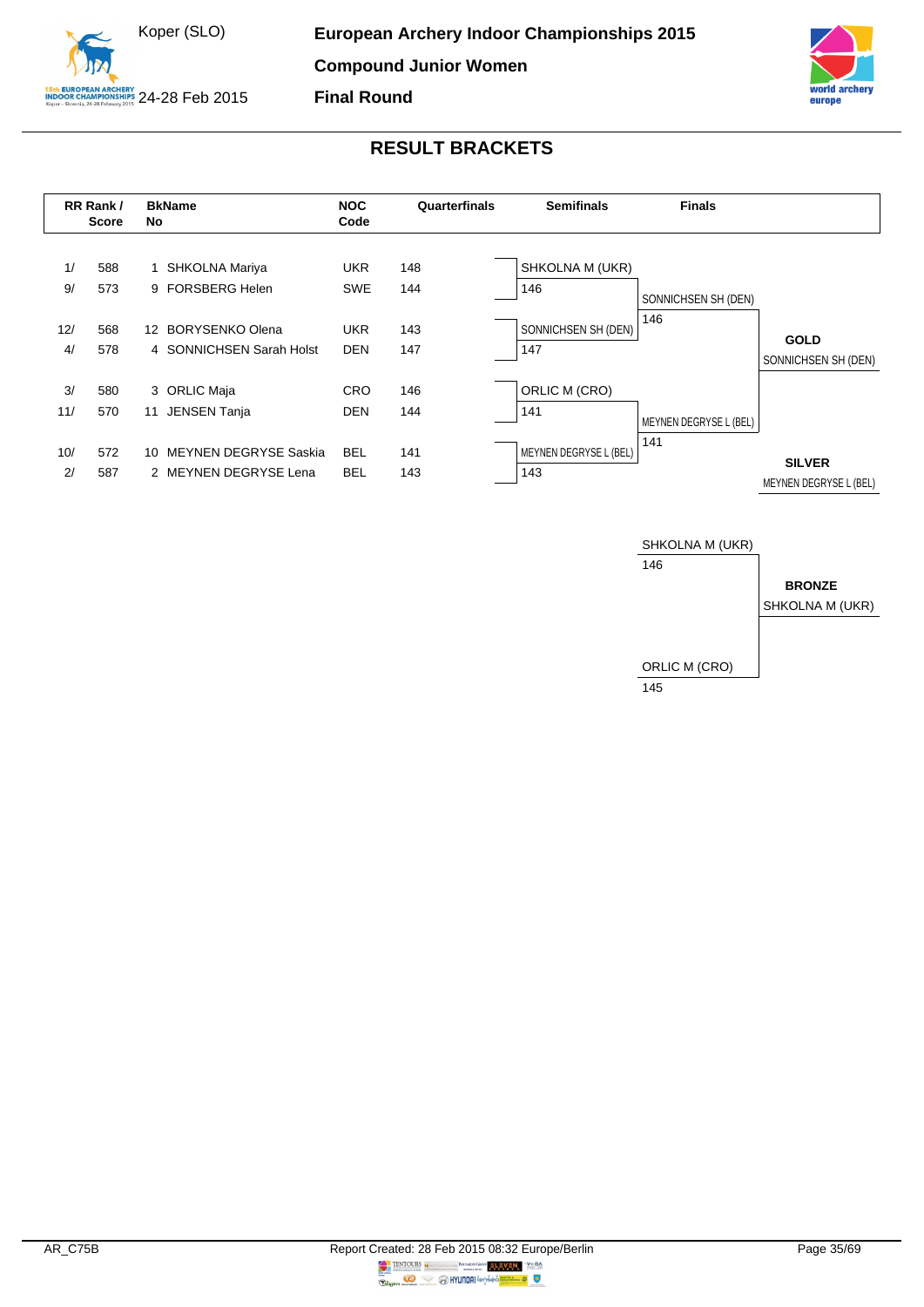



|           | RR Rank/<br><b>Score</b> | No | <b>BkName</b>                          | <b>NOC</b><br>Code       |          | 1/8<br>Elimin. Round | Quarterfinals            |
|-----------|--------------------------|----|----------------------------------------|--------------------------|----------|----------------------|--------------------------|
| 1/        | 588                      |    | 1 SHKOLNA Mariya                       | <b>UKR</b>               |          |                      | SHKOLNA M (UKR)          |
|           |                          |    | -Bye-                                  |                          |          |                      | 148                      |
| 9/        | 573                      |    | 9 FORSBERG Helen                       | <b>SWE</b>               | 141      |                      | FORSBERG H (SWE)         |
| 8/        | 576                      |    | 8 GONCHAROVA Valeria                   | <b>UKR</b>               | 140      |                      | 144                      |
| 5/<br>12/ | 578<br>568               |    | 5 RAVILOVA Diana<br>12 BORYSENKO Olena | <b>RUS</b><br><b>UKR</b> | 143      |                      | BORYSENKO O (UKR)<br>143 |
|           |                          |    |                                        |                          | 145      |                      |                          |
| 13/       | 567                      |    | 13 MAKEEVA Ekaterina                   | <b>RUS</b>               | 142      |                      | SONNICHSEN SH (DEN)      |
| 4/        | 578                      |    | 4 SONNICHSEN Sarah Holst               | <b>DEN</b>               | 147      |                      | 147                      |
| 3/        |                          |    | 3 ORLIC Maja                           | CRO                      | 143 T.10 |                      | ORLIC M (CRO)            |
|           | 580                      |    |                                        |                          |          |                      |                          |
| 14/       | 566                      |    | 14 JAATMA Lisell                       | <b>EST</b>               | 143 T.9  |                      | 146                      |
| 11/       | 570                      |    | 11 JENSEN Tanja                        | <b>DEN</b>               | 142      |                      | <b>JENSEN T (DEN)</b>    |
| 6/        | 577                      |    | 6 BRLEK Tamara                         | <b>CRO</b>               | 140      |                      | 144                      |
|           |                          |    |                                        |                          |          |                      |                          |
| 7/        | 577                      |    | 7 SAVENKOVA Alexandra                  | <b>RUS</b>               | 141      |                      | MEYNEN DEGRYSE S (BEL)   |
| 10/       | 572                      |    | 10 MEYNEN DEGRYSE Saskia               | <b>BEL</b>               | 144      |                      | 141                      |
| 15/       | 561                      |    | 15 SGAGGIARO Kyana                     | <b>BEL</b>               | 138      |                      | MEYNEN DEGRYSE L (BEL)   |
| 2/        | 587                      |    | 2 MEYNEN DEGRYSE Lena                  | <b>BEL</b>               | 146      |                      | 143                      |
|           |                          |    |                                        |                          |          |                      |                          |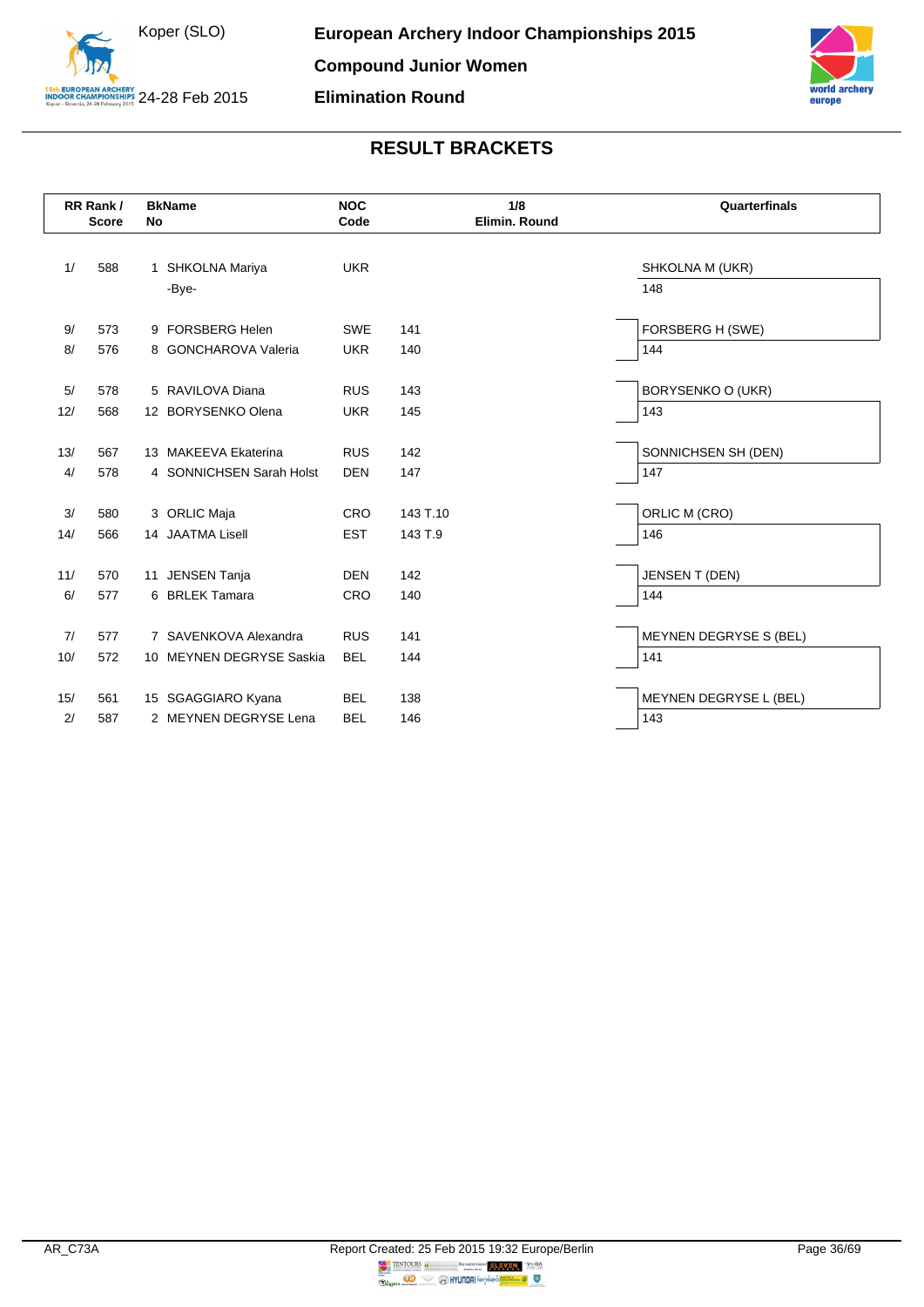

### **Qualification Round**



<span id="page-37-0"></span>

| Rank | <b>Back No.Name</b> |                               | <b>NOC</b> | 18m-1<br>18m-2     | 10's | 9's            | <b>Score</b> |
|------|---------------------|-------------------------------|------------|--------------------|------|----------------|--------------|
| 1    |                     | 003B KAHLLUND Florian         | <b>GER</b> | 299 / 1 296 / 6    | 55   | 5              | 595          |
| 2    | 005C                | VAN DER VEN Rick              | <b>NED</b> | 296 / 4 298 / 1    | 54   | 6              | 594          |
| 3    | 013A                | MANDIA Massimiliano           | <b>ITA</b> | 296 / 2 297 / 2    | 56   | 3              | 593          |
| 4    | 009B                | <b>IVANYTSKYY Heorhiy</b>     | <b>UKR</b> | 296 / 4 297 / 2    | 53   | $\overline{7}$ | 593          |
| 5    | 013C                | <b>SKALBERG Andreas</b>       | <b>SWE</b> | 296 / 3 293 /11    | 50   | 9              | 589          |
| 6    | 013D                | <b>BANDA Arpad</b>            | <b>HUN</b> | 292 /13 297 / 2    | 49   | 11             | 589          |
| 7    | 009D                | <b>VALLADONT Jean-Charles</b> | <b>FRA</b> | 291 /17 297 / 2    | 48   | 12             | 588          |
| 8    | 012A                | <b>FISSORE Matteo</b>         | ITA        | 292 / 9 295 / 9    | 48   | 11             | 587          |
| 9    | 011D                | <b>GIROUILLE Romain</b>       | <b>FRA</b> | 294 / 6 291 /17    | 45   | 15             | 585 CT       |
| 10   | 011B                | <b>HUNBIN Oleksii</b>         | <b>UKR</b> | 289 /21 296 /6     | 45   | 15             | 585 CT       |
| 11   | 003A                | <b>KOZHIN Alexander</b>       | <b>RUS</b> | 293 / 7 292 / 14   | 45   | 15             | 585 CT       |
| 12   | 005A                | <b>TSYBEKDORZHIEV Bair</b>    | <b>RUS</b> | 292 /13 293 /11    | 45   | 15             | 585 CT       |
| 13   | 004C                | VAN DEN BERG Sjef             | <b>NED</b> | 293 / 7 290 / 22   | 43   | 17             | 583          |
| 14   | 014B                | POPOVIC Luka                  | <b>SRB</b> | 291 /16 291 /15    | 45   | 12             | 582          |
| 15   | 008B                | PRILEPOV Anton                | <b>BLR</b> | 292 / 9 290 /19    | 44   | 14             | 582          |
| 16   | 008D                | <b>AUBERT Thomas</b>          | SUI        | 292 /13 290 /19    | 43   | 16             | 582 CT       |
| 17   | 010D                | <b>PLIHON Pierre</b>          | <b>FRA</b> | 292 / 9 290 /22    | 43   | 16             | 582 CT       |
| 18   | 004A                | <b>NIKOLAEV Alexey</b>        | <b>RUS</b> | 286 /31 295 / 9    | 43   | 15             | 581          |
| 19   | 006A                | <b>NOWAK Piotr</b>            | POL        | 283 /40 296 /6     | 44   | 11             | 579          |
| 20   | 003C                | VAN TONGEREN Jan              | <b>NED</b> | 287 /26 292 /13    | 41   | 17             | 579          |
| 21   | 007D                | <b>FABER Florian</b>          | SUI        | 291 /17 288 /28    | 40   | 19             | 579          |
| 22   | 012C                | PKHAKADZE Lasha               | <b>GEO</b> | 287 /24 291 /15    | 41   | 16             | 578          |
| 23   | 014A                | <b>MORELLO Marco</b>          | <b>ITA</b> | 287 /26 291 /17    | 39   | 20             | 578          |
| 24   | 004B                | <b>WIESER Felix</b>           | <b>GER</b> | 287 /23 290 /22    | 39   | 20             | 577          |
| 25   | 012D                | <b>SENYUK Taras</b>           | <b>AZE</b> | 287 /26 290 /19    | 39   | 19             | 577          |
| 26   | 009A                | <b>STRAJHAR Klemen</b>        | <b>SLO</b> | 286 /31<br>289 /25 | 38   | 19             | 575          |
| 27   | 010B                | <b>LADIKOV Anton</b>          | <b>UKR</b> | 286 /31 289 /26    | 37   | 21             | 575 CT       |
| 28   | 006B                | <b>LIAHUSHEV Alexander</b>    | <b>BLR</b> | 289 /20 286 /29    | 37   | 21             | 575 CT       |
| 29   | 005B                | <b>SKOERIES Eric</b>          | <b>GER</b> | 285 /36 289 /26    | 43   | 16             | 574          |
| 30   | 008A                | <b>MARZEC Pawel</b>           | <b>POL</b> | 292 / 9 282 / 40   | 36   | 22             | 574          |
| 31   | 011C                | <b>HRISTOV Hristo</b>         | <b>BUL</b> | 291 /17 282 /39    | 36   | 21             | 573          |
| 32   | 010A                | <b>HABJAN MALAVASIC Den</b>   | <b>SLO</b> | 287 /26 286 /29    | 35   | 23             | 573          |
| 33   | 014C                | <b>BERTSCHLER Alexander</b>   | <b>AUT</b> | 287 /22 285 /31    | 38   | 18             | 572          |
| 34   | 007B                | <b>DALIDOVICH Pavel</b>       | <b>BLR</b> | 287 /24 285 /31    | 38   | 16             | 572          |
| 35   | 012B                | <b>HEINRICH Petr</b>          | CZE        | 286 /31 285 /31    | 38   | 17             | 571          |
| 36   | 005D                | MORKELIUNAS Ignas             | LTU        | 285 /37 285 /31    | 36   | 18             | 570          |
| 37   | 007A                | <b>WOJTKOWIAK Rafal</b>       | POL        | 287 /30 283 /37    | 34   | 22             | 570          |
| 38   | 010C                | <b>HRISTOV Yavor Vasilev</b>  | <b>BUL</b> | 286 /31 284 /35    | 33   | 24             | 570          |
| 39   | 011A                | <b>KOMOCAR Jaka</b>           | <b>SLO</b> | 283 /39 282 /38    | 39   | 15             | 565          |
| 40   | 009C                | STOYANOV Pavlin               | <b>BUL</b> | 273 /43 284 /36    | 30   | 26             | 557          |
| 41   | 003D                | <b>SLIAUTERIS Modestas</b>    | LTU        | 284 /38 273 /44    | 25   | 27             | 557          |
| 42   | 008C                | SHAHNAZARYAN Vasil            | <b>ARM</b> | 280 /41 276 /43    | 26   | 25             | 556          |
| 43   | 004D                | <b>SIGAUSKAS Vladas</b>       | LTU        | 276 /42 277 /42    | 26   | 25             | 553          |
| 44   | 006D                | <b>RUFER Thomas</b>           | SUI        | 269 /44 281 /41    | 26   | 26             | 550          |
| 45   | 007C                | <b>HAZARUMYAN Gevorg</b>      | <b>ARM</b> | 269 /45 270 /45    | 19   | 23             | 539          |
| 46   | 006C                | KHACHATRYAN David             | <b>ARM</b> | 263 /46 268 /46    | 20   | 28             | 531          |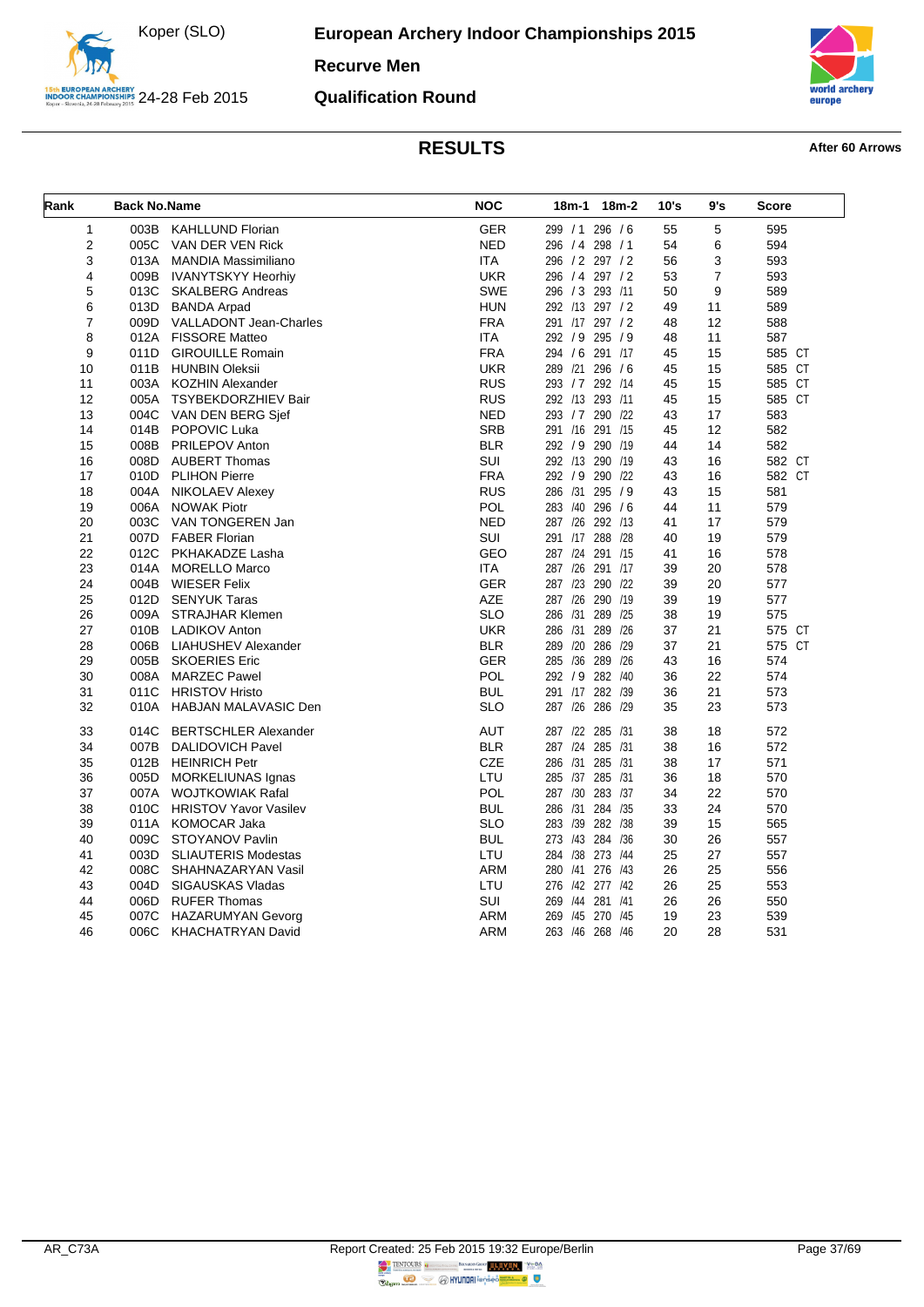

**Recurve Women**

### **Qualification Round**



<span id="page-38-0"></span>

| Rank | <b>Back No.Name</b> |                                 | <b>NOC</b> | $18m-2$<br>$18m-1$    | 10's | 9's | <b>Score</b> |
|------|---------------------|---------------------------------|------------|-----------------------|------|-----|--------------|
| 1    | 018A                | <b>UNRUH Lisa</b>               | <b>GER</b> | 297 / 1 294 / 3       | 51   | 9   | 591          |
| 2    | 018D                | <b>LOBZHENIDZE Yulia</b>        | GEO        | 293 / 2 295 / 1       | 49   | 10  | 588          |
| 3    | 017D                | <b>ESEBUA Kristine</b>          | <b>GEO</b> | 292 / 3 295 / 1       | 47   | 13  | 587          |
| 4    | 018C                | PAVLOVA Anastasia               | <b>UKR</b> | 286 /13 293 / 4       | 42   | 15  | 579          |
| 5    | 019D                | <b>NARIMANIDZE Khatuna</b>      | <b>GEO</b> | 290 / 4 289 / 8       | 41   | 17  | 579          |
| 6    | 021D                | STEPANOVA Inna                  | <b>RUS</b> | 292 / 5<br>287 /11    | 39   | 21  | 579          |
| 7    | 017A                | <b>HAIDN TSCHALOVA Veronika</b> | <b>GER</b> | 291/6<br>287 / 8      | 41   | 16  | 578          |
| 8    | 021A                | MARUSAVA Hanna                  | <b>BLR</b> | 288 /10<br>289/5      | 41   | 16  | 577          |
| 9    | 020A                | <b>TIMOFEYEVA Ekaterina</b>     | <b>BLR</b> | 288 / 7 288 / 11      | 38   | 20  | 576          |
| 10   | 023D                | <b>SCHUH Berengere</b>          | <b>FRA</b> | 284 /17 290 / 7       | 37   | 21  | 574          |
| 11   | 017C                | <b>MARCHENKO Veronika</b>       | <b>UKR</b> | 287 / 9<br>287 /14    | 35   | 24  | 574          |
| 12   | 020D                | <b>SEGINA Tatiana</b>           | <b>RUS</b> | 287/9<br>286 /15      | 38   | 17  | 573          |
| 13   | 019B                | <b>MAMMI Giulia</b>             | <b>ITA</b> | 286 /14<br>286 /17    | 34   | 24  | 572          |
| 14   | 022D                | <b>TIMOFEEVA Kristina</b>       | <b>RUS</b> | 289/6<br>282 /21      | 40   | 19  | 571          |
| 15   | 025A                | <b>DEGN Randi</b>               | <b>DEN</b> | 285 /16<br>286 /16    | 33   | 25  | 571          |
| 16   | 020B                | <b>MYSZOR Wioleta</b>           | <b>POL</b> | 282 /19 287 /13       | 34   | 21  | 569          |
| 17   | 017B                | <b>MERCURI Manuela</b>          | <b>ITA</b> | 282 /22 287 /12       | 32   | 25  | 569          |
| 18   | 019A                | <b>WINTER Karina</b>            | <b>GER</b> | 284 /18<br>285 /18    | 31   | 27  | 569          |
| 19   | 019C                | PALEKHA Kateryna                | <b>UKR</b> | 278 /27<br>289 / 9    | 35   | 19  | 567          |
| 20   | 018B                | <b>REBAGLIATI Chiara</b>        | <b>ITA</b> | 286 /12<br>280 /26    | 35   | 18  | 566          |
| 21   | 024A                | <b>UMER Ana</b>                 | <b>SLO</b> | 285 /15<br>281 /22    | 34   | 19  | 566          |
| 22   | 022A                | <b>TOLKACH Alena</b>            | <b>BLR</b> | 282 /21<br>284 /19    | 31   | 25  | 566          |
| 23   | 024D                | <b>LAAN Sarina</b>              | <b>NED</b> | 282 /20<br>280 /27    | 30   | 23  | 562          |
| 24   | 020C                | <b>MAYRHOFER GRITSCH Sabine</b> | <b>AUT</b> | 280 /23<br>280 /29    | 30   | 22  | 560          |
| 25   | 023C                | LONGOVA Alexandra               | <b>SVK</b> | /26<br>281 /24<br>279 | 26   | 28  | 560          |
| 26   | 022C                | <b>BALDAUFF Laurence</b>        | <b>AUT</b> | 274 /31<br>283 /20    | 26   | 27  | 557          |
| 27   | 022B                | <b>ZURANSKA Adriana</b>         | POL        | /30<br>280 /28<br>275 | 25   | 28  | 555          |
| 28   | 025B                | <b>CHORTI Ariadni</b>           | <b>GRE</b> | 279<br>275 /29<br>/30 | 27   | 23  | 554          |
| 29   | 021C                | <b>RIESS Nina</b>               | <b>AUT</b> | 273 /32 281 /23       | 24   | 27  | 554          |
| 30   | 023B                | <b>MIRCA Alexandra</b>          | <b>MDA</b> | 279 /24 274 /33       | 29   | 19  | 553          |
| 31   | 025C                | <b>NURMSALU Laura</b>           | <b>EST</b> | 276 /28 276 /31       | 24   | 24  | 552          |
| 32   | 021B                | RZASA Joanna                    | POL        | 270 /35 281 /24       | 22   | 28  | 551          |
| 33   | 024B                | <b>VASILYAN Nune</b>            | <b>ARM</b> | 279 /25 268 /35       | 21   | 27  | 547          |
| 34   | 023A                | <b>TOMAT Najka</b>              | <b>SLO</b> | 273 /32 273 /34       | 24   | 21  | 546          |
| 35   | 024C                | LUCANICOVA Zuzana               | <b>SVK</b> | 270 /34 275 /32       | 25   | 24  | 545          |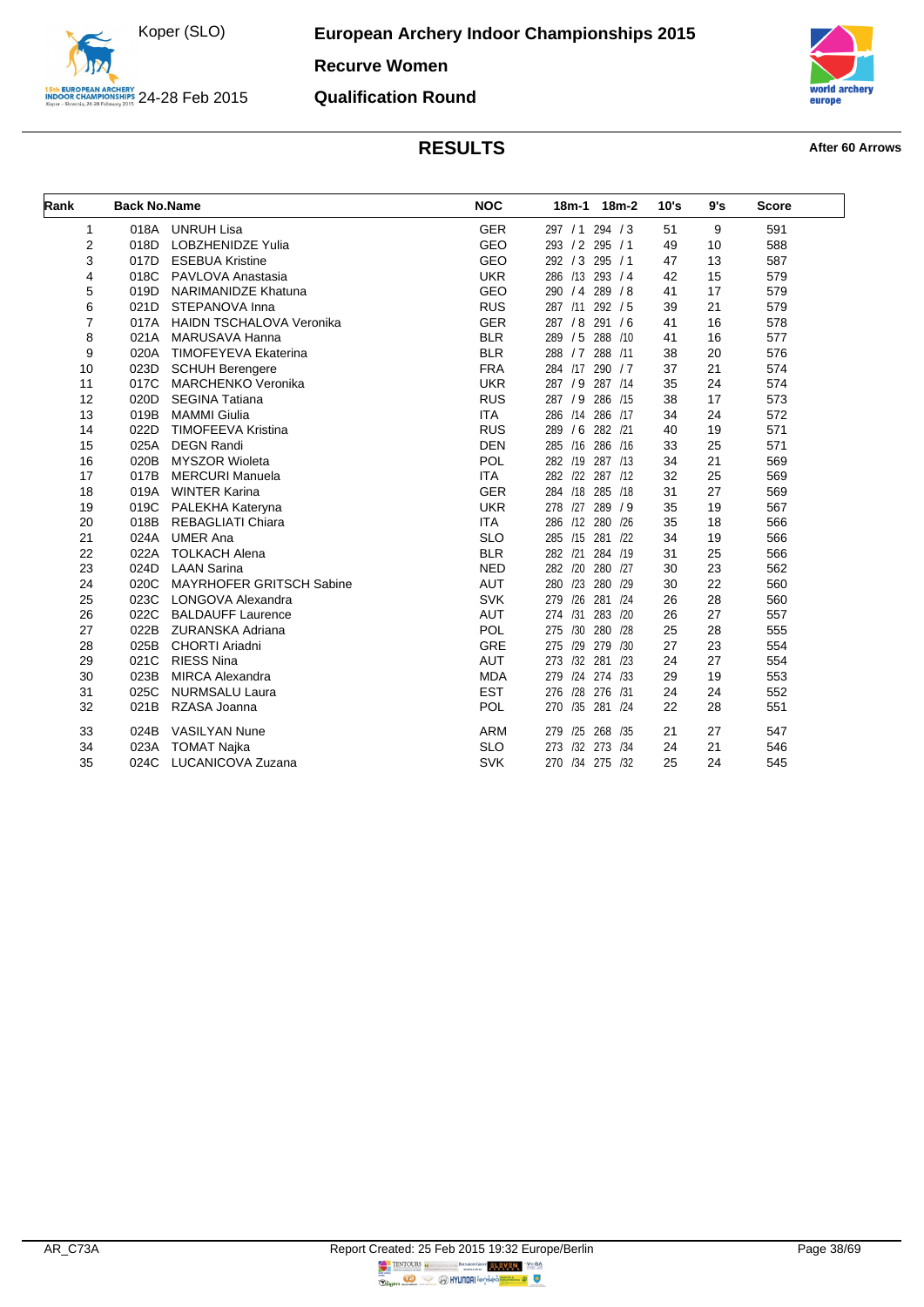



**Qualification Round**

<span id="page-39-0"></span>

| Rank                    | <b>Back No.Name</b> |                            | <b>NOC</b> | 18m-1 18m-2     | 10's | 9's | <b>Score</b> |
|-------------------------|---------------------|----------------------------|------------|-----------------|------|-----|--------------|
| $\mathbf{1}$            | 019A                | WECKMUELLER Maximilian     | <b>GER</b> | 294 / 2 297 / 1 | 51   | 9   | 591          |
| $\overline{\mathbf{c}}$ | 021C                | PASQUALUCCI David          | <b>ITA</b> | 293 / 5 295 / 3 | 48   | 12  | 588 CT       |
| 3                       | 023D                | <b>HUSTON Patrick</b>      | <b>GBR</b> | 293 / 5 295 / 3 | 48   | 12  | 588 CT       |
| 4                       | 018A                | <b>RUDOW Marc</b>          | <b>GER</b> | 295 / 1 292 / 8 | 50   | 8   | 587          |
| 5                       | 015C                | STRAJHAR Gasper            | <b>SLO</b> | 293 / 4 294 / 6 | 49   | 9   | 587          |
| 6                       | 015B                | <b>MAKHNENKO Artem</b>     | <b>RUS</b> | 294 / 2 292 / 9 | 47   | 12  | 586          |
| $\overline{7}$          | 018C                | <b>BALAZ Boris</b>         | <b>SVK</b> | 289 /13 295 /3  | 47   | 11  | 584          |
| 8                       | 019D                | <b>GSTOETTNER Andreas</b>  | <b>AUT</b> | 293 / 5 291 /13 | 45   | 14  | 584          |
| 9                       | 019B                | OLARU Dan                  | <b>MDA</b> | 293 / 5 291 /14 | 44   | 16  | 584 CT       |
| 10                      | 022C                | <b>BELLI Yuri</b>          | <b>ITA</b> | 290 /12 294 / 7 | 44   | 16  | 584 CT       |
| 11                      | 023B                | <b>FIRSAU Kiryl</b>        | <b>BLR</b> | 287 /16 296 / 2 | 45   | 13  | 583          |
| 12                      | 016B                | <b>BATOEV Zhargal</b>      | <b>RUS</b> | 290 /10 292 /11 | 43   | 16  | 582          |
| 13                      | 017B                | POPOV Vitalii              | <b>RUS</b> | 290 /10 290 /15 | 41   | 18  | 580          |
| 14                      | 021A                | <b>BIZON Kacper</b>        | POL        | 287 /18 292 / 9 | 40   | 19  | 579          |
| 15                      | 017A                | POPOVYCH Maksym            | <b>UKR</b> | 287 /17 288 /16 | 36   | 23  | 575          |
| 16                      | 021B                | <b>DUBROVA Aliaksei</b>    | <b>BLR</b> | 281 /28 292 /11 | 43   | 15  | 573          |
| 17                      | 021D                | <b>MIHALIC Matija</b>      | CRO        | 285 /20 287 /19 | 35   | 22  | 572          |
| 18                      | 016A                | ROZHKO Oleh                | <b>UKR</b> | 292 / 9 279 /30 | 44   | 13  | 571          |
| 19                      | 022D                | <b>LINDBERG Marcus</b>     | SWE        | 284 /21 287 /17 | 37   | 17  | 571          |
| 20                      | 016C                | <b>BIZJAK Rok</b>          | <b>SLO</b> | 282 /24 287 /19 | 36   | 18  | 569          |
| 21                      | 020D                | <b>LANG Max</b>            | <b>AUT</b> | 282 /27 287 /18 | 35   | 20  | 569          |
| 22                      | 022A                | <b>WOJCIK Rafal</b>        | POL        | 280 /30 287 /21 | 31   | 26  | 567          |
| 23                      | 024A                | <b>NIKKANEN Markus</b>     | <b>FIN</b> | 288 /14 278 /32 | 33   | 22  | 566          |
| 24                      | 017C                | RAVNIKAR Ziga              | <b>SLO</b> | 282 /24 283 /23 | 34   | 18  | 565          |
| 25                      | 023C                | <b>MONEGO Andrea</b>       | <b>ITA</b> | 278 /32 286 /22 | 38   | 18  | 564          |
| 26                      | 018B                | <b>BULIGA Artur</b>        | <b>MDA</b> | 282 /26 282 /24 | 34   | 16  | 564          |
| 27                      | 022B                | <b>NAPREENKA Stanislau</b> | <b>BLR</b> | 284 /21 278 /32 | 35   | 20  | 562          |
| 28                      | 015D                | PENDOV Todor               | <b>BUL</b> | 279 /31 282 /26 | 27   | 28  | 561          |
| 29                      | 018D                | <b>IRRASCH Dominik</b>     | <b>AUT</b> | 287 /15 273 /36 | 35   | 18  | 560          |
| 30                      | 020A                | <b>SCHEIDING Adrian</b>    | <b>GER</b> | 286 /19 274 /35 | 28   | 25  | 560          |
| 31                      | 024B                | <b>VLADIMER Dolidze</b>    | GEO        | 278 /32 282 /28 | 27   | 28  | 560          |
| 32                      | 023A                | <b>SZAFRAN Marek</b>       | <b>POL</b> | 278 /32 282 /25 | 27   | 27  | 560          |
| 33                      | 015A                | <b>KHUDA Anton</b>         | <b>UKR</b> | 280 /29 278 /32 | 30   | 21  | 558          |
| 34                      | 020B                | VOSCOBOINICOV Nichita      | <b>MDA</b> | 276 /37 282 /26 | 28   | 25  | 558          |
| 35                      | 020C                | HURBAN JR. Vladimir        | <b>SVK</b> | 277 /35 279 /31 | 29   | 20  | 556          |
| 36                      | 017D                | DACHEV Damyan              | <b>BUL</b> | 273 /38 281 /29 | 27   | 22  | 554          |
| 37                      | 019C                | <b>DUCHON Jurai</b>        | <b>SVK</b> | 284 /21 266 /38 | 33   | 19  | 550          |
| 38                      | 024C                | KOVALEVSKIJ Adam           | LTU        | 277 /36 273 /37 | 20   | 30  | 550          |
| 39                      | 016D                | YOTOV Iliyan               | <b>BUL</b> | 269 /39 263 /39 | 13   | 28  | 532          |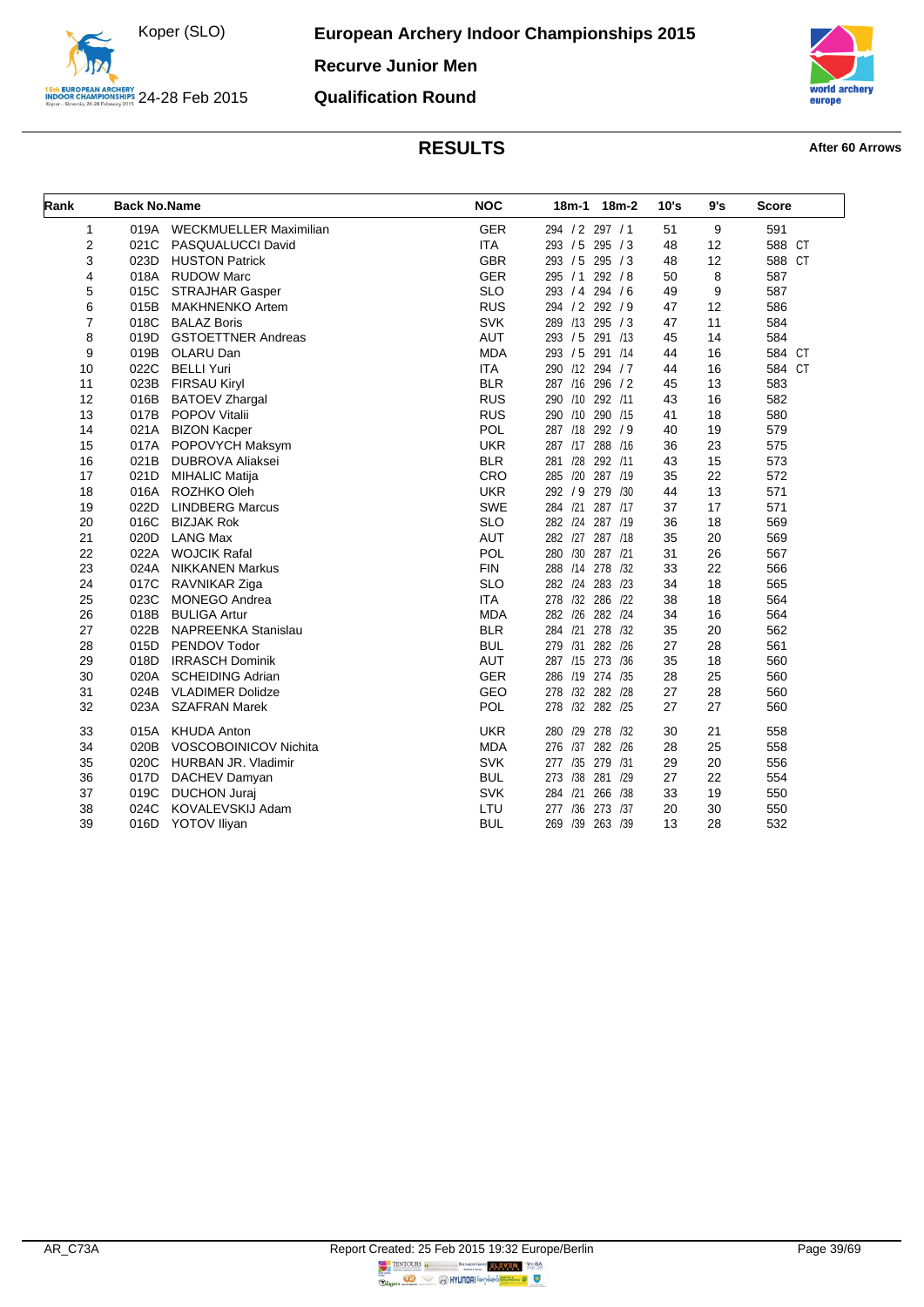

auro

## **RESULTS After 60 Arrows**

**Qualification Round**

<span id="page-40-0"></span>

| Rank | <b>Back No.Name</b> |                             | <b>NOC</b> | $18m-2$<br>18m-1         | 10's | 9's | <b>Score</b> |  |
|------|---------------------|-----------------------------|------------|--------------------------|------|-----|--------------|--|
| 1    | 030A                | DAMBAEVA Zhibzema           | <b>RUS</b> | 285 / 7<br>293 / 1       | 42   | 15  | 578          |  |
| 2    | 031C                | <b>ANDREOLI Tatiana</b>     | ITA        | 291/2<br>287/2           | 39   | 20  | 578          |  |
| 3    | 028C                | NOVITSKA Sofiia             | <b>UKR</b> | 282 / 9<br>294 / 1       | 39   | 18  | 576          |  |
| 4    | 030D                | <b>BAUER Katharina</b>      | <b>GER</b> | 289 / 3<br>286 / 3       | 40   | 16  | 575          |  |
| 5    | 029A                | DASHIDORZHIEVA Tuyana       | <b>RUS</b> | 289/4<br>286 / 4         | 37   | 21  | 575          |  |
| 6    | 026C                | <b>HNYP Solomiya</b>        | <b>UKR</b> | 288 / 5<br>283 / 8       | 33   | 25  | 571          |  |
| 7    | 027C                | TRAPEZNIKOVA Solomiya       | <b>UKR</b> | 284 / 6<br>286 / 6       | 35   | 20  | 570          |  |
| 8    | 029C                | GIACCHERI Tanya             | <b>ITA</b> | 285 / 7<br>284 / 7       | 34   | 22  | 569          |  |
| 9    | 031A                | <b>MYLNIKOVA Valeria</b>    | <b>RUS</b> | 284 / 9<br>285 / 5       | 34   | 21  | 569          |  |
| 10   | 026D                | ZYZANSKA Sylwia             | <b>POL</b> | /11<br>280 /11<br>280    | 28   | 25  | 560          |  |
| 11   | 026B                | <b>KRUPKO Darya</b>         | <b>BLR</b> | 280<br>278 /13<br>/10    | 28   | 22  | 558          |  |
| 12   | 030C                | SPERA Loredana              | <b>ITA</b> | 278 /13<br>280 /12       | 25   | 28  | 558          |  |
| 13   | 028D                | <b>FARASIEWICZ Karolina</b> | <b>POL</b> | 276 /15<br>279 /14       | 25   | 26  | 555          |  |
| 14   | 031B                | PHUTKARADZE Tsiko           | <b>GEO</b> | 274 /16<br>280 /12       | 25   | 25  | 554          |  |
| 15   | 027A                | DANAILOVA Dobromira         | <b>BUL</b> | /10<br>272 /19<br>281    | 28   | 26  | 553          |  |
| 16   | 027B                | <b>KURATNIK Aliaksandra</b> | <b>BLR</b> | 273 /19<br>279<br>/14    | 23   | 26  | 552          |  |
| 17   | 028B                | <b>SHVETS Nadzeya</b>       | <b>BLR</b> | 273 /18<br>275<br>/16    | 22   | 27  | 548          |  |
| 18   | 029D                | <b>LAHARNAR Ivana</b>       | <b>SLO</b> | 279 /12<br>268<br>/22    | 22   | 24  | 547          |  |
| 19   | 029B                | SIBALIC Mina                | <b>SRB</b> | 272 /20<br>274 /16       | 25   | 20  | 546          |  |
| 20   | 027D                | SMIALKOWSKA Magdalena       | <b>POL</b> | /20<br>274 /17<br>269    | 23   | 22  | 543          |  |
| 21   | 026A                | ATANASOVA Yordanka          | <b>BUL</b> | 268<br>122<br>273<br>/18 | 24   | 17  | 541          |  |
| 22   | 031D                | ANDROUTSOU Argyro           | <b>GRE</b> | 270<br>269<br>/21<br>/21 | 12   | 14  | 539          |  |
| 23   | 028A                | NEDYALKOVA Nikol            | <b>BUL</b> | 124<br>254<br>/23<br>260 | 15   | 17  | 514          |  |
| 24   | 030B                | <b>BRZAKOVIC Carna</b>      | <b>SRB</b> | /23<br>242 /24<br>265    | 16   | 18  | 507          |  |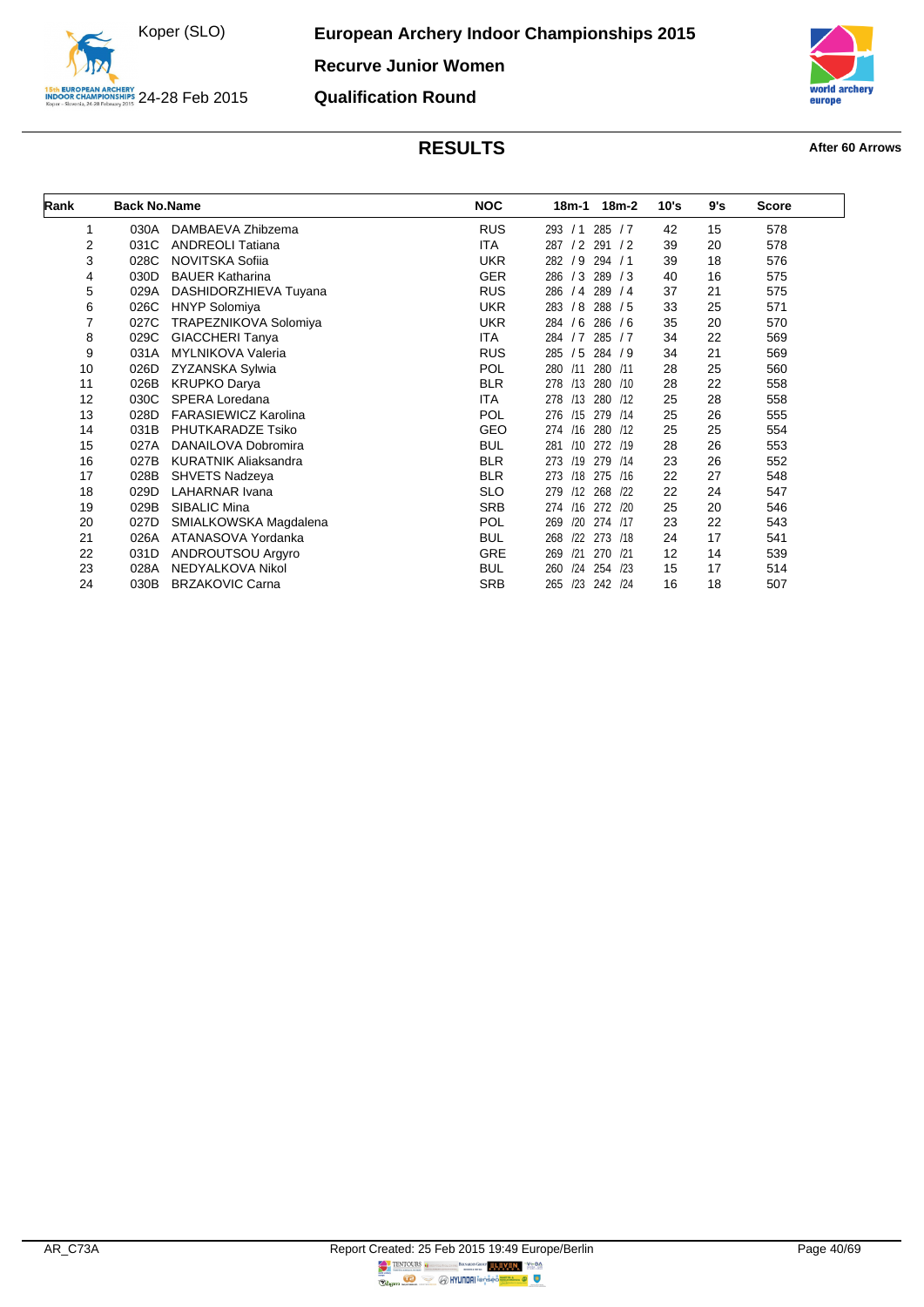



**Qualification Round**

<span id="page-41-0"></span>

| Rank           | <b>Back No.Name</b> |                                   | <b>NOC</b> | 18m-1 18m-2           | 10's | 9's            | <b>Score</b>   |
|----------------|---------------------|-----------------------------------|------------|-----------------------|------|----------------|----------------|
| 1              | 007B                | <b>SCHLOESSER Mike</b>            | <b>NED</b> | 300 / 1 299 / 1       | 59   | $\mathbf{1}$   | 599            |
| 2              | 007A                | PAGNI Sergio                      | <b>ITA</b> | 299 / 2 299 / 1       | 58   | 2              | 598            |
| 3              | 005B                | <b>ELZINGA Peter</b>              | <b>NED</b> | 298 / 3 297 / 7       | 55   | 5              | 595 CT         |
| 4              | 010D                | DELOCHE Pierre Julien             | <b>FRA</b> | 297 / 4 298 / 4       | 55   | 5              | 595 CT         |
| 5              | 009B                | <b>DAMSBO Martin</b>              | <b>DEN</b> | 296 / 7 298 / 4       | 54   | 6              | 594            |
| 6              | 010A                | AAMAAS Njaal                      | <b>NOR</b> | 298 / 4<br>295 / 9    | 53   | $\overline{7}$ | 593            |
| $\overline{7}$ | 009D                | PEINEAU Sebastien                 | <b>FRA</b> | 297 / 4 295 /14       | 52   | 8              | 592 CT         |
| 8              | 015A                | <b>BLAZQUEZ Alberto</b>           | <b>ESP</b> | 295 / 9 297 / 7       | 52   | 8              | 592 CT         |
| 9              | 010C                | <b>AERIKOS Christos</b>           | GRE        | 295 / 9 296 /11       | 51   | 9              | 591 CT         |
| 10             | 006A                | <b>DRAGONI Luigi</b>              | <b>ITA</b> | 296 / 7 295 /14       | 51   | 9              | 591 CT         |
| 11             | 008C                | <b>TURSIC Slavko</b>              | <b>SLO</b> | 294 /14 297 / 7       | 51   | 9              | 591 CT         |
| 12             | 010B                | <b>HANSEN Stephan</b>             | <b>DEN</b> | 295 / 9 295 /14       | 50   | 10             | 590 CT         |
| 13             | 006B                | <b>BLEYENDAAL Ruben</b>           | <b>NED</b> | 297 / 4 293 / 21      | 50   | 10             | 590 CT         |
| 14             | 007C                | SITAR Dejan                       | <b>SLO</b> | 290 /26<br>299 / 1    | 49   | 11             | 589 CT         |
| 15             | 015C                | <b>RESSAR Evert</b>               | <b>EST</b> | 292 /22 297 / 7       | 49   | 11             | 589 CT         |
| 16             | 015B                | JUUTILAINEN Mikko                 | <b>FIN</b> | 295 / 9 294 /17       | 49   | 11             | 589 CT         |
| 17             | 008D                | <b>BRASSEUR Sebastien</b>         | <b>FRA</b> | 294 /14 293 /21       | 47   | 13             | 587            |
| 18             | 008B                | <b>DARUM Andreas</b>              | <b>DEN</b> | 291 /23 294 /17       | 45   | 15             | 585 CT         |
| 19             | 013C                | <b>GOOSSENS Chris</b>             | <b>BEL</b> | 291 /23 294 /17       | 45   | 15             | 585 CT         |
| 20             | 009C                | <b>KOSTOPOULOS Athanasios</b>     | <b>GRE</b> | 289 /32 296 /11       | 45   | 15             | 585 CT         |
| 21             | 008A                | TJENTLAND Oddmund                 | <b>NOR</b> | 294 /14 291 /25       | 45   | 15             | 585 CT         |
| 22             | 012A                | PETRAGLIO Marco                   | SUI        | 293 /17 292 /24       | 45   | 15             | 585 CT         |
| 23             | 012C                | LAVRENTIEV Oleg                   | <b>BLR</b> | 293 /17 291 /25       | 44   | 16             | 584            |
| 24             | 011A                | <b>HAEFELFINGER Roman</b>         | <b>SUI</b> | 287 /38 296 /11       | 43   | 17             | 583 CT         |
| 25             | 012B                | <b>MARKES</b> Ivan                | CRO        | 293 /17 290 /29       | 43   | 17             | 583 CT         |
| 26             | 014B                | WOJTAS Jan                        | POL        | 290 /26 293 /21       | 43   | 17             | 583 CT         |
| 27             | 014C                | <b>ACHILIE Ovidiu</b>             | <b>ROU</b> | 293 /17 290 /29       | 43   | 17             | 583 CT         |
| 28             | 013B                | SOIZHINOV Zorigto                 | <b>RUS</b> | 288 /35 294 /17       | 42   | 18             | 582            |
| 29             | 006C                | <b>MAJER Damjan</b>               | <b>SLO</b> | 293 /17 287 /36       | 40   | 20             | 580 SO<br>T.10 |
| 30             | 006D                | <b>MYKHALCHUK Denys</b>           | <b>UKR</b> | 290 /26<br>290<br>/29 | 40   | 20             | 580 SO T.10    |
| 31             | 012D                | <b>PETROV Viktor</b>              | <b>BUL</b> | 291 /23 289<br>/34    | 40   | 20             | 580 SO T.10    |
| 32             |                     | 011B VONIC Zoran                  | CRO        | 290 /26 290 /29       | 40   | 20             | 580 SO T.9     |
| 33             | 011D                | <b>VUKELIC Damir</b>              | <b>BIH</b> | 289 /32 291<br>/25    | 40   | 20             | 580 SO T.9     |
| 34             | 014A                | <b>NASH Tim</b>                   | <b>GBR</b> | /32 289<br>289<br>/34 | 38   | 22             | 578            |
| 35             | 011C                | <b>KOUMERTAS Stavros</b>          | <b>GRE</b> | 286 /39 290<br>/28    | 39   | 19             | 576            |
| 35             | 009A                | <b>LIE Eivind</b>                 | <b>NOR</b> | 287 /37 289<br>/33    | 39   | 19             | 576            |
| 37             | 007D                | <b>LVOVSKYY Dmytro</b>            | <b>UKR</b> | 290 /26 286<br>/37    | 36   | 24             | 576            |
| 38             | 013A                | <b>USCHOUNIG Daniel Sebastian</b> | <b>AUT</b> | 290 /26<br>284 /38    | 35   | 24             | 574            |
| 39             | 005A                | <b>SIMONELLI Alberto</b>          | <b>ITA</b> | 288<br>/35 284<br>/39 | 32   | 28             | 572            |
| 40             | 005D                | VINOGRADOV Roman                  | <b>UKR</b> | 286 /40 283 /40       | 31   | 28             | 569            |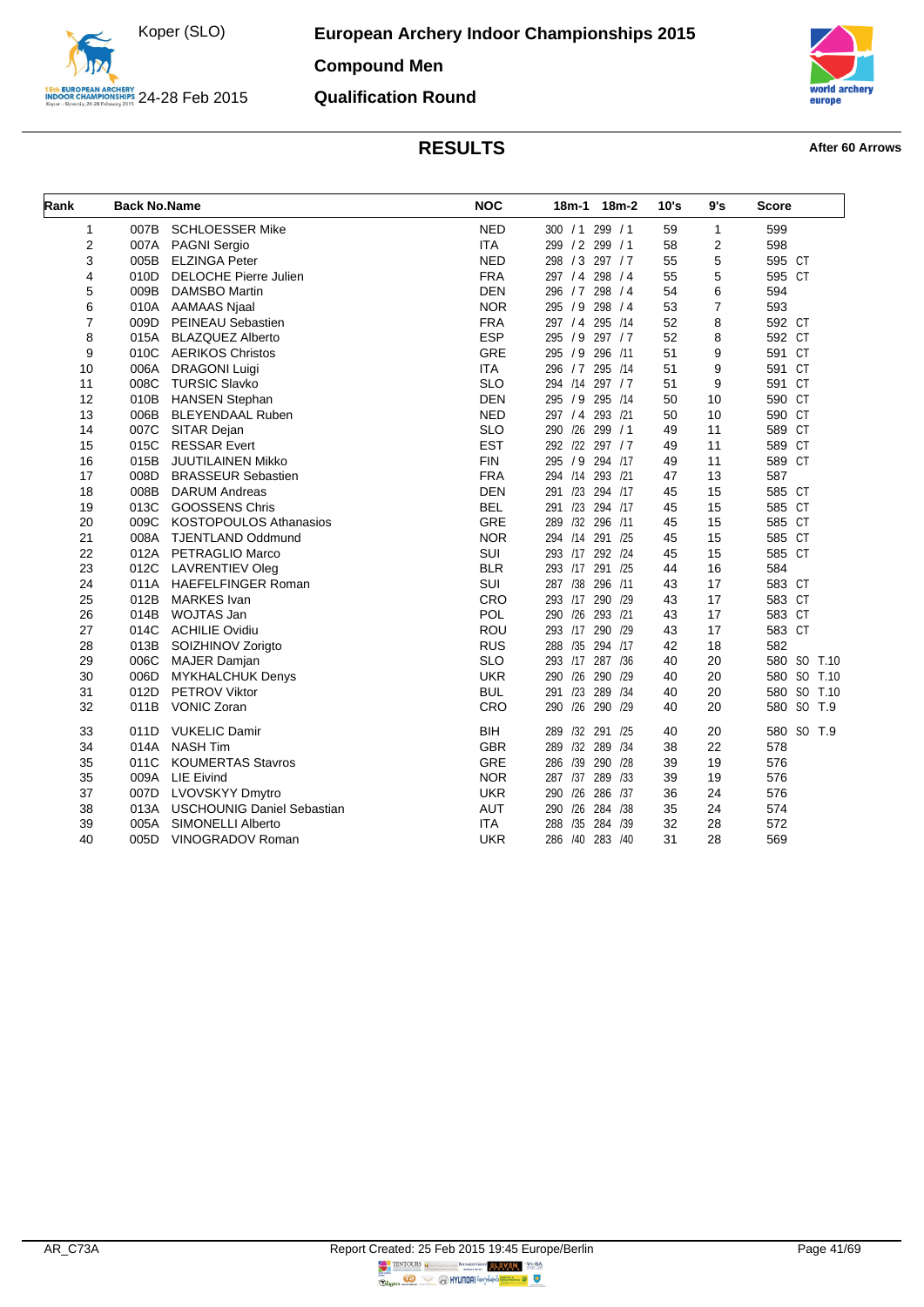

### **Qualification Round**



<span id="page-42-0"></span>

| Rank           | <b>Back No.Name</b> |                              | <b>NOC</b> | $18m-2$<br>18m-1      | 10's | 9's | <b>Score</b>     |
|----------------|---------------------|------------------------------|------------|-----------------------|------|-----|------------------|
| 1              | 019D                | <b>AVDEEVA Natalia</b>       | <b>RUS</b> | 292 / 4 295 / 1       | 47   | 13  | 587              |
| $\overline{2}$ | 024A                | <b>PRIEELS Sarah</b>         | <b>BEL</b> | 296<br>/1<br>290 /11  | 46   | 14  | 586              |
| 3              | 020B                | ANASTASIO Anastasia          | <b>ITA</b> | 294 / 4<br>291 / 7    | 45   | 15  | 585              |
| 4              | 023C                | <b>CERNE Toja</b>            | <b>SLO</b> | 289 /12 295 / 1       | 44   | 16  | 584 CT           |
| 5              | 025B                | <b>VANDIONANT Sandrine</b>   | <b>FRA</b> | 292/5<br>292 / 4      | 44   | 16  | 584 CT           |
| 6              | 025C                | <b>BUDEN</b> Ivana           | CRO        | 288 /15<br>296<br>/1  | 44   | 16  | 584 CT           |
| 7              | 021D                | LOGINOVA Albina              | <b>RUS</b> | /3<br>288 /15<br>294  | 42   | 18  | 582 CT           |
| 8              | 019B                | <b>TONIOLI Marcella</b>      | <b>ITA</b> | 287 /14 295 / 1       | 42   | 18  | 582 CT           |
| 9              | 019C                | VAN CASPEL Inge              | <b>NED</b> | /9<br>290<br>292/5    | 42   | 18  | 582 CT           |
| 10             | 020D                | <b>VINOGRADOVA Marija</b>    | <b>RUS</b> | 291 / 7<br>291/9      | 42   | 18  | 582 CT           |
| 11             | 023A                | <b>ANEAR Erika</b>           | <b>DEN</b> | /9 292 / 5<br>290     | 42   | 18  | 582 CT           |
| 12             | 022D                | OLEKSEJENKO Julia            | LAT        | 292 / 4 289 /13       | 41   | 19  | 581              |
| 13             | 025A                | SZALANSKA Katarzyna          | POL        | /9<br>286 /17<br>290  | 36   | 24  | 576              |
| 14             | 024C                | KIZELIAUSKAITE Inga          | LTU        | 282 /20<br>292/5      | 34   | 26  | 574              |
| 15             | 021A                | DYAKOVA Viktoriya            | <b>UKR</b> | /13 285 /19<br>288    | 33   | 27  | 573              |
| 16             | 022B                | <b>SVENSEN June</b>          | <b>NOR</b> | 282<br>/20<br>290 /10 | 33   | 26  | 572              |
| 17             | 022C                | <b>CORLESS Susan</b>         | <b>GBR</b> | 282 /19 289 /13       | 32   | 27  | 571<br>CT        |
| 18             | 018B                | <b>STAHLKRANTZ Sofie</b>     | <b>SWE</b> | 282<br>/20<br>289 /12 | 32   | 27  | 571<br><b>CT</b> |
| 19             | 019A                | <b>BURDEYNA Nataliya</b>     | <b>UKR</b> | 285 /15 285 /19       | 30   | 30  | 570              |
| 20             | 018D                | <b>COUWENBERG Martine</b>    | <b>NED</b> | /18<br>283<br>286 /17 | 29   | 31  | 569              |
| 21             | 021B                | SPANO Viviana                | <b>ITA</b> | 285 /15<br>281 /23    | 26   | 34  | 566              |
| 22             | 023B                | <b>GRYDELAND Runa</b>        | <b>NOR</b> | 279<br>/24 285 /19    | 24   | 36  | 564              |
| 23             | 021C                | <b>GREENWOOD Hope Lauren</b> | <b>GBR</b> | 285 /19<br>/27<br>277 | 23   | 36  | 562              |
| 24             | 020A                | <b>SHKLIAR Kseniya</b>       | <b>UKR</b> | /24 280 /24<br>279    | 20   | 39  | 559              |
| 25             | 020C                | ENTHOVEN-MOKKENSTORM Inge    | <b>NED</b> | /23<br>279 /25<br>280 | 19   | 41  | 559              |
| 26             | 022A                | <b>OLESEN Maria</b>          | <b>DEN</b> | /26<br>279 /25<br>278 | 17   | 43  | 557              |
| 27             | 018A                | <b>REPPE Zandra</b>          | <b>SWE</b> | 268 /28<br>283<br>/17 | 31   | 25  | 551              |
| 28             | 024B                | LJUBINKOVIC Marija           | <b>SRB</b> | /28 275 /27<br>269    | 17   | 34  | 544              |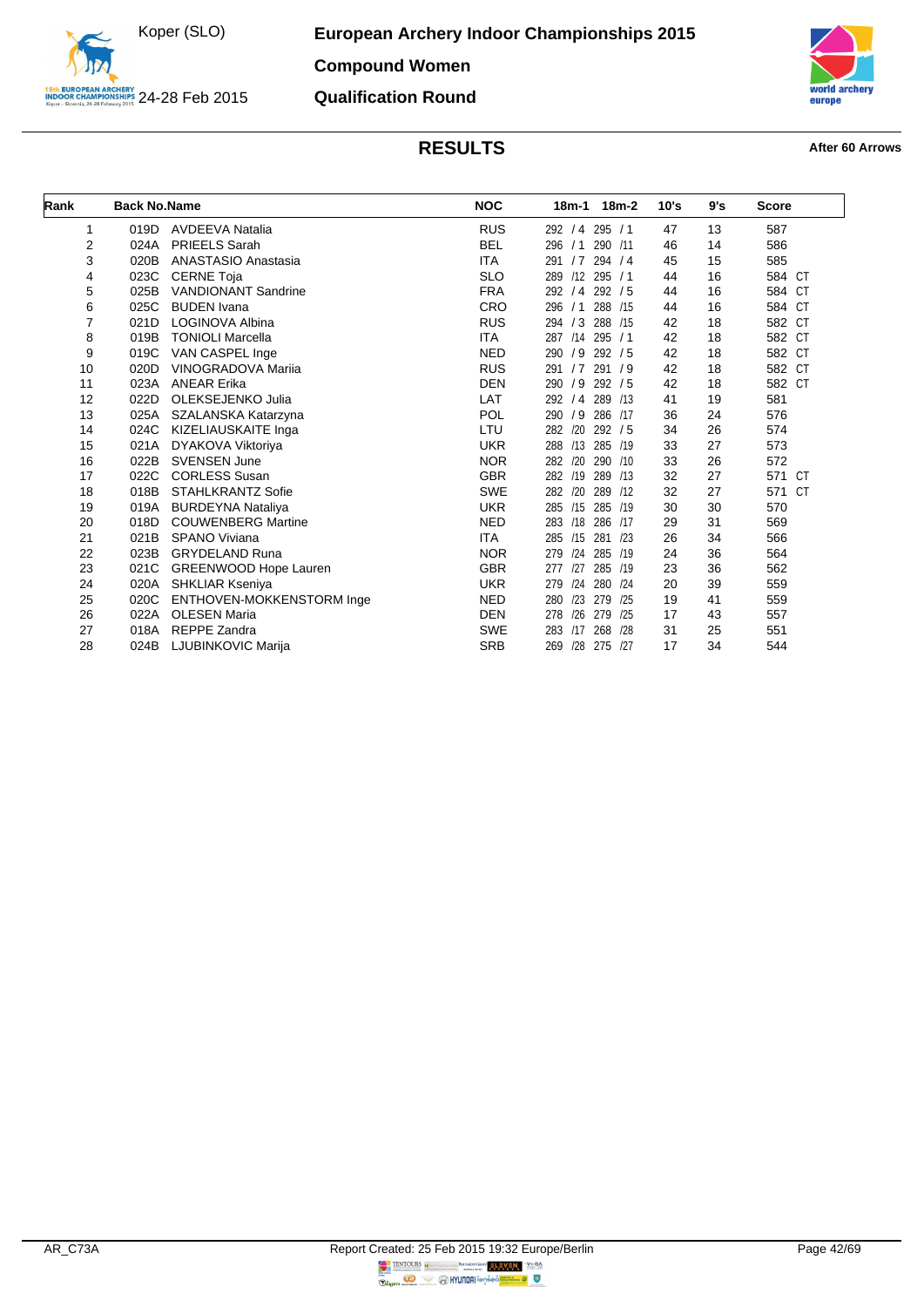



<span id="page-43-0"></span>

| Rank           | <b>Back No.Name</b> |                           | <b>NOC</b> | 18m-2<br>18m-1        | 10's | 9's | <b>Score</b> |
|----------------|---------------------|---------------------------|------------|-----------------------|------|-----|--------------|
| 1              | 005D                | <b>VAVRO</b> Mario        | <b>CRO</b> | 296 / 3 299 / 1       | 55   | 5   | 595          |
| $\overline{2}$ | 002D                | <b>DOMANSKI Renaud</b>    | <b>BEL</b> | /1<br>295/4<br>299    | 54   | 6   | 594          |
| 3              | 003C                | <b>MODIC Stas</b>         | <b>SLO</b> | 293 / 6 298 / 2       | 51   | 9   | 591 CT       |
| 4              | 008A                | <b>OROSZ Viktor</b>       | <b>HUN</b> | 296 / 3 295 / 4       | 51   | 9   | 591 CT       |
| 5              | 007B                | <b>WIENER Nico</b>        | AUT        | 294 / 5 296 / 3       | 50   | 10  | 590          |
| 6              | 003A                | <b>BORGSTROM Hampus</b>   | <b>SWE</b> | 292 / 8<br>295/4      | 47   | 13  | 587 CT       |
| $\overline{7}$ | 008B                | <b>KHARKOV Andrey</b>     | <b>RUS</b> | / 2 290 / 14<br>297   | 47   | 13  | 587 CT       |
| 8              | 005A                | <b>MIOR Viviano</b>       | ITA        | $/10$ 295 $/4$<br>291 | 46   | 14  | 586          |
| 9              | 007A                | <b>SUT Jesse</b>          | ITA        | $/12$ 295 $/4$<br>289 | 44   | 16  | 584          |
| 10             | 007C                | AKOS Varga                | <b>SRB</b> | 289 /12 293 /10       | 42   | 18  | 582 CT       |
| 11             | 002C                | <b>CERNE Arne</b>         | <b>SLO</b> | /11<br>292 /11<br>290 | 42   | 18  | 582 CT       |
| 12             | 004B                | <b>HOVIADOVSKYI Roman</b> | <b>UKR</b> | 288 /18 294 / 9       | 42   | 18  | 582 CT       |
| 13             | 004A                | <b>STROMBERG Linus</b>    | <b>SWE</b> | 293 / 6 289 /17       | 42   | 18  | 582 CT       |
| 14             | 008C                | <b>HAUGSETH Mads</b>      | <b>NOR</b> | /8<br>289 /17<br>292  | 41   | 19  | 581          |
| 15             | 006A                | <b>FESTI Manuel</b>       | ITA        | 289 /12 291 /12       | 41   | 18  | 580          |
| 16             | 002B                | <b>BOLSHAKOV Vlad</b>     | <b>UKR</b> | 289 /12 289 /17       | 38   | 22  | 578          |
| 17             | 006D                | <b>BUDEN Domagoj</b>      | <b>CRO</b> | /12 288 /20<br>289    | 37   | 23  | 577          |
| 18             | 003D                | <b>VOORTMANS Ben</b>      | <b>BEL</b> | 288 /17 287 /22       | 36   | 23  | 575          |
| 19             | 004D                | <b>VERMEIREN Ambroos</b>  | <b>BEL</b> | /21<br>290 /14<br>284 | 34   | 26  | 574          |
| 20             | 005B                | <b>BUJIC Branko</b>       | BIH        | /22<br>290 /14<br>283 | 33   | 27  | 573 CT       |
| 21             | 004C                | STOSEVSKI Luka            | <b>SLO</b> | /20 288 /20<br>285    | 33   | 27  | 573 CT       |
| 22             | 002A                | <b>CARLSSON Isak</b>      | <b>SWE</b> | /23<br>291 /13<br>281 | 33   | 26  | 572          |
| 23             | 006B                | <b>GRGIC Nebojsa</b>      | BIH        | /19<br>286 /23<br>286 | 32   | 28  | 572          |
| 24             | 003B                | <b>GONCHAROV Anton</b>    | <b>UKR</b> | /26<br>279 /24<br>279 | 19   | 40  | 558          |
| 25             | 005C                | <b>TUCKNOTT Phillip</b>   | <b>GBR</b> | 278 /25<br>/25<br>279 | 22   | 33  | 557          |
| 26             | 006C                | <b>CHAPE Fraser</b>       | <b>GBR</b> | /24<br>269 /26<br>281 | 19   | 35  | 550          |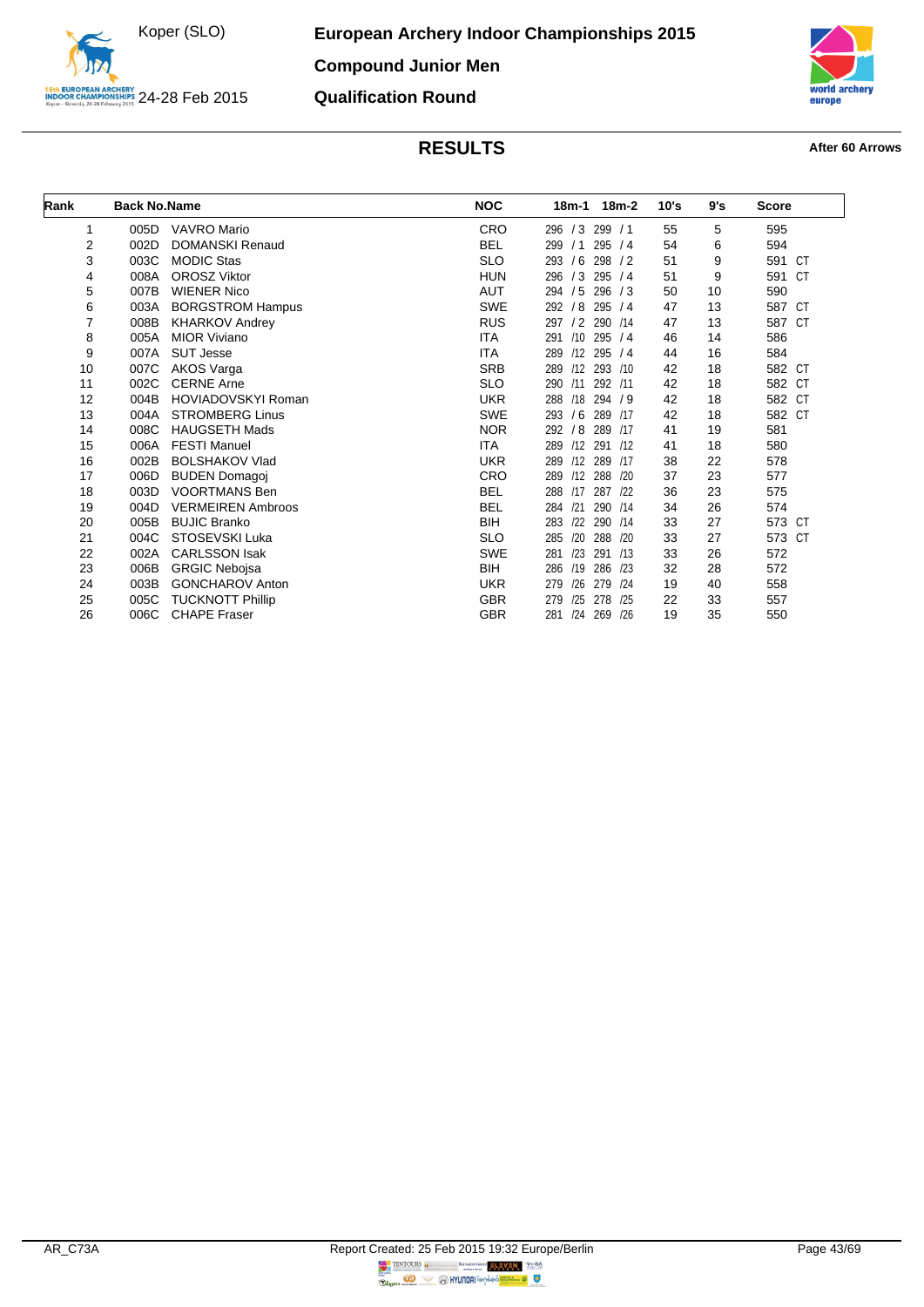



<span id="page-44-0"></span>

| Rank | <b>Back No.Name</b> |                               | <b>NOC</b> | $18m-2$<br>18m-1         | 10's | 9's | <b>Score</b> |
|------|---------------------|-------------------------------|------------|--------------------------|------|-----|--------------|
|      | 011A                | SHKOLNA Mariya                | <b>UKR</b> | 292<br>296<br>/2<br>/1   | 48   | 12  | 588          |
| 2    | 011B                | <b>MEYNEN DEGRYSE Lena</b>    | BEL        | 296<br>291<br>/1<br>/4   | 47   | 13  | 587          |
| 3    | 013A                | <b>ORLIC Maja</b>             | <b>CRO</b> | /6<br>292/2<br>288       | 40   | 20  | 580          |
| 4    | 011D                | <b>SONNICHSEN Sarah Holst</b> | <b>DEN</b> | $/3$ 288 $/8$<br>290     | 38   | 22  | 578 CT       |
| 5    | 011C                | RAVILOVA Diana                | <b>RUS</b> | $/4$ 289 $/5$<br>289     | 38   | 22  | 578 CT       |
| 6    | 012D                | <b>BRLEK Tamara</b>           | <b>CRO</b> | /6<br>289/5<br>288       | 37   | 23  | 577 CT       |
|      | 010C                | SAVENKOVA Alexandra           | <b>RUS</b> | 293/1<br>/11<br>284      | 37   | 23  | 577 CT       |
| 8    | 012A                | <b>GONCHAROVA Valeria</b>     | <b>UKR</b> | /8<br>289/5<br>287       | 36   | 24  | 576          |
| 9    | 013C                | <b>FORSBERG Helen</b>         | <b>SWE</b> | 284 /12<br>289<br>/4     | 35   | 24  | 573          |
| 10   | 012B                | <b>MEYNEN DEGRYSE Saskia</b>  | <b>BEL</b> | /8<br>285 /11<br>287     | 33   | 26  | 572          |
| 11   | 010D                | <b>JENSEN Tanja</b>           | <b>DEN</b> | /12 287 /10<br>283       | 30   | 30  | 570          |
| 12   | 010A                | <b>BORYSENKO Olena</b>        | <b>UKR</b> | /10<br>282 /14<br>286    | 29   | 30  | 568          |
| 13   | 012C                | <b>MAKEEVA Ekaterina</b>      | <b>RUS</b> | 279<br>/15<br>288 / 8    | 27   | 33  | 567          |
| 14   | 013B                | <b>JAATMA Lisell</b>          | <b>EST</b> | 284<br>282<br>/13<br>/13 | 26   | 34  | 566          |
| 15   | 010B                | <b>SGAGGIARO Kyana</b>        | <b>BEL</b> | /14 280 /15<br>281       | 24   | 33  | 561          |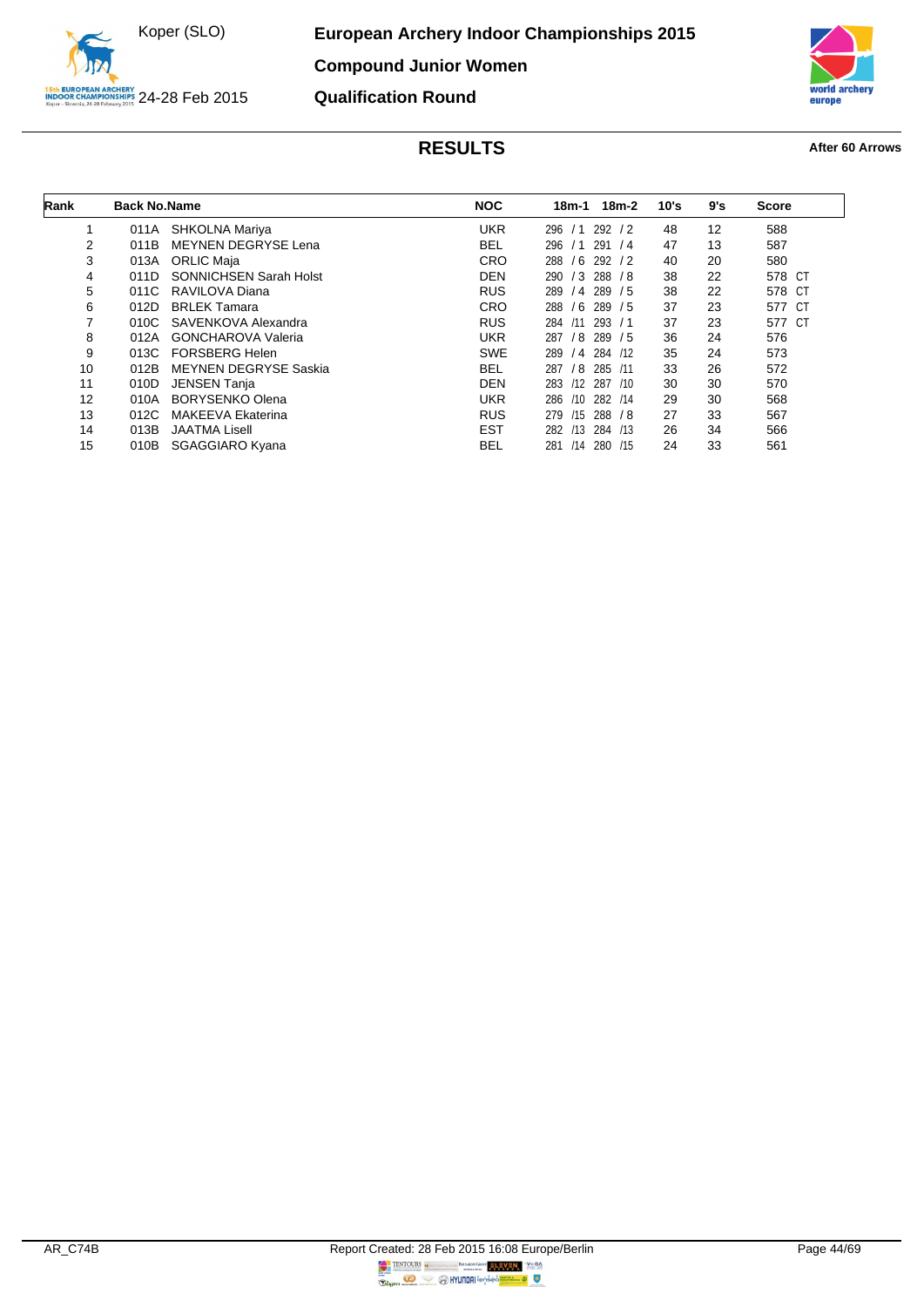

**Recurve Men Team**



<span id="page-45-0"></span>

| Rk             | <b>NOC</b>                      | <b>BackName</b><br><b>No</b>                                             | <b>RR</b> Score<br>Rank | 1/8          | 1/4     | 1/2            | <b>Finals</b> |
|----------------|---------------------------------|--------------------------------------------------------------------------|-------------------------|--------------|---------|----------------|---------------|
| 1              | NED - Netherlands               | 2A VAN DER VEN Rick<br>2B VAN DEN BERG Sjef<br>2C VAN TONGEREN Jan       | 1756 /02                | -Bye-        | 5       | 6              | 5 T.30        |
| 2              | ITA - Italy                     | 1A MANDIA Massimiliano<br>1B FISSORE Matteo<br>1C MORELLO Marco          | 1758 /01                | -Bye-        | 6       | 5              | 4 T.29        |
| 3              | <b>RUS</b> - Russian Federation | 5A KOZHIN Alexander<br>5B TSYBEKDORZHIEV Bair<br>5C NIKOLAEV Alexey      | 1751 /05                | 5            | 5       | $\mathbf{1}$   | 5 $T.30*$     |
| 4              | GER - Germany                   | 6A KAHLLUND Florian<br>6B WIESER Felix<br>6C SKOERIES Eric               | 1746 / 06               | 5            | 5       | $\overline{2}$ | 4 T.30        |
| 5              | <b>BLR</b> - Belarus            | 7A PRILEPOV Anton<br>7B LIAHUSHEV Alexander<br>7C DALIDOVICH Pavel       | 1729 /07                | 5            | 4 (235) |                |               |
| 6              | FRA - France                    | 3A VALLADONT Jean-Charles<br>3B GIROUILLE Romain<br>3C PLIHON Pierre     | 1755 /03                | -Bye-        | 4 (232) |                |               |
| $\overline{7}$ | UKR - Ukraine                   | 4A IVANYTSKYY Heorhiy<br>4B HUNBIN Oleksii<br>4C LADIKOV Anton           | 1753 /04                | 6            | 3(230)  |                |               |
| 8              | POL - Poland                    | 8A NOWAK Piotr<br>8B MARZEC Pawel<br>8C WOJTKOWIAK Rafal                 | 1723 /08                | 5            | 0(168)  |                |               |
| 9              | ARM - Armenia                   | 13A SHAHNAZARYAN Vasil<br>13B HAZARUMYAN Gevorg<br>13C KHACHATRYAN David | 1626 /13                | 0            |         |                |               |
| 9              | BUL - Bulgaria                  | 11A HRISTOV Hristo<br>11B HRISTOV Yavor Vasilev<br>11C STOYANOV Pavlin   | 1700 /11                | 3            |         |                |               |
| 9              | LTU - Lithuania                 | 12A MORKELIUNAS Ignas<br>12B SLIAUTERIS Modestas<br>12C SIGAUSKAS Vladas | 1680 /12                | $\mathbf{1}$ |         |                |               |
| 9              | SLO - Slovenia                  | 9A STRAJHAR Klemen<br>9B HABJAN MALAVASIC Den<br>9C KOMOCAR Jaka         | 1713 /09                | 4            |         |                |               |
| 9              | SUI - Switzerland               | 10A AUBERT Thomas<br>10B FABER Florian<br>10C RUFER Thomas               | 1711 /10                | 1            |         |                |               |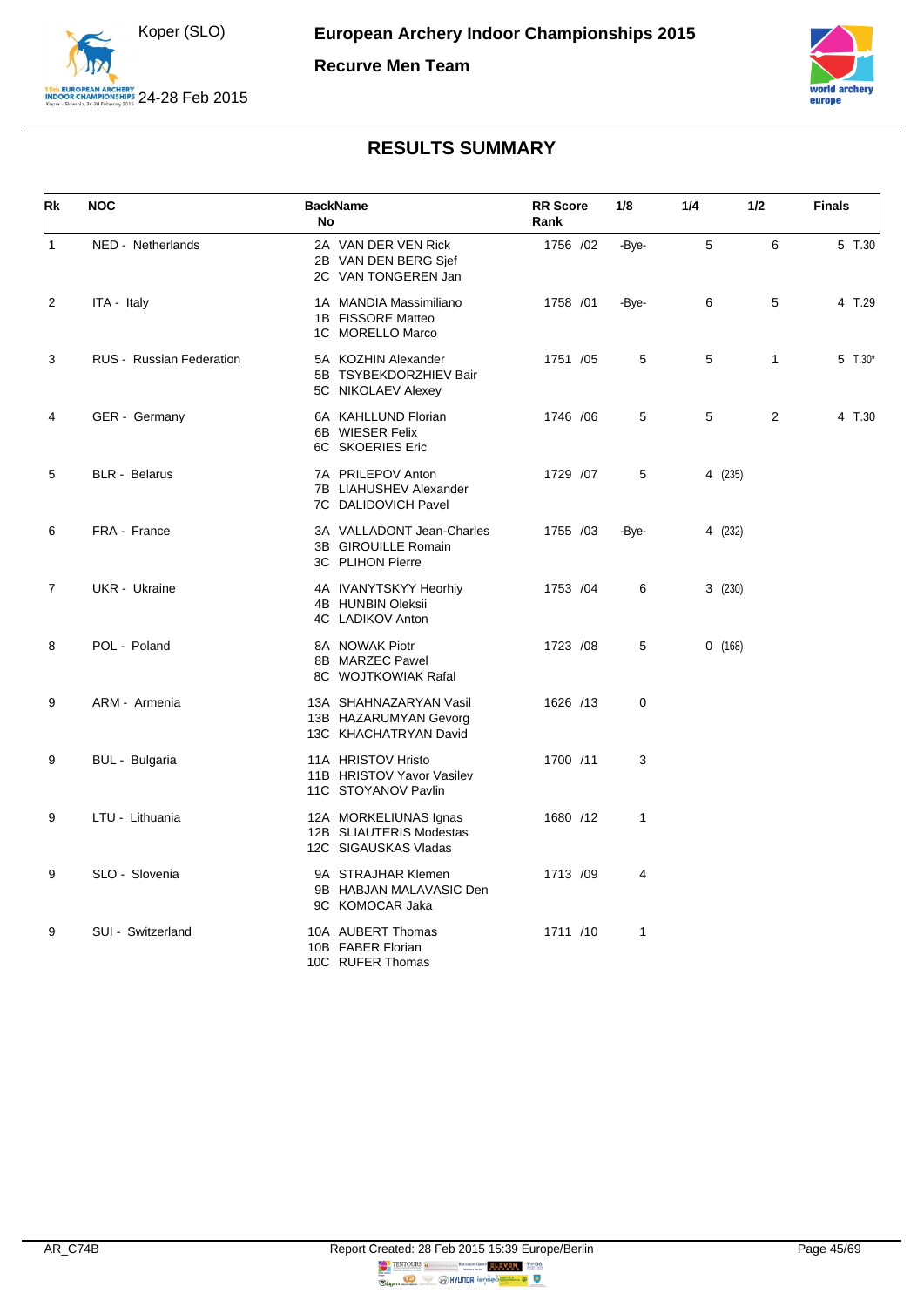



<span id="page-46-0"></span>

| Rk             | <b>NOC</b>                      | <b>BackName</b><br><b>No</b>                                         | <b>RR</b> Score<br>Rank | 1/4    | 1/2 | <b>Finals</b> |
|----------------|---------------------------------|----------------------------------------------------------------------|-------------------------|--------|-----|---------------|
| 1              | GER - Germany                   | 2A UNRUH Lisa<br>2B HAIDN TSCHALOVA Veronika<br>2C WINTER Karina     | 1738 /02                | 5      | 5   | 6             |
| 2              | GEO - Georgia                   | 1A LOBZHENIDZE Yulia<br>1B ESEBUA Kristine<br>1C NARIMANIDZE Khatuna | 1754 /01                | 6      | 5   | 2             |
| 3              | ITA - Italy                     | 6A MAMMI Giulia<br>6B MERCURI Manuela<br>6C REBAGLIATI Chiara        | 1707 /06                | 5      | 1   | 6             |
| 4              | <b>BLR</b> - Belarus            | 5A MARUSAVA Hanna<br>5B TIMOFEYEVA Ekaterina<br>5C TOLKACH Alena     | 1719 /05                | 5      | 3   | 2             |
| 5              | UKR - Ukraine                   | 4A PAVLOVA Anastasia<br>4B MARCHENKO Veronika<br>4C PALEKHA Kateryna | 1720 / 04               | 3(227) |     |               |
| 6              | AUT - Austria                   | 8A MAYRHOFER GRITSCH Sabine<br>8B BALDAUFF Laurence<br>8C RIESS Nina | 1671 /08                | 2(228) |     |               |
| $\overline{7}$ | <b>RUS - Russian Federation</b> | 3A STEPANOVA Inna<br>3B SEGINA Tatiana<br>3C TIMOFEEVA Kristina      | 1723 /03                | 1(170) |     |               |
| 8              | POL - Poland                    | 7A MYSZOR Wioleta<br>7B ZURANSKA Adriana<br>7C RZASA Joanna          | 1675 /07                | 1(168) |     |               |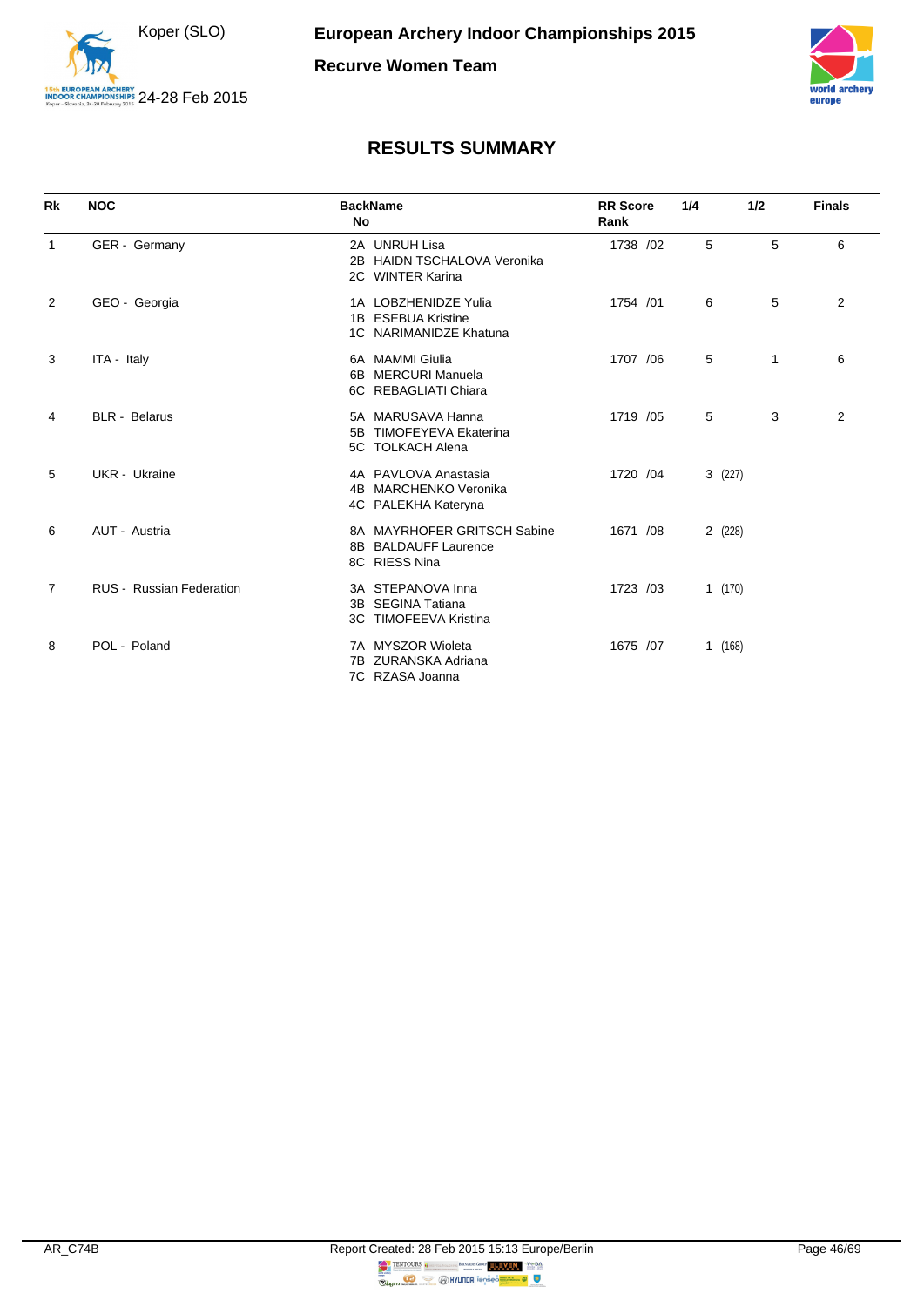

**Recurve Junior Men Team**



<span id="page-47-0"></span>

| Rk             | <b>NOC</b>                | <b>BackName</b><br><b>No</b>                                      | <b>RR</b> Score<br>Rank | 1/8   | 1/4    | 1/2            | <b>Finals</b>  |
|----------------|---------------------------|-------------------------------------------------------------------|-------------------------|-------|--------|----------------|----------------|
| $\mathbf{1}$   | RUS - Russian Federation  | 1A MAKHNENKO Artem<br>1B BATOEV Zhargal<br>1C POPOV Vitalii       | 1748 /01                | -Bye- | 5      | 6              | 5 T.29*        |
| 2              | ITA - Italy               | 3A PASQUALUCCI David<br>3B BELLI Yuri<br>3C MONEGO Andrea         | 1736 /03                | -Bye- | 6      | 5              | 4 T.29         |
| 3              | SLO - Slovenia            | 4A STRAJHAR Gasper<br>4B BIZJAK Rok<br>4C RAVNIKAR Ziga           | 1721 /04                | -Bye- | 5      | $\overline{2}$ | 6              |
| 4              | GER - Germany             | 2A WECKMUELLER Maximilian<br>2B RUDOW Marc<br>2C SCHEIDING Adrian | 1738 /02                | -Bye- | 5      | 3              | $\overline{2}$ |
| 5              | <b>BLR</b> - Belarus      | 5A FIRSAU Kiryl<br>5B DUBROVA Aliaksei<br>5C NAPREENKA Stanislau  | 1718 / 05               | -Bye- | 1(171) |                |                |
| 5              | UKR - Ukraine             | 9A POPOVYCH Maksym<br>9B ROZHKO Oleh<br>9C KHUDA Anton            | 1704 /09                | 5     | 1(171) |                |                |
| $\overline{7}$ | SVK - Slovakia            | 10A BALAZ Boris<br>10B HURBAN JR. Vladimir<br>10C DUCHON Juraj    | 1690 /10                | 6     | 1(158) |                |                |
| 8              | AUT - Austria             | 6A GSTOETTNER Andreas<br>6B LANG Max<br>6C IRRASCH Dominik        | 1713 /06                | 5     | 0(163) |                |                |
| 9              | BUL - Bulgaria            | 11A PENDOV Todor<br>11B DACHEV Damyan<br>11C YOTOV Iliyan         | 1647 /11                | 1     |        |                |                |
| 9              | MDA - Republic of Moldova | 7A OLARU Dan<br>7B BULIGA Artur<br>7C VOSCOBOINICOV Nichita       | 1706 /07                | 0     |        |                |                |
| 9              | POL - Poland              | 8A BIZON Kacper<br>8B WOJCIK Rafal<br>8C SZAFRAN Marek            | 1706 /08                | 4     |        |                |                |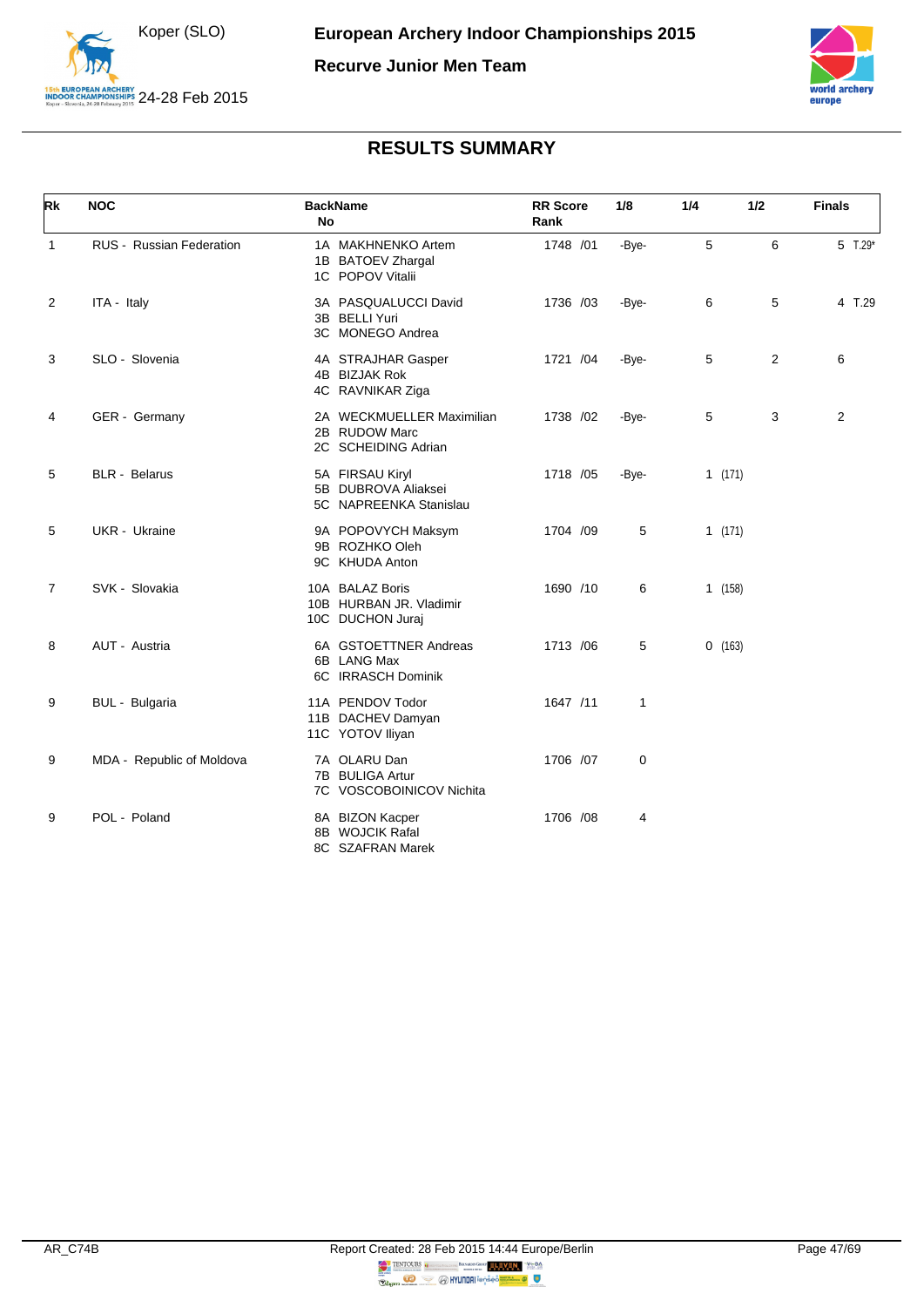



<span id="page-48-0"></span>

| Rk             | <b>NOC</b>               | <b>BackName</b><br><b>No</b>                                                        | <b>RR</b> Score<br>Rank | 1/4    | 1/2            | <b>Finals</b> |
|----------------|--------------------------|-------------------------------------------------------------------------------------|-------------------------|--------|----------------|---------------|
| $\mathbf{1}$   | ITA - Italy              | 3A ANDREOLI Tatiana<br><b>GIACCHERI Tanya</b><br>3B<br>3C SPERA Loredana            | 1705 /03                | 6      | 6              | 5             |
| $\overline{2}$ | RUS - Russian Federation | 1A DAMBAEVA Zhibzema<br>DASHIDORZHIEVA Tuyana<br>1B<br>1C MYLNIKOVA Valeria         | 1722 / 01               | -Bye-  | 5              | 3             |
| 3              | POL - Poland             | 4A ZYZANSKA Sylwia<br><b>FARASIEWICZ Karolina</b><br>4B<br>4C SMIALKOWSKA Magdalena | 1658 /04                | 6      | 1              | 5             |
| 4              | UKR - Ukraine            | 2A NOVITSKA Sofiia<br><b>HNYP Solomiya</b><br>2B<br>2C TRAPEZNIKOVA Solomiya        | 1717 /02                | -Bye-  | $\overline{2}$ | 3             |
| 5              | <b>BLR</b> - Belarus     | 5A KRUPKO Darya<br>5B KURATNIK Aliaksandra<br>5C SHVETS Nadzeya                     | 1658 /05                | 0(161) |                |               |
| 6              | BUL - Bulgaria           | 6A DANAILOVA Dobromira<br>ATANASOVA Yordanka<br>6B<br>6C NEDYALKOVA Nikol           | 1608 / 06               | 0(159) |                |               |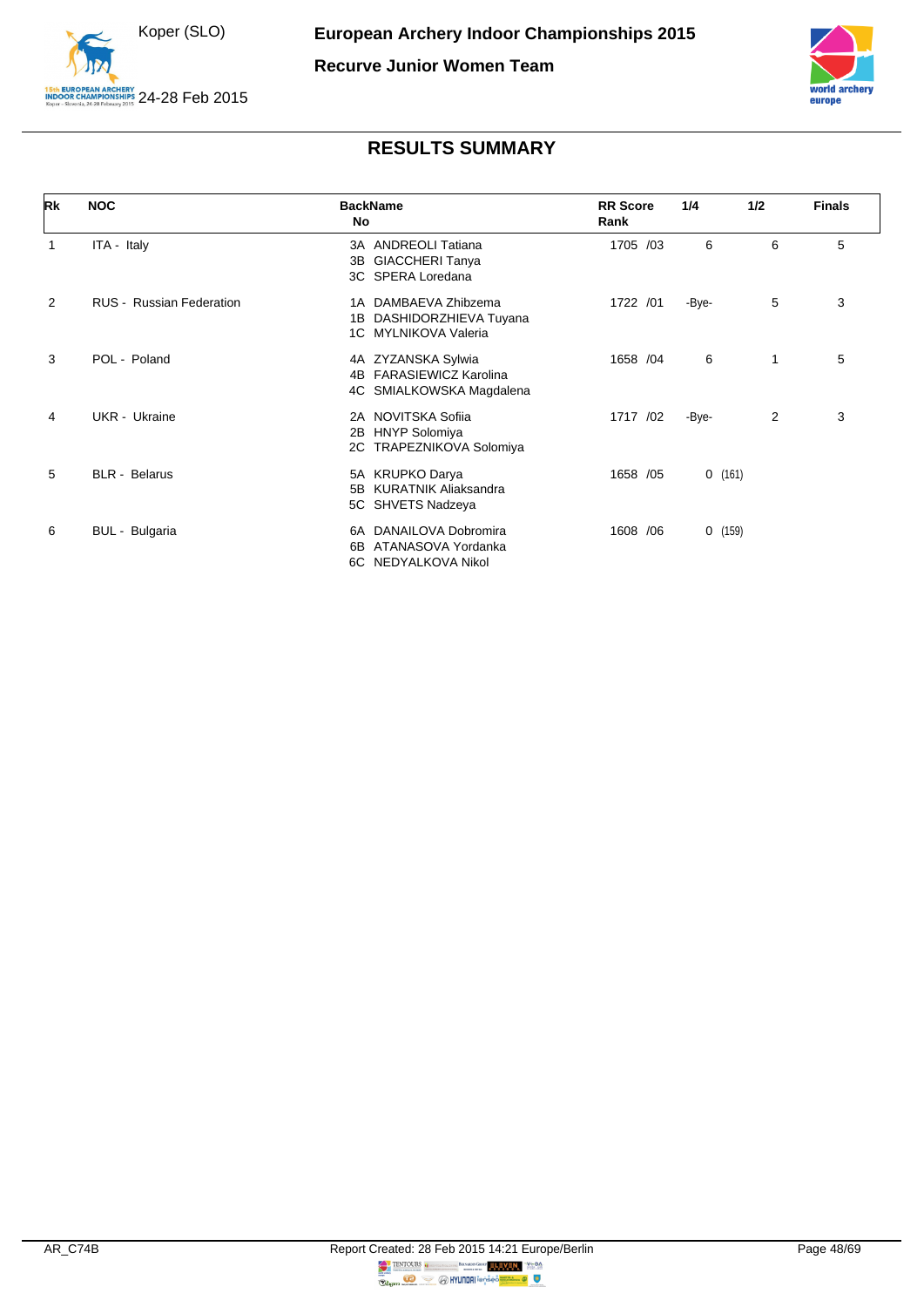



<span id="page-49-0"></span>

| Rk             | <b>NOC</b>        | <b>BackName</b><br>No                                                           | <b>RR</b> Score<br>Rank | 1/4 | 1/2 | <b>Finals</b> |
|----------------|-------------------|---------------------------------------------------------------------------------|-------------------------|-----|-----|---------------|
| 1              | NED - Netherlands | 1A SCHLOESSER Mike<br>1B ELZINGA Peter<br>1C BLEYENDAAL Ruben                   | 1784 /01                | 238 | 237 | 234           |
| $\overline{2}$ | FRA - France      | 2A DELOCHE Pierre Julien<br>2B PEINEAU Sebastien<br>2C BRASSEUR Sebastien       | 1774 /02                | 232 | 237 | 229           |
| 3              | DEN - Denmark     | 3A DAMSBO Martin<br><b>HANSEN Stephan</b><br>3B<br>3C DARUM Andreas             | 1769 /03                | 240 | 235 | 233           |
| 4              | SLO - Slovenia    | 5A TURSIC Slavko<br>SITAR Dejan<br>5B<br>5C MAJER Damjan                        | 1760 /05                | 238 | 233 | 230           |
| 5              | UKR - Ukraine     | 8A MYKHALCHUK Denys<br>8B LVOVSKYY Dmytro<br>8C VINOGRADOV Roman                | 1725 /08                | 234 |     |               |
| 6              | ITA - Italy       | 4A PAGNI Sergio<br><b>DRAGONI Luigi</b><br>4B<br>4C SIMONELLI Alberto           | 1761 /04                | 233 |     |               |
| 7              | GRE - Greece      | 7A AERIKOS Christos<br>7B KOSTOPOULOS Athanasios<br><b>7C KOUMERTAS Stavros</b> | 1752 /07                | 230 |     |               |
| $\overline{7}$ | NOR - Norway      | 6A AAMAAS Njaal<br><b>TJENTLAND Oddmund</b><br>6B<br>6C LIE Eivind              | 1754 / 06               | 230 |     |               |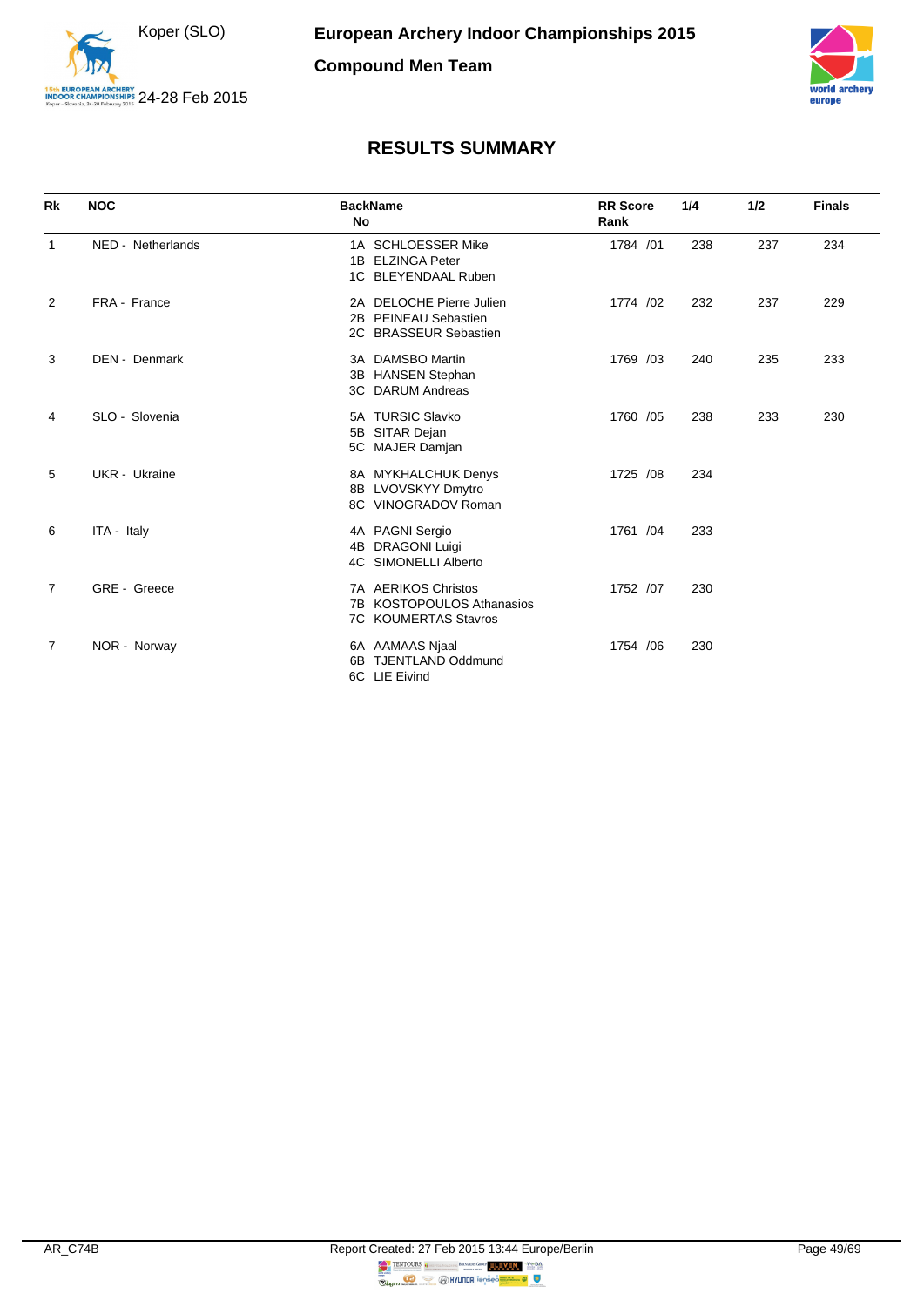



<span id="page-50-0"></span>

| Rk            | <b>NOC</b>                      | <b>BackName</b><br>No.                                                                 | <b>RR</b> Score<br>Rank | 1/2 | <b>Finals</b> |
|---------------|---------------------------------|----------------------------------------------------------------------------------------|-------------------------|-----|---------------|
|               | <b>RUS</b> - Russian Federation | 1A AVDEEVA Natalia<br>VINOGRADOVA Marija<br>1B<br>1C LOGINOVA Albina                   | 1751 /01                | 235 | 233           |
| $\mathcal{P}$ | ITA - Italy                     | 2A ANASTASIO Anastasia<br>2B TONIOLI Marcella<br>2C SPANO Viviana                      | 1733 /02                | 233 | 228           |
| 3             | NED - Netherlands               | 3A VAN CASPEL Inge<br><b>COUWENBERG Martine</b><br>3B.<br>3C ENTHOVEN-MOKKENSTORM Inge | 1710 /03                | 226 | 227<br>T.29   |
| 4             | UKR - Ukraine                   | 4A DYAKOVA Viktoriya<br>4B BURDEYNA Nataliya<br>4C SHKLIAR Kseniya                     | 1702 /04                | 227 | 227<br>T.28   |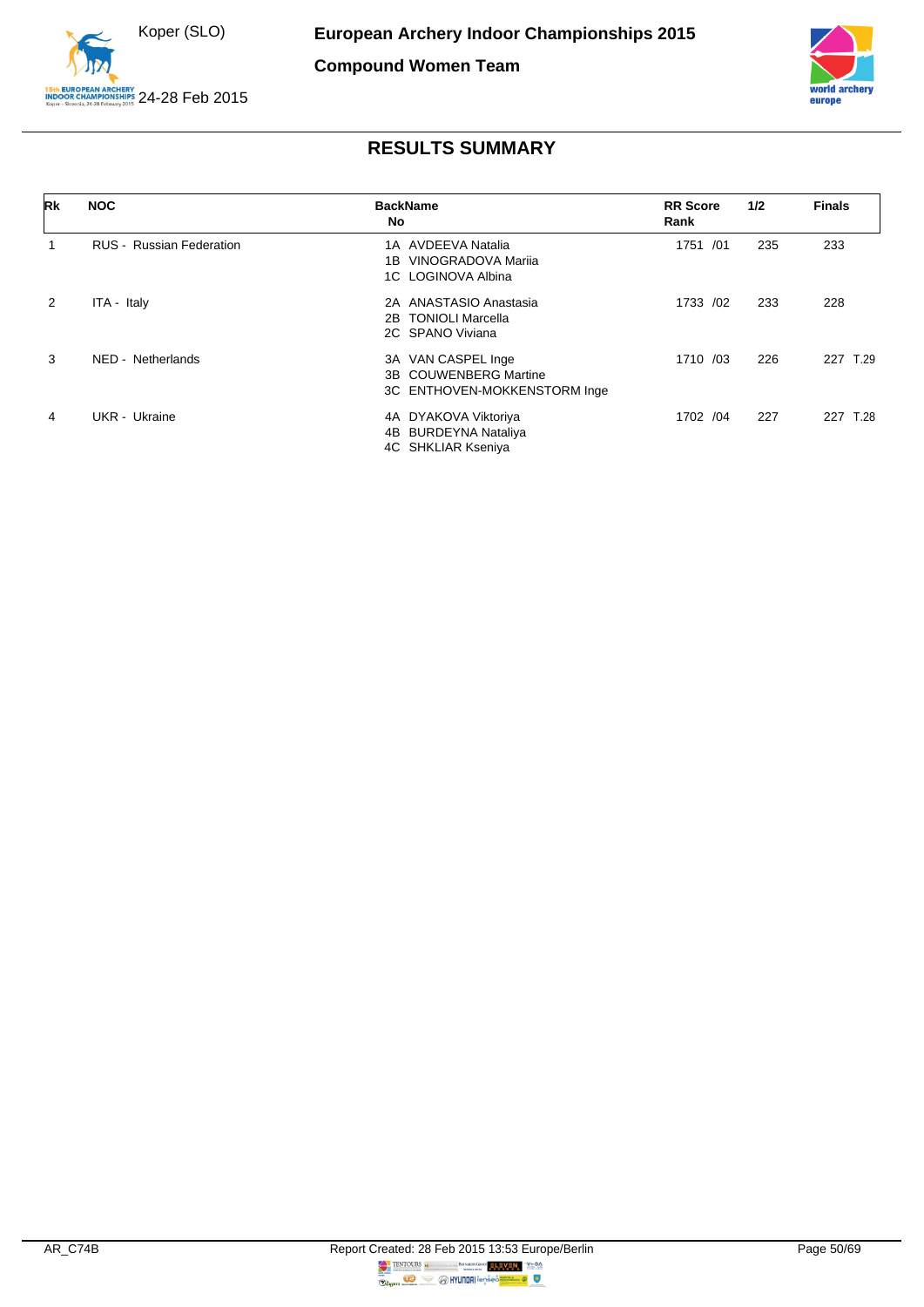



<span id="page-51-0"></span>

| Rk             | <b>NOC</b>     | <b>BackName</b><br>No                                                      | <b>RR</b> Score<br>Rank | 1/4   | 1/2 | <b>Finals</b> |
|----------------|----------------|----------------------------------------------------------------------------|-------------------------|-------|-----|---------------|
| 1              | SLO - Slovenia | 2A MODIC Stas<br>2B CERNE Arne<br>2C STOSEVSKI Luka                        | 1746 /02                | -Bye- | 234 | 230           |
| $\overline{2}$ | ITA - Italy    | 1A MIOR Viviano<br>1B SUT Jesse<br>1C FESTI Manuel                         | 1750 /01                | -Bye- | 233 | 229           |
| 3              | UKR - Ukraine  | 5A HOVIADOVSKYI Roman<br><b>BOLSHAKOV Vlad</b><br>5B<br>5C GONCHAROV Anton | 1718 / 05               | 226   | 230 | 230           |
| 4              | BEL - Belgium  | 3A DOMANSKI Renaud<br><b>VOORTMANS Ben</b><br>3B.<br>3C VERMEIREN Ambroos  | 1743 /03                | -Bye- | 233 | 226           |
| 5              | SWE - Sweden   | 4A BORGSTROM Hampus<br><b>STROMBERG Linus</b><br>4B<br>4C CARLSSON Isak    | 1741 /04                | 219   |     |               |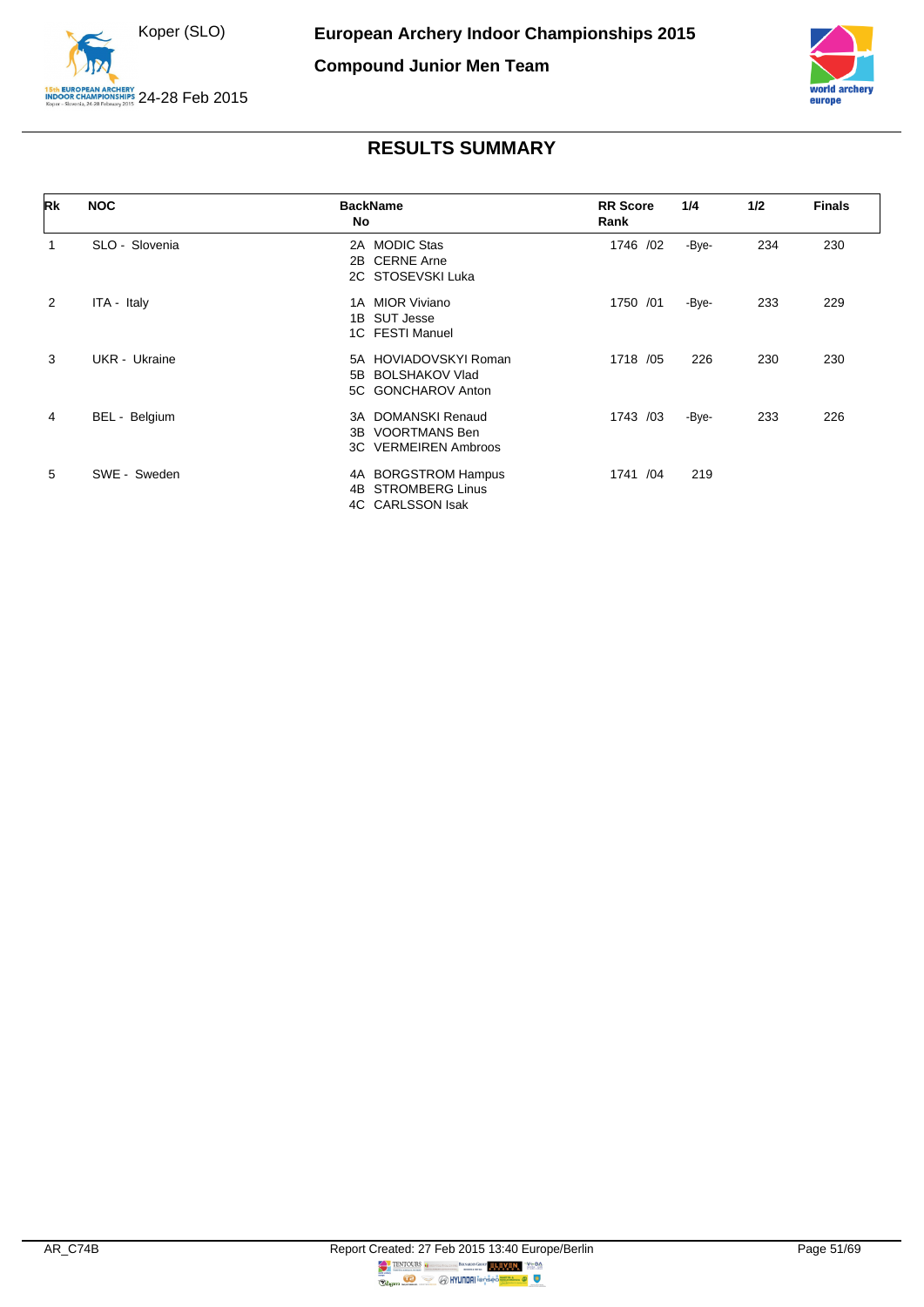



<span id="page-52-0"></span>

| Rk | <b>NOC</b>                      | <b>BackName</b><br>No    | <b>RR</b> Score<br>Rank | 1/2   | <b>Finals</b> |
|----|---------------------------------|--------------------------|-------------------------|-------|---------------|
|    | <b>RUS</b> - Russian Federation | 2A RAVILOVA Diana        | 1722 /02                | 231   | 230           |
|    |                                 | 2B SAVENKOVA Alexandra   |                         |       |               |
|    |                                 | 2C MAKEEVA Ekaterina     |                         |       |               |
| 2  | UKR - Ukraine                   | 1A SHKOLNA Mariya        | 1732 /01                | -Bye- | 227           |
|    |                                 | 1B GONCHAROVA Valeria    |                         |       |               |
|    |                                 | 1C BORYSENKO Olena       |                         |       |               |
| 3  | BEL - Belgium                   | 3A MEYNEN DEGRYSE Lena   | 1720 /03                | 227   | 0             |
|    |                                 | 3B MEYNEN DEGRYSE Saskia |                         |       |               |
|    |                                 | 3C SGAGGIARO Kyana       |                         |       |               |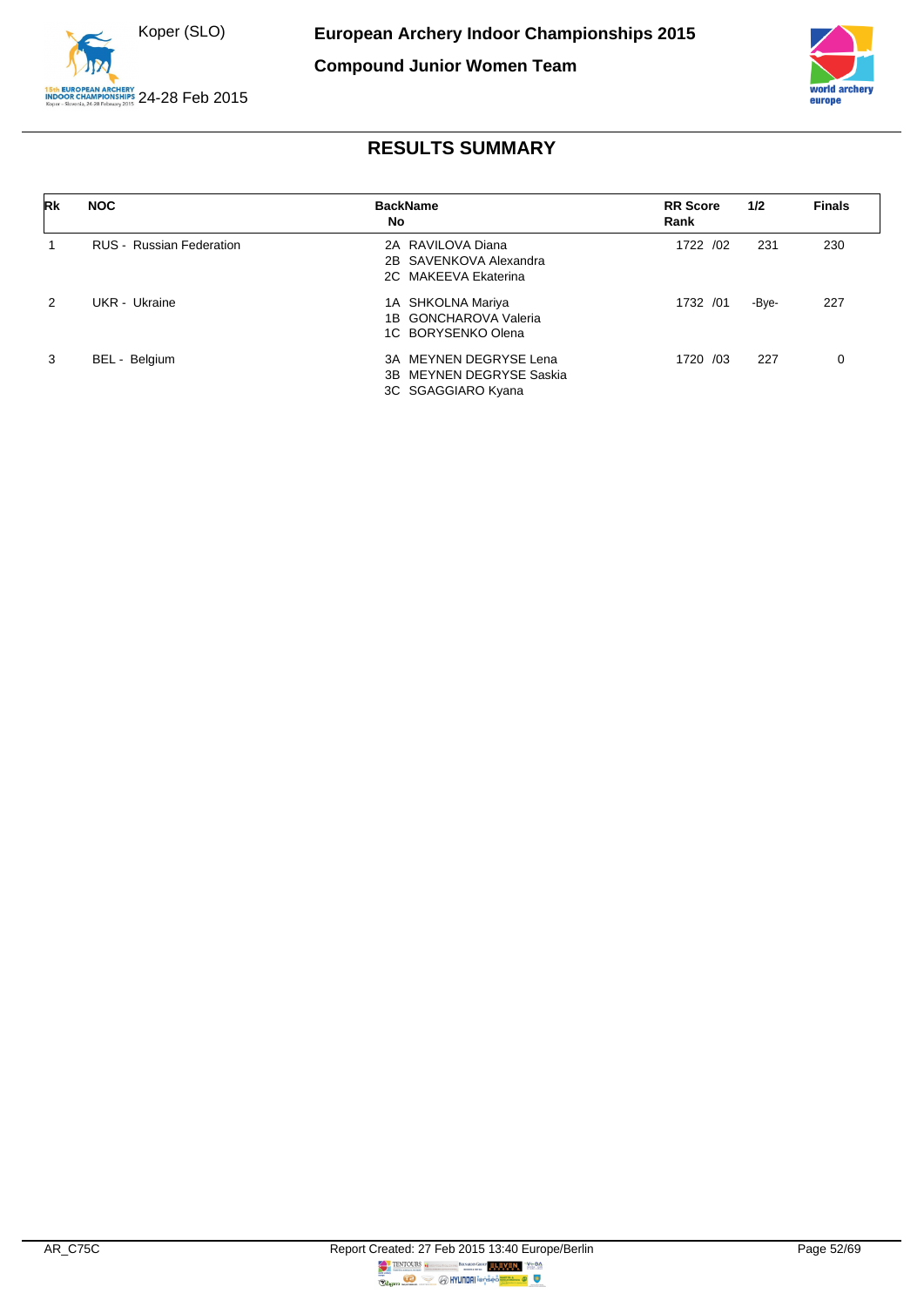

**Recurve Men Team**

**Result Brackets**



<span id="page-53-0"></span>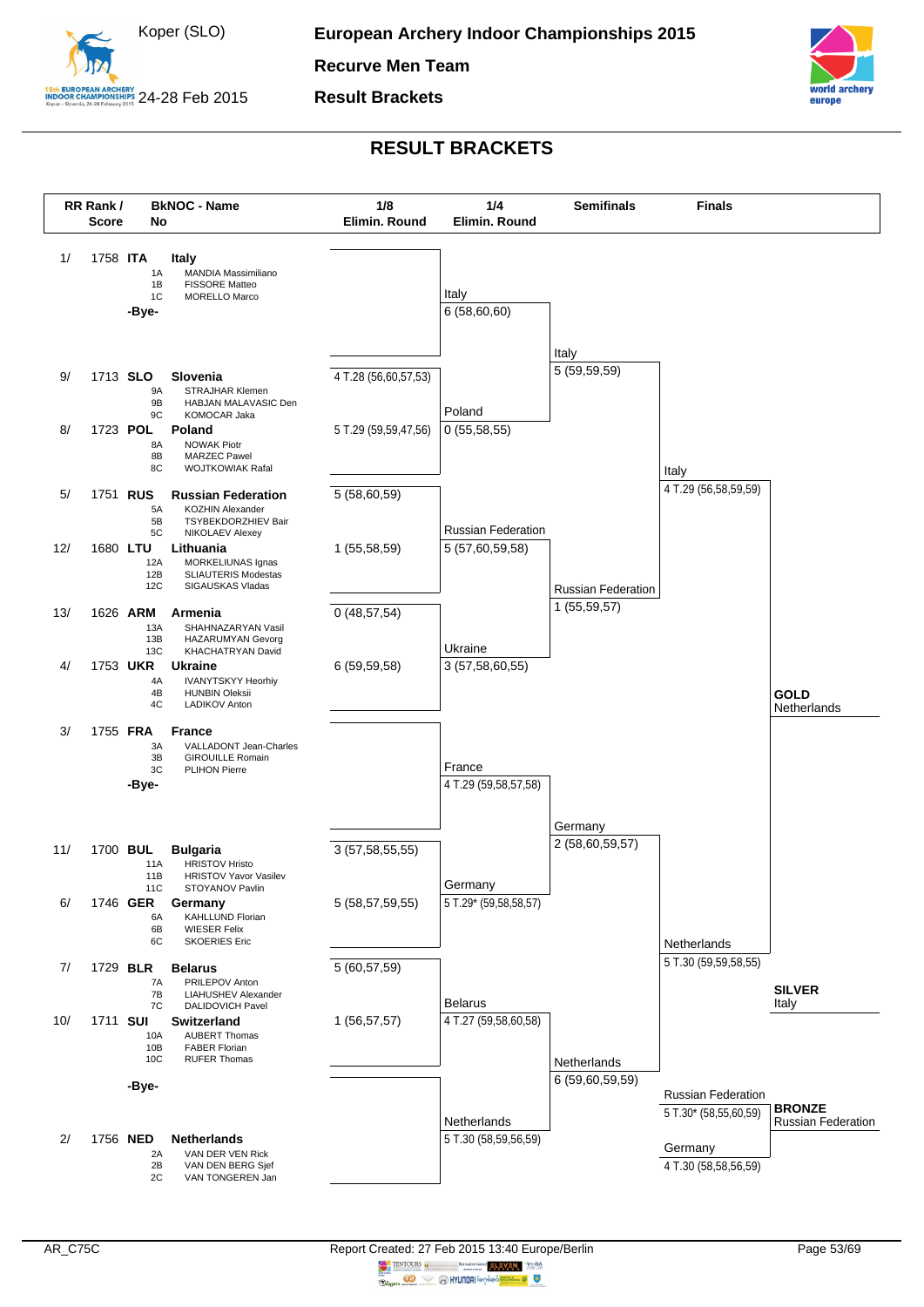

**Recurve Women Team**

**Result Brackets**



### **RESULT BRACKETS**

<span id="page-54-0"></span>

Italy 6 (57,58,57,55)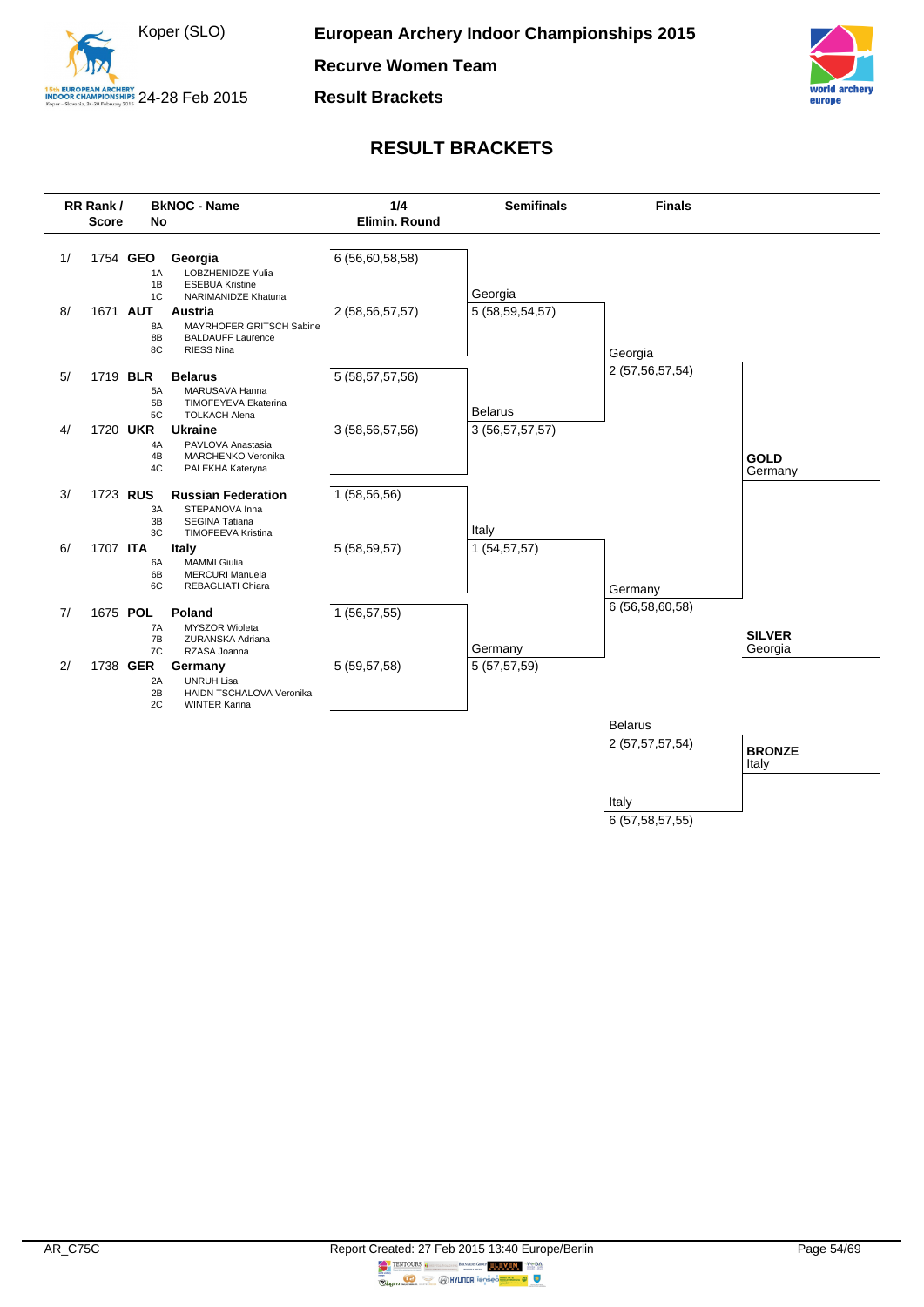

**Recurve Junior Men Team**

**Result Brackets**



<span id="page-55-0"></span>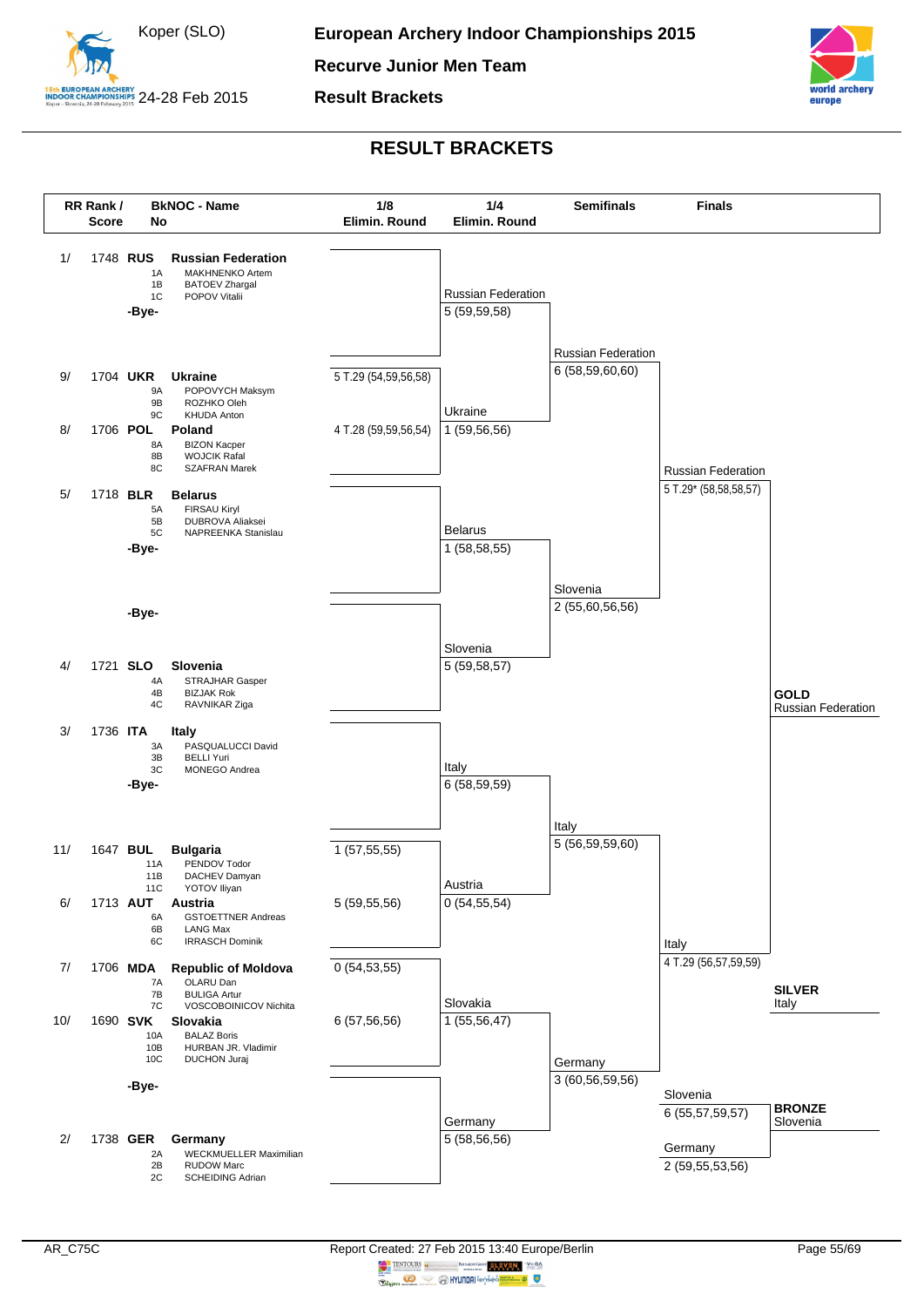

**Recurve Junior Women Team**

**Result Brackets**



<span id="page-56-0"></span>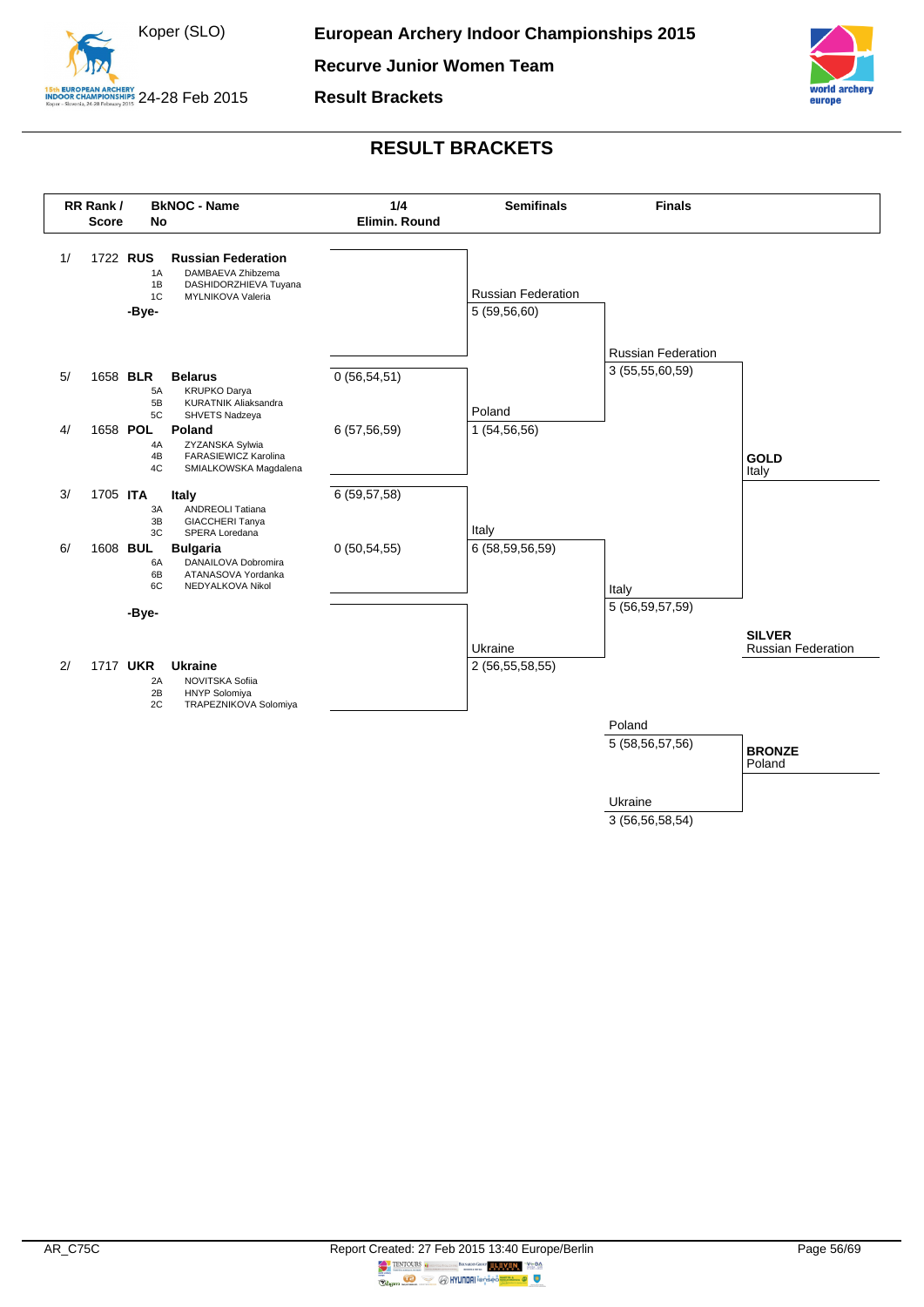



<span id="page-57-0"></span>

233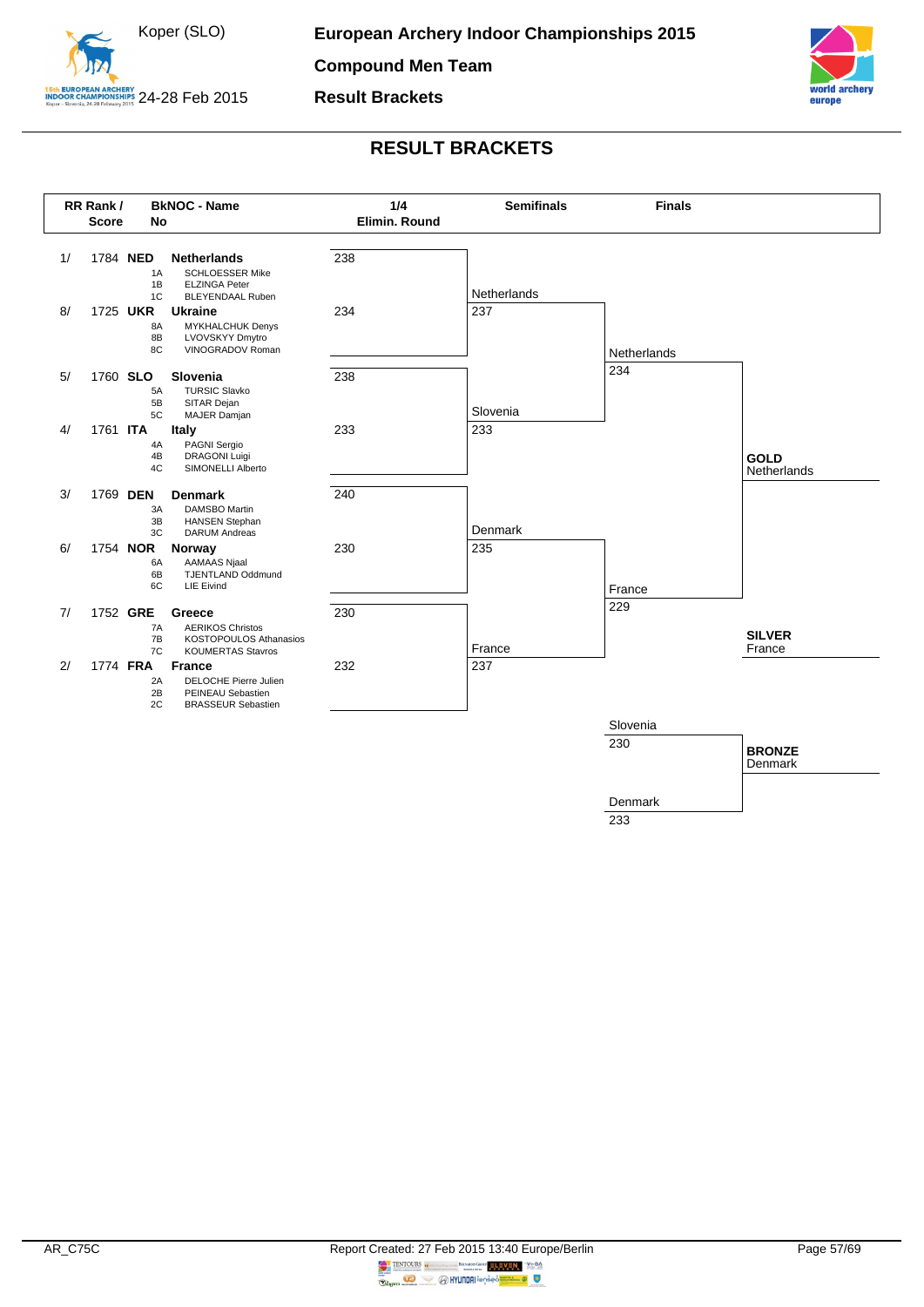

**Compound Women Team**

**Result Brackets**



<span id="page-58-0"></span>

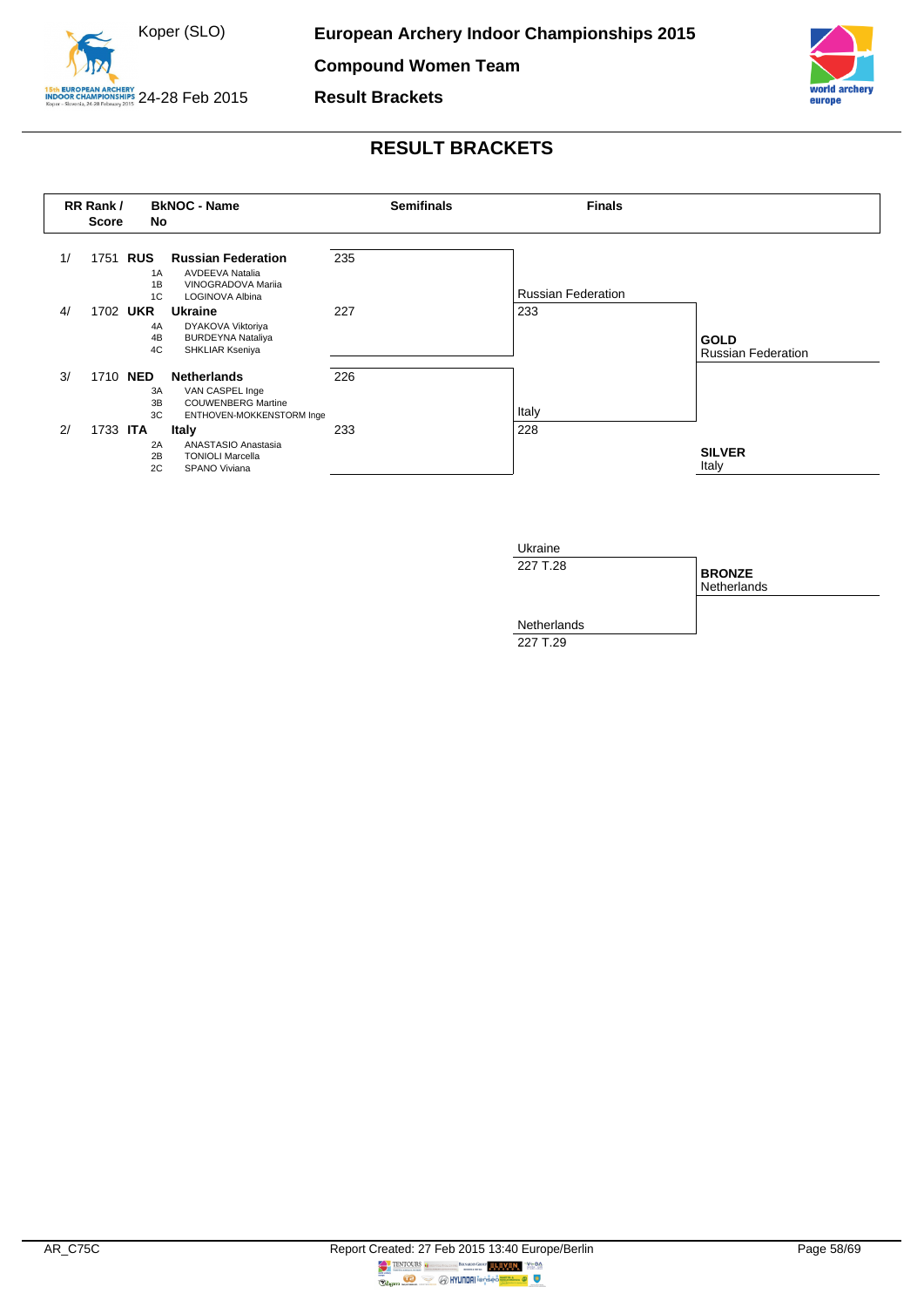



<span id="page-59-0"></span>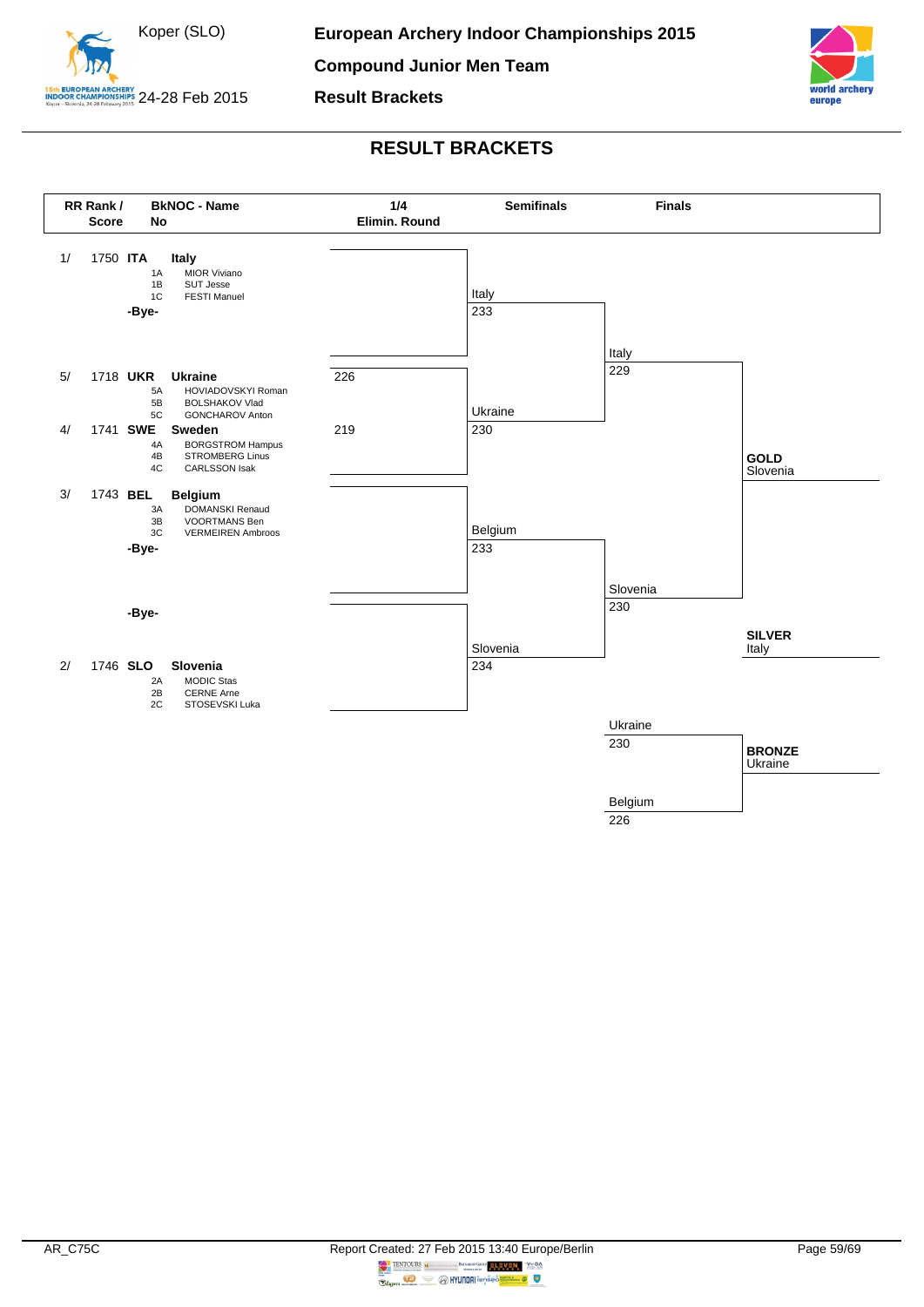

**Result Brackets**



<span id="page-60-0"></span>

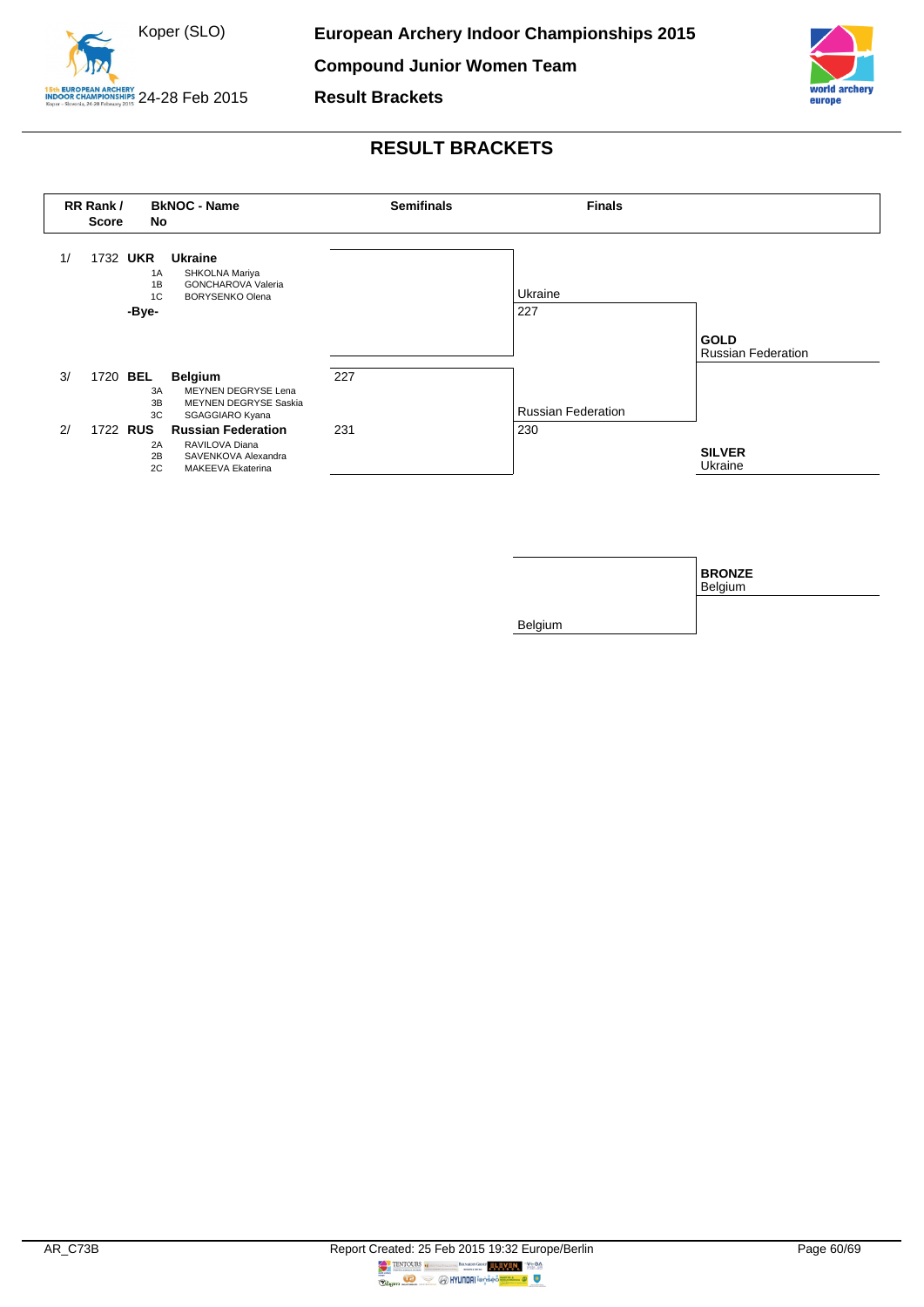



<span id="page-61-0"></span>

| Rank | <b>NOC</b>                 | Name                         | Individual<br><b>Total</b> | Team<br><b>Total</b> |  |
|------|----------------------------|------------------------------|----------------------------|----------------------|--|
|      | 1 ITA - Italy              | <b>MANDIA Massimiliano</b>   | 593                        | 1758                 |  |
|      |                            | <b>FISSORE Matteo</b>        | 587                        |                      |  |
|      |                            | <b>MORELLO Marco</b>         | 578                        |                      |  |
|      | 2 NED - Netherlands        | VAN DER VEN Rick             | 594                        | 1756                 |  |
|      |                            | VAN DEN BERG Sjef            | 583                        |                      |  |
|      |                            | VAN TONGEREN Jan             | 579                        |                      |  |
|      | 3 FRA - France             | VALLADONT Jean-Charles       | 588                        | 1755                 |  |
|      |                            | <b>GIROUILLE Romain</b>      | 585                        |                      |  |
|      |                            | <b>PLIHON Pierre</b>         | 582                        |                      |  |
|      | 4 UKR - Ukraine            | <b>IVANYTSKYY Heorhiy</b>    | 593                        | 1753                 |  |
|      |                            | <b>HUNBIN Oleksii</b>        | 585                        |                      |  |
|      |                            | <b>LADIKOV Anton</b>         | 575                        |                      |  |
|      | 5 RUS - Russian Federation | KOZHIN Alexander             | 585                        | 1751                 |  |
|      |                            | <b>TSYBEKDORZHIEV Bair</b>   | 585                        |                      |  |
|      |                            | NIKOLAEV Alexey              | 581                        |                      |  |
|      | 6 GER - Germany            | <b>KAHLLUND Florian</b>      | 595                        | 1746                 |  |
|      |                            | <b>WIESER Felix</b>          | 577                        |                      |  |
|      |                            | <b>SKOERIES Eric</b>         | 574                        |                      |  |
|      | 7 BLR - Belarus            | PRILEPOV Anton               | 582                        | 1729                 |  |
|      |                            | <b>LIAHUSHEV Alexander</b>   | 575                        |                      |  |
|      |                            | <b>DALIDOVICH Pavel</b>      | 572                        |                      |  |
|      | 8 POL - Poland             | <b>NOWAK Piotr</b>           | 579                        | 1723                 |  |
|      |                            | <b>MARZEC Pawel</b>          | 574                        |                      |  |
|      |                            | <b>WOJTKOWIAK Rafal</b>      | 570                        |                      |  |
|      | 9 SLO - Slovenia           | <b>STRAJHAR Klemen</b>       | 575                        | 1713                 |  |
|      |                            | HABJAN MALAVASIC Den         | 573                        |                      |  |
|      |                            | KOMOCAR Jaka                 | 565                        |                      |  |
|      | 10 SUI - Switzerland       | <b>AUBERT Thomas</b>         | 582                        | 1711                 |  |
|      |                            | <b>FABER Florian</b>         | 579                        |                      |  |
|      |                            | <b>RUFER Thomas</b>          | 550                        |                      |  |
| 11   | <b>BUL</b> - Bulgaria      | <b>HRISTOV Hristo</b>        | 573                        | 1700                 |  |
|      |                            | <b>HRISTOV Yavor Vasilev</b> | 570                        |                      |  |
|      |                            | STOYANOV Pavlin              | 557                        |                      |  |
|      | 12 LTU - Lithuania         | MORKELIUNAS Ignas            | 570                        | 1680                 |  |
|      |                            | SLIAUTERIS Modestas          | 557                        |                      |  |
|      |                            | SIGAUSKAS Vladas             | 553                        |                      |  |
|      | 13 ARM - Armenia           | SHAHNAZARYAN Vasil           | 556                        | 1626                 |  |
|      |                            | <b>HAZARUMYAN Gevorg</b>     | 539                        |                      |  |
|      |                            | KHACHATRYAN David            | 531                        |                      |  |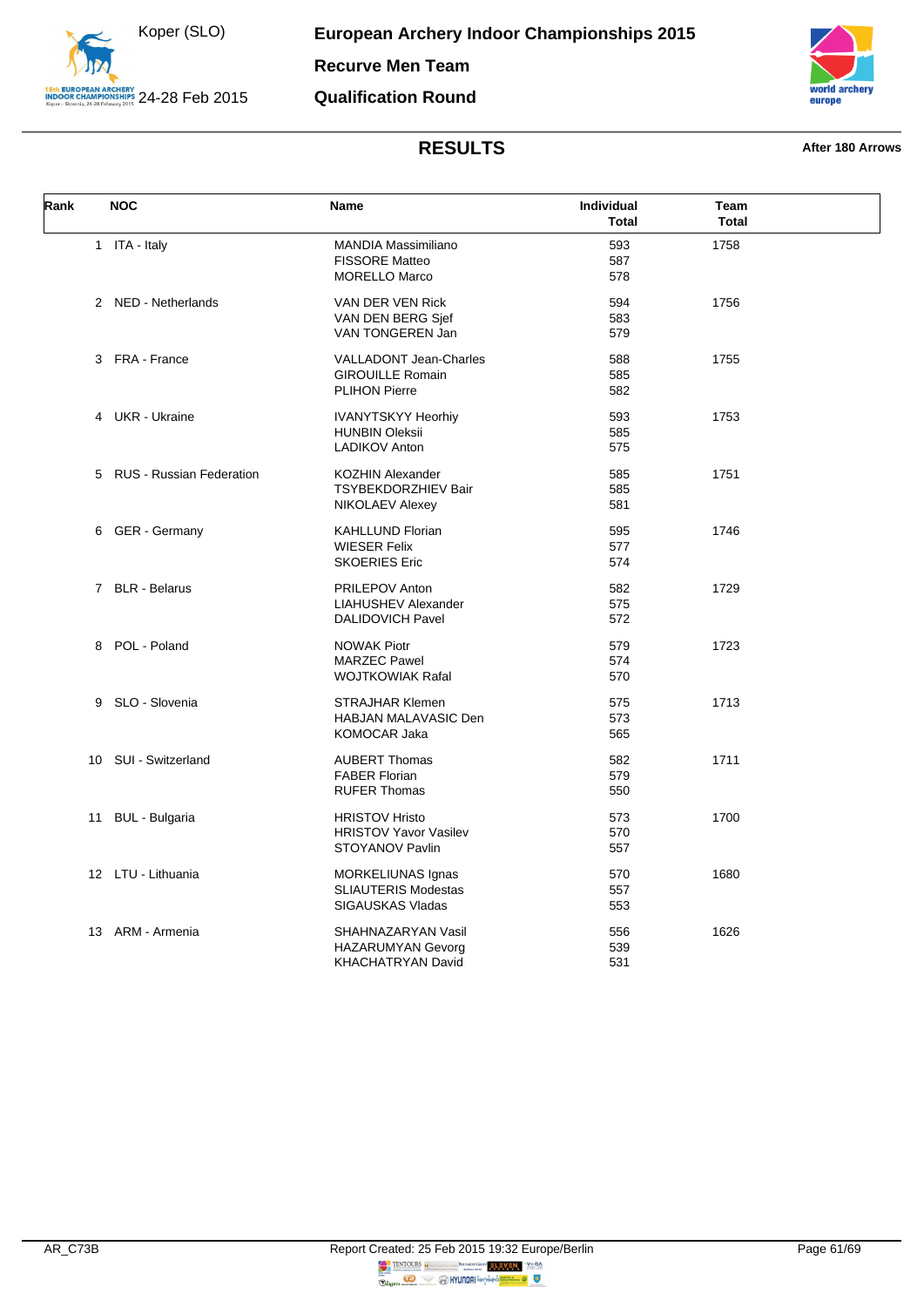



<span id="page-62-0"></span>

| Rank | <b>NOC</b>                                       | <b>Name</b>                                                                      | <b>Individual</b><br><b>Total</b> | Team<br><b>Total</b> |  |
|------|--------------------------------------------------|----------------------------------------------------------------------------------|-----------------------------------|----------------------|--|
|      | 1 GEO - Georgia                                  | <b>LOBZHENIDZE Yulia</b><br><b>ESEBUA Kristine</b><br><b>NARIMANIDZE Khatuna</b> | 588<br>587<br>579                 | 1754                 |  |
|      | 2 GER - Germany                                  | <b>UNRUH Lisa</b><br><b>HAIDN TSCHALOVA Veronika</b><br><b>WINTER Karina</b>     | 591<br>578<br>569                 | 1738                 |  |
|      | <b>RUS - Russian Federation</b><br>$\mathcal{E}$ | STEPANOVA Inna<br><b>SEGINA Tatiana</b><br><b>TIMOFEEVA Kristina</b>             | 579<br>573<br>571                 | 1723                 |  |
|      | 4 UKR - Ukraine                                  | PAVLOVA Anastasia<br><b>MARCHENKO Veronika</b><br>PALEKHA Kateryna               | 579<br>574<br>567                 | 1720                 |  |
|      | 5 BLR - Belarus                                  | <b>MARUSAVA Hanna</b><br><b>TIMOFEYEVA Ekaterina</b><br><b>TOLKACH Alena</b>     | 577<br>576<br>566                 | 1719                 |  |
|      | ITA - Italy<br>6                                 | <b>MAMMI Giulia</b><br><b>MERCURI Manuela</b><br><b>REBAGLIATI Chiara</b>        | 572<br>569<br>566                 | 1707                 |  |
|      | POL - Poland<br>$7^{\circ}$                      | <b>MYSZOR Wioleta</b><br><b>ZURANSKA Adriana</b><br>RZASA Joanna                 | 569<br>555<br>551                 | 1675                 |  |
|      | AUT - Austria<br>8                               | <b>MAYRHOFER GRITSCH Sabine</b><br><b>BALDAUFF Laurence</b><br><b>RIESS Nina</b> | 560<br>557<br>554                 | 1671                 |  |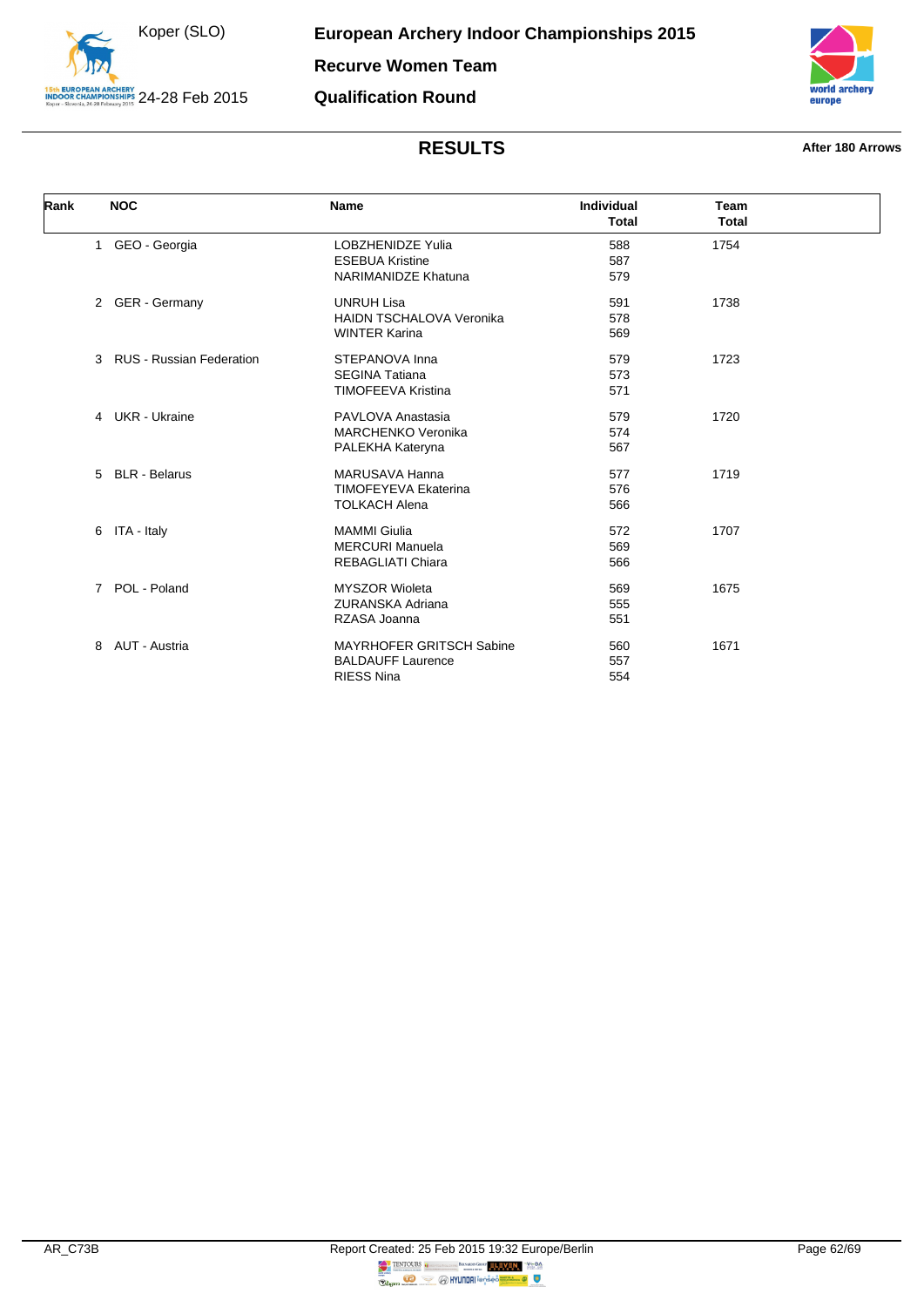



<span id="page-63-0"></span>

| Rank | <b>NOC</b>                  | <b>Name</b>                                                                   | Individual<br><b>Total</b> | Team<br><b>Total</b> |
|------|-----------------------------|-------------------------------------------------------------------------------|----------------------------|----------------------|
|      | 1 RUS - Russian Federation  | <b>MAKHNENKO Artem</b><br><b>BATOEV Zhargal</b><br>POPOV Vitalii              | 586<br>582<br>580          | 1748                 |
|      | 2 GER - Germany             | <b>WECKMUELLER Maximilian</b><br><b>RUDOW Marc</b><br><b>SCHEIDING Adrian</b> | 591<br>587<br>560          | 1738                 |
|      | 3 ITA - Italy               | PASQUALUCCI David<br><b>BELLI Yuri</b><br><b>MONEGO Andrea</b>                | 588<br>584<br>564          | 1736                 |
|      | 4 SLO - Slovenia            | <b>STRAJHAR Gasper</b><br><b>BIZJAK Rok</b><br>RAVNIKAR Ziga                  | 587<br>569<br>565          | 1721                 |
|      | 5 BLR - Belarus             | <b>FIRSAU Kiryl</b><br><b>DUBROVA Aliaksei</b><br><b>NAPREENKA Stanislau</b>  | 583<br>573<br>562          | 1718                 |
|      | 6 AUT - Austria             | <b>GSTOETTNER Andreas</b><br><b>LANG Max</b><br><b>IRRASCH Dominik</b>        | 584<br>569<br>560          | 1713                 |
|      | 7 MDA - Republic of Moldova | OLARU Dan<br><b>BULIGA Artur</b><br>VOSCOBOINICOV Nichita                     | 584<br>564<br>558          | 1706 T. 106;57       |
|      | 8 POL - Poland              | <b>BIZON Kacper</b><br><b>WOJCIK Rafal</b><br><b>SZAFRAN Marek</b>            | 579<br>567<br>560          | 1706 T. 98;72        |
| 9    | <b>UKR</b> - Ukraine        | POPOVYCH Maksym<br>ROZHKO Oleh<br><b>KHUDA Anton</b>                          | 575<br>571<br>558          | 1704                 |
|      | 10 SVK - Slovakia           | <b>BALAZ Boris</b><br>HURBAN JR. Vladimir<br><b>DUCHON Juraj</b>              | 584<br>556<br>550          | 1690                 |
| 11   | <b>BUL - Bulgaria</b>       | PENDOV Todor<br>DACHEV Damyan<br><b>YOTOV Iliyan</b>                          | 561<br>554<br>532          | 1647                 |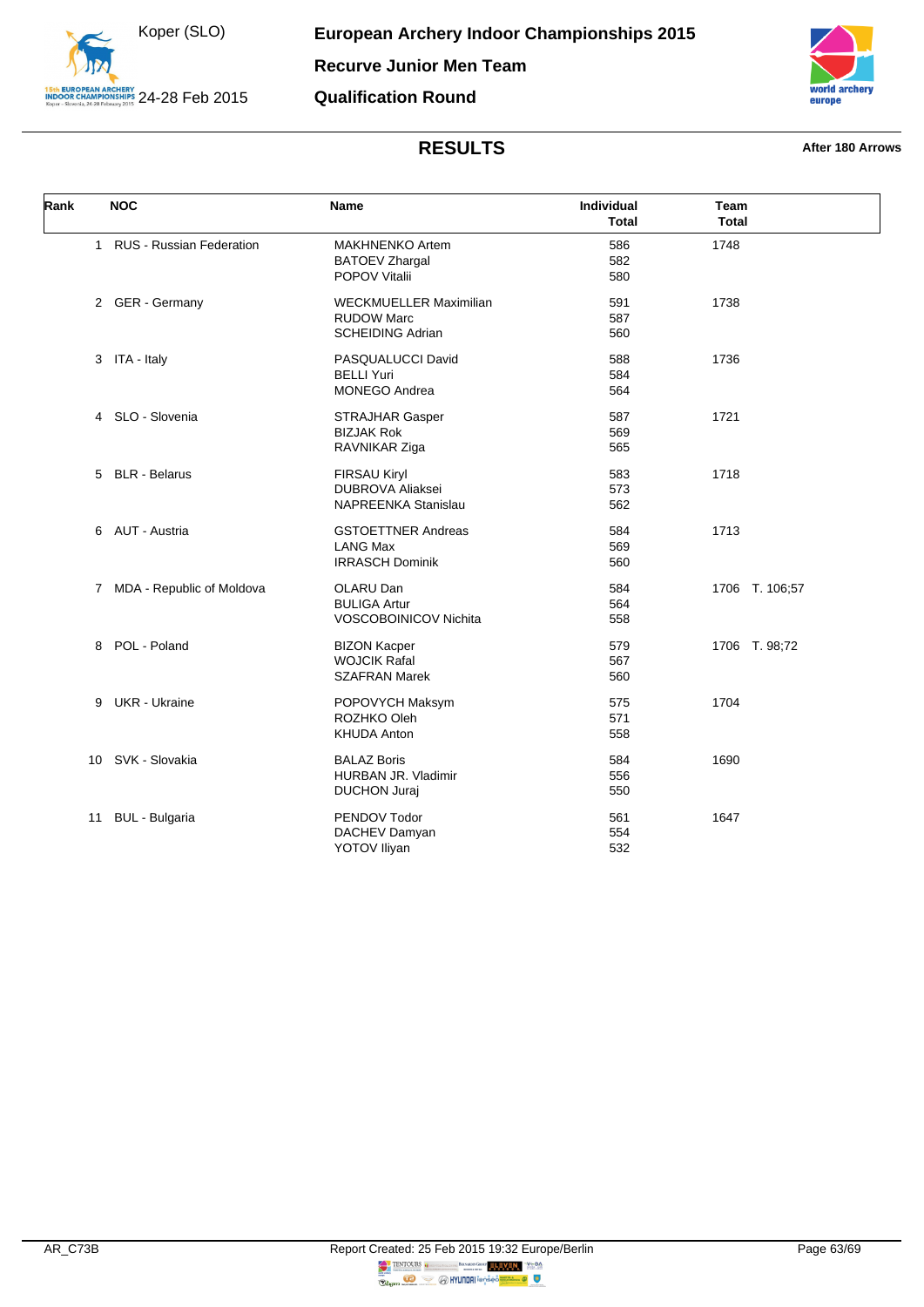



<span id="page-64-0"></span>

| Rank | <b>NOC</b>                            | Name                        | <b>Individual</b><br><b>Total</b> | <b>Team</b><br><b>Total</b> |
|------|---------------------------------------|-----------------------------|-----------------------------------|-----------------------------|
|      | <b>RUS - Russian Federation</b>       | DAMBAEVA Zhibzema           | 578                               | 1722                        |
|      |                                       | DASHIDORZHIEVA Tuyana       | 575                               |                             |
|      |                                       | <b>MYLNIKOVA Valeria</b>    | 569                               |                             |
|      | <b>UKR</b> - Ukraine<br>$\mathcal{P}$ | NOVITSKA Sofija             | 576                               | 1717                        |
|      |                                       | <b>HNYP Solomiya</b>        | 571                               |                             |
|      |                                       | TRAPEZNIKOVA Solomiya       | 570                               |                             |
|      | ITA - Italy<br>3                      | <b>ANDREOLI Tatiana</b>     | 578                               | 1705                        |
|      |                                       | <b>GIACCHERI Tanya</b>      | 569                               |                             |
|      |                                       | SPERA Loredana              | 558                               |                             |
|      | 4 POL - Poland                        | ZYZANSKA Sylwia             | 560                               | 1658 T. 76,73               |
|      |                                       | FARASIEWICZ Karolina        | 555                               |                             |
|      |                                       | SMIALKOWSKA Magdalena       | 543                               |                             |
|      | 5 BLR - Belarus                       | <b>KRUPKO Darya</b>         | 558                               | 1658 T. 73;75               |
|      |                                       | <b>KURATNIK Aliaksandra</b> | 552                               |                             |
|      |                                       | SHVETS Nadzeya              | 548                               |                             |
|      | BUL - Bulgaria<br>6                   | DANAILOVA Dobromira         | 553                               | 1608                        |
|      |                                       | ATANASOVA Yordanka          | 541                               |                             |
|      |                                       | NEDYALKOVA Nikol            | 514                               |                             |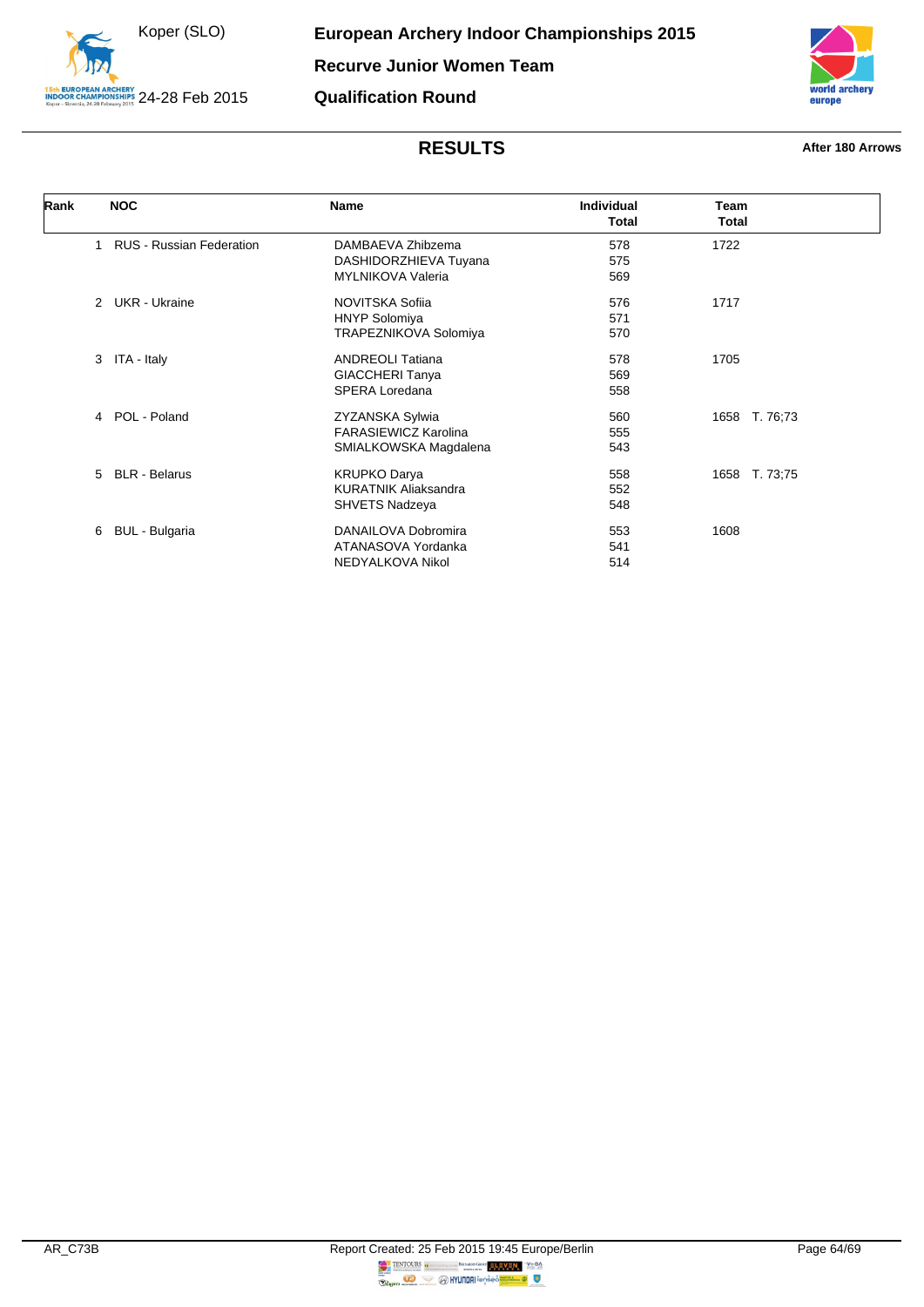



<span id="page-65-0"></span>

| Rank | <b>NOC</b>                        | <b>Name</b>                                                                          | Individual<br><b>Total</b> | Team<br><b>Total</b> |
|------|-----------------------------------|--------------------------------------------------------------------------------------|----------------------------|----------------------|
|      | NED - Netherlands<br>$\mathbf{1}$ | <b>SCHLOESSER Mike</b><br><b>ELZINGA Peter</b><br><b>BLEYENDAAL Ruben</b>            | 599<br>595<br>590          | 1784                 |
|      | 2 FRA - France                    | <b>DELOCHE Pierre Julien</b><br>PEINEAU Sebastien<br><b>BRASSEUR Sebastien</b>       | 595<br>592<br>587          | 1774                 |
|      | <b>DEN - Denmark</b><br>3         | <b>DAMSBO Martin</b><br><b>HANSEN Stephan</b><br><b>DARUM Andreas</b>                | 594<br>590<br>585          | 1769                 |
|      | 4 ITA - Italy                     | <b>PAGNI Sergio</b><br><b>DRAGONI Luigi</b><br>SIMONELLI Alberto                     | 598<br>591<br>572          | 1761                 |
|      | SLO - Slovenia<br>5               | <b>TURSIC Slavko</b><br>SITAR Dejan<br><b>MAJER Damjan</b>                           | 591<br>589<br>580          | 1760                 |
|      | NOR - Norway<br>6                 | <b>AAMAAS Njaal</b><br><b>TJENTLAND Oddmund</b><br><b>LIE Eivind</b>                 | 593<br>585<br>576          | 1754                 |
|      | GRE - Greece<br>$7^{\circ}$       | <b>AERIKOS Christos</b><br><b>KOSTOPOULOS Athanasios</b><br><b>KOUMERTAS Stavros</b> | 591<br>585<br>576          | 1752                 |
|      | <b>UKR</b> - Ukraine<br>8         | <b>MYKHALCHUK Denys</b><br><b>LVOVSKYY Dmytro</b><br>VINOGRADOV Roman                | 580<br>576<br>569          | 1725                 |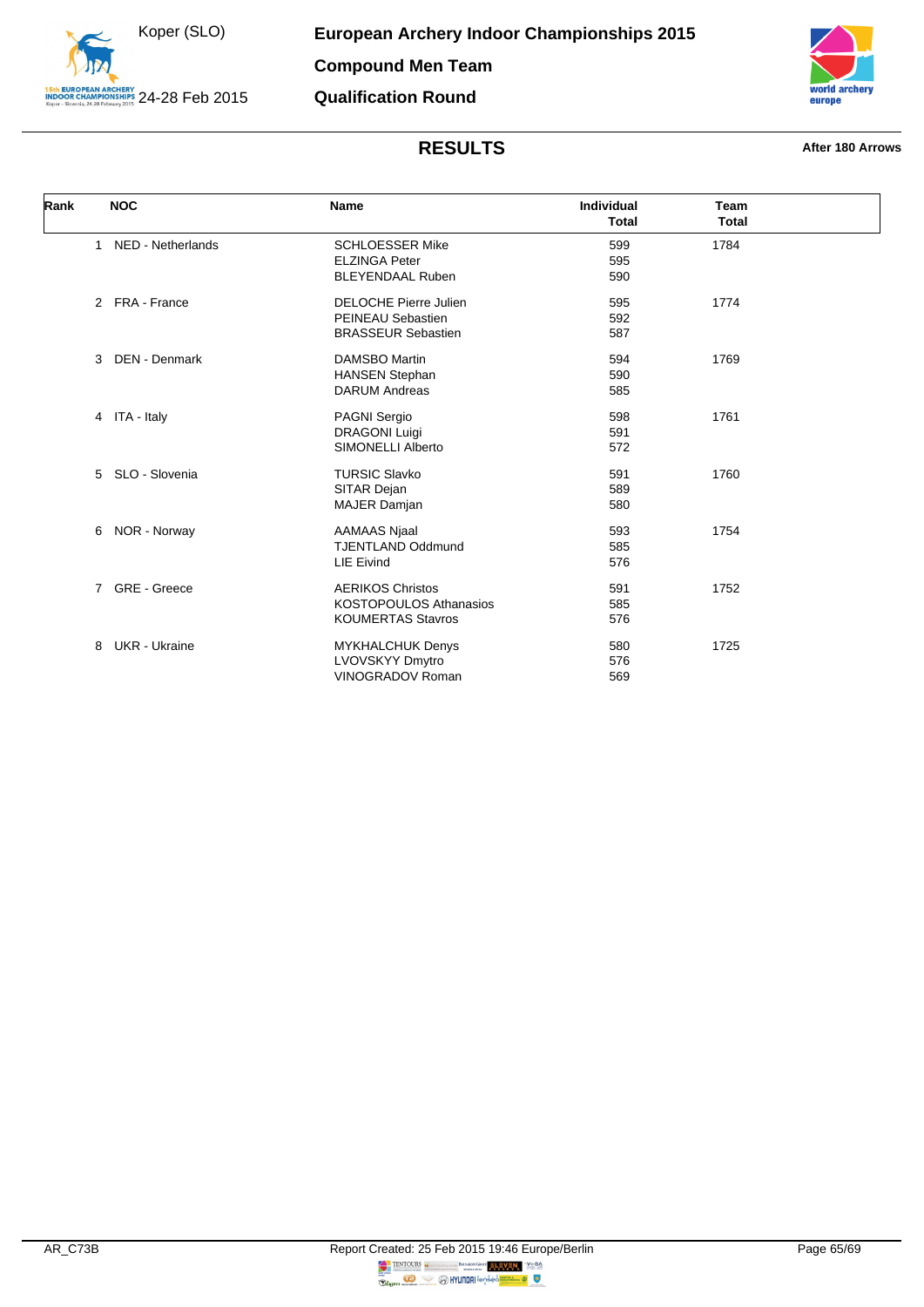



<span id="page-66-0"></span>

| Rank | <b>NOC</b>                         | Name                      | Individual   | Team         |
|------|------------------------------------|---------------------------|--------------|--------------|
|      |                                    |                           | <b>Total</b> | <b>Total</b> |
|      | <b>RUS - Russian Federation</b>    | <b>AVDEEVA Natalia</b>    | 587          | 1751         |
|      |                                    | VINOGRADOVA Marija        | 582          |              |
|      |                                    | LOGINOVA Albina           | 582          |              |
|      | 2 ITA - Italy                      | ANASTASIO Anastasia       | 585          | 1733         |
|      |                                    | <b>TONIOLI Marcella</b>   | 582          |              |
|      |                                    | SPANO Viviana             | 566          |              |
|      | NED - Netherlands<br>$\mathcal{R}$ | VAN CASPEL Inge           | 582          | 1710         |
|      |                                    | <b>COUWENBERG Martine</b> | 569          |              |
|      |                                    | ENTHOVEN-MOKKENSTORM Inge | 559          |              |
|      | 4 UKR - Ukraine                    | DYAKOVA Viktoriya         | 573          | 1702         |
|      |                                    | <b>BURDEYNA Nataliya</b>  | 570          |              |
|      |                                    | <b>SHKLIAR Kseniya</b>    | 559          |              |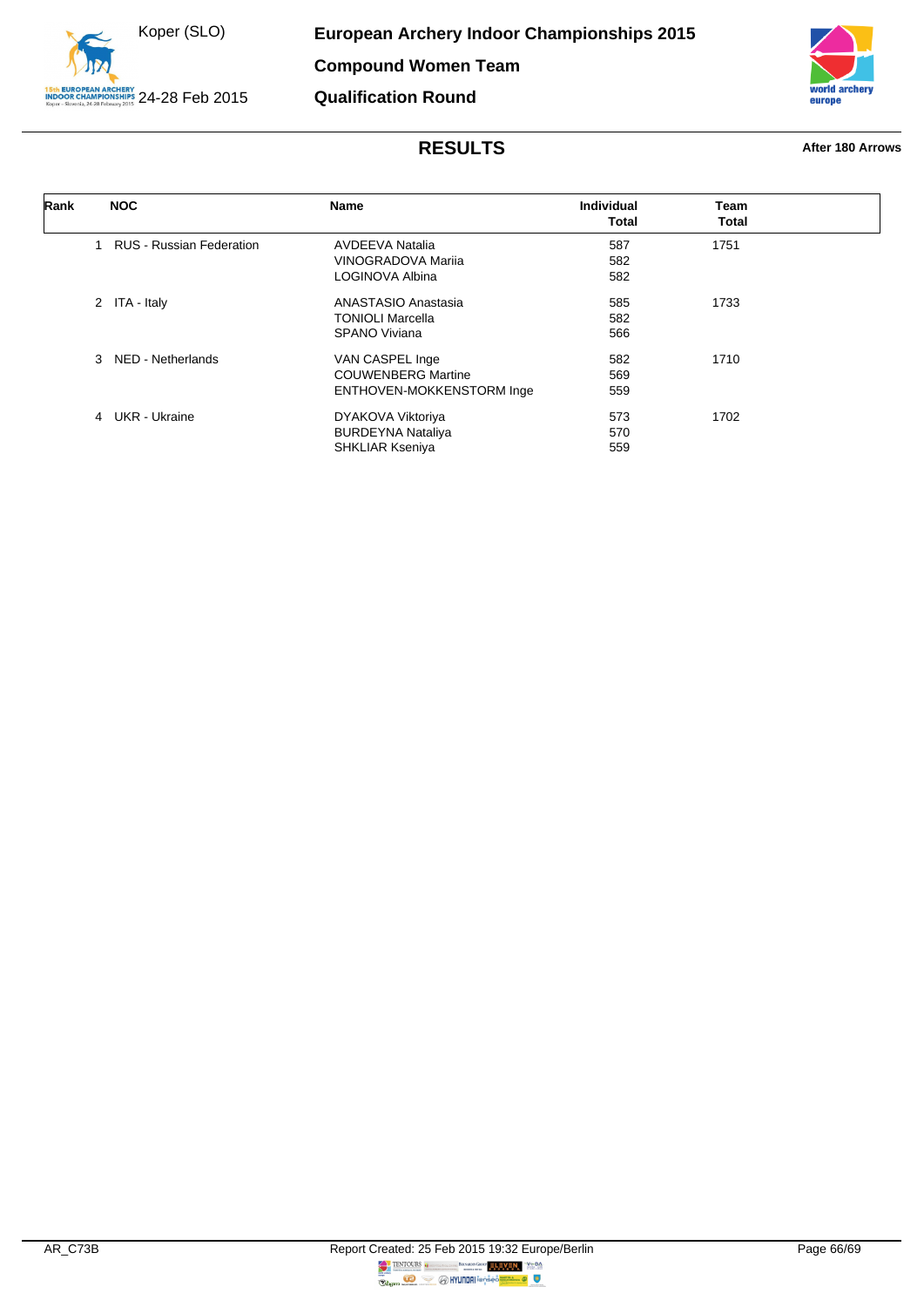



<span id="page-67-0"></span>

| Rank | <b>NOC</b>       | <b>Name</b>               | <b>Individual</b> | <b>Team</b> |  |
|------|------------------|---------------------------|-------------------|-------------|--|
|      |                  |                           | <b>Total</b>      | Total       |  |
|      | 1 ITA - Italy    | <b>MIOR Viviano</b>       | 586               | 1750        |  |
|      |                  | <b>SUT Jesse</b>          | 584               |             |  |
|      |                  | <b>FESTI Manuel</b>       | 580               |             |  |
|      | 2 SLO - Slovenia | <b>MODIC Stas</b>         | 591               | 1746        |  |
|      |                  | <b>CERNE Arne</b>         | 582               |             |  |
|      |                  | STOSEVSKI Luka            | 573               |             |  |
|      | 3 BEL - Belgium  | DOMANSKI Renaud           | 594               | 1743        |  |
|      |                  | <b>VOORTMANS Ben</b>      | 575               |             |  |
|      |                  | <b>VERMEIREN Ambroos</b>  | 574               |             |  |
|      | 4 SWE - Sweden   | <b>BORGSTROM Hampus</b>   | 587               | 1741        |  |
|      |                  | <b>STROMBERG Linus</b>    | 582               |             |  |
|      |                  | <b>CARLSSON Isak</b>      | 572               |             |  |
|      | 5 UKR - Ukraine  | <b>HOVIADOVSKYI Roman</b> | 582               | 1718        |  |
|      |                  | <b>BOLSHAKOV Vlad</b>     | 578               |             |  |
|      |                  | <b>GONCHAROV Anton</b>    | 558               |             |  |